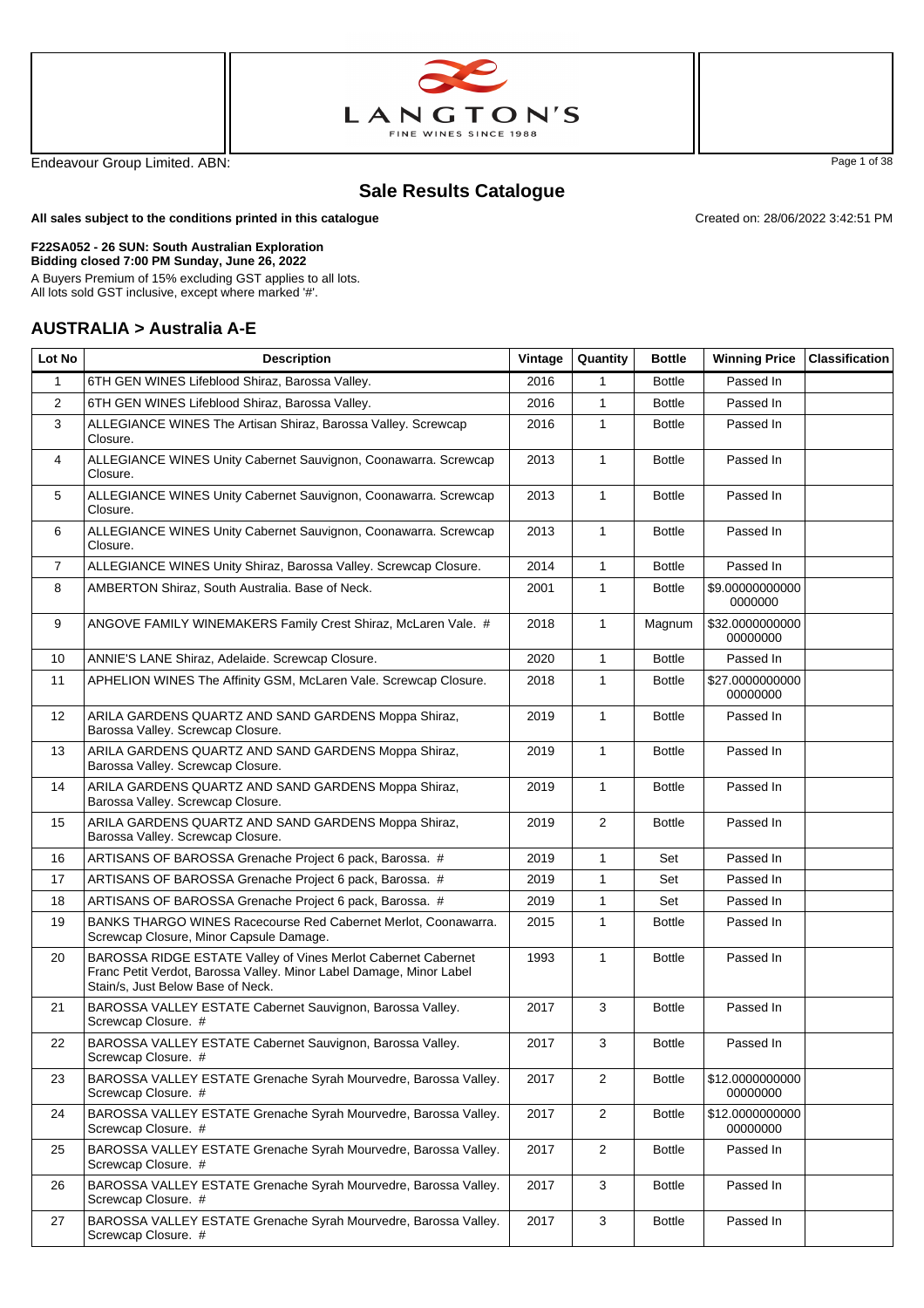| Lot No | <b>Description</b>                                                                                        | Vintage | Quantity       | <b>Bottle</b> | <b>Winning Price</b>        | <b>Classification</b> |
|--------|-----------------------------------------------------------------------------------------------------------|---------|----------------|---------------|-----------------------------|-----------------------|
| 28     | BAROSSA VALLEY ESTATE Grenache Syrah Mourvedre, Barossa Valley.<br>Screwcap Closure. #                    | 2017    | 6              | <b>Bottle</b> | Passed In                   |                       |
| 29     | BAROSSA VALLEY ESTATE Grenache Syrah Mourvedre, Barossa Valley.<br>Screwcap Closure. #                    | 2017    | 6              | <b>Bottle</b> | Passed In                   |                       |
| 30     | BAROSSA VALLEY ESTATE Shiraz, Barossa Valley. Screwcap Closure. #                                         | 2017    | 2              | <b>Bottle</b> | Passed In                   |                       |
| 31     | BAROSSA VALLEY ESTATE Shiraz, Barossa Valley. Screwcap Closure. #                                         | 2017    | 2              | <b>Bottle</b> | Passed In                   |                       |
| 32     | BAROSSA VALLEY ESTATE Shiraz, Barossa Valley. Screwcap Closure. #                                         | 2017    | 3              | <b>Bottle</b> | \$12.0000000000<br>00000000 |                       |
| 33     | BAROSSA VALLEY ESTATE Shiraz, Barossa Valley. Screwcap Closure. #                                         | 2017    | 3              | <b>Bottle</b> | Passed In                   |                       |
| 34     | BAROSSA VALLEY ESTATE Shiraz, Barossa Valley. Screwcap Closure. #                                         | 2017    | 6              | <b>Bottle</b> | Passed In                   |                       |
| 35     | BAROSSA VALLEY ESTATE Shiraz, Barossa Valley. Screwcap Closure. #                                         | 2017    | 6              | <b>Bottle</b> | Passed In                   |                       |
| 36     | BAROSSA VALLEY ESTATE Ebenezer Shiraz, Barossa Valley. Base of<br>Neck.                                   | 1994    | $\mathbf{1}$   | <b>Bottle</b> | \$20.0000000000<br>00000000 |                       |
| 37     | BEC HARDY WINES Shiraz, McLaren Vale. Screwcap Closure. #                                                 | 2019    | $\mathbf{1}$   | <b>Bottle</b> | Passed In                   |                       |
| 38     | BEC HARDY WINES Shiraz, McLaren Vale. Screwcap Closure, Minor Label<br>Damage, Minor Label Stain/s. #     | 2019    | $\mathbf{1}$   | <b>Bottle</b> | Passed In                   |                       |
| 39     | BEC HARDY WINES Shiraz, McLaren Vale. Screwcap Closure, Minor Label<br>Stain/s. #                         | 2019    | $\mathbf{1}$   | <b>Bottle</b> | Passed In                   |                       |
| 40     | BEC HARDY WINES Shiraz, McLaren Vale. Screwcap Closure, Minor Label<br>Stain/s. #                         | 2019    | $\mathbf{1}$   | <b>Bottle</b> | Passed In                   |                       |
| 41     | BEC HARDY WINES Shiraz, McLaren Vale. Screwcap Closure, Minor Label<br>Stain/s. #                         | 2019    | $\mathbf{1}$   | <b>Bottle</b> | Passed In                   |                       |
| 42     | BEC HARDY WINES Shiraz, McLaren Vale. Screwcap Closure, Minor Label<br>Stain/s, Minor Capsule Damage. #   | 2019    | $\mathbf{1}$   | <b>Bottle</b> | Passed In                   |                       |
| 43     | BEC HARDY WINES Shiraz, McLaren Vale. Screwcap Closure. #                                                 | 2019    | $\overline{2}$ | <b>Bottle</b> | Passed In                   |                       |
| 44     | BEC HARDY WINES Shiraz, McLaren Vale. Screwcap Closure, Minor Label<br>Stain/s. #                         | 2019    | $\overline{2}$ | <b>Bottle</b> | Passed In                   |                       |
| 45     | BEC HARDY WINES Shiraz, Barossa Valley. Screwcap Closure. #                                               | 2017    | $\mathbf{1}$   | <b>Bottle</b> | Passed In                   |                       |
| 46     | BEC HARDY WINES Shiraz, Barossa Valley. Screwcap Closure, Minor<br>Label Stain/s, Minor Capsule Damage. # | 2017    | $\mathbf{1}$   | <b>Bottle</b> | Passed In                   |                       |
| 47     | BEC HARDY WINES Shiraz, Barossa Valley. Screwcap Closure, Minor<br>Label Stain/s, Minor Capsule Damage. # | 2017    | $\mathbf{1}$   | <b>Bottle</b> | Passed In                   |                       |
| 48     | BEC HARDY WINES Shiraz, Barossa Valley. Screwcap Closure, Minor<br>Label Stain/s, Minor Capsule Damage. # | 2019    | $\mathbf{1}$   | <b>Bottle</b> | Passed In                   |                       |
| 49     | BEC HARDY WINES Pertaringa Over The Top Shiraz, McLaren Vale. Wax<br>Capsule/s. #                         | 2018    | $\mathbf{1}$   | Magnum        | Passed In                   |                       |
| 50     | BEC HARDY WINES Pertaringa Over The Top Shiraz, McLaren Vale. Wax<br>Capsule/s. #                         | 2018    | 1              | Magnum        | Passed In                   |                       |
| 51     | BEC HARDY WINES Pertaringa Undercover Shiraz, McLaren Vale. #                                             | 2016    | $\overline{2}$ | <b>Bottle</b> | Passed In                   |                       |
| 52     | BEC HARDY WINES Pertaringa Undercover Shiraz, McLaren Vale. #                                             | 2016    | $\overline{2}$ | <b>Bottle</b> | Passed In                   |                       |
| 53     | BEC HARDY WINES Pertaringa Undercover Shiraz, McLaren Vale. #                                             | 2016    | 2              | <b>Bottle</b> | Passed In                   |                       |
| 54     | BEC HARDY WINES Pertaringa Undercover Shiraz, McLaren Vale. #                                             | 2016    | 3              | <b>Bottle</b> | Passed In                   |                       |
| 55     | BEC HARDY WINES Pertaringa Undercover Shiraz, McLaren Vale. #                                             | 2016    | 3              | <b>Bottle</b> | Passed In                   |                       |
| 56     | BEC HARDY WINES Pertaringa Undercover Shiraz, McLaren Vale. #                                             | 2016    | 6              | <b>Bottle</b> | Passed In                   |                       |
| 57     | BERESFORD WINES Cabernet Cabernet Franc, McLaren Vale. Minor<br>Label Stain/s, Just Below Base of Neck.   | 1985    | $\mathbf{1}$   | <b>Bottle</b> | \$21.0000000000<br>00000000 |                       |
| 58     | BERRI ESTATES WINERY(CO-OPERATIVE) Brentwood Bin 86 Claret,<br>South Australia. Damaged Capsule/s.        | NV      | $\mathbf{1}$   | <b>Bottle</b> | Passed In                   |                       |
| 59     | BETHANY WINES GR Shiraz, Barossa Valley. #                                                                | 2019    | $\mathbf{1}$   | <b>Bottle</b> | \$54.0000000000<br>00000000 |                       |
| 60     | BETHANY WINES GR Shiraz, Barossa Valley. #                                                                | 2019    | 1              | <b>Bottle</b> | Passed In                   |                       |
| 61     | BETHANY WINES GR Shiraz, Barossa Valley. #                                                                | 2019    | $\mathbf{1}$   | <b>Bottle</b> | Passed In                   |                       |
| 62     | BETHANY WINES GR Shiraz, Barossa Valley. #                                                                | 2019    | 2              | <b>Bottle</b> | Passed In                   |                       |
| 63     | BETHANY WINES GR Shiraz, Barossa Valley. #                                                                | 2019    | 3              | <b>Bottle</b> | \$54.0000000000<br>00000000 |                       |
| 64     | BETHANY WINES GR Shiraz, Barossa Valley. #                                                                | 2019    | 3              | <b>Bottle</b> | \$54.0000000000<br>00000000 |                       |
| 65     | BIRD IN HAND Cabernet Sauvignon, Adelaide Hills. Screwcap Closure.                                        | 2017    | $\mathbf{1}$   | <b>Bottle</b> | Passed In                   |                       |
| 66     | BIRD IN HAND Cabernet Sauvignon, Adelaide Hills. Screwcap Closure.                                        | 2017    | $\mathbf{1}$   | <b>Bottle</b> | Passed In                   |                       |
| 67     | BIRD IN HAND Cabernet Sauvignon, Adelaide Hills. Screwcap Closure.                                        | 2017    | 1              | <b>Bottle</b> | Passed In                   |                       |
| 68     | BIRD IN HAND Montepulciano, Adelaide Hills. Screwcap Closure, Export<br>Labelling.                        | 2014    | 6              | <b>Bottle</b> | Passed In                   |                       |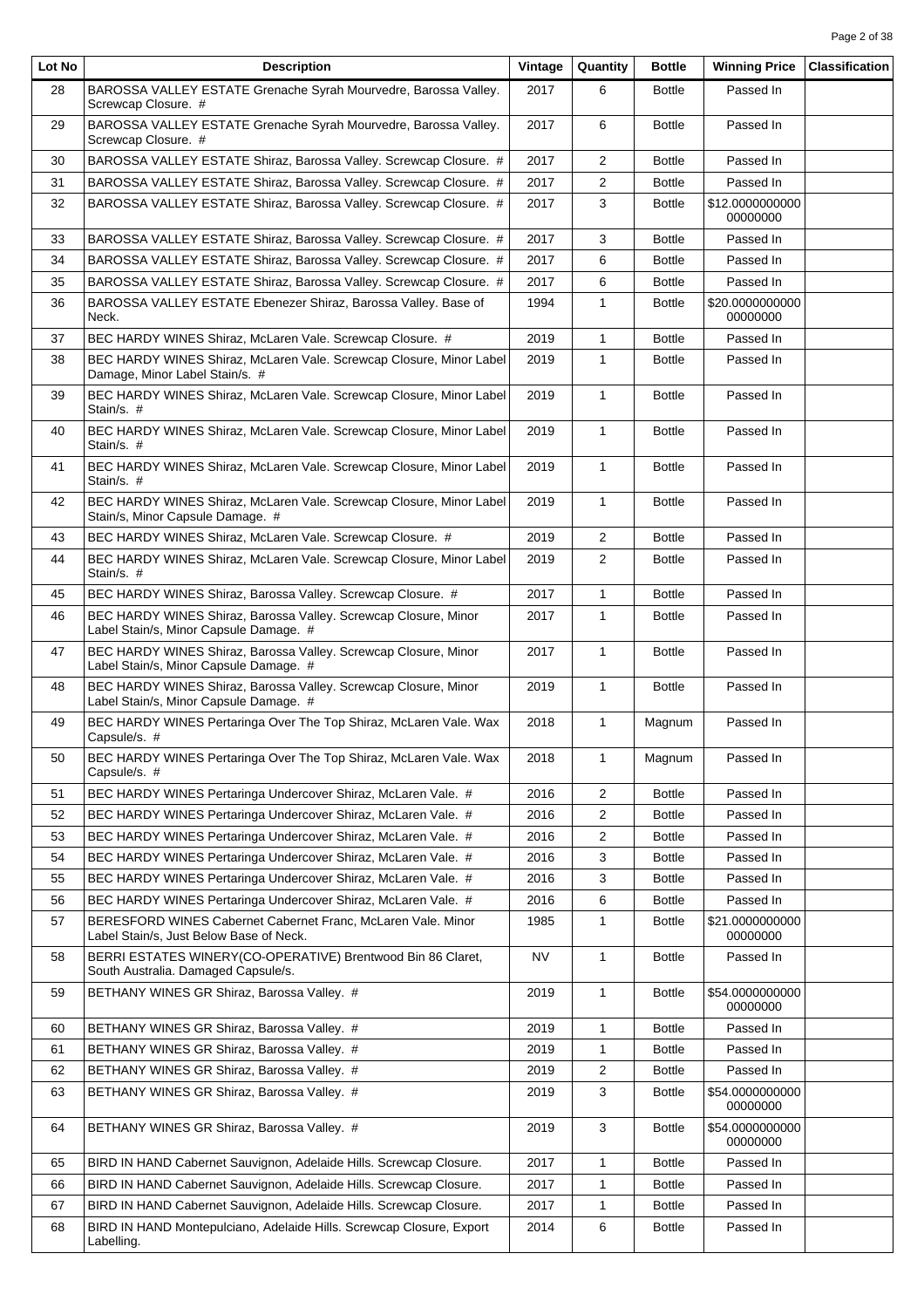| Lot No | <b>Description</b>                                                                                                                         | Vintage | Quantity       | <b>Bottle</b> | <b>Winning Price</b>        | <b>Classification</b> |
|--------|--------------------------------------------------------------------------------------------------------------------------------------------|---------|----------------|---------------|-----------------------------|-----------------------|
| 69     | BIRD IN HAND Montepulciano, Adelaide Hills. Screwcap Closure, Export<br>Labelling.                                                         | 2014    | 6              | <b>Bottle</b> | Passed In                   |                       |
| 70     | BIRD IN HAND Shiraz, Adelaide Hills. Screwcap Closure, Export Labelling.                                                                   | 2010    | 6              | <b>Bottle</b> | \$15.0000000000<br>00000000 |                       |
| 71     | BIRD IN HAND Shiraz, Adelaide Hills. Screwcap Closure, Minor Label<br>Damage, Minor Capsule Damage, Creased Label/s. Writing on back label | 2012    | $\mathbf{1}$   | <b>Bottle</b> | \$12.0000000000<br>00000000 |                       |
| 72     | BIRD IN HAND Syrah, Adelaide Hills. Screwcap Closure, Export Labelling.                                                                    | 2018    | 6              | <b>Bottle</b> | Passed In                   |                       |
| 73     | BIRD IN HAND Syrah, Adelaide Hills. Screwcap Closure, Export Labelling.                                                                    | 2018    | 6              | <b>Bottle</b> | Passed In                   |                       |
| 74     | BIRD IN HAND M.A.C Shiraz, Mount Lofty Ranges. Screwcap Closure.                                                                           | 2013    | 1              | <b>Bottle</b> | Passed In                   |                       |
| 75     | BIRD IN HAND M.A.C Shiraz, Mount Lofty Ranges. Screwcap Closure.                                                                           | 2013    | $\mathbf{1}$   | <b>Bottle</b> | Passed In                   |                       |
| 76     | BIRD IN HAND M.A.C Shiraz, Mount Lofty Ranges. Screwcap Closure.                                                                           | 2013    | 1              | <b>Bottle</b> | Passed In                   |                       |
| 77     | BIRD IN HAND M.A.C Shiraz, Mount Lofty Ranges. Screwcap Closure.                                                                           | 2013    | 2              | <b>Bottle</b> | Passed In                   |                       |
| 78     | BIRD IN HAND M.A.C Shiraz, Mount Lofty Ranges. Screwcap Closure.                                                                           | 2013    | 2              | <b>Bottle</b> | Passed In                   |                       |
| 79     | BIRD IN HAND M.A.C Shiraz, Mount Lofty Ranges. Screwcap Closure.                                                                           | 2013    | 3              | <b>Bottle</b> | Passed In                   |                       |
| 80     | BIRD IN HAND Marie Elizabeth Cabernet Sauvignon, Adelaide Hills.<br>Screwcap Closure, Export Labelling.                                    | 2013    | $\mathbf{1}$   | <b>Bottle</b> | Passed In                   |                       |
| 81     | BIRD IN HAND Marie Elizabeth Cabernet Sauvignon, Adelaide Hills.<br>Screwcap Closure, Export Labelling.                                    | 2013    | $\mathbf{1}$   | <b>Bottle</b> | Passed In                   |                       |
| 82     | BIRD IN HAND Marie Elizabeth Cabernet Sauvignon, Adelaide Hills.<br>Screwcap Closure, Export Labelling.                                    | 2013    | $\mathbf{1}$   | <b>Bottle</b> | Passed In                   |                       |
| 83     | BIRD IN HAND Marie Elizabeth Cabernet Sauvignon, Adelaide Hills.<br>Screwcap Closure, Export Labelling.                                    | 2013    | $\overline{2}$ | <b>Bottle</b> | Passed In                   |                       |
| 84     | BIRD IN HAND Marie Elizabeth Cabernet Sauvignon, Adelaide Hills.<br>Screwcap Closure, Export Labelling.                                    | 2013    | 3              | <b>Bottle</b> | Passed In                   |                       |
| 85     | BIRD IN HAND Marie Elizabeth Cabernet Sauvignon, Adelaide Hills.<br>Screwcap Closure, Export Labelling.                                    | 2013    | 3              | <b>Bottle</b> | Passed In                   |                       |
| 86     | BIRD IN HAND Nest Egg Cabernet Sauvignon, Adelaide Hills. Screwcap<br>Closure, Export Labelling.                                           | 2009    | $\mathbf{1}$   | <b>Bottle</b> | Passed In                   |                       |
| 87     | BIRD IN HAND Nest Egg Cabernet Sauvignon, Adelaide Hills. Screwcap<br>Closure, Export Labelling.                                           | 2009    | $\mathbf{1}$   | <b>Bottle</b> | Passed In                   |                       |
| 88     | BIRD IN HAND Nest Egg Cabernet Sauvignon, Adelaide Hills. Screwcap<br>Closure, Export Labelling.                                           | 2009    | $\overline{2}$ | <b>Bottle</b> | Passed In                   |                       |
| 89     | BIRD IN HAND Nest Egg Cabernet Sauvignon, Adelaide Hills. Screwcap<br>Closure, Export Labelling.                                           | 2009    | 2              | <b>Bottle</b> | Passed In                   |                       |
| 90     | BIRD IN HAND Nest Egg Shiraz, Mount Lofty Ranges. Screwcap Closure.<br>Export label                                                        | 2012    | 6              | <b>Bottle</b> | \$37.0000000000<br>00000000 |                       |
| 91     | BIRD IN HAND Nest Egg Shiraz, Mount Lofty Ranges. Screwcap Closure,<br>Export Labelling.                                                   | 2012    | 6              | <b>Bottle</b> | \$36.0000000000<br>00000000 |                       |
| 92     | BIRD IN HAND Nest Egg Shiraz, Adelaide Hills. Screwcap Closure.                                                                            | 2008    | $\mathbf{1}$   | <b>Bottle</b> | Passed In                   |                       |
| 93     | BIRD IN HAND Nest Egg Shiraz, Adelaide Hills. Screwcap Closure.                                                                            | 2008    | $\mathbf{1}$   | <b>Bottle</b> | Passed In                   |                       |
| 94     | BIRD IN HAND Nest Egg Shiraz, Adelaide Hills. Screwcap Closure.                                                                            | 2010    | 1              | <b>Bottle</b> | Passed In                   |                       |
| 95     | BIRD IN HAND Nest Egg Shiraz, Adelaide Hills. Screwcap Closure.                                                                            | 2010    | $\mathbf{1}$   | <b>Bottle</b> | \$50.0000000000<br>00000000 |                       |
| 96     | BIRD IN HAND Nest Egg Shiraz, Adelaide Hills. Screwcap Closure, Export<br>Labelling.                                                       | 2010    | $\mathbf{1}$   | <b>Bottle</b> | Passed In                   |                       |
| 97     | BIRD IN HAND Nest Egg Shiraz, Adelaide Hills. Screwcap Closure.                                                                            | 2010    | $\overline{2}$ | <b>Bottle</b> | \$50.0000000000<br>00000000 |                       |
| 98     | BIRD IN HAND Nest Egg Shiraz, Adelaide Hills. Screwcap Closure.                                                                            | 2010    | $\overline{2}$ | <b>Bottle</b> | Passed In                   |                       |
| 99     | BK WINES Blewitt Springs Garnacha, Adelaide Hills.                                                                                         | 2018    | 1              | <b>Bottle</b> | \$35.0000000000<br>00000000 |                       |
| 100    | BLACK WATTLE VINEYARD Cabernet Sauvignon, Mt Benson.                                                                                       | 2010    | $\mathbf{1}$   | Magnum        | \$46.0000000000<br>00000000 |                       |
| 101    | BLEASDALE VINEYARD Frank Potts Cabernet Blend, Langhorne Creek.<br>Screwcap Closure, Minor Capsule Damage.                                 | 2013    | $\mathbf{1}$   | <b>Bottle</b> | \$26.0000000000<br>00000000 |                       |
| 102    | BLEASDALE VINEYARD Frank Potts Cabernet Blend, Langhorne Creek.<br>Screwcap Closure.                                                       | 2014    | $\mathbf{1}$   | <b>Bottle</b> | Passed In                   |                       |
| 103    | BLEASDALE VINEYARD Frank Potts Cabernet Blend, Langhorne Creek.<br>Screwcap Closure. Minor capsule damage                                  | 2014    | $\mathbf{1}$   | <b>Bottle</b> | Passed In                   |                       |
| 104    | BLEASDALE VINEYARD Frank Potts Cabernet Blend, Langhorne Creek.<br>Screwcap Closure.                                                       | 2016    | 3              | <b>Bottle</b> | Passed In                   |                       |
| 105    | BLEASDALE VINEYARD Generations Shiraz, Langhorne Creek. Screwcap<br>Closure.                                                               | 2013    | 1              | <b>Bottle</b> | \$24.0000000000<br>00000000 |                       |
| 106    | BLEASDALE VINEYARD Generations Shiraz, Langhorne Creek. Screwcap<br>Closure.                                                               | 2014    | $\mathbf{1}$   | <b>Bottle</b> | \$25.0000000000<br>00000000 |                       |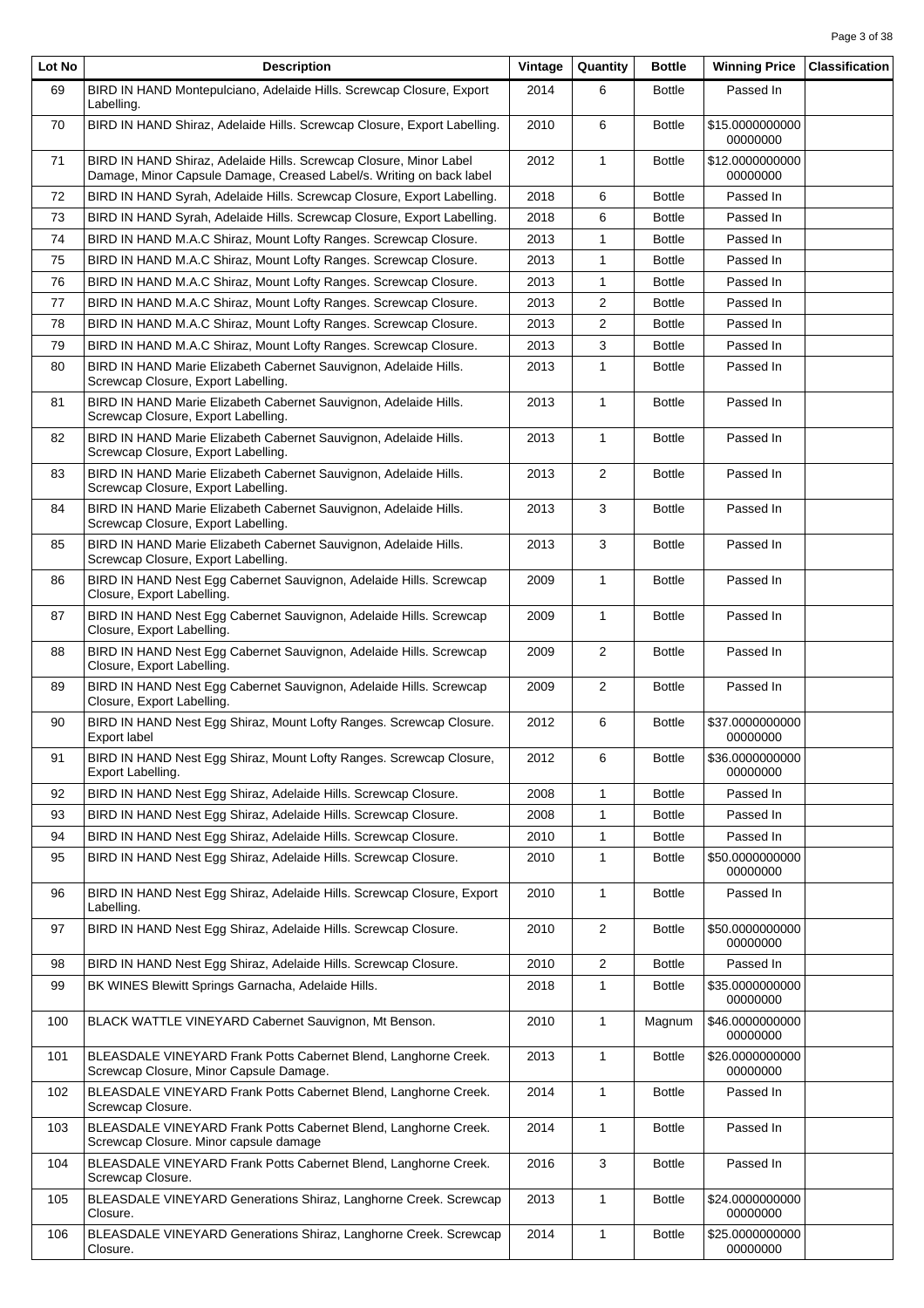| Lot No | <b>Description</b>                                                                                                                               | Vintage | Quantity                | <b>Bottle</b> | <b>Winning Price</b>         | <b>Classification</b> |
|--------|--------------------------------------------------------------------------------------------------------------------------------------------------|---------|-------------------------|---------------|------------------------------|-----------------------|
| 107    | BLEASDALE VINEYARD The Old Press Shiraz, Langhorne Creek. Wax<br>Capsule/s.                                                                      | 2013    | 1                       | <b>Bottle</b> | Passed In                    |                       |
| 108    | BLEASDALE VINEYARD The Old Press Shiraz, Langhorne Creek. Wax<br>Capsule/s.                                                                      | 2013    | $\mathbf{1}$            | <b>Bottle</b> | Passed In                    |                       |
| 109    | BLEASDALE VINEYARD The Old Press Shiraz, Langhorne Creek. Wax<br>Capsule/s.                                                                      | 2013    | $\mathbf{1}$            | <b>Bottle</b> | Passed In                    |                       |
| 110    | BOWEN ESTATE Shiraz, Coonawarra. Screwcap Closure.                                                                                               | 2010    | $\mathbf{1}$            | <b>Bottle</b> | Withdrawn                    |                       |
| 111    | BREMERTON WINES Betty & Lu Sauvignon Blanc, Langhorne Creek.<br>Screwcap Closure. #                                                              | 2019    | $\mathbf{1}$            | <b>Bottle</b> | Passed In                    |                       |
| 112    | BREMERTON WINES Mollie & Merle Verdelho, Langhorne Creek.<br>Screwcap Closure. #                                                                 | 2018    | $\mathbf{1}$            | <b>Bottle</b> | Passed In                    |                       |
| 113    | BREMERTON WINES Tamblyn Cabernet Malbec Merlot Shiraz, Langhorne<br>Creek. Screwcap Closure. #                                                   | 2018    | 3                       | <b>Bottle</b> | \$12.0000000000<br>00000000  |                       |
| 114    | BRIAN & PAM BEAL Monapilla Premium Shiraz, McLaren Vale. Very High<br>Shoulder, Minor Label Stain/s.                                             | 1996    | 1                       | <b>Bottle</b> | Passed In                    |                       |
| 115    | BRIAN BARRY WINES Gleeson's Ridge Shiraz Cabernet, Clare Valley.<br>Very High Shoulder, Minor Label Stain/s. Sign of previous leak on the bottle | 1992    | $\mathbf{1}$            | <b>Bottle</b> | \$11.0000000000<br>00000000  |                       |
| 116    | BURGE FAMILY WINEMAKERS Draycott Shiraz Souzao, Barossa Valley.                                                                                  | 2013    | 1                       | <b>Bottle</b> | Passed In                    |                       |
| 117    | BURGE FAMILY WINEMAKERS Draycott Shiraz, Barossa Valley. #                                                                                       | 2018    | 1                       | <b>Bottle</b> | Passed In                    |                       |
| 118    | BURGE FAMILY WINEMAKERS Draycott Shiraz, Barossa Valley. #                                                                                       | 2018    | 1                       | <b>Bottle</b> | Passed In                    |                       |
| 119    | BURGE FAMILY WINEMAKERS Draycott Shiraz, Barossa Valley. #                                                                                       | 2018    | 1                       | <b>Bottle</b> | Passed In                    |                       |
| 120    | BURGE FAMILY WINEMAKERS Draycott Shiraz, Barossa Valley. #                                                                                       | 2018    | $\overline{2}$          | <b>Bottle</b> | Passed In                    |                       |
| 121    | BURGE FAMILY WINEMAKERS Draycott Shiraz, Barossa Valley. #                                                                                       | 2018    | 2                       | <b>Bottle</b> | Passed In                    |                       |
| 122    | BURGE FAMILY WINEMAKERS Draycott Shiraz, Barossa Valley. #                                                                                       | 2018    | 3                       | <b>Bottle</b> | Passed In                    |                       |
| 123    | BURGE FAMILY WINEMAKERS Draycott Shiraz, Barossa Valley. #                                                                                       | 2018    | 3                       | <b>Bottle</b> | Passed In                    |                       |
| 124    | BURGE FAMILY WINEMAKERS Draycott Shiraz, Barossa Valley. #                                                                                       | 2018    | 6                       | <b>Bottle</b> | Passed In                    |                       |
| 125    | BURGE FAMILY WINEMAKERS Draycott Shiraz, Barossa Valley. #                                                                                       | 2018    | 6                       | <b>Bottle</b> | Passed In                    |                       |
| 126    | BURGE FAMILY WINEMAKERS The Renoux Shiraz Merlot Cabernet,<br>Barossa Valley. Export Labelling. #                                                | 2003    | 2                       | <b>Bottle</b> | Passed In                    |                       |
| 127    | BURGE FAMILY WINEMAKERS The Renoux Shiraz Merlot Cabernet,<br>Barossa Valley. Export Labelling. #                                                | 2003    | 3                       | <b>Bottle</b> | Passed In                    |                       |
| 128    | BURGE FAMILY WINEMAKERS The Renoux Shiraz Merlot Cabernet.<br>Barossa Valley. Export Labelling. #                                                | 2003    | 3                       | <b>Bottle</b> | Passed In                    |                       |
| 129    | BURGE FAMILY WINEMAKERS The Renoux Shiraz Merlot Cabernet,<br>Barossa Valley. Export Labelling. #                                                | 2003    | 6                       | <b>Bottle</b> | Passed In                    |                       |
| 130    | CAILLARD Mataro, Barossa Valley. Screwcap Closure.                                                                                               | 2016    | $\mathbf{1}$            | <b>Bottle</b> | Passed In                    |                       |
| 131    | CAILLARD Mataro, Barossa Valley. Screwcap Closure.                                                                                               | 2016    | 1                       | <b>Bottle</b> | Passed In                    |                       |
| 132    | CAILLARD Mataro, Barossa Valley. Screwcap Closure.                                                                                               | 2016    | 1                       | <b>Bottle</b> | Passed In                    |                       |
| 133    | CAILLARD Mataro, Barossa Valley. Screwcap Closure.                                                                                               | 2017    | 1                       | <b>Bottle</b> | Passed In                    |                       |
| 134    | CAILLARD Shiraz, Barossa Valley. Screwcap Closure.                                                                                               | 2012    | 1                       | <b>Bottle</b> | Passed In                    |                       |
| 135    | CAILLARD Shiraz, Barossa Valley. Screwcap Closure.                                                                                               | 2012    | 1                       | <b>Bottle</b> | Passed In                    |                       |
| 136    | CAILLARD Shiraz, Barossa Valley. Screwcap Closure.                                                                                               | 2012    | $\overline{\mathbf{c}}$ | <b>Bottle</b> | Passed In                    |                       |
| 137    | CAILLARD Shiraz, Barossa Valley. Screwcap Closure.                                                                                               | 2015    | 1                       | <b>Bottle</b> | Passed In                    |                       |
| 138    | CAILLARD Shiraz, Barossa Valley. Screwcap Closure.                                                                                               | 2016    | 1                       | <b>Bottle</b> | Passed In                    |                       |
| 139    | CAILLARD Shiraz, Barossa Valley. Screwcap Closure.                                                                                               | 2016    | 1                       | <b>Bottle</b> | Passed In                    |                       |
| 140    | CAILLARD Shiraz, Barossa Valley. Screwcap Closure.                                                                                               | 2016    | 1                       | <b>Bottle</b> | Passed In                    |                       |
| 141    | CAILLARD Shiraz, Barossa Valley. Screwcap Closure.                                                                                               | 2016    | 2                       | <b>Bottle</b> | Passed In                    |                       |
| 142    | CAILLARD Shiraz, Barossa Valley. Screwcap Closure.                                                                                               | 2016    | 2                       | <b>Bottle</b> | Passed In                    |                       |
| 143    | CAILLARD Shiraz, Barossa Valley. Screwcap Closure.                                                                                               | 2016    | 3                       | <b>Bottle</b> | Passed In                    |                       |
| 144    | CAILLARD Shiraz, Barossa Valley. Screwcap Closure.                                                                                               | 2017    | 1                       | <b>Bottle</b> | Passed In                    |                       |
| 145    | CAPE d'ESTAING Shiraz Cabernet, Kangaroo Island.                                                                                                 | 2001    | 1                       | Magnum        | Passed In                    |                       |
| 146    | CAPE d'ESTAING Shiraz Cabernet, Kangaroo Island.                                                                                                 | 2001    | 1                       | Magnum        | Passed In                    |                       |
| 147    | CAPE d'ESTAING Shiraz Cabernet, Kangaroo Island.                                                                                                 | 2001    | 1                       | Magnum        | Passed In                    |                       |
| 148    | CAPE d'ESTAING Shiraz Cabernet, Kangaroo Island.                                                                                                 | 2001    | $\overline{2}$          | Magnum        | Passed In                    |                       |
| 149    | CHAPEL HILL Shiraz, McLaren Vale.                                                                                                                | 1997    | $\mathbf{1}$            | <b>Bottle</b> | \$26.0000000000<br>00000000  |                       |
| 150    | CHAPEL HILL Shiraz, McLaren Vale. Minor Label Damage.                                                                                            | 1997    | 1                       | <b>Bottle</b> | \$17.0000000000<br>00000000  |                       |
| 151    | CHAPEL HILL Shiraz, McLaren Vale.                                                                                                                | 1999    | $\mathbf{1}$            | <b>Bottle</b> | Passed In                    |                       |
| 152    | CHAPEL HILL The Vicar Shiraz, McLaren Vale. Screwcap Closure,<br>Individual Timber Case/s.                                                       | 2014    | 1                       | Magnum        | \$153.000000000<br>000000000 |                       |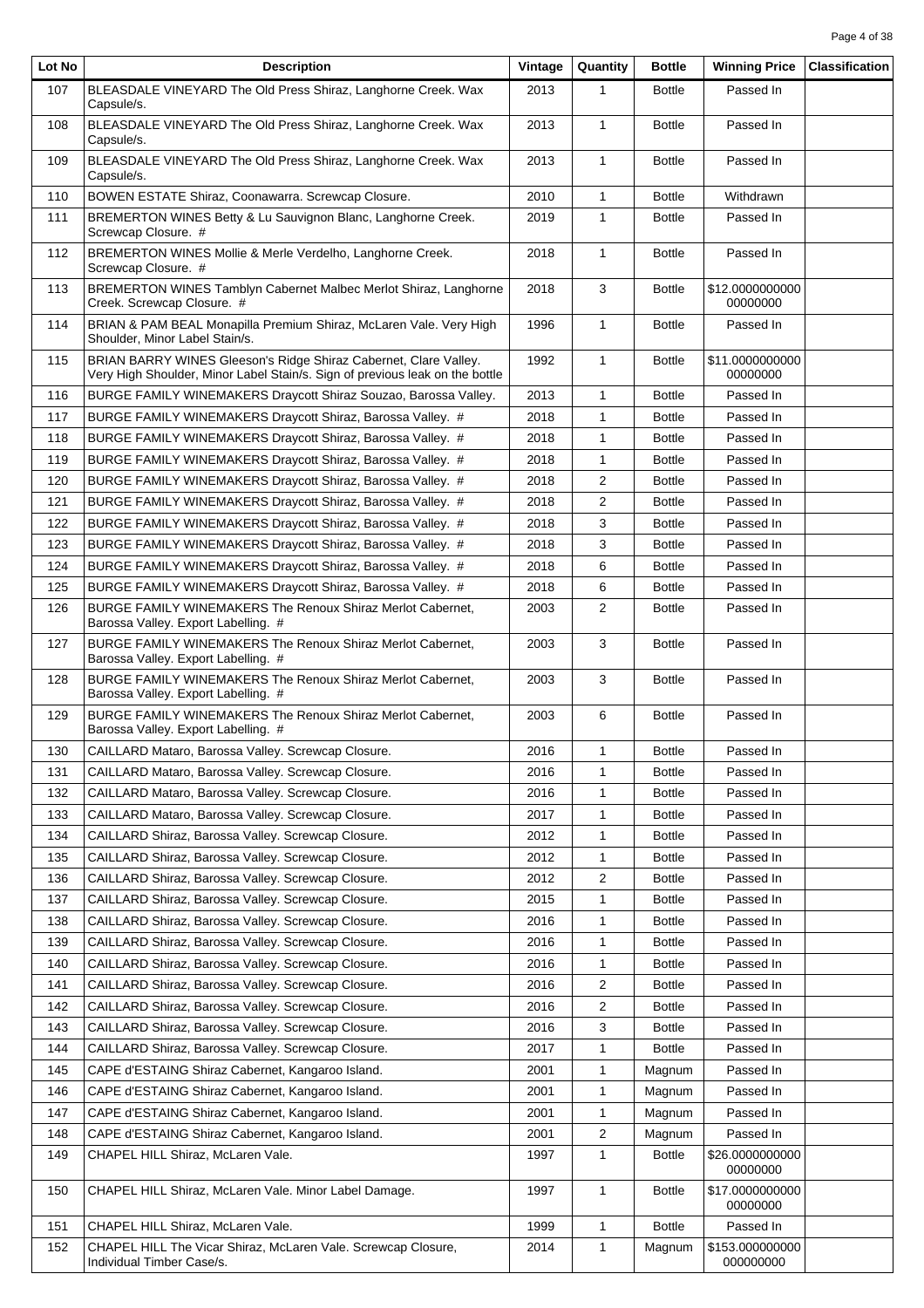| Lot No | <b>Description</b>                                                                                              | Vintage   | Quantity       | <b>Bottle</b> | <b>Winning Price</b>        | <b>Classification</b> |
|--------|-----------------------------------------------------------------------------------------------------------------|-----------|----------------|---------------|-----------------------------|-----------------------|
| 153    | CHARLES MELTON WINES Cabernet Sauvignon, Barossa Valley. Base of<br>Neck, Minor Label Damage.                   | 1996      | 1              | <b>Bottle</b> | \$26.0000000000<br>00000000 |                       |
| 154    | CHARLES MELTON WINES Cabernet Sauvignon, Barossa Valley. Base of<br>Neck, Minor Label Damage.                   | 1996      | $\mathbf{1}$   | <b>Bottle</b> | Passed In                   |                       |
| 155    | CHARLES MELTON WINES Cabernet Sauvignon, Barossa Valley. Base of<br>Neck, Minor Label Stain/s.                  | 1996      | $\mathbf{1}$   | <b>Bottle</b> | \$21.0000000000<br>00000000 |                       |
| 156    | CHARLES MELTON WINES Shiraz, Barossa Valley. Level 3.5cm from<br>cork.                                          | 1996      | $\mathbf{1}$   | <b>Bottle</b> | \$33.0000000000<br>00000000 |                       |
| 157    | CHARLES MELTON WINES Shiraz, Barossa Valley. Minor Label Damage,<br>Minor Label Stain/s, Level 3.5cm from cork. | 1996      | $\mathbf{1}$   | <b>Bottle</b> | \$32.0000000000<br>00000000 |                       |
| 158    | CHARLES MELTON WINES Voices of Angels Shiraz, Adelaide Hills.<br>Screwcap Closure.                              | 2018      | 1              | <b>Bottle</b> | Passed In                   |                       |
| 159    | CHARLES MELTON WINES Voices of Angels Shiraz, Adelaide Hills.<br>Screwcap Closure.                              | 2018      | $\mathbf{1}$   | <b>Bottle</b> | Passed In                   |                       |
| 160    | CHARLES MELTON WINES Voices of Angels Shiraz, Adelaide Hills.<br>Screwcap Closure.                              | 2018      | 2              | <b>Bottle</b> | \$64.0000000000<br>00000000 |                       |
| 161    | CHATEAU TANUNDA Sparkling Shiraz, South Australia.                                                              | <b>NV</b> | 6              | <b>Bottle</b> | \$17.0000000000<br>00000000 |                       |
| 162    | CHATEAU TANUNDA 120 Anniversary Heritage Release Old Vine Shiraz,<br>Barossa Valley.                            | 2017      | $\mathbf{1}$   | <b>Bottle</b> | Passed In                   |                       |
| 163    | CHATEAU TANUNDA 120 Anniversary Heritage Release Old Vine Shiraz,<br>Barossa Valley.                            | 2017      | $\mathbf{1}$   | <b>Bottle</b> | Passed In                   |                       |
| 164    | CHATEAU TANUNDA 120 Anniversary Heritage Release Old Vine Shiraz,<br>Barossa Valley.                            | 2017      | $\mathbf{1}$   | <b>Bottle</b> | Passed In                   |                       |
| 165    | CHATEAU TANUNDA 120 Anniversary Heritage Release Old Vine Shiraz,<br>Barossa Valley.                            | 2017      | 2              | <b>Bottle</b> | Passed In                   |                       |
| 166    | CHATEAU TANUNDA 120 Anniversary Heritage Release Old Vine Shiraz,<br>Barossa Valley.                            | 2017      | $\overline{2}$ | <b>Bottle</b> | Passed In                   |                       |
| 167    | CHATEAU TANUNDA 120 Anniversary Heritage Release Old Vine Shiraz,<br>Barossa Valley.                            | 2017      | 3              | <b>Bottle</b> | Passed In                   |                       |
| 168    | CHATEAU TANUNDA Barossa Tower Primitivo Shiraz, Barossa. Screwcap<br>Closure.                                   | 2009      | $\mathbf{1}$   | <b>Bottle</b> | Passed In                   |                       |
| 169    | CHATEAU TANUNDA Grand Barossa Grenache Mourvedre Shiraz,<br>Barossa Valley. Screwcap Closure.                   | 2019      | 1              | <b>Bottle</b> | Passed In                   |                       |
| 170    | CHATEAU TANUNDA Grand Barossa Grenache Mourvedre Shiraz,<br>Barossa Valley. Screwcap Closure.                   | 2019      | $\mathbf{1}$   | <b>Bottle</b> | Passed In                   |                       |
| 171    | CHATEAU TANUNDA Grand Barossa Grenache Mourvedre Shiraz.<br>Barossa Valley. Screwcap Closure.                   | 2019      | $\mathbf{1}$   | <b>Bottle</b> | Passed In                   |                       |
| 172    | CHATEAU TANUNDA Grand Barossa Grenache Mourvedre Shiraz,<br>Barossa Valley. Screwcap Closure.                   | 2019      | $\overline{2}$ | <b>Bottle</b> | Passed In                   |                       |
| 173    | CHATEAU TANUNDA Grand Barossa Grenache Mourvedre Shiraz.<br>Barossa Valley. Screwcap Closure.                   | 2019      | 3              | <b>Bottle</b> | Passed In                   |                       |
| 174    | CHATEAU TANUNDA Grand Barossa Grenache Mourvedre Shiraz,<br>Barossa Valley. Screwcap Closure.                   | 2019      | 3              | <b>Bottle</b> | Passed In                   |                       |
| 175    | CHATEAU TANUNDA The Chateau 125th Anniversary Cabernet<br>Sauvignon, Barossa Valley.                            | 2018      | 1              | <b>Bottle</b> | Passed In                   |                       |
| 176    | CHATEAU TANUNDA The Chateau 125th Anniversary Cabernet<br>Sauvignon, Barossa Valley.                            | 2018      | $\mathbf{1}$   | <b>Bottle</b> | Passed In                   |                       |
| 177    | CHATEAU TANUNDA The Chateau 125th Anniversary Cabernet<br>Sauvignon, Barossa Valley.                            | 2018      | $\mathbf{1}$   | <b>Bottle</b> | Passed In                   |                       |
| 178    | CHATEAU TANUNDA The Chateau 125th Anniversary Cabernet<br>Sauvignon, Barossa Valley.                            | 2018      | 3              | <b>Bottle</b> | Passed In                   |                       |
| 179    | CHATEAU TANUNDA The Chateau Bethanian Shiraz, Barossa Valley.<br>Screwcap Closure.                              | 2018      | 1              | <b>Bottle</b> | Passed In                   |                       |
| 180    | CHATEAU TANUNDA The Chateau Bethanian Shiraz, Barossa Valley.<br>Screwcap Closure.                              | 2018      | 1              | <b>Bottle</b> | Passed In                   |                       |
| 181    | CHATEAU TANUNDA The Chateau Bethanian Shiraz, Barossa Valley.<br>Screwcap Closure.                              | 2018      | $\mathbf{1}$   | <b>Bottle</b> | Passed In                   |                       |
| 182    | CHATEAU TANUNDA The Chateau Bethanian Shiraz, Barossa Valley.<br>Screwcap Closure.                              | 2018      | $\overline{2}$ | <b>Bottle</b> | Passed In                   |                       |
| 183    | CHRIS RINGLAND Dimchurch Shiraz, Barossa Valley.                                                                | 2009      | $\mathbf{1}$   | <b>Bottle</b> | Passed In                   |                       |
| 184    | CHRIS RINGLAND Dimchurch Shiraz, Barossa Valley.                                                                | 2009      | 1              | <b>Bottle</b> | Passed In                   |                       |
| 185    | CHRIS RINGLAND Dimchurch Shiraz, Barossa Valley.                                                                | 2009      | 1              | <b>Bottle</b> | Passed In                   |                       |
| 186    | CHRIS RINGLAND Dimchurch Shiraz, Barossa Valley.                                                                | 2009      | $\overline{2}$ | <b>Bottle</b> | Passed In                   |                       |
| 187    | CHRIS RINGLAND Dimchurch Shiraz, Barossa Valley.                                                                | 2009      | $\overline{2}$ | <b>Bottle</b> | Passed In                   |                       |
|        |                                                                                                                 |           |                |               |                             |                       |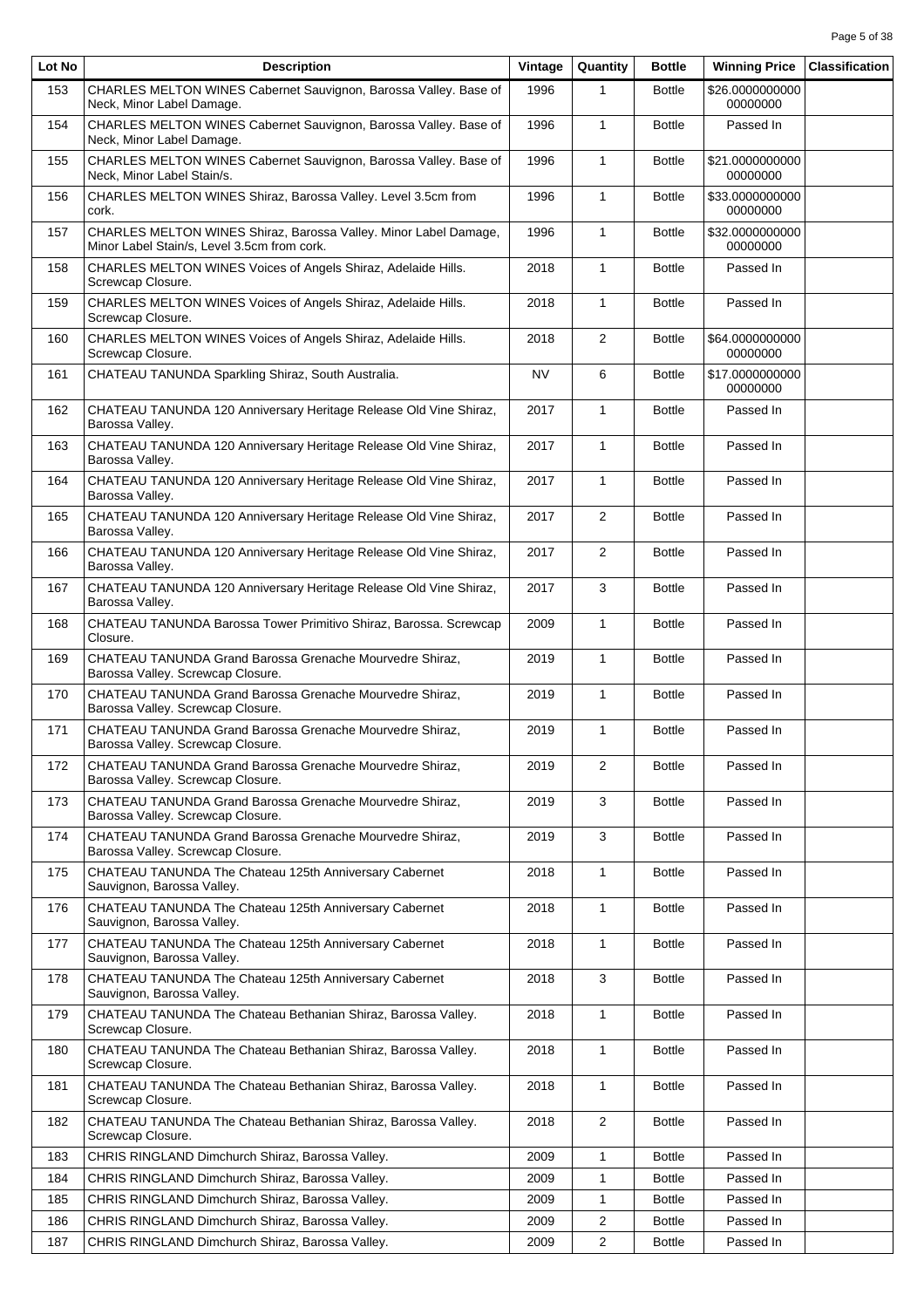| Lot No | <b>Description</b>                                                                                        | Vintage | Quantity       | <b>Bottle</b> | <b>Winning Price</b>         | <b>Classification</b> |
|--------|-----------------------------------------------------------------------------------------------------------|---------|----------------|---------------|------------------------------|-----------------------|
| 188    | CHRIS RINGLAND Dimchurch Shiraz, Barossa Valley. Original<br>Presentation Box/es.                         | 2009    | $\mathbf{1}$   | Magnum        | Passed In                    |                       |
| 189    | CHRIS RINGLAND Dimchurch Shiraz, Barossa Valley. Original<br>Presentation Box/es.                         | 2009    | $\mathbf{1}$   | Magnum        | Passed In                    |                       |
| 190    | CHRIS RINGLAND Dimchurch Shiraz, Barossa Valley. Original<br>Presentation Box/es.                         | 2009    | $\mathbf{1}$   | Magnum        | Passed In                    |                       |
| 191    | CHRIS RINGLAND Dimchurch Shiraz, Barossa Valley.                                                          | 2010    | $\mathbf{1}$   | Magnum        | Passed In                    |                       |
| 192    | CHRIS RINGLAND Dimchurch Shiraz, Barossa Valley.                                                          | 2012    | $\mathbf{1}$   | <b>Bottle</b> | \$160.000000000<br>000000000 |                       |
| 193    | CHRIS RINGLAND Dimchurch Shiraz, Barossa Valley.                                                          | 2012    | $\mathbf{1}$   | <b>Bottle</b> | \$170.000000000<br>000000000 |                       |
| 194    | CHRIS RINGLAND Dimchurch Shiraz, Barossa Valley.                                                          | 2012    | $\mathbf{1}$   | <b>Bottle</b> | Passed In                    |                       |
| 195    | CHRIS RINGLAND North Barossa Shiraz, Barossa Valley.                                                      | 2015    | $\mathbf{1}$   | <b>Bottle</b> | Passed In                    |                       |
| 196    | CHRIS RINGLAND North Barossa Shiraz, Barossa Valley.                                                      | 2015    | 1              | <b>Bottle</b> | Passed In                    |                       |
| 197    | CHRIS RINGLAND North Barossa Shiraz, Barossa Valley.                                                      | 2015    | $\mathbf{1}$   | <b>Bottle</b> | Passed In                    |                       |
| 198    | CHRIS RINGLAND North Barossa Shiraz, Barossa Valley.                                                      | 2015    | 2              | <b>Bottle</b> | Passed In                    |                       |
| 199    | CHRIS RINGLAND North Barossa Shiraz, Barossa Valley.                                                      | 2016    | $\mathbf{1}$   | <b>Bottle</b> | \$64.0000000000<br>00000000  |                       |
| 200    | CHRIS RINGLAND North Barossa Shiraz, Barossa Valley.                                                      | 2016    | $\mathbf{1}$   | <b>Bottle</b> | \$64.0000000000<br>00000000  |                       |
| 201    | CHRIS RINGLAND North Barossa Shiraz, Barossa Valley.                                                      | 2016    | $\mathbf{1}$   | <b>Bottle</b> | \$65.0000000000<br>00000000  |                       |
| 202    | CHRIS RINGLAND North Barossa Shiraz, Barossa Valley.                                                      | 2016    | $\overline{2}$ | <b>Bottle</b> | \$60.0000000000<br>00000000  |                       |
| 203    | CHRIS RINGLAND North Barossa Shiraz, Barossa Valley.                                                      | 2016    | $\overline{2}$ | <b>Bottle</b> | \$64.0000000000<br>00000000  |                       |
| 204    | CHRIS RINGLAND North Barossa Shiraz, Barossa Valley.                                                      | 2016    | 6              | <b>Bottle</b> | \$60.0000000000<br>00000000  |                       |
| 205    | CHRIS RINGLAND Sealed Shiraz, Barossa Valley. Screwcap Closure,<br>Minor Capsule Damage.                  | 2013    | $\mathbf{1}$   | <b>Bottle</b> | \$21.0000000000<br>00000000  |                       |
| 206    | CHRIS RINGLAND Single Barrel Stone Chimney Creek Vineyard Shiraz,<br>Barossa Valley. Signed by Winemaker. | 2013    | $\mathbf{1}$   | Magnum        | Passed In                    |                       |
| 207    | CLARENDON HILLS Bakers Gully Shiraz, McLaren Vale.                                                        | 2008    | $\mathbf{1}$   | <b>Bottle</b> | Passed In                    |                       |
| 208    | CLARENDON HILLS Bakers Gully Shiraz, McLaren Vale.                                                        | 2008    | $\mathbf{1}$   | <b>Bottle</b> | Passed In                    |                       |
| 209    | CLARENDON HILLS Bakers Gully Shiraz, McLaren Vale.                                                        | 2012    | $\mathbf{1}$   | <b>Bottle</b> | Passed In                    |                       |
| 210    | CLARENDON HILLS Bakers Gully Shiraz, McLaren Vale.                                                        | 2012    | $\mathbf{1}$   | <b>Bottle</b> | Passed In                    |                       |
| 211    | CLARENDON HILLS Bakers Gully Shiraz, McLaren Vale.                                                        | 2012    | $\mathbf{1}$   | <b>Bottle</b> | Passed In                    |                       |
| 212    | CLARENDON HILLS Bakers Gully Shiraz, McLaren Vale.                                                        | 2012    | 2              | <b>Bottle</b> | Passed In                    |                       |
| 213    | CLARENDON HILLS Bakers Gully Shiraz, McLaren Vale.                                                        | 2012    | $\overline{2}$ | <b>Bottle</b> | Passed In                    |                       |
| 214    | CLARENDON HILLS Bakers Gully Shiraz, McLaren Vale.                                                        | 2012    | 3              | <b>Bottle</b> | \$45.0000000000<br>00000000  |                       |
| 215    | CLARENDON HILLS Bakers Gully Shiraz, McLaren Vale.                                                        | 2012    | 3              | <b>Bottle</b> | Passed In                    |                       |
| 216    | CLARENDON HILLS Bakers Gully Shiraz, McLaren Vale.                                                        | 2012    | 6              | <b>Bottle</b> | Passed In                    |                       |
| 217    | CLARENDON HILLS Bakers Gully Shiraz, McLaren Vale.                                                        | 2012    | 6              | <b>Bottle</b> | Passed In                    |                       |
| 218    | CLARENDON HILLS Brookman Vineyard Syrah, McLaren Vale.                                                    | 2006    | 1              | <b>Bottle</b> | Passed In                    |                       |
| 219    | CLARENDON HILLS Brookman Vineyard Syrah, McLaren Vale.                                                    | 2006    | $\mathbf{1}$   | <b>Bottle</b> | Passed In                    |                       |
| 220    | CLARENDON HILLS Clarendon Vineyard Merlot, McLaren Vale. Base of<br>Neck, Minor Label Stain/s.            | 1996    | 1              | <b>Bottle</b> | \$28.0000000000<br>00000000  |                       |
| 221    | CLARENDON HILLS Liandra Mourvedre, McLaren Vale.                                                          | 2010    | $\mathbf{1}$   | <b>Bottle</b> | Passed In                    |                       |
| 222    | CLARENDON HILLS Liandra Mourvedre, McLaren Vale.                                                          | 2010    | $\mathbf{1}$   | <b>Bottle</b> | Passed In                    |                       |
| 223    | CLARENDON HILLS Liandra Mourvedre, McLaren Vale.                                                          | 2010    | 1              | <b>Bottle</b> | Passed In                    |                       |
| 224    | CLARENDON HILLS Liandra Mourvedre, McLaren Vale.                                                          | 2010    | $\overline{2}$ | <b>Bottle</b> | Passed In                    |                       |
| 225    | CLARENDON HILLS Liandra Shiraz, McLaren Vale.                                                             | 2010    | 1              | <b>Bottle</b> | Passed In                    |                       |
| 226    | CLARENDON HILLS Liandra Shiraz, McLaren Vale. Minor Label Damage.                                         | 2010    | 1              | <b>Bottle</b> | Passed In                    |                       |
| 227    | CLARENDON HILLS Liandra Shiraz, McLaren Vale.                                                             | 2010    | $\overline{2}$ | <b>Bottle</b> | Passed In                    |                       |
| 228    | CORDUROY WINES Bonnie's Blend, South Australia. Screwcap Closure.                                         | 2018    | $\overline{2}$ | <b>Bottle</b> | Passed In                    |                       |
| 229    | CRANEFORD WINE CO John Zilm Petit Verdot, Barossa Valley. Export<br>Label #                               | 2003    | $\overline{2}$ | <b>Bottle</b> | Withdrawn                    |                       |
| 230    | CRANEFORD WINE CO John Zilm Petit Verdot, Barossa Valley. Export<br>Label #                               | 2003    | $\overline{2}$ | <b>Bottle</b> | Withdrawn                    |                       |
| 231    | CRANEFORD WINE CO John Zilm Petit Verdot, Barossa Valley. Export<br>Label #                               | 2003    | 3              | <b>Bottle</b> | Withdrawn                    |                       |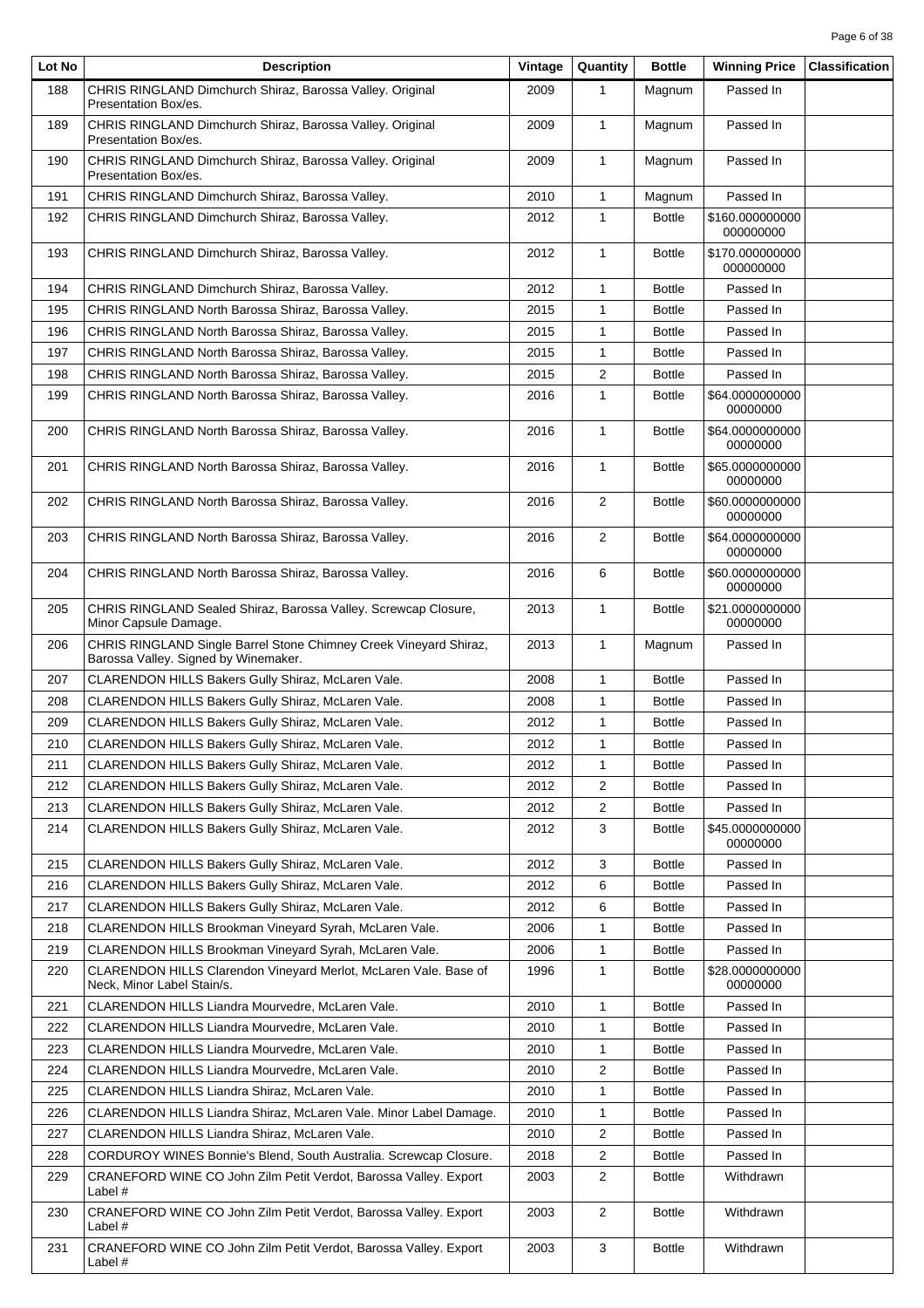| Lot No | <b>Description</b>                                                                                                                                | Vintage | Quantity       | <b>Bottle</b> | <b>Winning Price</b>        | <b>Classification</b> |
|--------|---------------------------------------------------------------------------------------------------------------------------------------------------|---------|----------------|---------------|-----------------------------|-----------------------|
| 232    | CRANEFORD WINE CO John Zilm Petit Verdot, Barossa Valley. Export<br>Label $#$                                                                     | 2003    | 3              | <b>Bottle</b> | Withdrawn                   |                       |
| 233    | CRANEFORD WINE CO John Zilm Petit Verdot, Barossa Valley. Export<br>Label $#$                                                                     | 2003    | 6              | <b>Bottle</b> | Withdrawn                   |                       |
| 234    | <b>CURTIS FAMILY VINEYARDS Cavaliere Shiraz, McLaren Vale.</b>                                                                                    | 2015    | $\mathbf{1}$   | <b>Bottle</b> | Passed In                   |                       |
| 235    | <b>CURTIS FAMILY VINEYARDS Cavaliere Shiraz, McLaren Vale.</b>                                                                                    | 2015    | $\mathbf{1}$   | <b>Bottle</b> | Passed In                   |                       |
| 236    | CURTIS FAMILY VINEYARDS Cavaliere Shiraz, McLaren Vale.                                                                                           | 2015    | $\mathbf{1}$   | <b>Bottle</b> | Passed In                   |                       |
| 237    | CURTIS FAMILY VINEYARDS Cavaliere Shiraz, McLaren Vale.                                                                                           | 2016    | 1              | <b>Bottle</b> | Passed In                   |                       |
| 238    | CURTIS FAMILY VINEYARDS Cavaliere Shiraz, McLaren Vale.                                                                                           | 2016    | $\mathbf{1}$   | <b>Bottle</b> | Passed In                   |                       |
| 239    | CURTIS FAMILY VINEYARDS Cavaliere Shiraz, McLaren Vale.                                                                                           | 2016    | $\mathbf{1}$   | <b>Bottle</b> | Passed In                   |                       |
| 240    | CURTIS FAMILY VINEYARDS Legion Shiraz, South Australia. Screwcap<br>Closure, Minor Label Damage, Minor Capsule Damage.                            | 2019    | $\mathbf{1}$   | <b>Bottle</b> | Passed In                   |                       |
| 241    | CURTIS FAMILY VINEYARDS Limited Series Shiraz, McLaren Vale.                                                                                      | 2016    | $\mathbf{1}$   | <b>Bottle</b> | Passed In                   |                       |
| 242    | <b>CURTIS FAMILY VINEYARDS Limited Series Shiraz, McLaren Vale.</b>                                                                               | 2016    | 1              | <b>Bottle</b> | Passed In                   |                       |
| 243    | CURTIS FAMILY VINEYARDS Limited Series Shiraz, McLaren Vale.                                                                                      | 2016    | $\mathbf{1}$   | <b>Bottle</b> | Passed In                   |                       |
| 244    | CURTIS FAMILY VINEYARDS Martins Vineyard Shiraz, McLaren Vale.                                                                                    | 2010    | $\mathbf{1}$   | <b>Bottle</b> | Passed In                   |                       |
| 245    | CURTIS FAMILY VINEYARDS Martins Vineyard Shiraz, McLaren Vale.                                                                                    | 2010    | $\mathbf{1}$   | <b>Bottle</b> | Passed In                   |                       |
| 246    | CURTIS FAMILY VINEYARDS Martins Vineyard Shiraz, McLaren Vale.<br>Minor Label Damage.                                                             | 2010    | $\mathbf{1}$   | <b>Bottle</b> | Passed In                   |                       |
| 247    | CURTIS FAMILY VINEYARDS Martins Vineyard Shiraz, McLaren Vale.                                                                                    | 2016    | $\mathbf{1}$   | <b>Bottle</b> | Passed In                   |                       |
| 248    | CURTIS FAMILY VINEYARDS Martins Vineyard Shiraz, McLaren Vale.<br>Screwcap Closure.                                                               | 2018    | $\mathbf{1}$   | <b>Bottle</b> | Passed In                   |                       |
| 249    | D'ARENBERG WINES The Dead Arm Cabernet Shiraz, McLaren Vale.<br>Screwcap Closure.                                                                 | 2017    | $\mathbf{1}$   | <b>Bottle</b> | Passed In                   |                       |
| 250    | D'ARENBERG WINES The Dead Arm Cabernet Shiraz, McLaren Vale.<br>Screwcap Closure.                                                                 | 2017    | $\mathbf{1}$   | <b>Bottle</b> | Passed In                   |                       |
| 251    | D'ARENBERG WINES The Dead Arm Cabernet Shiraz, McLaren Vale.<br>Screwcap Closure.                                                                 | 2017    | $\mathbf{1}$   | <b>Bottle</b> | Passed In                   |                       |
| 252    | D'ARENBERG WINES The Ironstone Pressings Grenache Shiraz<br>Mourvedre, McLaren Vale. Minor Label Damage.                                          | 2000    | $\mathbf{1}$   | <b>Bottle</b> | Passed In                   |                       |
| 253    | D'ARENBERG WINES The Ironstone Pressings Grenache Shiraz<br>Mourvedre, McLaren Vale. Minor Label Damage.                                          | 2000    | $\mathbf{1}$   | <b>Bottle</b> | Passed In                   |                       |
| 254    | D'ARENBERG WINES The Ironstone Pressings Grenache Shiraz<br>Mourvedre, McLaren Vale.                                                              | 2002    | $\mathbf{1}$   | <b>Bottle</b> | Passed In                   |                       |
| 255    | D'ARENBERG WINES The Ironstone Pressings Grenache Shiraz<br>Mourvedre, McLaren Vale.                                                              | 2002    | $\mathbf{1}$   | <b>Bottle</b> | Passed In                   |                       |
| 256    | D'ARENBERG WINES The Ironstone Pressings Grenache Shiraz<br>Mourvedre, McLaren Vale.                                                              | 2002    | $\overline{2}$ | <b>Bottle</b> | Passed In                   |                       |
| 257    | D'ARENBERG WINES The Ironstone Pressings Grenache Shiraz<br>Mourvedre, McLaren Vale.                                                              | 2002    | $\overline{2}$ | <b>Bottle</b> | \$70,0000000000<br>00000000 |                       |
| 258    | D'ARENBERG WINES The Ironstone Pressings Grenache Shiraz<br>Mourvedre, McLaren Vale. Screwcap Closure.                                            | 2017    | $\mathbf{1}$   | <b>Bottle</b> | Passed In                   |                       |
| 259    | D'ARENBERG WINES The Ironstone Pressings Grenache Shiraz<br>Mourvedre, McLaren Vale. Screwcap Closure.                                            | 2017    | $\mathbf{1}$   | <b>Bottle</b> | Passed In                   |                       |
| 260    | D'ARENBERG WINES The Ironstone Pressings Grenache Shiraz<br>Mourvedre, McLaren Vale. Screwcap Closure.                                            | 2017    | $\mathbf{1}$   | <b>Bottle</b> | Passed In                   |                       |
| 261    | D'ARENBERG WINES The Ironstone Pressings Grenache Shiraz<br>Mourvedre, McLaren Vale. Screwcap Closure.                                            | 2017    | 2              | <b>Bottle</b> | Passed In                   |                       |
| 262    | D'ARENBERG WINES The Ironstone Pressings Grenache Shiraz<br>Mourvedre, McLaren Vale. Screwcap Closure.                                            | 2017    | $\overline{2}$ | <b>Bottle</b> | Passed In                   |                       |
| 263    | D'ARENBERG WINES The Ironstone Pressings Grenache Shiraz<br>Mourvedre, McLaren Vale. Screwcap Closure.                                            | 2017    | 3              | <b>Bottle</b> | Passed In                   |                       |
| 264    | D'ARENBERG WINES The Ironstone Pressings Grenache Shiraz<br>Mourvedre, McLaren Vale. Screwcap Closure.                                            | 2017    | 3              | <b>Bottle</b> | Passed In                   |                       |
| 265    | D'ARENBERG WINES The Ironstone Pressings Grenache Shiraz<br>Mourvedre, McLaren Vale. Screwcap Closure.                                            | 2017    | 6              | <b>Bottle</b> | Passed In                   |                       |
| 266    | D'ARENBERG WINES The Money Spider Roussanne, McLaren Vale.<br>Screwcap Closure, Minor Label Damage, Minor Label Stain/s, Minor<br>Capsule Damage. | 2003    | $\mathbf{1}$   | <b>Bottle</b> | \$21.0000000000<br>00000000 |                       |
| 267    | DANDELION VINEYARDS Pride of the Fluerieu Peninsula Cabernet,<br>Fleurieu Peninsula. Screwcap Closure.                                            | 2013    | $\mathbf{1}$   | <b>Bottle</b> | Passed In                   |                       |
| 268    | DANDELION VINEYARDS Red Queen Shiraz, Eden Valley. #                                                                                              | 2018    | $\mathbf{1}$   | <b>Bottle</b> | Passed In                   |                       |
| 269    | DANDELION VINEYARDS Red Queen Shiraz, Eden Valley. #                                                                                              | 2018    | $\mathbf{1}$   | <b>Bottle</b> | Passed In                   |                       |
| 270    | DANDELION VINEYARDS Red Queen Shiraz, Eden Valley. #                                                                                              | 2018    | $\mathbf{1}$   | <b>Bottle</b> | Passed In                   |                       |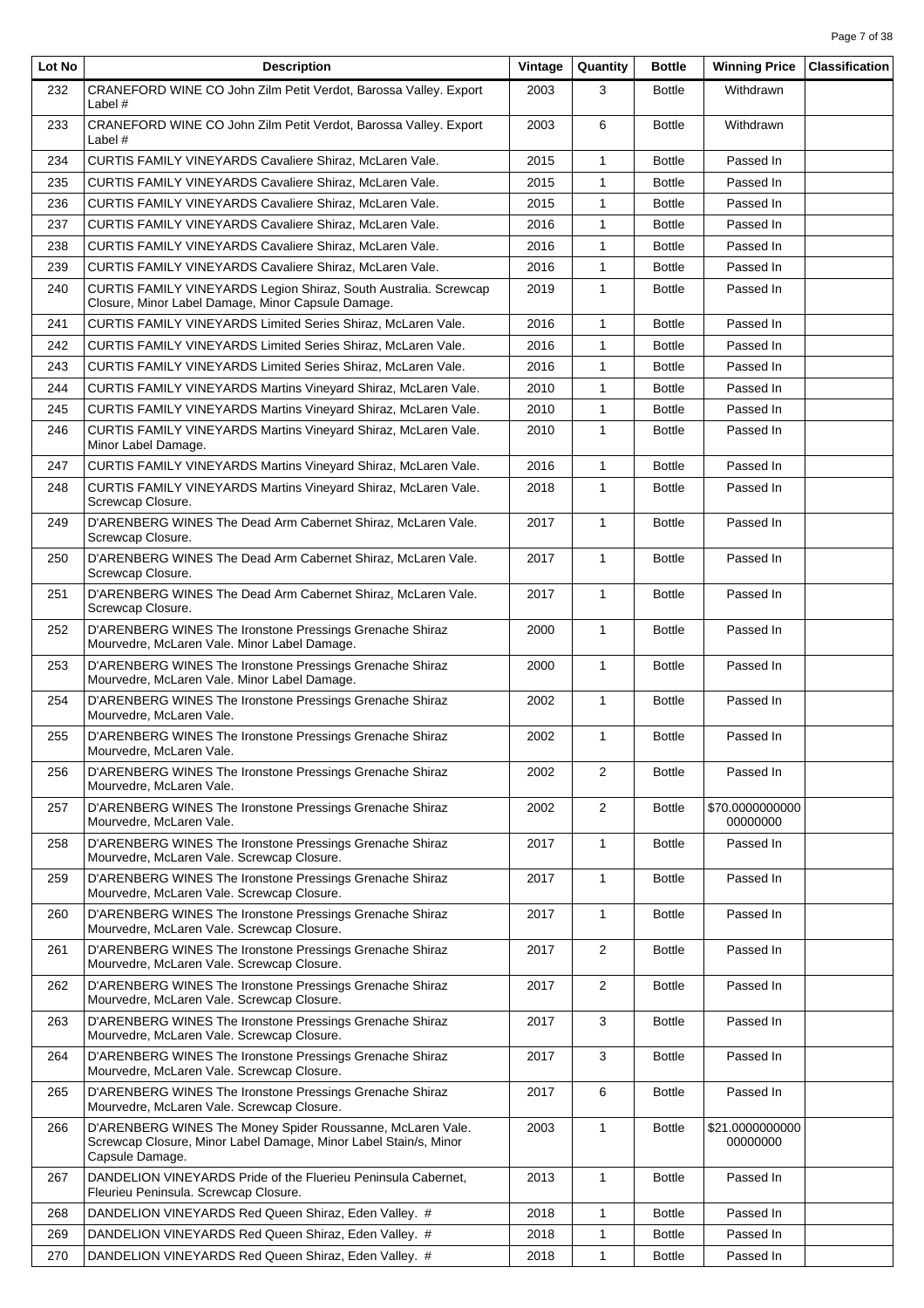Page 8 of 38

| Lot No  | <b>Description</b>                                                                                            | Vintage   | Quantity       | <b>Bottle</b> | <b>Winning Price</b>         | <b>Classification</b> |
|---------|---------------------------------------------------------------------------------------------------------------|-----------|----------------|---------------|------------------------------|-----------------------|
| 271     | DANDELION VINEYARDS Red Queen Shiraz, Eden Valley. #                                                          | 2018      | $\overline{2}$ | <b>Bottle</b> | Passed In                    |                       |
| 272     | DANDELION VINEYARDS Red Queen Shiraz, Eden Valley. #                                                          | 2018      | 3              | <b>Bottle</b> | Passed In                    |                       |
| 273     | DANDELION VINEYARDS Red Queen Shiraz, Eden Valley. #                                                          | 2018      | 6              | <b>Bottle</b> | Passed In                    |                       |
| 274     | DI FABIO ESTATE Marietta GSM Grenache Shiraz Mataro, McLaren Vale.<br>Screwcap Closure.                       | 2017      | 1              | <b>Bottle</b> | Passed In                    |                       |
| 275     | DI FABIO ESTATE Marietta GSM Grenache Shiraz Mataro, McLaren Vale.<br>Screwcap Closure, Minor Capsule Damage. | 2017      | 1              | <b>Bottle</b> | Passed In                    |                       |
| 276     | DOMAINE SOPHIE CLAIRE Methodie Rose, Barossa. Wax Over Original<br>Capsule.                                   | <b>NV</b> | 6              | <b>Bottle</b> | Passed In                    |                       |
| 277     | ELDERTON Ashmead Single Vineyard Cabernet, Barossa Valley.                                                    | 1999      | 1              | <b>Bottle</b> | Passed In                    |                       |
| 278     | ELDERTON Ashmead Single Vineyard Cabernet, Barossa Valley.                                                    | 1999      | 1              | <b>Bottle</b> | Passed In                    |                       |
| 279     | ELDERTON Ashmead Single Vineyard Cabernet, Barossa Valley.                                                    | 1999      | 1              | <b>Bottle</b> | Passed In                    |                       |
| 280     | ELDERTON Ashmead Single Vineyard Cabernet, Barossa Valley.                                                    | 1999      | 2              | <b>Bottle</b> | \$120.000000000<br>000000000 |                       |
| 281     | ELDERTON Ashmead Single Vineyard Cabernet, Barossa Valley.                                                    | 2000      | 1              | <b>Bottle</b> | Passed In                    |                       |
| 282     | ELDERTON Ashmead Single Vineyard Cabernet, Barossa Valley.                                                    | 2000      | $\mathbf{1}$   | <b>Bottle</b> | Passed In                    |                       |
| 283     | ELDERTON CSM Cabernet Shiraz Merlot, Barossa Valley.                                                          | 1998      | 1              | <b>Bottle</b> | \$22,0000000000<br>00000000  |                       |
| 284     | ELVARADO Grenache Tempranillo, McLaren Vale. Screwcap Closure. #                                              | 2019      | 1              | <b>Bottle</b> | \$12.0000000000<br>00000000  |                       |
| 285     | EPSILON Shiraz, Barossa Valley. Screwcap Closure, Minor Capsule<br>Damage.                                    | 2020      | 1              | <b>Bottle</b> | Passed In                    |                       |
| Totals: | 285 Items                                                                                                     |           |                |               |                              |                       |

### **AUSTRALIA > Australia F-J**

| Lot No | <b>Description</b>                                                                 | Vintage | Quantity       | <b>Bottle</b> | <b>Winning Price</b>         | Classification |
|--------|------------------------------------------------------------------------------------|---------|----------------|---------------|------------------------------|----------------|
| 286    | FOX CREEK WINES Fox & Hounds Shiraz Cabernet, McLaren Vale. Export<br>Labelling. # | 2002    | $\overline{2}$ | <b>Bottle</b> | \$24.0000000000<br>00000000  |                |
| 287    | FOX CREEK WINES Fox & Hounds Shiraz Cabernet, McLaren Vale. Export<br>Labelling. # | 2002    | 2              | <b>Bottle</b> | Passed In                    |                |
| 288    | FOX CREEK WINES Fox & Hounds Shiraz Cabernet, McLaren Vale. Export<br>Labelling. # | 2002    | 2              | <b>Bottle</b> | Passed In                    |                |
| 289    | FOX CREEK WINES Fox & Hounds Shiraz Cabernet, McLaren Vale. Export<br>Labelling. # | 2002    | 3              | <b>Bottle</b> | Passed In                    |                |
| 290    | FOX CREEK WINES Fox & Hounds Shiraz Cabernet, McLaren Vale. Export<br>Labelling. # | 2002    | 3              | <b>Bottle</b> | Passed In                    |                |
| 291    | FOX CREEK WINES Fox & Hounds Shiraz Cabernet, McLaren Vale. Export<br>Labelling. # | 2002    | 6              | <b>Bottle</b> | Passed In                    |                |
| 292    | GEMTREE Obsidian Shiraz, McLaren Vale. Wax Capsule/s.                              | 2015    | $\mathbf{1}$   | <b>Bottle</b> | Passed In                    |                |
| 293    | GEMTREE Obsidian Shiraz, McLaren Vale. Wax Capsule/s.                              | 2015    | $\mathbf{1}$   | <b>Bottle</b> | Passed In                    |                |
| 294    | GEMTREE Obsidian Shiraz, McLaren Vale. Wax Capsule/s.                              | 2016    | $\mathbf{1}$   | <b>Bottle</b> | Passed In                    |                |
| 295    | GEMTREE Obsidian Shiraz, McLaren Vale. Wax Capsule/s.                              | 2017    | $\mathbf{1}$   | <b>Bottle</b> | Passed In                    |                |
| 296    | GEMTREE Obsidian Shiraz, McLaren Vale. Wax Capsule/s.                              | 2017    | $\mathbf{1}$   | <b>Bottle</b> | Passed In                    |                |
| 297    | GEMTREE Obsidian Shiraz, McLaren Vale. Wax Capsule/s.                              | 2017    | $\mathbf{1}$   | <b>Bottle</b> | Passed In                    |                |
| 298    | GEMTREE Uncut Shiraz, McLaren Vale. Screwcap Closure. #                            | 2019    | $\mathbf{1}$   | <b>Bottle</b> | Passed In                    |                |
| 299    | GEOFF HARDY WINES K1 Shiraz, Adelaide Hills. Screwcap Closure. #                   | 2010    | $\mathbf{1}$   | <b>Bottle</b> | Passed In                    |                |
| 300    | GEOFF HARDY WINES K1 Tzimmukin Shiraz Cabernet, Adelaide Hills.<br>Wax Capsule/s.  | 2006    | $\mathbf{1}$   | <b>Bottle</b> | \$120.000000000<br>000000000 |                |
| 301    | GEOFF HARDY WINES PERTARINGA Over the Top Shiraz, McLaren<br>Vale. #               | 2015    | 2              | <b>Bottle</b> | Passed In                    |                |
| 302    | GEOFF HARDY WINES PERTARINGA Over the Top Shiraz, McLaren<br>Vale. #               | 2015    | $\overline{2}$ | <b>Bottle</b> | Passed In                    |                |
| 303    | GEOFF HARDY WINES PERTARINGA Over the Top Shiraz, McLaren<br>Vale, #               | 2015    | $\overline{2}$ | <b>Bottle</b> | Passed In                    |                |
| 304    | GEOFF HARDY WINES PERTARINGA Over the Top Shiraz, McLaren<br>Vale. $#$             | 2015    | 3              | <b>Bottle</b> | Passed In                    |                |
| 305    | GEOFF HARDY WINES PERTARINGA Over the Top Shiraz, McLaren<br>Vale. $#$             | 2015    | 3              | <b>Bottle</b> | Passed In                    |                |
| 306    | GEOFF HARDY WINES PERTARINGA Over the Top Shiraz, McLaren<br>Vale. $#$             | 2015    | 6              | <b>Bottle</b> | Passed In                    |                |
| 307    | GEOFF HARDY WINES PERTARINGA Over the Top Shiraz, McLaren<br>Vale. #               | 2015    | 6              | <b>Bottle</b> | Passed In                    |                |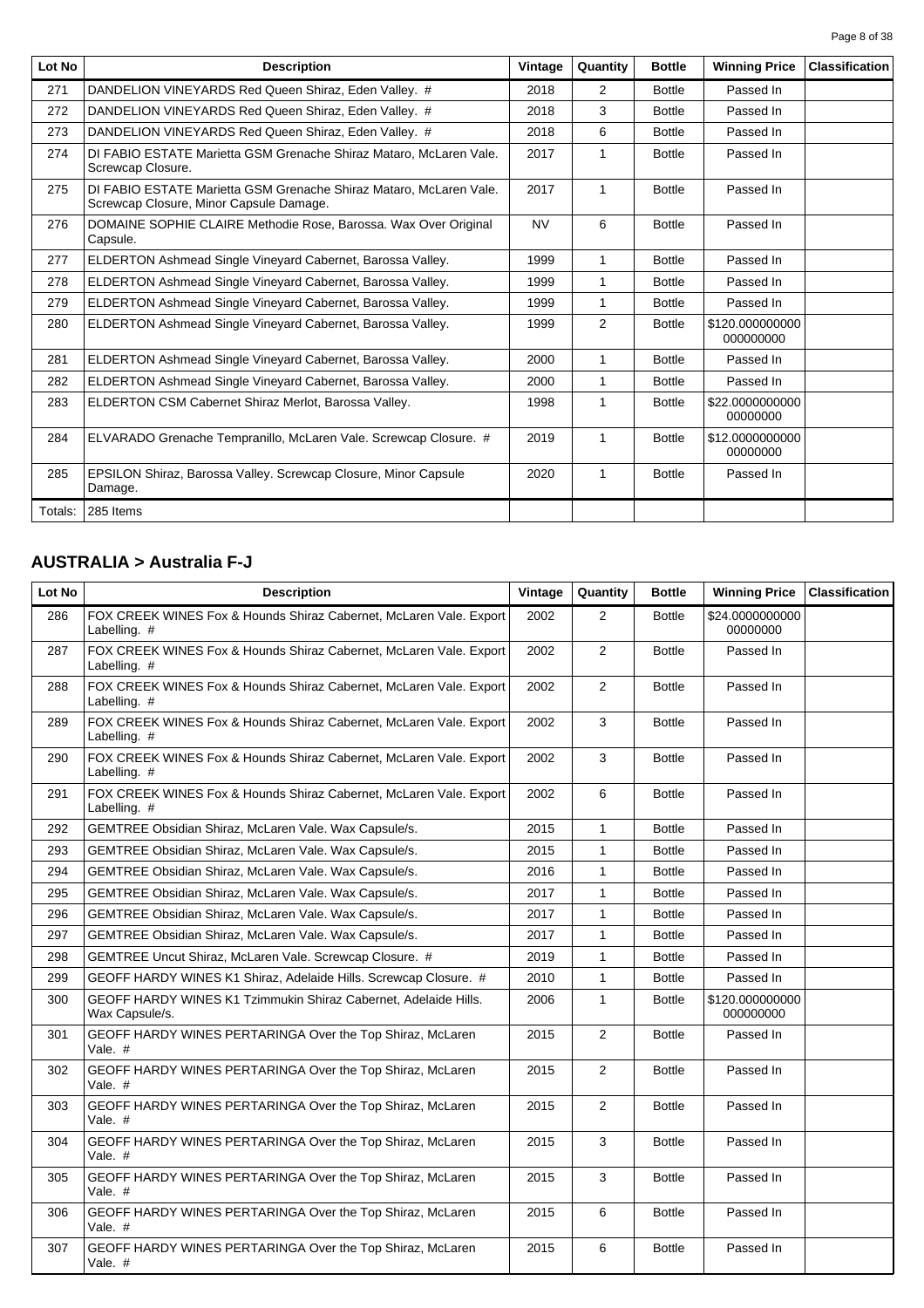| Lot No | <b>Description</b>                                                                                            | Vintage | Quantity                | <b>Bottle</b> | <b>Winning Price</b>        | <b>Classification</b> |
|--------|---------------------------------------------------------------------------------------------------------------|---------|-------------------------|---------------|-----------------------------|-----------------------|
| 308    | GEOFF HARDY WINES PERTARINGA Over the Top Shiraz, McLaren<br>Vale.                                            | 2018    | $\overline{2}$          | <b>Bottle</b> | Passed In                   |                       |
| 309    | GEOFF HARDY WINES PERTARINGA Over the Top Shiraz, McLaren<br>Vale. Minor Label Damage, Minor Label Stain/s. # | 2018    | $\overline{2}$          | <b>Bottle</b> | Passed In                   |                       |
| 310    | GEOFF HARDY WINES PERTARINGA Over the Top Shiraz, McLaren<br>Vale. Minor Label Damage, Minor Label Stain/s. # | 2018    | $\overline{2}$          | <b>Bottle</b> | Passed In                   |                       |
| 311    | GEOFF HARDY WINES PERTARINGA Over the Top Shiraz, McLaren<br>Vale.                                            | 2018    | 3                       | <b>Bottle</b> | Passed In                   |                       |
| 312    | PERTARINGA WINES Rifle & Hunt Cabernet Sauvignon, McLaren Vale. #                                             | 2010    | $\mathbf{1}$            | <b>Bottle</b> | \$17.0000000000<br>00000000 |                       |
| 313    | PERTARINGA WINES Rifle & Hunt Cabernet Sauvignon, McLaren Vale. #                                             | 2010    | $\mathbf{1}$            | <b>Bottle</b> | \$17.0000000000<br>00000000 |                       |
| 314    | PERTARINGA WINES Rifle & Hunt Cabernet Sauvignon, McLaren Vale. #                                             | 2010    | $\mathbf{1}$            | <b>Bottle</b> | \$17.0000000000<br>00000000 |                       |
| 315    | PERTARINGA WINES Rifle & Hunt Cabernet Sauvignon, McLaren Vale. #                                             | 2010    | $\mathbf{1}$            | <b>Bottle</b> | Passed In                   |                       |
| 316    | PERTARINGA WINES Rifle & Hunt Cabernet Sauvignon, McLaren Vale. #                                             | 2010    | $\mathbf{1}$            | <b>Bottle</b> | Passed In                   |                       |
| 317    | PERTARINGA WINES Rifle & Hunt Cabernet Sauvignon, McLaren Vale. #                                             | 2010    | 1                       | <b>Bottle</b> | \$17.0000000000<br>00000000 |                       |
| 318    | PERTARINGA WINES Rifle & Hunt Cabernet Sauvignon, McLaren Vale. #                                             | 2015    | 2                       | <b>Bottle</b> | \$12.0000000000<br>00000000 |                       |
| 319    | PERTARINGA WINES Rifle & Hunt Cabernet Sauvignon, McLaren Vale. #                                             | 2015    | $\overline{2}$          | <b>Bottle</b> | Passed In                   |                       |
| 320    | PERTARINGA WINES Rifle & Hunt Cabernet Sauvignon, McLaren Vale. #                                             | 2015    | 3                       | <b>Bottle</b> | \$13.0000000000<br>00000000 |                       |
| 321    | PERTARINGA WINES Rifle & Hunt Cabernet Sauvignon, McLaren Vale. #                                             | 2015    | 3                       | <b>Bottle</b> | \$12.0000000000<br>00000000 |                       |
| 322    | PERTARINGA WINES Rifle & Hunt Cabernet Sauvignon, McLaren Vale. #                                             | 2015    | 6                       | <b>Bottle</b> | \$12.0000000000<br>00000000 |                       |
| 323    | GEOFF HARDY WINES PERTARINGA Undercover Shiraz, McLaren Vale.<br>Screwcap Closure. #                          | 2015    | 2                       | <b>Bottle</b> | Passed In                   |                       |
| 324    | GEOFF HARDY WINES PERTARINGA Undercover Shiraz, McLaren Vale.<br>Screwcap Closure. #                          | 2015    | $\overline{2}$          | <b>Bottle</b> | Passed In                   |                       |
| 325    | GEOFF HARDY WINES PERTARINGA Undercover Shiraz, McLaren Vale.<br>Screwcap Closure. #                          | 2015    | 3                       | <b>Bottle</b> | Passed In                   |                       |
| 326    | GEOFF HARDY WINES PERTARINGA Undercover Shiraz, McLaren Vale.<br>Screwcap Closure. #                          | 2015    | 3                       | <b>Bottle</b> | Passed In                   |                       |
| 327    | GEOFF HARDY WINES PERTARINGA Undercover Shiraz, McLaren Vale.<br>Screwcap Closure. #                          | 2015    | 6                       | <b>Bottle</b> | \$13.0000000000<br>00000000 |                       |
| 328    | GEOFF MERRILL Parham Cabernet Sauvignon, McLaren Vale. #                                                      | 2016    | $\mathbf{1}$            | <b>Bottle</b> | \$48.0000000000<br>00000000 |                       |
| 329    | GEOFF MERRILL Parham Cabernet Sauvignon, McLaren Vale. #                                                      | 2016    | $\mathbf{1}$            | <b>Bottle</b> | Passed In                   |                       |
| 330    | GEOFF MERRILL Parham Cabernet Sauvignon, McLaren Vale. #                                                      | 2016    | 1                       | <b>Bottle</b> | Passed In                   |                       |
| 331    | GEOFF MERRILL Parham Cabernet Sauvignon, McLaren Vale. #                                                      | 2016    | 2                       | <b>Bottle</b> | Passed In                   |                       |
| 332    | GEOFF MERRILL Parham Cabernet Sauvignon, McLaren Vale. #                                                      | 2016    | 3                       | <b>Bottle</b> | Passed In                   |                       |
| 333    | GESTALT WINES Nocturne Tannat, Adelaide Hills. Screwcap Closure.                                              | 2015    | $\overline{\mathbf{c}}$ | <b>Bottle</b> | Passed In                   |                       |
| 334    | GESTALT WINES Nocturne Tannat, Adelaide Hills. Screwcap Closure.                                              | 2015    | 6                       | <b>Bottle</b> | Passed In                   |                       |
| 335    | GIANT STEPS Known Pleasures Shiraz, McLaren Vale. Screwcap Closure.                                           | 2018    | 1                       | <b>Bottle</b> | Passed In                   |                       |
| 336    | GIANT STEPS Known Pleasures Shiraz, McLaren Vale. Screwcap Closure.                                           | 2018    | 1                       | <b>Bottle</b> | Passed In                   |                       |
| 337    | GIANT STEPS Known Pleasures Shiraz, McLaren Vale. Screwcap Closure.                                           | 2018    | 1                       | <b>Bottle</b> | Passed In                   |                       |
| 338    | GIANT STEPS Known Pleasures Shiraz, McLaren Vale. Screwcap Closure.                                           | 2018    | 2                       | <b>Bottle</b> | Passed In                   |                       |
| 339    | GIANT STEPS Known Pleasures Shiraz, McLaren Vale. Screwcap Closure.                                           | 2018    | 2                       | <b>Bottle</b> | Passed In                   |                       |
| 340    | GIANT STEPS Known Pleasures Shiraz, McLaren Vale. Screwcap Closure.                                           | 2018    | 3                       | <b>Bottle</b> | Passed In                   |                       |
| 341    | GIANT STEPS Known Pleasures Shiraz, McLaren Vale. Screwcap Closure.                                           | 2018    | 3                       | <b>Bottle</b> | Passed In                   |                       |
| 342    | GIANT STEPS Known Pleasures Shiraz, McLaren Vale. Screwcap Closure.                                           | 2018    | 6                       | <b>Bottle</b> | Passed In                   |                       |
| 343    | GIANT STEPS Known Pleasures Shiraz, McLaren Vale. Screwcap Closure.                                           | 2018    | 6                       | <b>Bottle</b> | Passed In                   |                       |
| 344    | GLAETZER WINES John's Blend No.11 Margarete's Shiraz, South<br>Australia.                                     | 2005    | $\mathbf{1}$            | <b>Bottle</b> | \$29.0000000000<br>00000000 |                       |
| 345    | GLAYMOND WINES EI Abuelo Grenache, Barossa Valley. Screwcap<br>Closure.                                       | 2006    | $\mathbf{1}$            | <b>Bottle</b> | Passed In                   |                       |
| 346    | GLEN ELDON Old Vine Series Shiraz Grenache, Barossa. Wax Capsule/s.                                           | 2013    | $\mathbf{1}$            | <b>Bottle</b> | Passed In                   |                       |
| 347    | GOTHAM Shiraz, Langhorne Creek. Missing Capsule/s, Level 2.5cm from<br>cork.                                  | 2004    | 1                       | Magnum        | Passed In                   |                       |
| 348    | GOTHAM Shiraz, Langhorne Creek. Missing Capsule/s, Level 2.5cm from<br>cork.                                  | 2004    | 1                       | Magnum        | Passed In                   |                       |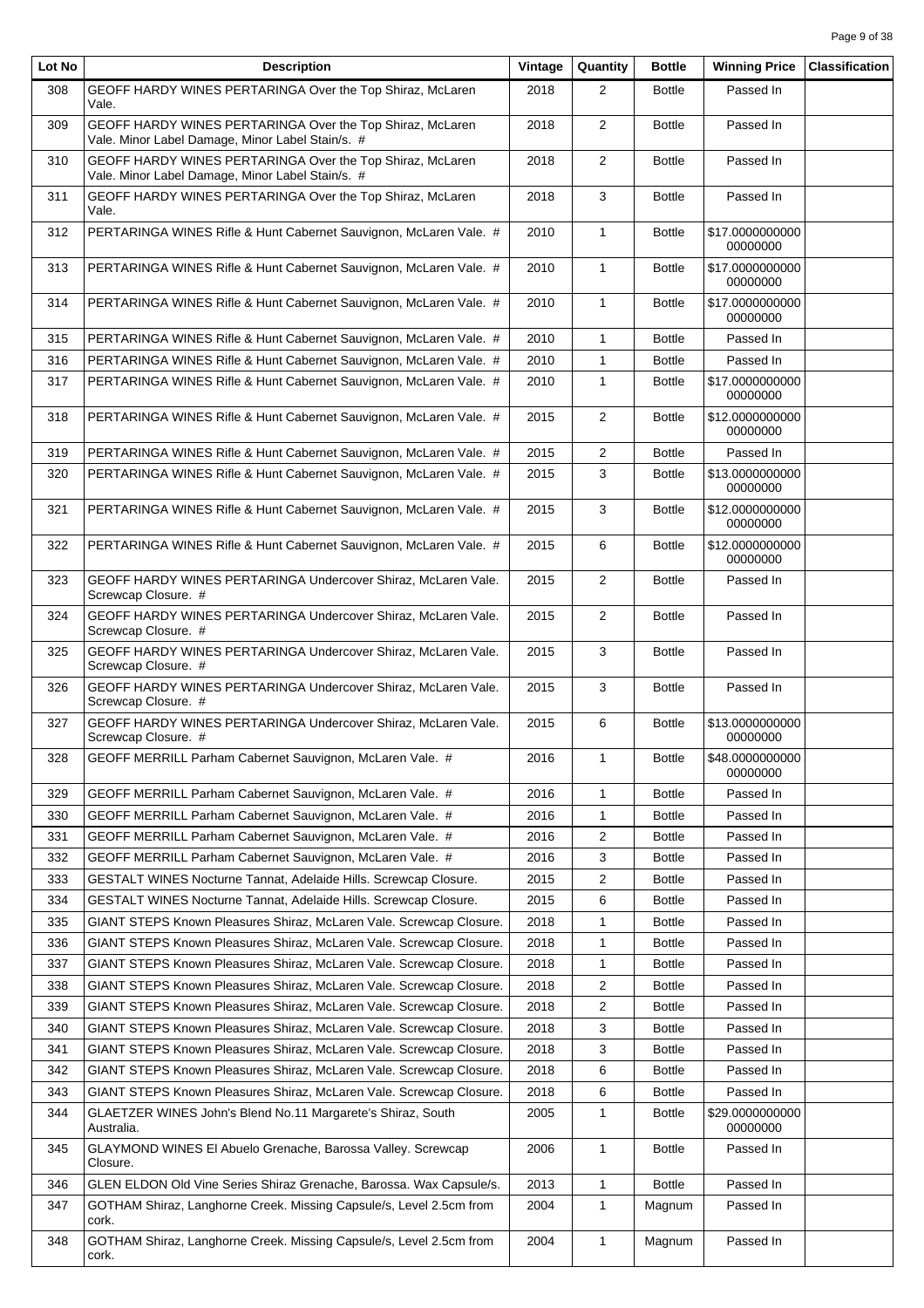| Lot No | <b>Description</b>                                                                                                       | Vintage | Quantity                | <b>Bottle</b> | <b>Winning Price</b>        | <b>Classification</b> |
|--------|--------------------------------------------------------------------------------------------------------------------------|---------|-------------------------|---------------|-----------------------------|-----------------------|
| 349    | GOTHAM Shiraz, Langhorne Creek. Missing Capsule/s, Level 3cm from<br>cork.                                               | 2004    | 1                       | Magnum        | Passed In                   |                       |
| 350    | GOTHAM Shiraz, Langhorne Creek. Missing Capsule/s, Level 2.5cm from<br>cork.                                             | 2004    | 2                       | Magnum        | Passed In                   |                       |
| 351    | GOTHAM Shiraz, Langhorne Creek. Missing Capsule/s, Level 2.5cm from<br>cork.                                             | 2004    | $\overline{2}$          | Magnum        | Passed In                   |                       |
| 352    | GRANT BURGE Cameron Vale Vineyard Cabernet Sauvignon, Barossa<br>Valley. Original Presentation Box/es, Screwcap Closure. | 2017    | $\mathbf{1}$            | <b>Bottle</b> | \$13.0000000000<br>00000000 |                       |
| 353    | GREENOCK CREEK Roennfeldt Road Cabernet Sauvignon, Barossa<br>Valley. Original Presentation Box/es.                      | 2012    | $\mathbf{1}$            | <b>Bottle</b> | Passed In                   |                       |
| 354    | GREENOCK CREEK Seven Acre Shiraz, Barossa Valley.                                                                        | 2009    | $\mathbf{1}$            | <b>Bottle</b> | \$46.0000000000<br>00000000 |                       |
| 355    | <b>GREENOCK CREEK Seven Acre Shiraz, Barossa Valley.</b>                                                                 | 2009    | $\mathbf{1}$            | <b>Bottle</b> | \$48.0000000000<br>00000000 |                       |
| 356    | GREENOCK CREEK Seven Acre Shiraz, Barossa Valley.                                                                        | 2016    | $\mathbf{1}$            | <b>Bottle</b> | \$54.0000000000<br>00000000 |                       |
| 357    | <b>GREENOCK CREEK Seven Acre Shiraz, Barossa Valley.</b>                                                                 | 2016    | $\mathbf{1}$            | <b>Bottle</b> | \$54.0000000000<br>00000000 |                       |
| 358    | GREENOCK CREEK Seven Acre Shiraz, Barossa Valley.                                                                        | 2016    | $\mathbf{1}$            | <b>Bottle</b> | \$54.0000000000<br>00000000 |                       |
| 359    | GROSSET Watervale Riesling, Clare Valley. Screwcap Closure.                                                              | 2002    | 1                       | <b>Bottle</b> | \$60.0000000000<br>00000000 |                       |
| 360    | GROSSET Watervale Riesling, Clare Valley. Screwcap Closure, Minor<br>Label Damage.                                       | 2002    | $\mathbf{1}$            | <b>Bottle</b> | Passed In                   |                       |
| 361    | GROSSET Watervale Riesling, Clare Valley. Screwcap Closure, Minor<br>Label Stain/s.                                      | 2002    | $\mathbf{1}$            | <b>Bottle</b> | \$46.0000000000<br>00000000 |                       |
| 362    | GROSSET Watervale Riesling, Clare Valley. Screwcap Closure.                                                              | 2002    | $\overline{2}$          | <b>Bottle</b> | Passed In                   |                       |
| 363    | GROSSET Watervale Riesling, Clare Valley. Screwcap Closure.                                                              | 2002    | 3                       | <b>Bottle</b> | Passed In                   |                       |
| 364    | HAAN Wilhelmus Cabernets, Barossa Valley. Minor Label Damage, Minor<br>Label Stain/s, Vinolok Closure.                   | 2000    | 1                       | <b>Bottle</b> | Passed In                   |                       |
| 365    | HAAN Wilhelmus Cabernets, Barossa Valley. Minor Label Damage, Minor<br>Label Stain/s, Vinolok Closure.                   | 2000    | $\mathbf{1}$            | <b>Bottle</b> | Passed In                   |                       |
| 366    | HAAN Wilhelmus Cabernets, Barossa Valley. Minor Label Damage, Minor<br>Label Stain/s, Vinolok Closure.                   | 2000    | $\overline{2}$          | <b>Bottle</b> | Passed In                   |                       |
| 367    | HARDY'S Thomas Hardy Cabernet, Coonawarra. Screwcap Closure.                                                             | 2014    | $\mathbf{1}$            | <b>Bottle</b> | Passed In                   |                       |
| 368    | HARDY'S Thomas Hardy Cabernet, Coonawarra. Screwcap Closure.                                                             | 2014    | $\mathbf{1}$            | <b>Bottle</b> | Passed In                   |                       |
| 369    | HARDY'S Thomas Hardy Cabernet, Coonawarra. Screwcap Closure, Minor<br>Capsule Damage.                                    | 2014    | $\mathbf{1}$            | <b>Bottle</b> | Passed In                   |                       |
| 370    | HARDY'S Thomas Hardy Cabernet, Coonawarra. Screwcap Closure.                                                             | 2014    | 2                       | <b>Bottle</b> | \$69.0000000000<br>00000000 |                       |
| 371    | HARDY'S Tintara Upper Tintara Shiraz, McLaren Vale. #                                                                    | 2016    | 1                       | <b>Bottle</b> | Passed In                   |                       |
| 372    | HARDY'S Tintara Upper Tintara Shiraz, McLaren Vale. #                                                                    | 2016    | 1                       | <b>Bottle</b> | Passed In                   |                       |
| 373    | HARDY'S Tintara Upper Tintara Shiraz, McLaren Vale. #                                                                    | 2016    | 1                       | <b>Bottle</b> | Passed In                   |                       |
| 374    | HARDY'S Tintara Upper Tintara Shiraz, McLaren Vale. #                                                                    | 2016    | $\overline{\mathbf{c}}$ | <b>Bottle</b> | Passed In                   |                       |
| 375    | HARDY'S Tintara Upper Tintara Shiraz, McLaren Vale. #                                                                    | 2016    | 2                       | <b>Bottle</b> | Passed In                   |                       |
| 376    | HARDY'S Tintara Upper Tintara Shiraz, McLaren Vale. #                                                                    | 2016    | 3                       | <b>Bottle</b> | Passed In                   |                       |
| 377    | HARDY'S Tintara Upper Tintara Shiraz, McLaren Vale. #                                                                    | 2016    | 3                       | <b>Bottle</b> | Passed In                   |                       |
| 378    | HARDY'S Tintara Upper Tintara Shiraz, McLaren Vale. #                                                                    | 2016    | 6                       | <b>Bottle</b> | Passed In                   |                       |
| 379    | HARDY'S Tintara Upper Tintara Shiraz, McLaren Vale. #                                                                    | 2016    | 6                       | <b>Bottle</b> | Passed In                   |                       |
| 380    | HARDY'S Tintara Yeenunga Shiraz, McLaren Vale. Screwcap Closure.                                                         | 2015    | 1                       | <b>Bottle</b> | Passed In                   |                       |
| 381    | HARDY'S Tintara Yeenunga Shiraz, McLaren Vale. Screwcap Closure.                                                         | 2015    | 1                       | <b>Bottle</b> | Passed In                   |                       |
| 382    | HARDY'S Tintara Yeenunga Shiraz, McLaren Vale. Screwcap Closure.                                                         | 2015    | 1                       | <b>Bottle</b> | Passed In                   |                       |
| 383    | HARDY'S Tintara Yeenunga Shiraz, McLaren Vale. Screwcap Closure.                                                         | 2015    | 2                       | <b>Bottle</b> | Passed In                   |                       |
| 384    | HARDY'S Tintara Yeenunga Shiraz, McLaren Vale. Screwcap Closure.                                                         | 2015    | $\overline{2}$          | <b>Bottle</b> | Passed In                   |                       |
| 385    | HASELGROVE WINES Catkin Shiraz, McLaren Vale. Screwcap Closure.                                                          | 2014    | 1                       | <b>Bottle</b> | Passed In                   |                       |
| 386    | HASELGROVE WINES Catkin Shiraz, McLaren Vale. Screwcap Closure.                                                          | 2014    | 1                       | <b>Bottle</b> | Passed In                   |                       |
| 387    | HASELGROVE WINES Catkin Shiraz, McLaren Vale. Screwcap Closure.                                                          | 2015    | 1                       | <b>Bottle</b> | Passed In                   |                       |
| 388    | HASELGROVE WINES Cruth Shiraz, McLaren Vale.                                                                             | 2018    | 1                       | <b>Bottle</b> | Passed In                   |                       |
| 389    | HASELGROVE WINES IL Padrone The Boss Sparkling Shiraz, McLaren<br>Vale.                                                  | 2007    | 1                       | <b>Bottle</b> | Passed In                   |                       |
| 390    | HASELGROVE WINES IL Padrone The Boss Sparkling Shiraz, McLaren<br>Vale.                                                  | 2007    | 1                       | <b>Bottle</b> | Passed In                   |                       |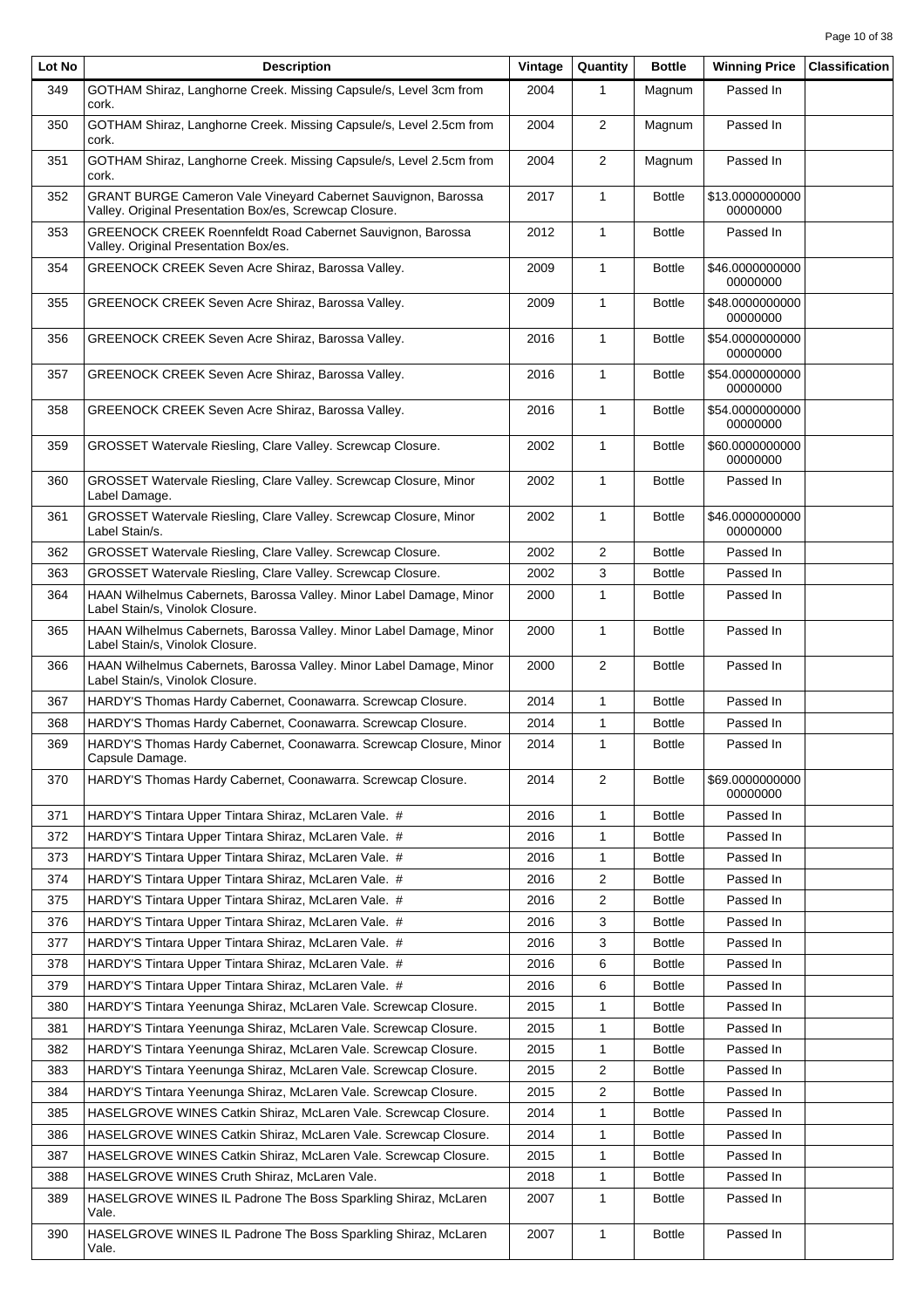| Lot No | <b>Description</b>                                                                                   | Vintage | Quantity       | <b>Bottle</b> | <b>Winning Price</b>        | <b>Classification</b> |
|--------|------------------------------------------------------------------------------------------------------|---------|----------------|---------------|-----------------------------|-----------------------|
| 391    | HASELGROVE WINES IL Padrone The Boss Sparkling Shiraz, McLaren<br>Vale. Minor Label Damage.          | 2007    | 1              | <b>Bottle</b> | Passed In                   |                       |
| 392    | HASELGROVE WINES Les Burdett The Ambassador Estate Single<br>Vinevard Shiraz. McLaren Vale.          | 2012    | $\mathbf{1}$   | <b>Bottle</b> | Passed In                   |                       |
| 393    | HASELGROVE WINES Les Burdett The Ambassador Estate Single<br>Vineyard Shiraz, McLaren Vale.          | 2012    | $\mathbf{1}$   | <b>Bottle</b> | Passed In                   |                       |
| 394    | HASELGROVE WINES Les Burdett The Ambassador Estate Single<br>Vineyard Shiraz, McLaren Vale.          | 2012    | $\mathbf{1}$   | <b>Bottle</b> | Passed In                   |                       |
| 395    | HASELGROVE WINES Protector Cabernet, McLaren Vale. Screwcap<br>Closure.                              | 2019    | $\mathbf{1}$   | <b>Bottle</b> | Passed In                   |                       |
| 396    | HASELGROVE WINES Protector Cabernet, McLaren Vale. Screwcap<br>Closure.                              | 2019    | $\mathbf{1}$   | <b>Bottle</b> | Passed In                   |                       |
| 397    | HASELGROVE WINES Protector Cabernet, McLaren Vale. Screwcap<br>Closure.                              | 2019    | $\mathbf{1}$   | <b>Bottle</b> | Passed In                   |                       |
| 398    | HASELGROVE WINES Protector Cabernet, McLaren Vale. Screwcap<br>Closure.                              | 2019    | $\mathbf{2}$   | <b>Bottle</b> | Passed In                   |                       |
| 399    | HASELGROVE WINES Protector Cabernet, McLaren Vale. Screwcap<br>Closure.                              | 2019    | 2              | <b>Bottle</b> | Passed In                   |                       |
| 400    | HASELGROVE WINES Protector Cabernet, McLaren Vale. Screwcap<br>Closure.                              | 2019    | 3              | <b>Bottle</b> | Passed In                   |                       |
| 401    | HASELGROVE WINES The Lear Single Vineyard Shiraz, McLaren Vale.<br>Screwcap Closure.                 | 2015    | $\mathbf{1}$   | <b>Bottle</b> | \$40.0000000000<br>00000000 |                       |
| 402    | HEAD Cellar Reserve Shiraz, Barossa Valley. Screwcap Closure.                                        | 2016    | 3              | <b>Bottle</b> | \$25.0000000000<br>00000000 |                       |
| 403    | HEAD Cellar Reserve Shiraz, Barossa Valley. Screwcap Closure.                                        | 2016    | 3              | <b>Bottle</b> | \$25.0000000000<br>00000000 |                       |
| 404    | HEAD Cellar Reserve Shiraz, Barossa Valley. Screwcap Closure.                                        | 2016    | 6              | <b>Bottle</b> | Passed In                   |                       |
| 405    | HEAD Cellar Reserve Shiraz, Barossa Valley. Screwcap Closure.                                        | 2016    | 6              | <b>Bottle</b> | \$25.0000000000<br>00000000 |                       |
| 406    | HEAD Old Vine Semillon, Barossa Valley. Screwcap Closure.                                            | 2009    | 3              | <b>Bottle</b> | \$11.0000000000<br>00000000 |                       |
| 407    | HEAD Old Vine Shiraz, Barossa. Screwcap Closure.                                                     | 2018    | $\mathbf{1}$   | <b>Bottle</b> | Passed In                   |                       |
| 408    | HEAD Old Vine Shiraz, Barossa. Screwcap Closure.                                                     | 2018    | $\mathbf{1}$   | <b>Bottle</b> | Passed In                   |                       |
| 409    | HEAD Old Vine Shiraz, Barossa. Screwcap Closure.                                                     | 2018    | $\mathbf{1}$   | <b>Bottle</b> | Passed In                   |                       |
| 410    | HEAD Old Vine Shiraz, Barossa. Screwcap Closure.                                                     | 2018    | $\overline{2}$ | <b>Bottle</b> | Passed In                   |                       |
| 411    | HEAD Old Vine Shiraz, Barossa. Screwcap Closure.                                                     | 2018    | 3              | <b>Bottle</b> | Passed In                   |                       |
| 412    | HEAD Red Shiraz, Barossa. Screwcap Closure.                                                          | 2017    | 6              | <b>Bottle</b> | \$20.0000000000<br>00000000 |                       |
| 413    | HEAD Red Shiraz, Barossa. Screwcap Closure.                                                          | 2017    | 6              | <b>Bottle</b> | \$20.0000000000<br>00000000 |                       |
| 414    | HEAD The Contrarian Shiraz, Barossa Valley. Screwcap Closure.                                        | 2014    | $\mathbf{1}$   | <b>Bottle</b> | Passed In                   |                       |
| 415    | HEAD The Redhead Shiraz, Barossa. Wax Capsule/s.                                                     | 2017    | 1              | <b>Bottle</b> | Passed In                   |                       |
| 416    | HEAD The Redhead Shiraz, Barossa. Wax Capsule/s.                                                     | 2017    | $\mathbf{1}$   | <b>Bottle</b> | Passed In                   |                       |
| 417    | HEAD The Redhead Shiraz, Barossa. Wax Capsule/s.                                                     | 2017    | $\mathbf{1}$   | <b>Bottle</b> | Passed In                   |                       |
| 418    | HEAD The Redhead Shiraz, Barossa. Wax Capsule/s.                                                     | 2017    | 2              | <b>Bottle</b> | Passed In                   |                       |
| 419    | HEAD The Redhead Shiraz, Barossa. Wax Capsule/s.                                                     | 2017    | 2              | <b>Bottle</b> | Passed In                   |                       |
| 420    | HEARTLAND Director's Cut Shiraz, Langhorne Creek. Original Presentation<br>Box/es, Screwcap Closure. | 2014    | $\mathbf{1}$   | <b>Bottle</b> | \$17.0000000000<br>00000000 |                       |
| 421    | HEARTLAND First Release Malbec, Langhorne Creek. Screwcap Closure,<br>Export Labelling.              | 2017    | $\mathbf{1}$   | <b>Bottle</b> | Passed In                   |                       |
| 422    | HEARTLAND First Release Malbec, Langhorne Creek. Screwcap Closure,<br>Export Labelling.              | 2017    | $\mathbf{1}$   | <b>Bottle</b> | Passed In                   |                       |
| 423    | HEARTLAND First Release Malbec, Langhorne Creek. Screwcap Closure,<br>Export Labelling.              | 2017    | $\mathbf{1}$   | <b>Bottle</b> | Passed In                   |                       |
| 424    | HEARTLAND First Release Malbec, Langhorne Creek. Screwcap Closure,<br>Export Labelling.              | 2017    | $\overline{2}$ | <b>Bottle</b> | Passed In                   |                       |
| 425    | HEIRLOOM VINEYARDS Alcala Grenache, McLaren Vale. Screwcap<br>Closure.                               | 2019    | $\mathbf{1}$   | <b>Bottle</b> | Passed In                   |                       |
| 426    | HEIRLOOM VINEYARDS Alcala Grenache, McLaren Vale. Screwcap<br>Closure.                               | 2019    | $\mathbf{1}$   | <b>Bottle</b> | Passed In                   |                       |
| 427    | HEIRLOOM VINEYARDS Alcala Grenache, McLaren Vale. Screwcap<br>Closure.                               | 2019    | 1              | <b>Bottle</b> | Passed In                   |                       |
| 428    | HEIRLOOM VINEYARDS Alcala Grenache, McLaren Vale. Screwcap<br>Closure.                               | 2019    | $\overline{c}$ | <b>Bottle</b> | Passed In                   |                       |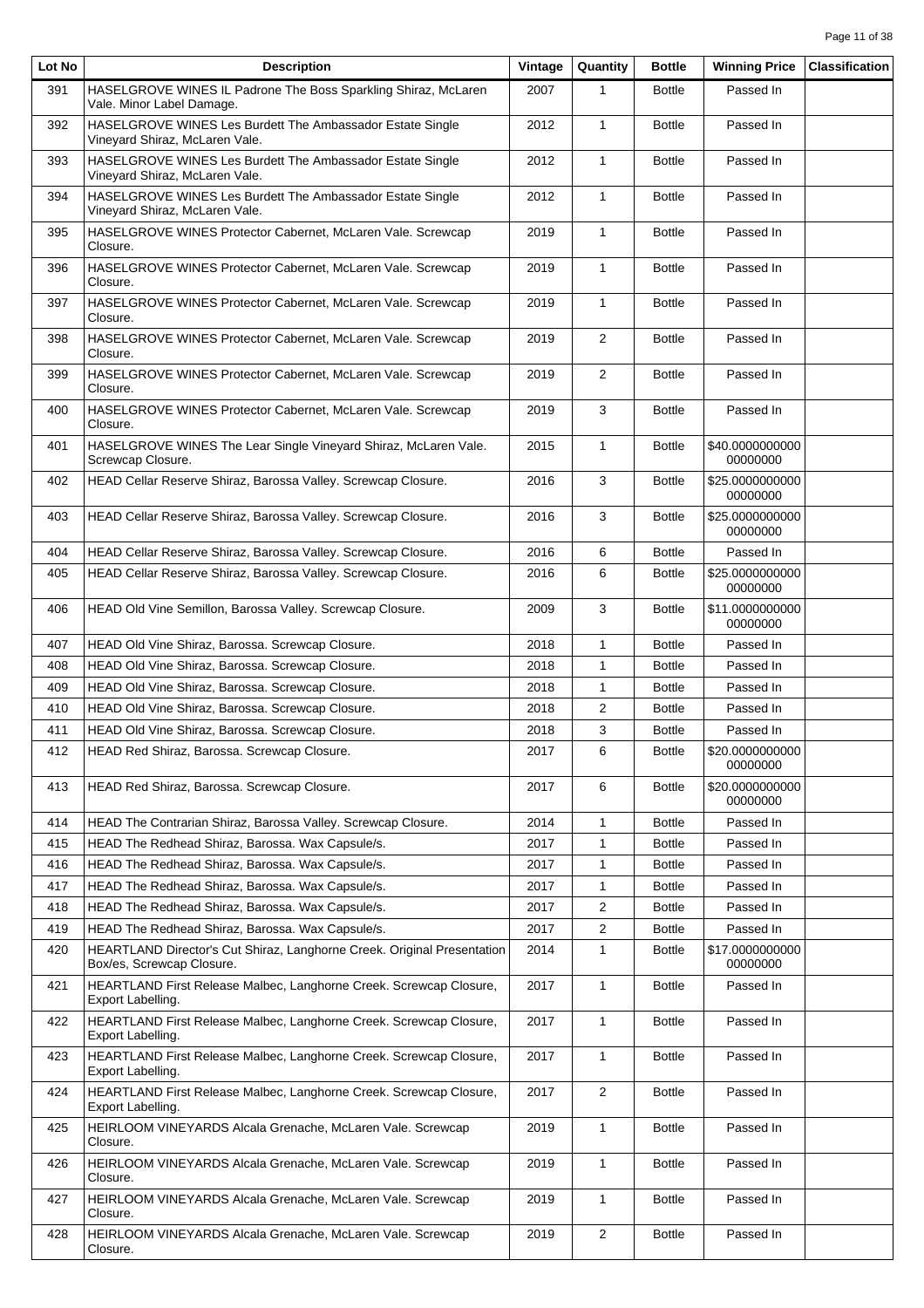| Lot No | <b>Description</b>                                                                                                                                                           | Vintage | Quantity       | <b>Bottle</b>      | <b>Winning Price</b>         | <b>Classification</b> |
|--------|------------------------------------------------------------------------------------------------------------------------------------------------------------------------------|---------|----------------|--------------------|------------------------------|-----------------------|
| 429    | HENSCHKE Marble Angel Vineyard Cabernet, Barossa Valley. Vinolok<br>Closure.                                                                                                 | 2012    | 1              | <b>Bottle</b>      | \$65.0000000000<br>00000000  |                       |
| 430    | HENSCHKE Marble Angel Vineyard Cabernet, Barossa Valley. Vinolok<br>Closure, High Risk. Vin lock cover loose                                                                 | 2012    | $\mathbf{1}$   | <b>Bottle</b>      | \$67.0000000000<br>00000000  |                       |
| 431    | HENSCHKE Marble Angel Vineyard Cabernet, Barossa Valley. Vinolok<br>Closure.                                                                                                 | 2012    | 2              | <b>Bottle</b>      | \$65.0000000000<br>00000000  |                       |
| 432    | HENSCHKE Mount Edelstone Gift Set with 2 Riedel crystal wine glasses<br>Shiraz, Eden Valley. Base of Neck. Original presentation box                                         | 1996    | $\mathbf{1}$   | <b>Bottle</b>      | \$196.000000000<br>000000000 |                       |
|        | Slight mark / damage to front of box                                                                                                                                         |         |                |                    |                              |                       |
| 433    | HENSCHKE Mount Edelstone Gift Set with 2 Riedel crystal wine glasses<br>Shiraz, Eden Valley. Base of Neck, Minor Label Damage.<br>Slight damage to Original presentation box | 1996    | $\mathbf{1}$   | <b>Bottle</b>      | \$196.000000000<br>000000000 |                       |
| 434    | HENTLEY FARM Riesling, Eden Valley. Screwcap Closure. #                                                                                                                      | 2019    | $\overline{2}$ | <b>Bottle</b>      | Passed In                    |                       |
| 435    | HENTLEY FARM Riesling, Eden Valley. Screwcap Closure. #                                                                                                                      | 2019    | 2              | <b>Bottle</b>      | Passed In                    |                       |
| 436    | HENTLEY FARM Riesling, Eden Valley. Screwcap Closure. #                                                                                                                      | 2019    | 2              | <b>Bottle</b>      | \$17.0000000000<br>00000000  |                       |
| 437    | HENTLEY FARM Riesling, Eden Valley. Screwcap Closure. #                                                                                                                      | 2019    | 3              | <b>Bottle</b>      | Passed In                    |                       |
| 438    | HENTLEY FARM Riesling, Eden Valley. Screwcap Closure. #                                                                                                                      | 2019    | 3              | <b>Bottle</b>      | Passed In                    |                       |
| 439    | HENTLEY FARM Riesling, Eden Valley. Screwcap Closure. #                                                                                                                      | 2019    | 6              | <b>Bottle</b>      | Passed In                    |                       |
| 440    | HENTLEY FARM Riesling, Eden Valley. Screwcap Closure. #                                                                                                                      | 2019    | 6              | <b>Bottle</b>      | Passed In                    |                       |
| 441    | HENTLEY FARM Rose, Barossa Valley. Screwcap Closure. #                                                                                                                       | 2018    | $\mathbf{1}$   | <b>Bottle</b>      | \$10.0000000000<br>00000000  |                       |
| 442    | HENTLEY FARM Shiraz, Barossa Valley. Screwcap Closure. #                                                                                                                     | 2018    | 2              | <b>Half Bottle</b> | \$21.0000000000<br>00000000  |                       |
| 443    | HENTLEY FARM Shiraz, Barossa Valley. Screwcap Closure. #                                                                                                                     | 2018    | 3              | <b>Half Bottle</b> | Passed In                    |                       |
| 444    | HENTLEY FARM The Old Legend Grenache, Barossa Valley. Screwcap<br>Closure.                                                                                                   | 2019    | $\mathbf{1}$   | <b>Bottle</b>      | Passed In                    |                       |
| 445    | HENTLEY FARM The Old Legend Grenache, Barossa Valley. Screwcap<br>Closure.                                                                                                   | 2019    | $\mathbf{1}$   | <b>Bottle</b>      | Passed In                    |                       |
| 446    | HENTLEY FARM The Rogue Field Blend Red, Barossa Valley. Screwcap<br>Closure, Minor Label Damage. #                                                                           | 2016    | $\mathbf{1}$   | <b>Bottle</b>      | \$15.0000000000<br>00000000  |                       |
| 447    | HENTLEY FARM Villain & Vixen Grenache, Barossa Valley. Screwcap<br>Closure. #                                                                                                | 2019    | $\overline{2}$ | <b>Bottle</b>      | \$20.0000000000<br>00000000  |                       |
| 448    | HENTLEY FARM Von Kasper Cabernet Sauvignon, Barossa Valley. Wax<br>Capsule/s, Base of Neck.                                                                                  | 2009    | $\mathbf{1}$   | <b>Bottle</b>      | \$61.0000000000<br>00000000  |                       |
| 449    | HENTLEY FARM Von Kasper Cabernet Sauvignon, Barossa Valley. Wax<br>Capsule/s, Base of Neck.                                                                                  | 2009    | $\mathbf{1}$   | <b>Bottle</b>      | \$59.0000000000<br>00000000  |                       |
| 450    | HENTLEY FARM Von Kasper Cabernet Sauvignon, Barossa Valley. Wax<br>Capsule/s, Base of Neck.                                                                                  | 2009    | 1              | <b>Bottle</b>      | \$59.0000000000<br>00000000  |                       |
| 451    | HEWITSON Monopole Mother Vine Shiraz, Barossa Valley.                                                                                                                        | 2015    | 1              | <b>Bottle</b>      | Passed In                    |                       |
| 452    | HEWITSON Monopole Mother Vine Shiraz, Barossa Valley.                                                                                                                        | 2015    | 1              | <b>Bottle</b>      | \$87.0000000000<br>00000000  |                       |
| 453    | HEWITSON Monopole Mother Vine Shiraz, Barossa Valley.                                                                                                                        | 2015    | $\mathbf{1}$   | <b>Bottle</b>      | \$92.0000000000<br>00000000  |                       |
| 454    | HEWITSON Old Garden Vineyard Mourvedre, Barossa Valley.                                                                                                                      | 2016    | 1              | <b>Bottle</b>      | Passed In                    |                       |
| 455    | HEWITSON Old Garden Vineyard Mourvedre, Barossa Valley.                                                                                                                      | 2016    | 1              | <b>Bottle</b>      | Passed In                    |                       |
| 456    | HEWITSON Old Garden Vineyard Mourvedre, Barossa Valley. Damaged<br>Capsule/s.                                                                                                | 2016    | $\mathbf{1}$   | <b>Bottle</b>      | Passed In                    |                       |
| 457    | HEWITSON Old Garden Vineyard Mourvedre, Barossa Valley.                                                                                                                      | 2016    | 2              | <b>Bottle</b>      | Passed In                    |                       |
| 458    | HEWITSON Old Garden Vineyard Mourvedre, Barossa Valley.                                                                                                                      | 2016    | 3              | <b>Bottle</b>      | Passed In                    |                       |
| 459    | HEWITSON Old Garden Vineyard Mourvedre, Barossa Valley.                                                                                                                      | 2016    | 3              | <b>Bottle</b>      | Passed In                    |                       |
| 460    | HEWITSON Old Garden Vineyard Mourvedre, Barossa Valley.                                                                                                                      | 2016    | 6              | <b>Bottle</b>      | Passed In                    |                       |
| 461    | HEWITSON Old Garden Vineyard Mourvedre, Barossa Valley.                                                                                                                      | 2016    | 6              | <b>Bottle</b>      | Passed In                    |                       |
| 462    | HICKINBOTHAM WINERY Brooks Road Shiraz, McLaren Vale. Screwcap<br>Closure.                                                                                                   | 2018    | $\mathbf{1}$   | <b>Bottle</b>      | \$78.0000000000<br>00000000  |                       |
| 463    | HICKINBOTHAM WINERY Brooks Road Shiraz, McLaren Vale. Screwcap<br>Closure.                                                                                                   | 2018    | $\mathbf{1}$   | <b>Bottle</b>      | \$78.0000000000<br>00000000  |                       |
| 464    | HICKINBOTHAM WINERY The Revivalist Clarendon Vineyard Merlot,<br>McLaren Vale. Screwcap Closure.                                                                             | 2015    | $\mathbf{1}$   | <b>Bottle</b>      | Passed In                    |                       |
| 465    | HICKINBOTHAM WINERY The Revivalist Clarendon Vineyard Merlot,<br>McLaren Vale. Screwcap Closure.                                                                             | 2015    | 1              | <b>Bottle</b>      | Passed In                    |                       |
| 466    | HICKINBOTHAM WINERY The Revivalist Clarendon Vineyard Merlot,<br>McLaren Vale. Screwcap Closure.                                                                             | 2015    | 1              | <b>Bottle</b>      | Passed In                    |                       |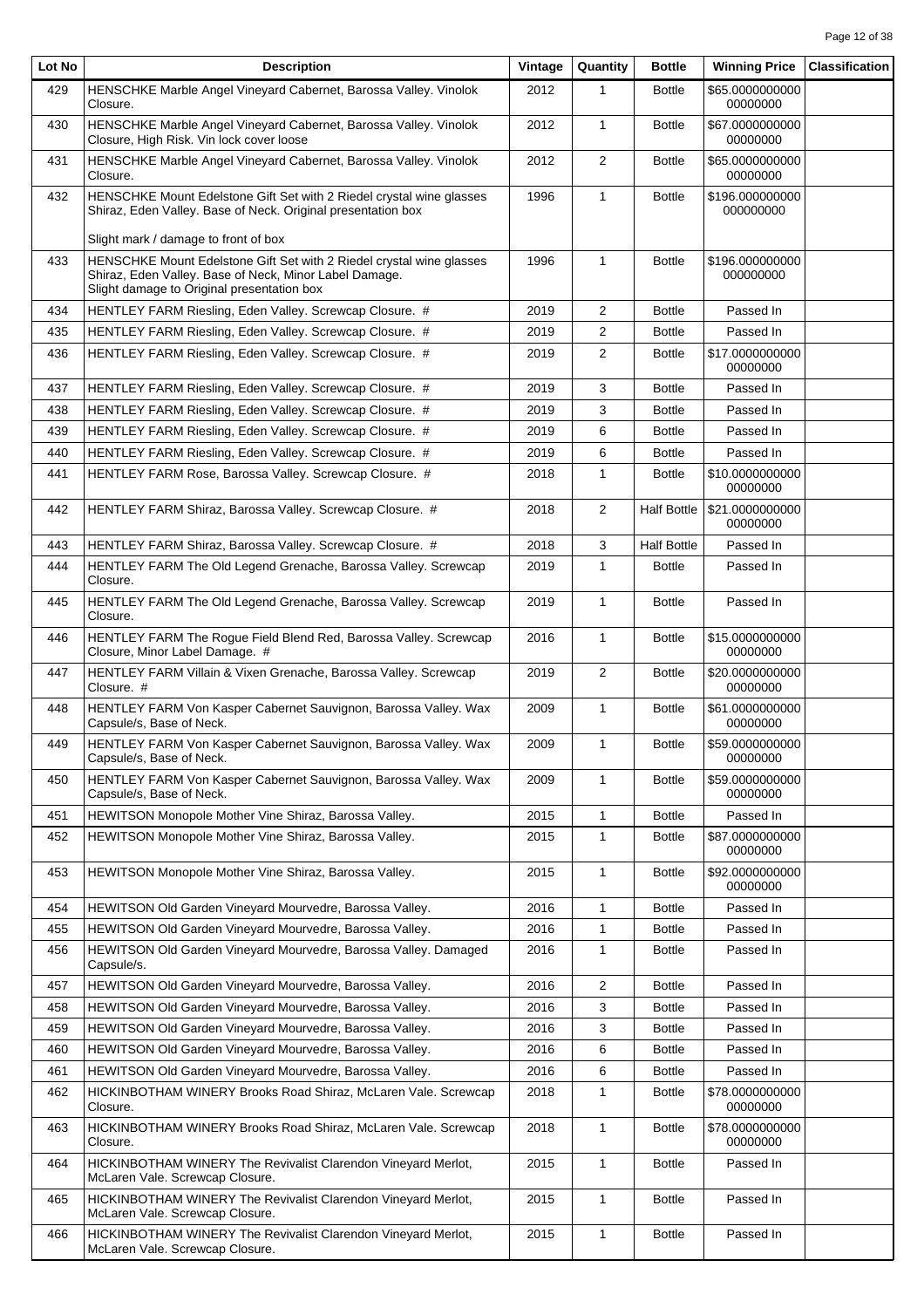| Lot No | <b>Description</b>                                                                                              | Vintage | Quantity       | <b>Bottle</b> | <b>Winning Price</b>        | <b>Classification</b> |
|--------|-----------------------------------------------------------------------------------------------------------------|---------|----------------|---------------|-----------------------------|-----------------------|
| 467    | HILLSTOWE WINES Buxton Cabernet Merlot, McLaren Vale. Base of Neck,<br>Minor Label Damage, Minor Label Stain/s. | 1996    |                | <b>Bottle</b> | \$8.00000000000<br>0000000  |                       |
| 468    | HOBBS Shiraz Viognier, Barossa Valley.                                                                          | 2004    | 1              | <b>Bottle</b> | Passed In                   |                       |
| 469    | HOBBS Gregor Shiraz, Barossa Valley. Wax Capsule/s.                                                             | 2018    | 1              | <b>Bottle</b> | Passed In                   |                       |
| 470    | HOBBS Gregor Shiraz, Barossa Valley. Wax Capsule/s.                                                             | 2018    | 1              | <b>Bottle</b> | Passed In                   |                       |
| 471    | HOBBS Gregor Shiraz, Barossa Valley. Wax Capsule/s.                                                             | 2018    | 1              | <b>Bottle</b> | Passed In                   |                       |
| 472    | HOBBS Gregor Shiraz, Barossa Valley. Wax Capsule/s.                                                             | 2018    | $\overline{c}$ | <b>Bottle</b> | Passed In                   |                       |
| 473    | HOBBS Gregor Shiraz, Barossa Valley. Wax Capsule/s.                                                             | 2018    | 3              | <b>Bottle</b> | Passed In                   |                       |
| 474    | HOBBS OF BAROSSA Tango Shiraz Viognier, Barossa. #                                                              | 2013    | $\mathbf{1}$   | <b>Bottle</b> | Passed In                   |                       |
| 475    | HOLLICK Cabernet Merlot, Coonawarra.<br>1999                                                                    |         | 1              | <b>Bottle</b> | Passed In                   |                       |
| 476    | HOLLICK Cabernet Merlot, Coonawarra. Base of Neck.                                                              | 2000    | 1              | <b>Bottle</b> | \$15.0000000000<br>00000000 |                       |
| 477    | HOLLICK Shiraz Cabernet, Coonawarra. Minor Label Damage.                                                        | 2000    | $\mathbf{1}$   | <b>Bottle</b> | Passed In                   |                       |
| 478    | HOLLICK Shiraz Cabernet, Coonawarra. Minor Label Damage.                                                        | 2000    | 1              | <b>Bottle</b> | \$17.0000000000<br>00000000 |                       |
| 479    | HOLLICK Shiraz Cabernet, Coonawarra.                                                                            | 2000    | 3              | <b>Bottle</b> | Passed In                   |                       |
| 480    | HOLLICK Neilsons Block Merlot, Coonawarra.                                                                      |         | 2              | <b>Bottle</b> | Passed In                   |                       |
| 481    | HOLLICK Neilsons Block Merlot, Coonawarra.                                                                      | 1999    | 3              | <b>Bottle</b> | Passed In                   |                       |
| 482    | <b>HOLLICK Neilsons Block Merlot, Coonawarra.</b>                                                               | 2000    | 1              | <b>Bottle</b> | \$17.0000000000<br>00000000 |                       |
| 483    | HOLLICK Neilsons Block Merlot, Coonawarra.                                                                      |         | $\mathbf{1}$   | <b>Bottle</b> | Passed In                   |                       |
| 484    | HOLLICK Ravenswood Cabernet Sauvignon, Coonawarra. Base of Neck.                                                | 1998    | 1              | <b>Bottle</b> | \$36.0000000000<br>00000000 |                       |
| 485    | HOLLICK Ravenswood Cabernet Sauvignon, Coonawarra. Base of Neck.                                                | 1998    | $\mathbf{1}$   | <b>Bottle</b> | \$41.0000000000<br>00000000 |                       |
| 486    | HOLLICK Ravenswood Cabernet Sauvignon, Coonawarra. Base of Neck.                                                |         | $\overline{2}$ | <b>Bottle</b> | \$43.0000000000<br>00000000 |                       |
| 487    | HOLLICK Ravenswood Cabernet Sauvignon, Coonawarra. Base of Neck.                                                | 1999    | 1              | <b>Bottle</b> | Passed In                   |                       |
| 488    | HOLLICK Stock Route Shiraz Cabernet, Coonawarra/Wrattonbully.<br>Screwcap Closure.                              | 2016    | 1              | <b>Bottle</b> | \$11.0000000000<br>00000000 |                       |
| 489    | HOLLICK Wilgha Shiraz, Coonawarra.                                                                              | 1999    | $\mathbf{1}$   | <b>Bottle</b> | \$21.0000000000<br>00000000 |                       |
| 490    | HOLLICK Wilgha Shiraz, Coonawarra. Base of Neck.                                                                | 1999    | 1              | <b>Bottle</b> | \$21.0000000000<br>00000000 |                       |
| 491    | HOLLICK Wilgha Shiraz, Coonawarra.                                                                              |         | $\overline{2}$ | <b>Bottle</b> | Passed In                   |                       |
| 492    | HUNGERFORD HILL Epic Shiraz, McLaren Vale. Screwcap Closure.                                                    | 2015    | 1              | <b>Bottle</b> | Passed In                   |                       |
| 493    | HUTTON VALE Cabernet Sauvignon, Eden Valley. Screwcap Closure. #                                                | 2016    | 1              | <b>Bottle</b> | Passed In                   |                       |
| 494    | HUTTON VALE Cabernet Sauvignon, Eden Valley. Screwcap Closure. #                                                | 2016    | 1              | <b>Bottle</b> | Passed In                   |                       |
| 495    | HUTTON VALE Cabernet Sauvignon, Eden Valley. Screwcap Closure. #                                                | 2016    | $\overline{2}$ | <b>Bottle</b> | Passed In                   |                       |
| 496    | HUTTON VALE Cabernet Sauvignon, Eden Valley. Screwcap Closure. #                                                | 2016    | 2              | <b>Bottle</b> | Passed In                   |                       |
| 497    | HUTTON VALE Grenache Mataro, Eden Valley. Screwcap Closure. #                                                   | 2012    | 1              | <b>Bottle</b> | Passed In                   |                       |
| 498    | HUTTON VALE Grenache Mataro, Eden Valley. Screwcap Closure. #                                                   | 2012    | 1              | <b>Bottle</b> | Passed In                   |                       |
| 499    | HUTTON VALE Grenache Mataro, Eden Valley. Screwcap Closure. #                                                   | 2012    | 1              | <b>Bottle</b> | Passed In                   |                       |
| 500    | III ASSOCIATES Descendant of Squid Ink Shiraz, McLaren Vale. Screwcap<br>Closure.                               | 2014    | 1              | <b>Bottle</b> | \$30.0000000000<br>00000000 |                       |
| 501    | III ASSOCIATES Legacy Single Vineyard Reserve Shiraz, McLaren Vale.<br>Screwcap Closure.                        | 2013    | $\mathbf{1}$   | <b>Bottle</b> | Passed In                   |                       |
| 502    | III ASSOCIATES Legacy Single Vineyard Reserve Shiraz, McLaren Vale.<br>Screwcap Closure, Minor Capsule Damage.  | 2015    | $\mathbf{1}$   | <b>Bottle</b> | \$70.0000000000<br>00000000 |                       |
| 503    | III ASSOCIATES The Album reserve Shiraz, McLaren Vale. Screwcap<br>Closure.                                     | 2018    | 1              | <b>Bottle</b> | Passed In                   |                       |
| 504    | III ASSOCIATES The Album reserve Shiraz, McLaren Vale. Screwcap<br>Closure.                                     | 2018    | 1              | <b>Bottle</b> | Passed In                   |                       |
| 505    | III ASSOCIATES The Album reserve Shiraz, McLaren Vale. Screwcap<br>Closure.                                     | 2018    | $\mathbf{1}$   | <b>Bottle</b> | Passed In                   |                       |
| 506    | III ASSOCIATES The Album reserve Shiraz, McLaren Vale. Screwcap<br>Closure.                                     | 2018    | 2              | <b>Bottle</b> | Passed In                   |                       |
| 507    | III ASSOCIATES The Album reserve Shiraz, McLaren Vale. Screwcap<br>Closure.                                     | 2018    | 6              | <b>Bottle</b> | Passed In                   |                       |
| 508    | III ASSOCIATES The Album reserve Shiraz, McLaren Vale. Screwcap<br>Closure.                                     | 2018    | 6              | <b>Bottle</b> | Passed In                   |                       |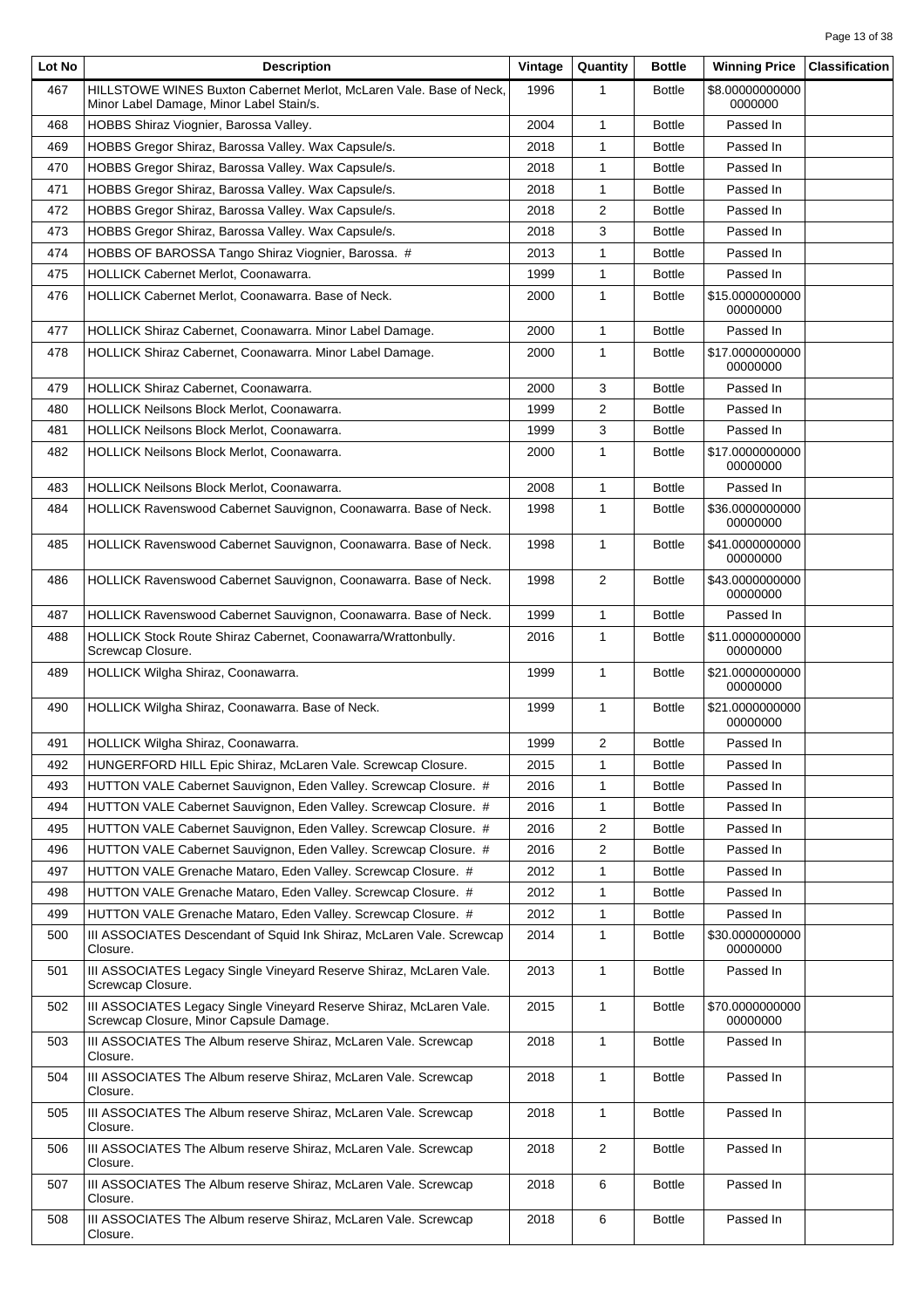| Lot No  | <b>Description</b>                                                                                             | Vintage | Quantity     | <b>Bottle</b> | <b>Winning Price</b>        | <b>Classification</b> |
|---------|----------------------------------------------------------------------------------------------------------------|---------|--------------|---------------|-----------------------------|-----------------------|
| 509     | III ASSOCIATES The Album reserve Shiraz, McLaren Vale. Screwcap<br>Closure.                                    | 2019    | 1            | <b>Bottle</b> | Passed In                   |                       |
| 510     | III ASSOCIATES The Album reserve Shiraz, McLaren Vale. Screwcap<br>Closure.                                    | 2019    | $\mathbf{1}$ | <b>Bottle</b> | Passed In                   |                       |
| 511     | III ASSOCIATES The Album reserve Shiraz, McLaren Vale. Screwcap<br>Closure.                                    | 2019    | $\mathbf{1}$ | <b>Bottle</b> | Passed In                   |                       |
| 512     | <b>INNOCENT BYSTANDER Known Pleasures Shiraz, McLaren Vale.</b><br>Screwcap Closure.                           | 2014    | $\mathbf{1}$ | <b>Bottle</b> | Passed In                   |                       |
| 513     | INNOCENT BYSTANDER Known Pleasures Shiraz, McLaren Vale.<br>Screwcap Closure.                                  | 2014    | $\mathbf{1}$ | <b>Bottle</b> | Passed In                   |                       |
| 514     | IRVINE Grand Merlot, Eden Valley.                                                                              | 1996    | $\mathbf{1}$ | <b>Bottle</b> | Passed In                   |                       |
| 515     | IRVINE Grand Merlot, Eden Valley. Base of Neck, Minor Label Damage.                                            | 1996    | 1            | <b>Bottle</b> | Passed In                   |                       |
| 516     | JAMES BUSBY Cabernet Sauvignon, Barossa Valley.                                                                | 2002    | $\mathbf{1}$ | <b>Bottle</b> | Passed In                   |                       |
| 517     | JAMIESONS RUN Cabernet-Shiraz-Merlot, Coonawarra. Base of Neck,<br>Minor Capsule Damage.                       | 1998    | $\mathbf{1}$ | <b>Bottle</b> | Passed In                   |                       |
| 518     | JIM BARRY WINES St Clare Dry Red Cabernet Malbec, Clare Valley. #                                              | 2017    | $\mathbf{1}$ | <b>Bottle</b> | Passed In                   |                       |
| 519     | JIM BARRY WINES St Clare Dry Red Cabernet Malbec, Clare Valley. #                                              | 2017    | $\mathbf{1}$ | <b>Bottle</b> | Passed In                   |                       |
| 520     | JIM BARRY WINES St Clare Dry Red Cabernet Malbec, Clare Valley. #                                              | 2017    | $\mathbf{1}$ | <b>Bottle</b> | Passed In                   |                       |
| 521     | JIM BARRY WINES St Clare Dry Red Cabernet Malbec, Clare Valley. #                                              | 2017    | 2            | <b>Bottle</b> | Passed In                   |                       |
| 522     | JIM BARRY WINES St Clare Dry Red Malbec, Clare Valley. #                                                       | 2016    | $\mathbf{1}$ | <b>Bottle</b> | Passed In                   |                       |
| 523     | JIM BARRY WINES St Clare Dry Red Malbec, Clare Valley. #                                                       | 2018    | 1            | <b>Bottle</b> | Passed In                   |                       |
| 524     | JIM BARRY WINES St Clare Dry Red Malbec, Clare Valley. #                                                       | 2018    | $\mathbf{1}$ | <b>Bottle</b> | Passed In                   |                       |
| 525     | JIM BARRY WINES St Clare Dry Red Malbec, Clare Valley. #                                                       | 2018    | $\mathbf{1}$ | <b>Bottle</b> | Passed In                   |                       |
| 526     | JOHN DUVAL WINES Entity Shiraz, Barossa Valley. Screwcap Closure.                                              | 2017    | $\mathbf{1}$ | <b>Bottle</b> | \$50.0000000000<br>00000000 |                       |
| 527     | JOHN DUVAL WINES Entity Shiraz, Barossa Valley. Screwcap Closure,<br>Minor Capsule Damage.                     | 2017    | $\mathbf{1}$ | <b>Bottle</b> | \$46.0000000000<br>00000000 |                       |
| 528     | JOHN DUVAL WINES Entity Shiraz, Barossa Valley. Screwcap Closure,<br>Minor Label Damage, Minor Capsule Damage. | 2017    | $\mathbf{1}$ | <b>Bottle</b> | \$46.0000000000<br>00000000 |                       |
| Totals: | 243 Items                                                                                                      |         |              |               |                             |                       |

# **AUSTRALIA > Australia K-O**

| Lot No | <b>Description</b>                                                                      | Vintage | Quantity       | <b>Bottle</b> | <b>Winning Price</b>        | <b>Classification</b> |
|--------|-----------------------------------------------------------------------------------------|---------|----------------|---------------|-----------------------------|-----------------------|
| 529    | KAESLER WINES Alte Reben Shiraz, Barossa Valley. Wax Capsule/s.                         | 2017    | 1              | <b>Bottle</b> | \$60.0000000000<br>00000000 |                       |
| 530    | KAESLER WINES Alte Reben Shiraz, Barossa Valley. Wax Capsule/s,<br>Minor Label Stain/s. | 2017    | $\mathbf{1}$   | <b>Bottle</b> | Passed In                   |                       |
| 531    | KAESLER WINES Old Vine Shiraz, Barossa Valley. #                                        | 2017    | $\mathbf{1}$   | <b>Bottle</b> | Passed In                   |                       |
| 532    | KAESLER WINES Old Vine Shiraz, Barossa Valley. #                                        | 2017    | 1              | <b>Bottle</b> | Passed In                   |                       |
| 533    | KAESLER WINES Old Vine Shiraz, Barossa Valley. #                                        | 2017    | 1              | <b>Bottle</b> | Passed In                   |                       |
| 534    | KAESLER WINES Old Vine Shiraz, Barossa Valley. #                                        | 2017    | 2              | <b>Bottle</b> | Passed In                   |                       |
| 535    | KAESLER WINES Old Vine Shiraz, Barossa Valley. #                                        | 2017    | 3              | <b>Bottle</b> | Passed In                   |                       |
| 536    | KAESLER WINES Old Vine Shiraz, Barossa Valley. #                                        | 2017    | 3              | <b>Bottle</b> | \$65,0000000000<br>00000000 |                       |
| 537    | KAESLER WINES Stonehorse Malbec, Barossa Valley. Screwcap Closure.                      | 2017    | $\mathbf{1}$   | <b>Bottle</b> | \$20.0000000000<br>00000000 |                       |
| 538    | KALLESKE Eduard Shiraz, Barossa Valley. #                                               | 2008    | 1              | <b>Bottle</b> | Passed In                   |                       |
| 539    | KALLESKE Eduard Shiraz, Barossa Valley. #                                               | 2008    | 1              | <b>Bottle</b> | Passed In                   |                       |
| 540    | KALLESKE Eduard Shiraz, Barossa Valley. #                                               | 2008    | $\overline{2}$ | <b>Bottle</b> | \$57.0000000000<br>00000000 |                       |
| 541    | KALLESKE Eduard Shiraz, Barossa Valley. Screwcap Closure. #                             | 2009    | $\mathbf{1}$   | <b>Bottle</b> | Passed In                   |                       |
| 542    | KALLESKE Eduard Shiraz, Barossa Valley. Screwcap Closure. #                             | 2009    | 1              | <b>Bottle</b> | Passed In                   |                       |
| 543    | KALLESKE Eduard Shiraz, Barossa Valley. Screwcap Closure. #                             | 2009    | 1              | <b>Bottle</b> | Passed In                   |                       |
| 544    | KALLESKE Eduard Shiraz, Barossa Valley. Screwcap Closure. #                             | 2009    | 2              | <b>Bottle</b> | Passed In                   |                       |
| 545    | KALLESKE Eduard Shiraz, Barossa Valley. Screwcap Closure. #                             | 2009    | 2              | <b>Bottle</b> | Passed In                   |                       |
| 546    | KALLESKE Eduard Shiraz, Barossa Valley. Screwcap Closure. #                             | 2009    | 3              | <b>Bottle</b> | Passed In                   |                       |
| 547    | KALLESKE Eduard Shiraz, Barossa Valley. Screwcap Closure. #                             | 2009    | 6              | <b>Bottle</b> | Passed In                   |                       |
| 548    | KALLESKE Eduard Shiraz, Barossa Valley. Screwcap Closure. #                             | 2009    | 6              | <b>Bottle</b> | \$72.0000000000<br>00000000 |                       |
| 549    | KARRAWATTA Spartacus Cabernet Malbec Shiraz, Langhorne Creek. #                         | 2016    | 1              | <b>Bottle</b> | Passed In                   |                       |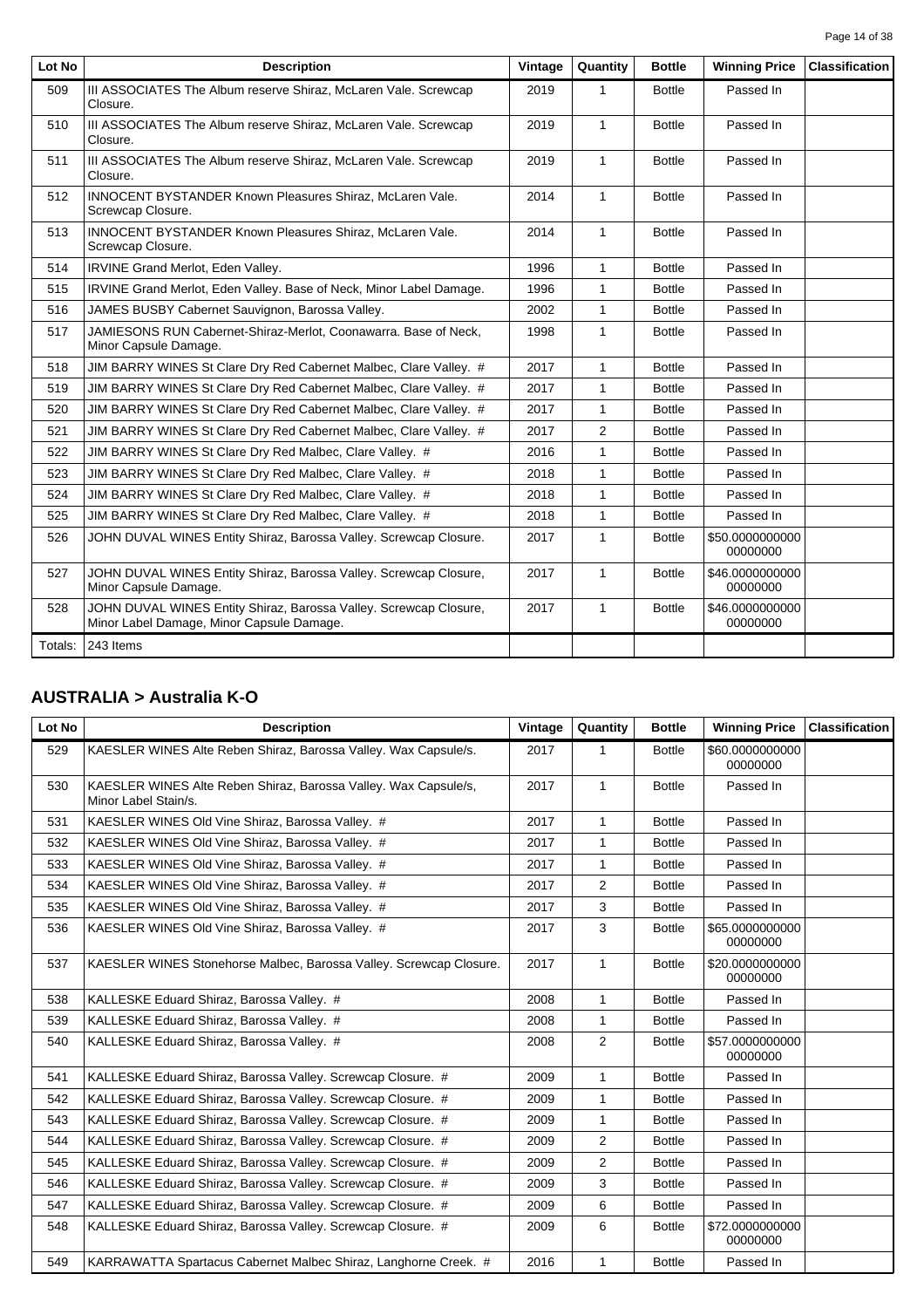| Lot No | <b>Description</b>                                                                                | Vintage | Quantity       | <b>Bottle</b> | <b>Winning Price</b>        | <b>Classification</b> |
|--------|---------------------------------------------------------------------------------------------------|---------|----------------|---------------|-----------------------------|-----------------------|
| 550    | KARRAWATTA Spartacus Cabernet Malbec Shiraz, Langhorne Creek. #                                   | 2016    | 1              | <b>Bottle</b> | Passed In                   |                       |
| 551    | KARRAWATTA Spartacus Cabernet Malbec Shiraz, Langhorne Creek. #                                   | 2016    | 1              | <b>Bottle</b> | Passed In                   |                       |
| 552    | KARRAWATTA Spartacus Cabernet Malbec Shiraz, Langhorne Creek. #                                   | 2016    | 2              | <b>Bottle</b> | Passed In                   |                       |
| 553    | KARRAWATTA Spartacus Cabernet Malbec Shiraz, Langhorne Creek. #                                   | 2016    | 2              | <b>Bottle</b> | Passed In                   |                       |
| 554    | KATNOOK ESTATE Shiraz, Coonawarra.                                                                | 1999    | 1              | <b>Bottle</b> | \$21.0000000000<br>00000000 |                       |
| 555    | KATNOOK ESTATE Shiraz, Coonawarra. Base of Neck.                                                  | 1999    | 1              | <b>Bottle</b> | \$20.0000000000<br>00000000 |                       |
| 556    | KATNOOK ESTATE Shiraz, Coonawarra. Base of Neck.                                                  | 1999    | $\mathbf{1}$   | <b>Bottle</b> | \$22.0000000000<br>00000000 |                       |
| 557    | KAY BROS AMERY Cabernet Sauvignon, McLaren Vale. Screwcap<br>2003<br>Closure, Export Labelling. # |         | 3              | <b>Bottle</b> | Passed In                   |                       |
| 558    | KAY BROS AMERY Cabernet Sauvignon, McLaren Vale. Screwcap<br>Closure, Export Labelling. #         | 2003    | 3              | <b>Bottle</b> | \$28.0000000000<br>00000000 |                       |
| 559    | KAY BROS AMERY Cabernet Sauvignon, McLaren Vale. Screwcap<br>Closure, Export Labelling. #         | 2003    | 6              | <b>Bottle</b> | Passed In                   |                       |
| 560    | KAY BROS AMERY Cabernet Sauvignon, McLaren Vale. Screwcap<br>Closure, Export Labelling. #         | 2003    | 6              | <b>Bottle</b> | Passed In                   |                       |
| 561    | KAY BROS AMERY Shiraz, McLaren Vale. Screwcap Closure. #                                          | 2003    | $\overline{2}$ | <b>Bottle</b> | \$24.0000000000<br>00000000 |                       |
| 562    | KAY BROS AMERY Shiraz, McLaren Vale. Screwcap Closure. #                                          | 2003    | 3              | <b>Bottle</b> | \$26.0000000000<br>00000000 |                       |
| 563    | KAY BROS AMERY Shiraz, McLaren Vale. Screwcap Closure. #                                          | 2003    | 6              | <b>Bottle</b> | \$27.0000000000<br>00000000 |                       |
| 564    | KILIKANOON Attunga 1865 Shiraz, Clare Valley. Minor Label Damage.                                 | 2005    | 1              | <b>Bottle</b> | Passed In                   |                       |
| 565    | KILIKANOON Golden Hillside Shiraz Cabernet, Clare Valley.                                         | 2015    | $\mathbf{1}$   | <b>Bottle</b> | Passed In                   |                       |
| 566    | KILIKANOON Golden Hillside Shiraz Cabernet, Clare Valley.                                         | 2015    | 1              | <b>Bottle</b> | Passed In                   |                       |
| 567    | KILIKANOON Golden Hillside Shiraz Cabernet, Clare Valley. Screwcap<br>Closure.                    | 2015    | $\mathbf{1}$   | <b>Bottle</b> | Passed In                   |                       |
| 568    | KILIKANOON Green's Vineyard Shiraz, Barossa Valley.                                               | 2008    | 1              | <b>Bottle</b> | Passed In                   |                       |
| 569    | KILIKANOON Green's Vineyard Shiraz, Barossa Valley.                                               | 2008    | 1              | <b>Bottle</b> | Passed In                   |                       |
| 570    | KILIKANOON Green's Vineyard Shiraz, Barossa Valley. Signs of previous<br>leak #                   | 2008    | $\mathbf{1}$   | <b>Bottle</b> | Passed In                   |                       |
| 571    | KILIKANOON Green's Vineyard Shiraz, Barossa Valley.                                               | 2008    | 2              | <b>Bottle</b> | Passed In                   |                       |
| 572    | KILIKANOON Green's Vineyard Shiraz, Barossa Valley.                                               | 2008    | 2              | <b>Bottle</b> | Passed In                   |                       |
| 573    | KILIKANOON Kelly 1932 Grenache, Clare Valley. Screwcap Closure. #                                 | 2015    | 1              | <b>Bottle</b> | Passed In                   |                       |
| 574    | KILIKANOON Kelly 1932 Grenache, Clare Valley. Screwcap Closure. #                                 | 2015    | 1              | <b>Bottle</b> | Passed In                   |                       |
| 575    | KILIKANOON Kelly 1932 Grenache, Clare Valley. Screwcap Closure. #                                 | 2015    | 1              | <b>Bottle</b> | Passed In                   |                       |
| 576    | KILIKANOON Kelly 1932 Grenache, Clare Valley. Screwcap Closure. #                                 | 2015    | 2              | <b>Bottle</b> | Passed In                   |                       |
| 577    | KILIKANOON Kelly 1932 Grenache, Clare Valley. Screwcap Closure.                                   | 2015    | 2              | <b>Bottle</b> | Passed In                   |                       |
| 578    | KILIKANOON M Reserve Shiraz, McLaren Vale.                                                        | 2005    | 1              | <b>Bottle</b> | Passed In                   |                       |
| 579    | KILIKANOON M Reserve Shiraz, McLaren Vale.                                                        | 2005    | 1              | <b>Bottle</b> | Passed In                   |                       |
| 580    | KILIKANOON M Reserve Shiraz, McLaren Vale.                                                        | 2005    |                | <b>Bottle</b> | Passed In                   |                       |
| 581    |                                                                                                   | 2005    | 1              | <b>Bottle</b> | Passed In                   |                       |
|        | KILIKANOON M Reserve Shiraz, McLaren Vale.                                                        |         | 2              |               |                             |                       |
| 582    | KILIKANOON M Reserve Shiraz, McLaren Vale. #                                                      | 2009    | 1              | <b>Bottle</b> | Passed In                   |                       |
| 583    | KILIKANOON M Reserve Shiraz, McLaren Vale. #                                                      | 2009    | 1              | <b>Bottle</b> | Passed In                   |                       |
| 584    | KILIKANOON M Reserve Shiraz, McLaren Vale. #                                                      | 2009    | 1              | <b>Bottle</b> | Passed In                   |                       |
| 585    | KILIKANOON M Reserve Shiraz, McLaren Vale. #                                                      | 2009    | 2              | <b>Bottle</b> | Passed In                   |                       |
| 586    | KILIKANOON M Reserve Shiraz, McLaren Vale. #                                                      | 2009    | 2              | <b>Bottle</b> | Passed In                   |                       |
| 587    | KILIKANOON M Reserve Shiraz, McLaren Vale. #                                                      | 2009    | 3              | <b>Bottle</b> | Passed In                   |                       |
| 588    | KILIKANOON M Reserve Shiraz, McLaren Vale. #                                                      | 2009    | 3              | <b>Bottle</b> | Passed In                   |                       |
| 589    | KILIKANOON M Reserve Shiraz, McLaren Vale. #                                                      | 2009    | 6              | <b>Bottle</b> | Passed In                   |                       |
| 590    | KILIKANOON R Reserve Shiraz, Barossa Valley.                                                      | 2003    | 1              | <b>Bottle</b> | Passed In                   |                       |
| 591    | KILIKANOON R Reserve Shiraz, Barossa Valley.                                                      | 2005    | 1              | <b>Bottle</b> | Passed In                   |                       |
| 592    | KILIKANOON R Reserve Shiraz, Barossa Valley.                                                      | 2005    | 1              | <b>Bottle</b> | Passed In                   |                       |
| 593    | KILIKANOON R Reserve Shiraz, Barossa Valley.                                                      | 2005    | 2              | <b>Bottle</b> | Passed In                   |                       |
| 594    | KILIKANOON R Reserve Shiraz, Barossa Valley.                                                      | 2005    | 2              | <b>Bottle</b> | Passed In                   |                       |
| 595    | KILIKANOON R Reserve Shiraz, Barossa Valley.                                                      | 2005    | 3              | <b>Bottle</b> | Passed In                   |                       |
| 596    | KILIKANOON R Reserve Shiraz, Barossa Valley.                                                      | 2005    | 3              | <b>Bottle</b> | Passed In                   |                       |
| 597    | KILIKANOON R Reserve Shiraz, Barossa Valley.                                                      | 2005    | 6              | <b>Bottle</b> | Passed In                   |                       |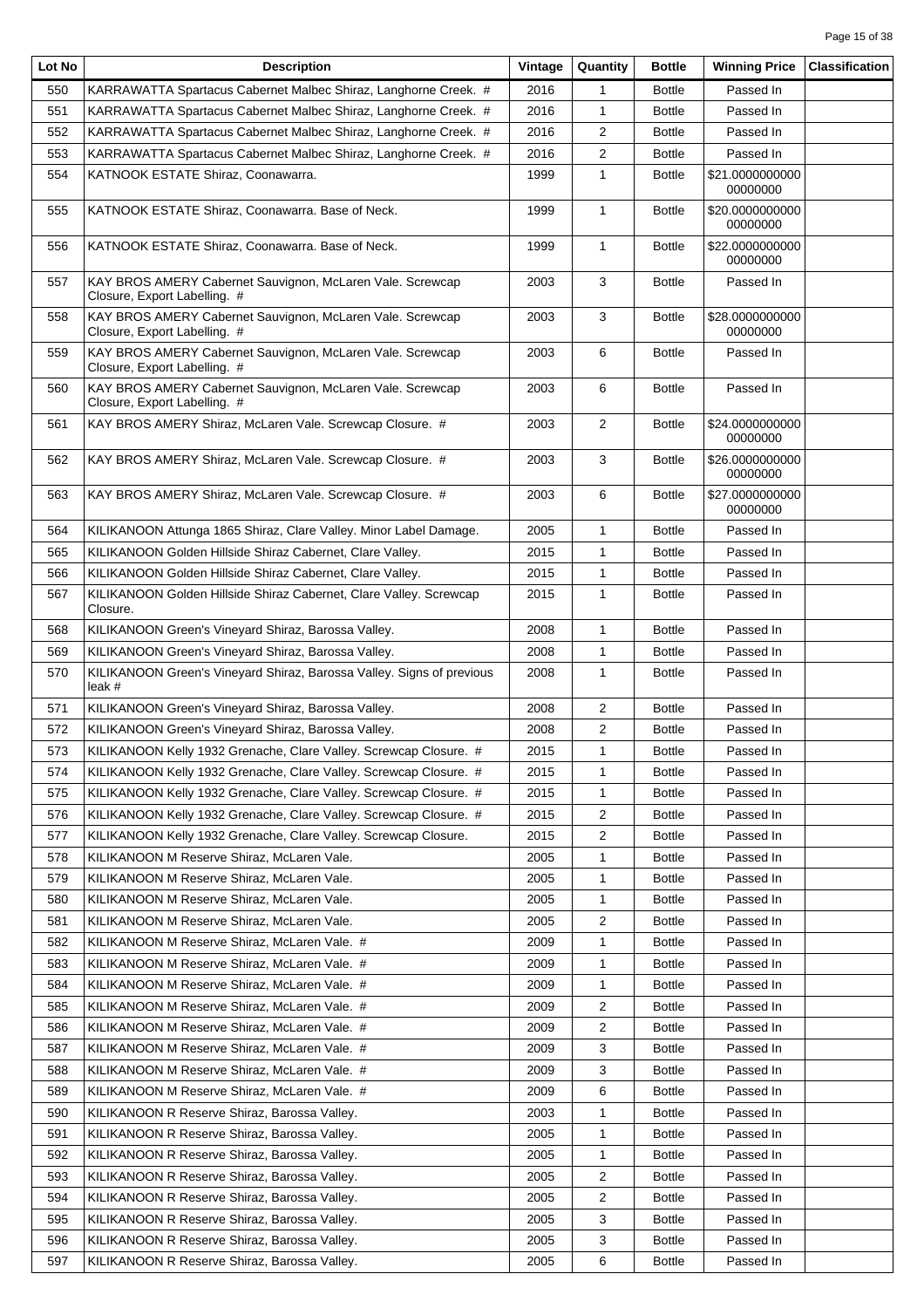| Lot No | <b>Description</b>                                                                                                                                                    | Vintage | Quantity     | <b>Bottle</b> | <b>Winning Price</b>        | <b>Classification</b> |
|--------|-----------------------------------------------------------------------------------------------------------------------------------------------------------------------|---------|--------------|---------------|-----------------------------|-----------------------|
| 598    | KILIKANOON R Reserve Shiraz, Barossa Valley.                                                                                                                          | 2005    | 6            | <b>Bottle</b> | Passed In                   |                       |
| 599    | KILIKANOON Skilly Valley Pinot Gris, Clare Valley. Screwcap Closure,<br>Minor Label Stain/s. MLD- Minor label damage                                                  | 2013    | 1            | <b>Bottle</b> | Passed In                   |                       |
| 600    | KILIKANOON Skilly Valley Pinot Gris, Clare Valley. Screwcap Closure,<br>Minor Label Stain/s, Minor Capsule Damage.                                                    | 2013    | 3            | <b>Bottle</b> | Passed In                   |                       |
| 601    | KIRRIHILL ESTATES Shiraz, Langhorne Creek.                                                                                                                            | 2000    | $\mathbf{1}$ | <b>Bottle</b> | Passed In                   |                       |
| 602    | KIRRIHILL ESTATES Shiraz, Langhorne Creek.                                                                                                                            | 2000    | 1            | <b>Bottle</b> | Passed In                   |                       |
| 603    | KOONARA Angel's Footprints Sauvignon Blanc, Mount Gambier. Screwcap<br>Closure.                                                                                       | 2014    | 2            | <b>Bottle</b> | Passed In                   |                       |
| 604    | KOONARA Angel's Footprints Sauvignon Blanc, Mount Gambier. Screwcap<br>Closure.                                                                                       | 2014    | 3            | <b>Bottle</b> | Passed In                   |                       |
| 605    | KOONARA Angel's Footprints Sauvignon Blanc, Mount Gambier. Screwcap<br>Closure.                                                                                       | 2014    | 3            | <b>Bottle</b> | Passed In                   |                       |
| 606    | KOONARA Angel's Footprints Sauvignon Blanc, Mount Gambier. Screwcap<br>Closure.                                                                                       | 2014    | 6            | <b>Bottle</b> | Passed In                   |                       |
| 607    | KOONARA Angel's Footprints Sauvignon Blanc, Mount Gambier. Screwcap<br>Closure, Minor Label Stain/s.                                                                  | 2014    | 6            | <b>Bottle</b> | Passed In                   |                       |
| 608    | KRONDORF Bowen & Schulz Shiraz, Barossa Valley. Screwcap Closure.                                                                                                     | 2012    | $\mathbf{1}$ | <b>Bottle</b> | \$11.0000000000<br>00000000 |                       |
| 609    | LAMBERT ESTATE The Family Tree Shiraz, Barossa Valley. Export<br>Labelling.                                                                                           | 2015    | 1            | <b>Bottle</b> | Passed In                   |                       |
| 610    | LAMBERT ESTATE The Family Tree Shiraz, Barossa Valley. Export<br>Labelling.                                                                                           | 2015    | 1            | <b>Bottle</b> | Passed In                   |                       |
| 611    | LAMBERT ESTATE The Family Tree Shiraz, Barossa Valley. Export<br>Labelling.                                                                                           | 2015    | $\mathbf{1}$ | <b>Bottle</b> | Passed In                   |                       |
| 612    | LEASINGHAM Classic Clare Provis Vineyard Cabernet, Clare Valley. #                                                                                                    |         | 1            | <b>Bottle</b> | Passed In                   |                       |
| 613    | LEASINGHAM Classic Clare Provis Vineyard Cabernet, Clare Valley. #                                                                                                    | 2016    | 1            | <b>Bottle</b> | Passed In                   |                       |
| 614    | LEASINGHAM Classic Clare Provis Vineyard Cabernet, Clare Valley. #                                                                                                    | 2016    | 2            | <b>Bottle</b> | Passed In                   |                       |
| 615    | LEASINGHAM Classic Clare Provis Vineyard Cabernet, Clare Valley. #                                                                                                    | 2016    | 2            | <b>Bottle</b> | Passed In                   |                       |
| 616    | LEASINGHAM Classic Clare Provis Vineyard Cabernet, Clare Valley. #                                                                                                    | 2016    | 3            | <b>Bottle</b> | Passed In                   |                       |
| 617    | LEASINGHAM Single Vineyard Cabernet, Clare Valley. Screwcap Closure.                                                                                                  | 2016    | 1            | <b>Bottle</b> | Passed In                   |                       |
| 618    | LECONFIELD Cabernets, Coonawarra. Minor Label Damage, Minor Label<br>Stain/s.                                                                                         | 1998    | $\mathbf{1}$ | <b>Bottle</b> | Passed In                   |                       |
| 619    | LINDEMANS Chardonnay, Padthaway. Damaged Capsule/s, Minor Label<br>Stain/s, Level 6cm from cork. High risk<br>Signs of previous leak                                  | 1984    | 1            | <b>Bottle</b> | Passed In                   |                       |
| 620    | LINDEMANS Pyrus Cabernets, Coonawarra. Base of Neck, Minor Label<br>Damage, Minor Label Stain/s.                                                                      | 1988    | $\mathbf{1}$ | <b>Bottle</b> | Passed In                   |                       |
| 621    | LINDEMANS Sesquicentenary Commemoration Cabernet Sauvignon,<br>Coonawarra. Individual Timber Case/s.                                                                  | 1990    | $\mathbf{1}$ | Magnum        | Passed In                   |                       |
| 622    | LINDEMANS The Nursery Vineyard Riesling, Coonawarra. Minor Label<br>Damage, Minor Label Stain/s, Damaged Back Label/s, Level 5cm from cork.<br>Signs of previous leak | 1976    | 1            | <b>Bottle</b> | Passed In                   |                       |
| 623    | LINDEMANS The Nursery Vineyard Riesling, Coonawarra. Minor Label<br>Damage, Minor Label Stain/s, Level 5.5cm from cork. Signs of previous leak                        | 1976    | $\mathbf{1}$ | <b>Bottle</b> | Passed In                   |                       |
| 624    | LOU MIRANDA ESTATE Golden Lion Reserve Shiraz, Barossa Valley.<br>Screwcap Closure.                                                                                   | 2017    | $\mathbf{1}$ | <b>Bottle</b> | Passed In                   |                       |
| 625    | LOVE OVER GOLD Avenue To Gold Shiraz, Eden Valley.                                                                                                                    | 2016    | 1            | <b>Bottle</b> | Passed In                   |                       |
| 626    | LOVE OVER GOLD Avenue To Gold Shiraz, Eden Valley.                                                                                                                    | 2016    | $\mathbf{1}$ | <b>Bottle</b> | Passed In                   |                       |
| 627    | LOVE OVER GOLD Avenue To Gold Shiraz, Eden Valley.                                                                                                                    | 2016    | $\mathbf{1}$ | <b>Bottle</b> | Passed In                   |                       |
| 628    | LOVE OVER GOLD Avenue To Gold Shiraz, Eden Valley.                                                                                                                    | 2016    | 2            | <b>Bottle</b> | Passed In                   |                       |
| 629    | MADDOX FLAT Cabernet Shiraz, Wrattonbully.                                                                                                                            | 2015    | 3            | <b>Bottle</b> | \$12.0000000000<br>00000000 |                       |
| 630    | MADDOX FLAT Cabernet Shiraz, Wrattonbully.                                                                                                                            | 2015    | 3            | <b>Bottle</b> | \$10.0000000000<br>00000000 |                       |
| 631    | MAGLIERI Shark Block Shiraz, McLaren Vale. Base of Neck.                                                                                                              | 1997    | 1            | <b>Bottle</b> | Passed In                   |                       |
| 632    | MAGLIERI Shark Block Shiraz, McLaren Vale. Base of Neck.                                                                                                              | 1997    | 1            | <b>Bottle</b> | Passed In                   |                       |
| 633    | MAGLIERI Shark Block Shiraz, McLaren Vale. Base of Neck, Minor Label<br>Damage.                                                                                       | 1997    | 1            | <b>Bottle</b> | Passed In                   |                       |
| 634    | MARIUS WINES Matarius Mataro, McLaren Vale. Screwcap Closure.                                                                                                         | 2017    | 1            | <b>Bottle</b> | Passed In                   |                       |
| 635    | MARIUS WINES Matarius Mataro, McLaren Vale. Screwcap Closure.                                                                                                         | 2017    | 1            | <b>Bottle</b> | Passed In                   |                       |
| 636    | MARIUS WINES Simpatico Single Vineyard Shiraz, McLaren Vale.<br>Screwcap Closure.                                                                                     | 2012    | 1            | <b>Bottle</b> | Passed In                   |                       |
|        |                                                                                                                                                                       |         |              |               |                             |                       |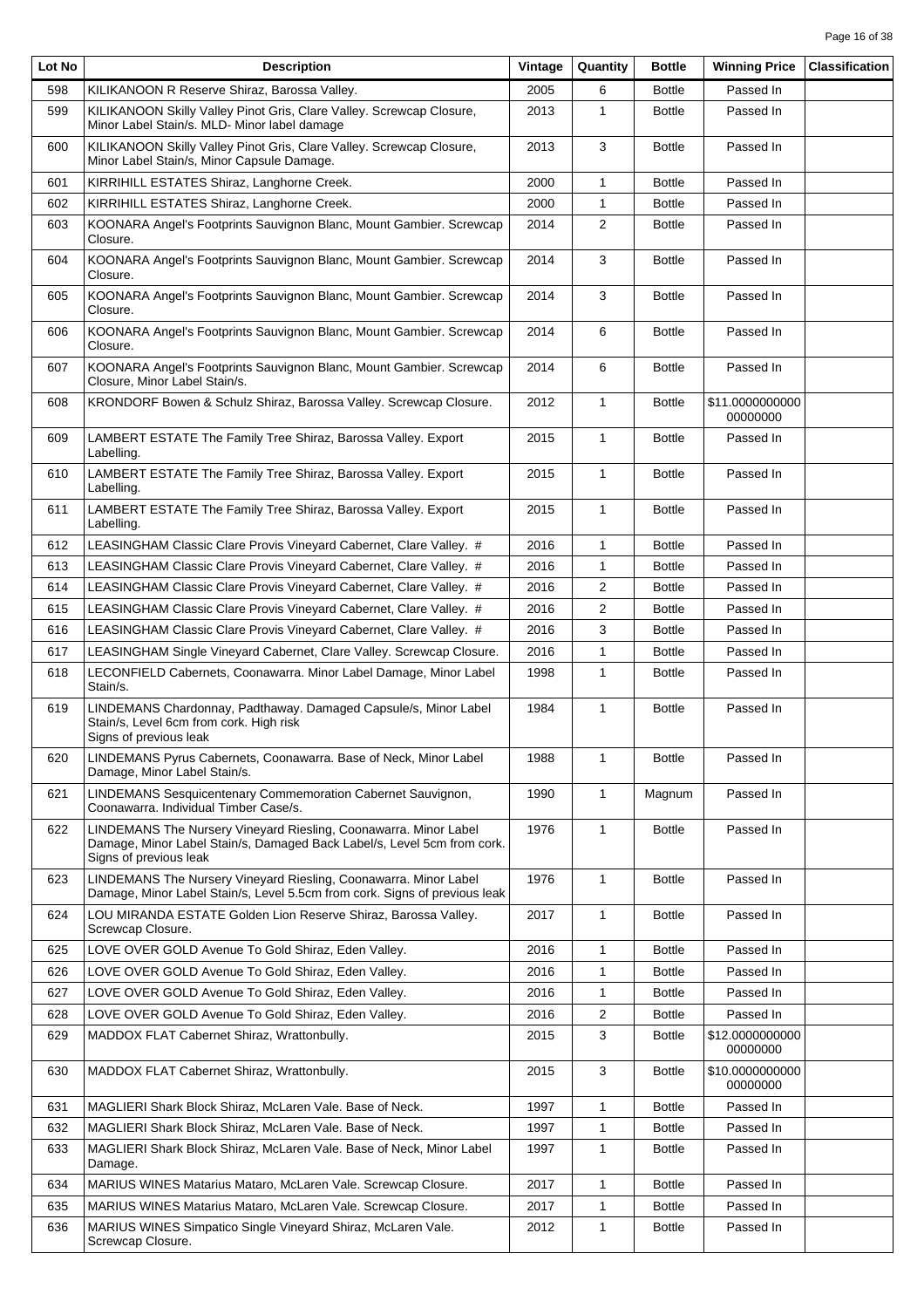| Lot No | <b>Description</b>                                                                                      | Vintage | Quantity       | <b>Bottle</b> | <b>Winning Price</b> | <b>Classification</b> |
|--------|---------------------------------------------------------------------------------------------------------|---------|----------------|---------------|----------------------|-----------------------|
| 637    | MARIUS WINES Simpatico Single Vineyard Shiraz, McLaren Vale.<br>Screwcap Closure.                       | 2012    | 1              | <b>Bottle</b> | Passed In            |                       |
| 638    | MARIUS WINES Simpatico Single Vineyard Shiraz, McLaren Vale.<br>Screwcap Closure.                       | 2013    | $\mathbf{1}$   | <b>Bottle</b> | Passed In            |                       |
| 639    | MARIUS WINES Simpatico Single Vineyard Shiraz, McLaren Vale.<br>Screwcap Closure.                       | 2013    | $\mathbf{1}$   | <b>Bottle</b> | Passed In            |                       |
| 640    | MARIUS WINES Simpatico Single Vineyard Shiraz, McLaren Vale.<br>Screwcap Closure, Minor Capsule Damage. | 2013    | $\mathbf{1}$   | <b>Bottle</b> | Passed In            |                       |
| 641    | MARIUS WINES Simpatico Single Vineyard Shiraz, McLaren Vale.<br>Screwcap Closure.                       | 2013    | 2              | <b>Bottle</b> | Passed In            |                       |
| 642    | MARIUS WINES Simpatico Single Vineyard Shiraz, McLaren Vale.<br>Screwcap Closure.                       | 2013    | $\overline{2}$ | <b>Bottle</b> | Passed In            |                       |
| 643    | MARIUS WINES Simpatico Single Vineyard Shiraz, McLaren Vale.<br>Screwcap Closure.                       | 2013    | 3              | <b>Bottle</b> | Passed In            |                       |
| 644    | MARIUS WINES Simpatico Single Vineyard Shiraz, McLaren Vale.<br>Screwcap Closure.                       | 2015    | $\mathbf{1}$   | <b>Bottle</b> | Passed In            |                       |
| 645    | MARIUS WINES Simpatico Single Vineyard Shiraz, McLaren Vale.<br>Screwcap Closure.                       | 2015    | $\mathbf{1}$   | <b>Bottle</b> | Passed In            |                       |
| 646    | MARIUS WINES Simpatico Single Vineyard Shiraz, McLaren Vale.<br>Screwcap Closure.                       | 2015    | $\mathbf{1}$   | <b>Bottle</b> | Passed In            |                       |
| 647    | MARIUS WINES Simpatico Single Vineyard Shiraz, McLaren Vale.<br>Screwcap Closure.                       | 2019    | $\mathbf{1}$   | <b>Bottle</b> | Passed In            |                       |
| 648    | MARIUS WINES Simpatico Single Vineyard Shiraz, McLaren Vale.<br>Screwcap Closure.                       | 2019    | $\mathbf{1}$   | <b>Bottle</b> | Passed In            |                       |
| 649    | MARIUS WINES Symphony Single Vineyard Shiraz, McLaren Vale.<br>Screwcap Closure.                        | 2013    | $\mathbf{1}$   | <b>Bottle</b> | Passed In            |                       |
| 650    | MARIUS WINES Symphony Single Vineyard Shiraz, McLaren Vale.<br>Screwcap Closure.                        | 2013    | $\mathbf{1}$   | <b>Bottle</b> | Passed In            |                       |
| 651    | MARIUS WINES Symphony Single Vineyard Shiraz, McLaren Vale.<br>Screwcap Closure, Minor Capsule Damage.  | 2013    | $\mathbf{1}$   | <b>Bottle</b> | Passed In            |                       |
| 652    | MARIUS WINES Symphony Single Vineyard Shiraz, McLaren Vale.<br>Screwcap Closure.                        | 2013    | 2              | <b>Bottle</b> | Passed In            |                       |
| 653    | MARIUS WINES Symphony Single Vineyard Shiraz, McLaren Vale.<br>Screwcap Closure.                        | 2013    | $\overline{2}$ | <b>Bottle</b> | Passed In            |                       |
| 654    | MARIUS WINES Symphony Single Vineyard Shiraz, McLaren Vale.<br>Screwcap Closure.                        | 2013    | 3              | <b>Bottle</b> | Passed In            |                       |
| 655    | MARIUS WINES Symphony Single Vineyard Shiraz, McLaren Vale.<br>Screwcap Closure.                        | 2015    | $\mathbf{1}$   | <b>Bottle</b> | Passed In            |                       |
| 656    | MARIUS WINES Symphony Single Vineyard Shiraz, McLaren Vale.<br>Screwcap Closure.                        | 2015    | $\mathbf{1}$   | <b>Bottle</b> | Passed In            |                       |
| 657    | MARIUS WINES Symphony Single Vineyard Shiraz, McLaren Vale.<br>Screwcap Closure, Minor Label Damage.    | 2015    | $\mathbf{1}$   | <b>Bottle</b> | Passed In            |                       |
| 658    | MARIUS WINES Symphony Single Vineyard Shiraz, McLaren Vale.<br>Screwcap Closure.                        | 2015    | $\overline{c}$ | <b>Bottle</b> | Passed In            |                       |
| 659    | MARIUS WINES Symphony Single Vineyard Shiraz, McLaren Vale.<br>Screwcap Closure.                        | 2015    | 2              | <b>Bottle</b> | Passed In            |                       |
| 660    | MARIUS WINES Symphony Single Vineyard Shiraz, McLaren Vale.<br>Screwcap Closure. Creased back label     | 2016    | $\mathbf{1}$   | <b>Bottle</b> | Passed In            |                       |
| 661    | MARIUS WINES Symphony Single Vineyard Shiraz, McLaren Vale.<br>Screwcap Closure.                        | 2016    | $\mathbf{1}$   | <b>Bottle</b> | Passed In            |                       |
| 662    | MARIUS WINES Symphony Single Vineyard Shiraz, McLaren Vale.<br>Screwcap Closure, Minor Capsule Damage.  | 2016    | 1              | <b>Bottle</b> | Passed In            |                       |
| 663    | MARIUS WINES Symphony Single Vineyard Shiraz, McLaren Vale.<br>Screwcap Closure.                        | 2016    | $\overline{2}$ | <b>Bottle</b> | Passed In            |                       |
| 664    | MARIUS WINES Symphony Single Vineyard Shiraz, McLaren Vale.<br>Screwcap Closure.                        | 2016    | $\overline{2}$ | <b>Bottle</b> | Passed In            |                       |
| 665    | MARIUS WINES Symphony Single Vineyard Shiraz, McLaren Vale.<br>Screwcap Closure.                        | 2018    | $\mathbf{1}$   | <b>Bottle</b> | Passed In            |                       |
| 666    | MARIUS WINES Symphony Single Vineyard Shiraz, McLaren Vale.<br>Screwcap Closure.                        | 2018    | $\mathbf{1}$   | <b>Bottle</b> | Passed In            |                       |
| 667    | MARIUS WINES Symphony Single Vineyard Shiraz, McLaren Vale.<br>Screwcap Closure.                        | 2018    | $\mathbf{1}$   | <b>Bottle</b> | Passed In            |                       |
| 668    | MARIUS WINES Symphony Single Vineyard Shiraz, McLaren Vale.<br>Screwcap Closure.                        | 2018    | $\overline{2}$ | <b>Bottle</b> | Passed In            |                       |
| 669    | MARIUS WINES Symphony Single Vineyard Shiraz, McLaren Vale.<br>Screwcap Closure.                        | 2018    | $\overline{2}$ | <b>Bottle</b> | Passed In            |                       |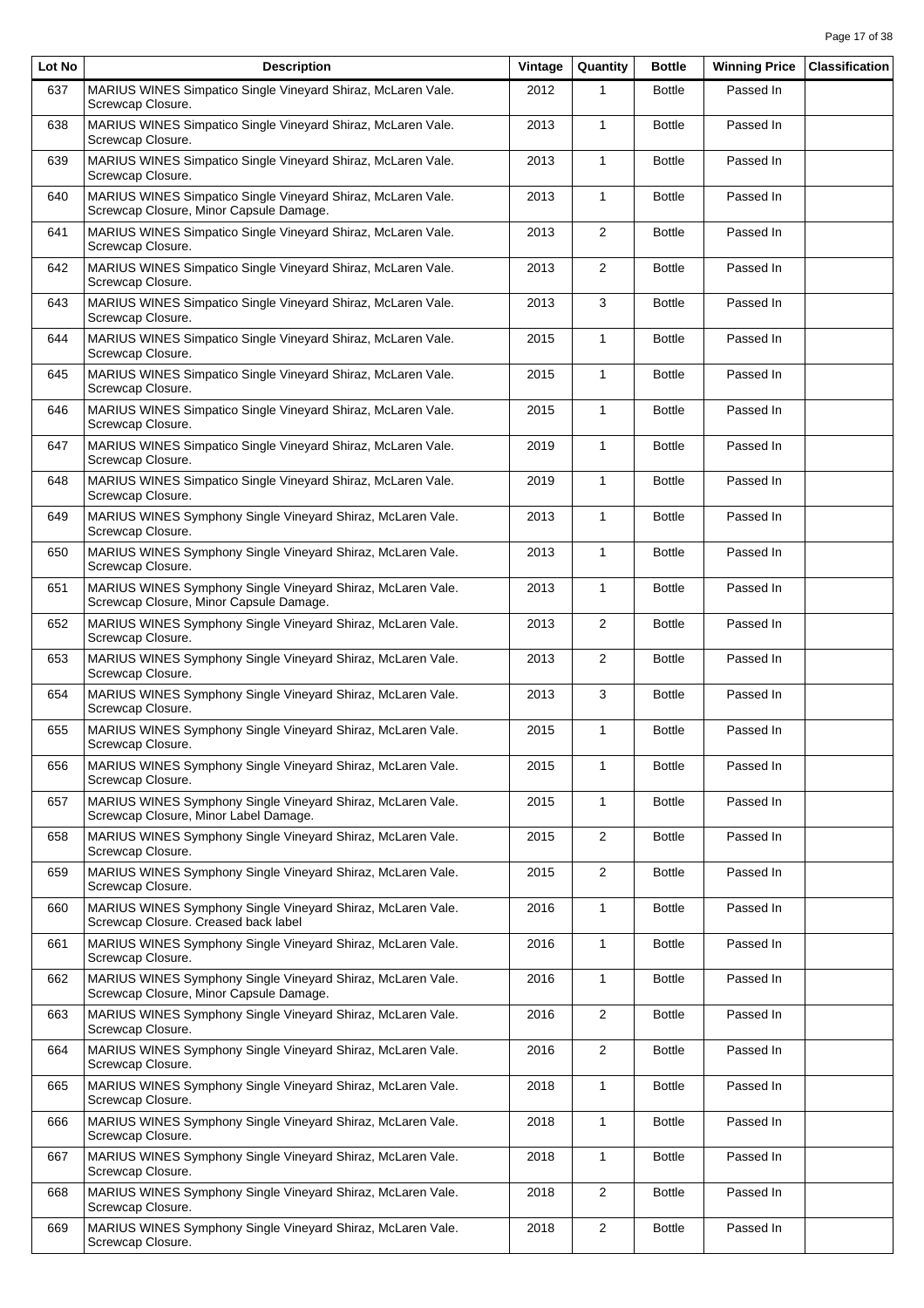| Lot No     | <b>Description</b>                                                                                       | Vintage      | Quantity          | <b>Bottle</b> | <b>Winning Price</b>        | <b>Classification</b> |
|------------|----------------------------------------------------------------------------------------------------------|--------------|-------------------|---------------|-----------------------------|-----------------------|
| 670        | MARIUS WINES Symposium Shiraz Mourvedre, McLaren Vale. Screwcap<br>Closure.                              | 2016         | 1                 | <b>Bottle</b> | Passed In                   |                       |
| 671        | MARIUS WINES Symposium Shiraz Mourvedre, McLaren Vale. Screwcap<br>Closure.                              | 2016         | $\mathbf{1}$      | <b>Bottle</b> | Passed In                   |                       |
| 672        | MARIUS WINES Symposium Shiraz Mourvedre, McLaren Vale. Screwcap<br>Closure.                              | 2016         | $\overline{2}$    | <b>Bottle</b> | Passed In                   |                       |
| 673        | MARIUS WINES Symposium Shiraz Mourvedre, McLaren Vale. Screwcap<br>Closure.                              | 2016         | $\overline{2}$    | <b>Bottle</b> | Passed In                   |                       |
| 674        | MARY'S MYTH Riesling, Clare Valley. Screwcap Closure. #                                                  | 2018         | $\mathbf{1}$      | <b>Bottle</b> | Passed In                   |                       |
| 675        | MARY'S MYTH Riesling, Clare Valley. Screwcap Closure. #                                                  | 2018         | 1                 | <b>Bottle</b> | Passed In                   |                       |
| 676        | MARY'S MYTH Riesling, Clare Valley. Screwcap Closure. #                                                  | 2018         | $\mathbf{1}$      | <b>Bottle</b> | Passed In                   |                       |
| 677        | MARY'S MYTH Riesling, Clare Valley. Screwcap Closure. #                                                  | 2018         | 1                 | <b>Bottle</b> | Passed In                   |                       |
| 678        | MARY'S MYTH Riesling, Clare Valley. Screwcap Closure. #                                                  | 2018         | $\mathbf{1}$      | <b>Bottle</b> | Passed In                   |                       |
| 679        | MARY'S MYTH Riesling, Clare Valley. Screwcap Closure. #                                                  | 2018         | $\mathbf{1}$      | <b>Bottle</b> | Passed In                   |                       |
| 680        | MARY'S MYTH Riesling, Clare Valley. Screwcap Closure. #                                                  | 2018         | 2                 | <b>Bottle</b> | Passed In                   |                       |
| 681        | MARY'S MYTH Riesling, Clare Valley. Screwcap Closure. #                                                  | 2018         | 2                 | <b>Bottle</b> | Passed In                   |                       |
| 682        | MARY'S MYTH Riesling, Clare Valley. Screwcap Closure. #                                                  | 2018         | 2                 | <b>Bottle</b> | Passed In                   |                       |
| 683        | MASSENA WINES Stonegarden Grenache, Eden Valley.                                                         | 2018         | $\mathbf{1}$      | <b>Bottle</b> | Passed In                   |                       |
| 684        | MASSENA WINES Stonegarden Grenache, Eden Valley.                                                         | 2018         | 1                 | <b>Bottle</b> | \$45.0000000000<br>00000000 |                       |
| 685        | MASSENA WINES Stonegarden Grenache, Eden Valley.                                                         | 2018         | 2                 | <b>Bottle</b> | Passed In                   |                       |
| 686        | MASSENA WINES Stonegarden Grenache Shiraz Mataro, Eden Valley.                                           | 2017         | $\mathbf{1}$      | <b>Bottle</b> | Passed In                   |                       |
| 687        | MASSENA WINES Stonegarden Grenache Shiraz Mataro, Eden Valley.                                           | 2017         | $\mathbf{1}$      | <b>Bottle</b> | Passed In                   |                       |
| 688        | MASSENA WINES Stonegarden Grenache Shiraz Mataro, Eden Valley.                                           | 2017         | $\mathbf{1}$      | <b>Bottle</b> | Passed In                   |                       |
| 689        | MASSENA WINES Stonegarden Grenache Shiraz Mataro, Eden Valley.                                           | 2017         | 2                 | <b>Bottle</b> | Passed In                   |                       |
| 690        | MASSENA WINES Stonegarden Grenache Shiraz Mataro, Eden Valley.                                           | 2017         | 2                 | <b>Bottle</b> | Passed In                   |                       |
| 691        | MASSENA WINES Stonegarden Old Vine Barossa Single Vineyard Shiraz,<br>Eden Valley.                       | 2018         | $\mathbf{1}$      | <b>Bottle</b> | Passed In                   |                       |
| 692        | MASSENA WINES Stonegarden Old Vine Barossa Single Vineyard Shiraz,<br>Eden Valley.                       | 2018         | $\mathbf{1}$      | <b>Bottle</b> | Passed In                   |                       |
| 693        | MASSENA WINES Stonegarden Old Vine Barossa Single Vineyard Shiraz,<br>Eden Valley.                       | 2018         | 2                 | <b>Bottle</b> | Passed In                   |                       |
| 694        | MASSENA WINES Stonegarden Old Vine Barossa Single Vineyard Shiraz,<br>Eden Valley.                       | 2018         | $\overline{2}$    | <b>Bottle</b> | Passed In                   |                       |
| 695        | MASSENA WINES Verto Shiraz, Barossa.                                                                     | 2017         | $\mathbf{1}$      | <b>Bottle</b> | Passed In                   |                       |
| 696        | MAVERICK Ahren's Creek Shiraz, Barossa Valley.                                                           | 2019         | 1                 | <b>Bottle</b> | Passed In                   |                       |
| 697        | MAVERICK Ahren's Creek Shiraz, Barossa Valley.                                                           | 2019         | $\mathbf{1}$      | <b>Bottle</b> | Passed In                   |                       |
| 698        | MAVERICK Ahren's Creek Shiraz, Barossa Valley.                                                           | 2019         | $\overline{2}$    | <b>Bottle</b> | Passed In                   |                       |
| 699        | MAVERICK Ahren's Creek Shiraz, Barossa Valley.                                                           | 2019         | $\overline{2}$    | <b>Bottle</b> | Passed In                   |                       |
| 700        | MAVERICK Ahren's Creek Shiraz, Barossa Valley.                                                           | 2019         | 3                 | <b>Bottle</b> | Passed In                   |                       |
| 701        | MAVERICK Ahren's Creek Shiraz, Barossa Valley.                                                           | 2019         | 3                 | <b>Bottle</b> | Passed In                   |                       |
| 702        | MAVERICK Ahren's Creek Shiraz, Barossa Valley.                                                           | 2019         | 6                 | <b>Bottle</b> | Passed In                   |                       |
| 703        | MAVERICK Ahren's Creek Shiraz, Barossa Valley.                                                           | 2019         | 6                 | <b>Bottle</b> | Passed In                   |                       |
| 704        | MAVERICK Barossa Ridge Old Vine Shiraz, Barossa Valley.                                                  | 2019         | $\mathbf{1}$      | <b>Bottle</b> | Passed In                   |                       |
| 705        | MAVERICK Barossa Ridge Old Vine Shiraz, Barossa Valley.                                                  | 2019         | 1                 | <b>Bottle</b> | Passed In                   |                       |
| 706        | MAVERICK Barossa Ridge Old Vine Shiraz, Barossa Valley.                                                  | 2019         | 1                 | <b>Bottle</b> | Passed In<br>Passed In      |                       |
| 707<br>708 | MAVERICK Greenock Rise Grenache, Barossa Valley. #<br>MAVERICK Greenock Rise Grenache, Barossa Valley. # | 2012<br>2012 | 1<br>$\mathbf{1}$ | <b>Bottle</b> | \$63.0000000000             |                       |
|            |                                                                                                          |              |                   | <b>Bottle</b> | 00000000                    |                       |
| 709        | MAVERICK Greenock Rise Grenache, Barossa Valley.                                                         | 2012         | $\mathbf{1}$      | <b>Bottle</b> | Passed In                   |                       |
| 710        | MAVERICK Trial Hill Grenache, Eden Valley. #                                                             | 2012         | 1                 | <b>Bottle</b> | \$63.0000000000<br>00000000 |                       |
| 711        | MAVERICK Trial Hill Grenache, Eden Valley. #                                                             | 2012         | $\mathbf{1}$      | <b>Bottle</b> | Passed In                   |                       |
| 712        | MAVERICK Trial Hill Grenache, Eden Valley. #                                                             | 2012         | 1                 | <b>Bottle</b> | Passed In                   |                       |
| 713        | MAVERICK Trial Hill Grenache, Eden Valley. Screwcap Closure.                                             | 2018         | 1                 | <b>Bottle</b> | \$55.0000000000<br>00000000 |                       |
| 714        | MAVERICK Trial Hill Grenache, Eden Valley. Screwcap Closure.                                             | 2018         | $\mathbf{1}$      | <b>Bottle</b> | Passed In                   |                       |
| 715        | MAVERICK Trial Hill Grenache, Eden Valley. Screwcap Closure, Minor<br>Capsule Damage.                    | 2018         | 1                 | <b>Bottle</b> | Passed In                   |                       |
| 716        | MAVERICK Trial Hill Grenache, Eden Valley. Screwcap Closure.                                             | 2018         | $\overline{c}$    | <b>Bottle</b> | Passed In                   |                       |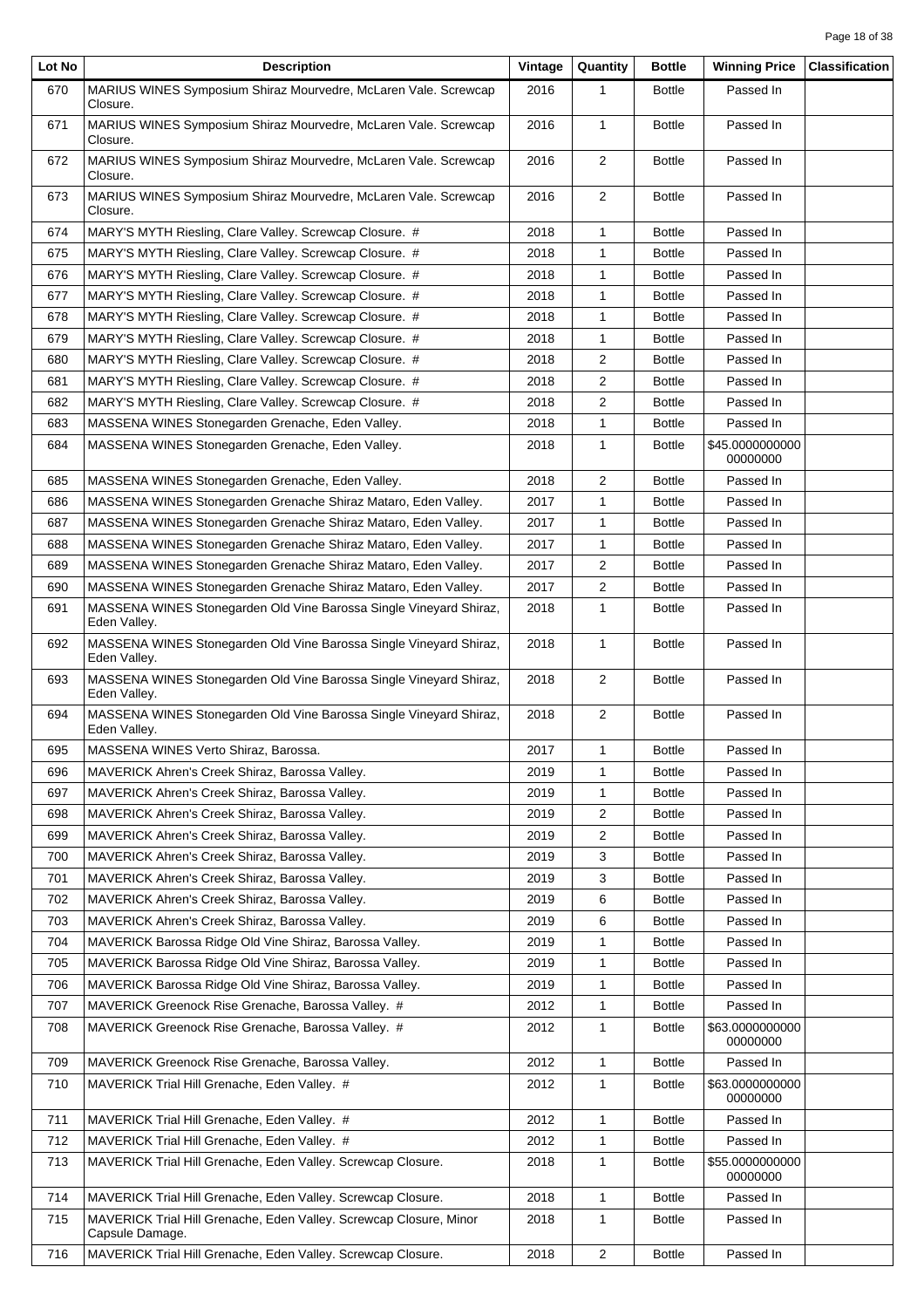| Lot No | <b>Description</b>                                                                                          | Vintage | Quantity       | <b>Bottle</b> | <b>Winning Price</b>        | <b>Classification</b> |
|--------|-------------------------------------------------------------------------------------------------------------|---------|----------------|---------------|-----------------------------|-----------------------|
| 717    | MAVERICK Trial Hill Grenache, Eden Valley. Screwcap Closure.                                                | 2018    | 2              | <b>Bottle</b> | Passed In                   |                       |
| 718    | MAVERICK Trial Hill Grenache, Eden Valley. Screwcap Closure.                                                | 2018    | 3              | <b>Bottle</b> | Passed In                   |                       |
| 719    | MAVERICK Trial Hill Grenache, Eden Valley. Screwcap Closure.                                                | 2018    | 6              | <b>Bottle</b> | Passed In                   |                       |
| 720    | MAVERICK Trial Hill Grenache, Eden Valley. Screwcap Closure.                                                | 2018    | 6              | <b>Bottle</b> | Passed In                   |                       |
| 721    | MAVERICK Trial Hill Shiraz, Eden Valley.                                                                    | 2018    | $\mathbf{1}$   | <b>Bottle</b> | \$50.0000000000<br>00000000 |                       |
| 722    | MAVERICK Twins Cabernet, Barossa Valley. Screwcap Closure.                                                  | 2015    | 2              | <b>Bottle</b> | Passed In                   |                       |
| 723    | MAXWELL Little Demon Cabernet Merlot, McLaren Vale. Screwcap<br>Closure. #                                  | 2014    | 2              | <b>Bottle</b> | Passed In                   |                       |
| 724    | MAXWELL Little Demon Cabernet Merlot, McLaren Vale. Screwcap<br>Closure. #                                  | 2014    | $\overline{2}$ | <b>Bottle</b> | Passed In                   |                       |
| 725    | MAXWELL Little Demon Cabernet Merlot, McLaren Vale. Screwcap<br>Closure. #                                  | 2014    | 3              | <b>Bottle</b> | \$9.00000000000<br>0000000  |                       |
| 726    | MAXWELL Little Demon Cabernet Merlot, McLaren Vale. Screwcap<br>Closure. #                                  | 2014    | 3              | <b>Bottle</b> | \$9.00000000000<br>0000000  |                       |
| 727    | MAXWELL Little Demon Cabernet Malbec, McLaren Vale. Screwcap<br>Closure. #                                  | 2014    | 3              | <b>Bottle</b> | Passed In                   |                       |
| 728    | MAXWELL Little Demon Cabernet Merlot, McLaren Vale. Screwcap<br>Closure. #                                  | 2014    | 6              | <b>Bottle</b> | \$9.00000000000<br>0000000  |                       |
| 729    | MAXWELL Marcus Shiraz Grenache Viognier, McLaren Vale. Export<br>Labelling. #                               | 2002    | $\overline{2}$ | <b>Bottle</b> | Passed In                   |                       |
| 730    | MAXWELL Marcus Shiraz Grenache Viognier, McLaren Vale. Export<br>Labelling. #                               | 2002    | $\overline{2}$ | <b>Bottle</b> | Passed In                   |                       |
| 731    | MAXWELL Marcus Shiraz Grenache Viognier, McLaren Vale. Export<br>Labelling. #                               | 2002    | $\overline{2}$ | <b>Bottle</b> | Passed In                   |                       |
| 732    | MAXWELL Marcus Shiraz Grenache Viognier, McLaren Vale. Export<br>Labelling. #                               | 2002    | 3              | <b>Bottle</b> | Passed In                   |                       |
| 733    | MAXWELL Marcus Shiraz Grenache Viognier, McLaren Vale. Minor<br>Capsule Damage, Export Labelling. #         | 2002    | 3              | <b>Bottle</b> | Passed In                   |                       |
| 734    | MAXWELL Marcus Shiraz Grenache Viognier, McLaren Vale. Export<br>Labelling. #                               | 2002    | 6              | <b>Bottle</b> | Passed In                   |                       |
| 735    | MAXWELL Marcus Shiraz Grenache Viognier, McLaren Vale. Export<br>Labelling. #                               | 2002    | 6              | <b>Bottle</b> | Passed In                   |                       |
| 736    | MAYHEM & CO Blewitt Springs Syrah, Adelaide. Screwcap Closure.                                              | 2014    | 2              | <b>Bottle</b> | Passed In                   |                       |
| 737    | MCGUIGAN WINES Single Batch Project Shiraz, South Australia.<br>Screwcap Closure.                           | 2019    | $\mathbf{1}$   | <b>Bottle</b> | Passed In                   |                       |
| 738    | MCGUIGAN WINES The Philosophy Cabernet Shiraz, South Australia. Wax<br>Capsule/s.                           | 2012    | $\mathbf{1}$   | <b>Bottle</b> | Passed In                   |                       |
| 739    | MCGUIGAN WINES The Philosophy Cabernet Shiraz, South Australia. Wax<br>Capsule/s.                           | 2012    | 1              | <b>Bottle</b> | Passed In                   |                       |
| 740    | MCGUIGAN WINES The Philosophy Cabernet Shiraz, South Australia. Wax<br>Capsule/s.                           | 2012    | $\mathbf{1}$   | <b>Bottle</b> | Passed In                   |                       |
| 741    | MILDARA Cabernet Sauvignon, Coonawarra. Base of Neck.                                                       | 1995    | $\mathbf{1}$   | <b>Bottle</b> | Passed In                   |                       |
| 742    | MILDARA Cabernet Sauvignon, Coonawarra. Minor Label Damage, Just<br>Below Base of Neck.                     | 1999    | $\mathbf{1}$   | <b>Bottle</b> | \$13.0000000000<br>00000000 |                       |
| 743    | MILDARA Robertson's Well Cabernet Sauvignon, Coonawarra. Base of<br>Neck.                                   | 2000    | $\mathbf{1}$   | <b>Bottle</b> | \$11.0000000000<br>00000000 |                       |
| 744    | MILDARA BLASS LIMITED Shareholders Reserve Cabernet Shiraz, South<br>Eastern Australia.                     | 1996    | $\mathbf{1}$   | <b>Bottle</b> | \$12.0000000000<br>00000000 |                       |
| 745    | MILDARA BLASS LIMITED Shareholders Reserve Cabernet Shiraz, South<br>Eastern Australia.                     | 1996    | $\mathbf{1}$   | <b>Bottle</b> | Passed In                   |                       |
| 746    | MILDARA BLASS LIMITED Shareholders Reserve Cabernet Shiraz, South<br>Eastern Australia. Base of Neck.       | 1996    | $\mathbf{1}$   | <b>Bottle</b> | Passed In                   |                       |
| 747    | MILDARA BLASS LIMITED Shareholders Reserve Cabernet Shiraz, South<br>Eastern Australia. Base of Neck.       | 1996    | $\mathbf{1}$   | <b>Bottle</b> | Passed In                   |                       |
| 748    | MILDARA BLASS LIMITED Shareholders Reserve Cabernet Shiraz, South<br>Eastern Australia. Base of Neck.       | 1996    | $\mathbf{1}$   | <b>Bottle</b> | Passed In                   |                       |
| 749    | MILDARA BLASS LIMITED Shareholders Reserve Cabernet Shiraz, South<br>Eastern Australia. Minor Label Damage. | 1996    | $\mathbf{1}$   | <b>Bottle</b> | Passed In                   |                       |
| 750    | MILDARA BLASS LIMITED Shareholders Reserve Cabernet Shiraz, South<br>Eastern Australia.                     | 1996    | 3              | <b>Bottle</b> | Passed In                   |                       |
| 751    | MITOLO WINES Angela Shiraz, McLaren Vale. Screwcap Closure.                                                 | 2014    | $\mathbf{1}$   | <b>Bottle</b> | \$27.0000000000<br>00000000 |                       |
| 752    | MITOLO WINES Cantiniere Shiraz, McLaren Vale. Screwcap Closure.                                             | 2017    | $\mathbf{1}$   | <b>Bottle</b> | Passed In                   |                       |
| 753    | MITOLO WINES Cantiniere Shiraz, McLaren Vale. Screwcap Closure.                                             | 2017    | $\mathbf{1}$   | <b>Bottle</b> | Passed In                   |                       |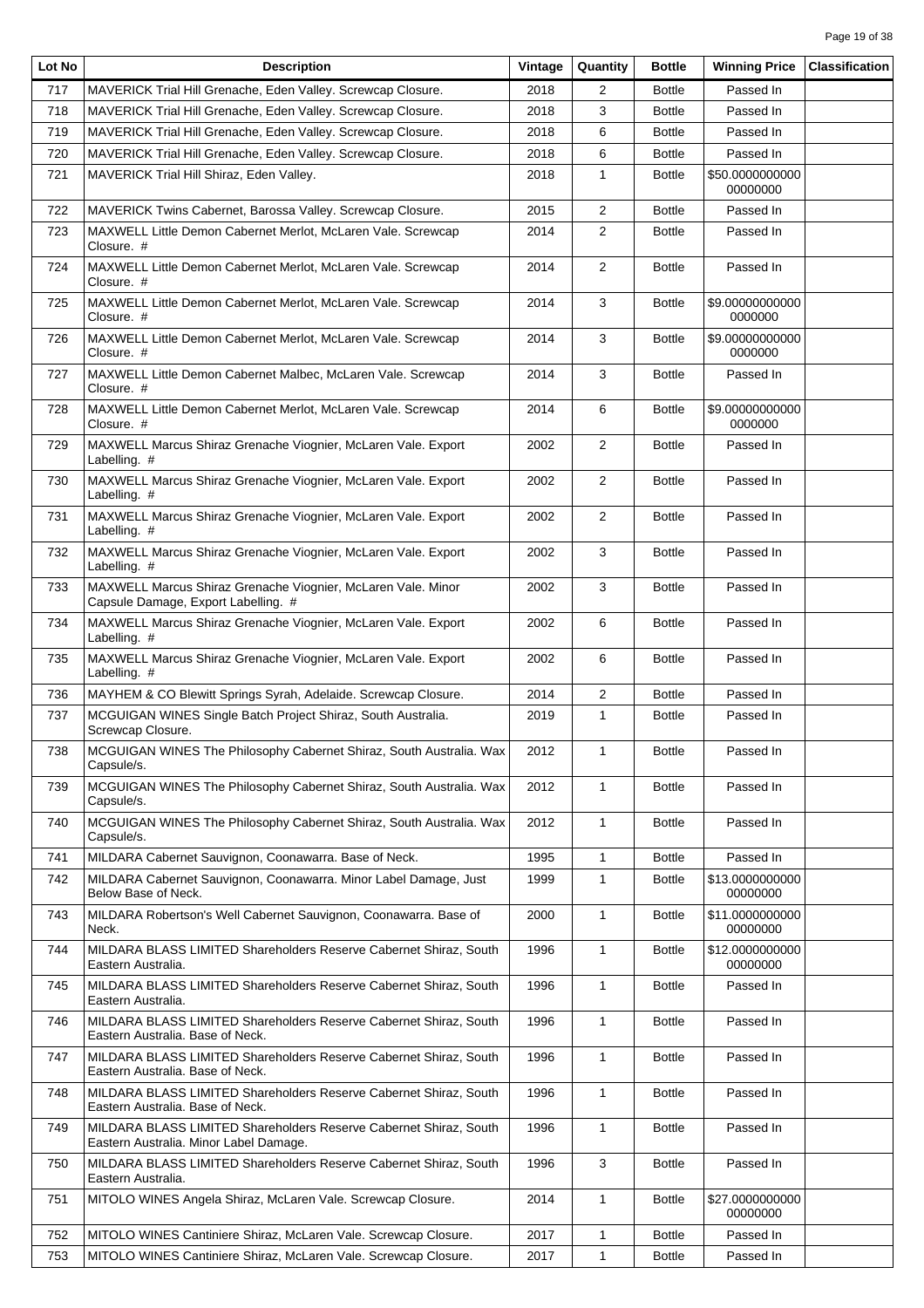| Lot No | <b>Description</b>                                                      | Vintage   | Quantity       | <b>Bottle</b> | <b>Winning Price</b>        | <b>Classification</b> |
|--------|-------------------------------------------------------------------------|-----------|----------------|---------------|-----------------------------|-----------------------|
| 754    | MITOLO WINES Cantiniere Shiraz, McLaren Vale. Screwcap Closure.         | 2017      | 1              | <b>Bottle</b> | Passed In                   |                       |
| 755    | MITOLO WINES Cantiniere Shiraz, McLaren Vale. Screwcap Closure.         | 2017      | $\overline{c}$ | <b>Bottle</b> | Passed In                   |                       |
| 756    | MITOLO WINES Cantiniere Shiraz, McLaren Vale. Screwcap Closure.         | 2017      | $\overline{2}$ | <b>Bottle</b> | Passed In                   |                       |
| 757    | MITOLO WINES G.A.M. Shiraz, McLaren Vale. #                             | 2018      | 1              | <b>Bottle</b> | Passed In                   |                       |
| 758    | MITOLO WINES G.A.M. Shiraz, McLaren Vale. #                             | 2018      | 1              | <b>Bottle</b> | Passed In                   |                       |
| 759    | MITOLO WINES G.A.M. Shiraz, McLaren Vale. #                             | 2018      | $\mathbf{1}$   | <b>Bottle</b> | Passed In                   |                       |
| 760    | MITOLO WINES G.A.M. Shiraz, McLaren Vale. #                             | 2018      | $\overline{2}$ | <b>Bottle</b> | Passed In                   |                       |
| 761    | MITOLO WINES G.A.M. Shiraz, McLaren Vale. #                             | 2018      | $\overline{2}$ | <b>Bottle</b> | Passed In                   |                       |
| 762    | MITOLO WINES G.A.M. Shiraz, McLaren Vale. #                             | 2018      | 3              | <b>Bottle</b> | Passed In                   |                       |
| 763    | MITOLO WINES G.A.M. Shiraz, McLaren Vale. #                             | 2018      | 3              | <b>Bottle</b> | Passed In                   |                       |
| 764    | MITOLO WINES G.A.M. Shiraz, McLaren Vale. #                             | 2018      | 6              | <b>Bottle</b> | Passed In                   |                       |
| 765    | MITOLO WINES G.A.M. Shiraz, McLaren Vale. #                             | 2018      | 6              | <b>Bottle</b> | Passed In                   |                       |
| 766    | MITOLO WINES Savitar Shiraz, McLaren Vale. Screwcap Closure.            | 2015      | $\mathbf{1}$   | <b>Bottle</b> | Passed In                   |                       |
| 767    | MITOLO WINES Savitar Shiraz, McLaren Vale. Screwcap Closure.            | 2015      | $\mathbf{1}$   | <b>Bottle</b> | Passed In                   |                       |
| 768    | MITOLO WINES Savitar Shiraz, McLaren Vale. Screwcap Closure.            | 2015      | 1              | <b>Bottle</b> | Passed In                   |                       |
| 769    | MITOLO WINES Savitar Shiraz, McLaren Vale. Screwcap Closure.            | 2015      | $\overline{c}$ | <b>Bottle</b> | Passed In                   |                       |
| 770    | MITOLO WINES The Furies Shiraz, McLaren Vale. Screwcap Closure.         | 2013      | $\mathbf{1}$   | <b>Bottle</b> | \$16.0000000000<br>00000000 |                       |
| 771    | MOLLY DOOKER The Boxer Shiraz, South Australia. Screwcap Closure.       | 2015      | $\mathbf{1}$   | <b>Bottle</b> | Passed In                   |                       |
| 772    | MONTERRA WINES Shiraz, McLaren Vale. Screwcap Closure.                  | 2018      | 1              | <b>Bottle</b> | Passed In                   |                       |
| 773    | MONTERRA WINES Elevage Sparkling Red, McLaren Vale.                     | NV        | 1              | <b>Bottle</b> | Passed In                   |                       |
| 774    | MONTERRA WINES Elevage Sparkling Red, McLaren Vale.                     | NV        | 1              | <b>Bottle</b> | Passed In                   |                       |
| 775    | MONTERRA WINES Elevage Sparkling Red, McLaren Vale.                     | NV        | $\mathbf{1}$   | <b>Bottle</b> | Passed In                   |                       |
| 776    | MONTERRA WINES Elevage Sparkling Red, McLaren Vale.                     | <b>NV</b> | $\overline{c}$ | <b>Bottle</b> | Passed In                   |                       |
| 777    | MONTERRA WINES Elevage Sparkling Red, McLaren Vale.                     | NV        | 2              | <b>Bottle</b> | Passed In                   |                       |
| 778    | MONTERRA WINES Elevage Sparkling Red, McLaren Vale.                     | NV        | 3              | <b>Bottle</b> | Passed In                   |                       |
| 779    | MONTERRA WINES Elevage Sparkling Red, McLaren Vale.                     | NV        | 3              | <b>Bottle</b> | Passed In                   |                       |
| 780    | MONTERRA WINES Elevage Sparkling Red, McLaren Vale.                     | NV        | 6              | <b>Bottle</b> | Passed In                   |                       |
| 781    | MONTERRA WINES Elevage Sparkling Red, McLaren Vale.                     | NV        | 6              | <b>Bottle</b> | Passed In                   |                       |
| 782    | MOUNTADAM Merlot, Eden Valley. Base of Neck, Minor Label Damage.        | 1997      | 1              | <b>Bottle</b> | Passed In                   |                       |
| 783    | MOUNTADAM Merlot, Eden Valley. Base of Neck, Minor Label Stain/s.       | 1997      | 1              | <b>Bottle</b> | Passed In                   |                       |
| 784    | MOUNTADAM Merlot, Eden Valley. Just Below Base of Neck.                 | 1997      | 1              | <b>Bottle</b> | Passed In                   |                       |
| 785    | NEW OAK WINES Shiraz, Barossa Valley.                                   | 2017      | 1              | <b>Bottle</b> | Passed In                   |                       |
| 786    | NEW OAK WINES Shiraz, Barossa Valley.                                   | 2017      | 1              | <b>Bottle</b> | Passed In                   |                       |
| 787    | NEW OAK WINES Shiraz, Barossa Valley.                                   | 2017      | 1              | <b>Bottle</b> | Passed In                   |                       |
| 788    | NEW OAK WINES Shiraz, Barossa Valley.                                   | 2017      | 2              | <b>Bottle</b> | Passed In                   |                       |
| 789    | NEW OAK WINES Shiraz, Barossa Valley.                                   | 2017      | 2              | <b>Bottle</b> | Passed In                   |                       |
| 790    | NEW OAK WINES Shiraz, Barossa Valley.                                   | 2017      | 3              | <b>Bottle</b> | Passed In                   |                       |
| 791    | NEW OAK WINES Shiraz, Barossa Valley.                                   | 2017      | 3              | <b>Bottle</b> | Passed In                   |                       |
| 792    | NEW OAK WINES Shiraz, Barossa Valley.                                   | 2017      | 6              | <b>Bottle</b> | Passed In                   |                       |
| 793    | NGERINGA Eclat Brut, Adelaide Hills. Crown Seal.                        | NV        | 1              | <b>Bottle</b> | Passed In                   |                       |
| 794    | NOON WINERY Eclipse Grenache Shiraz, McLaren Vale.                      | 2010      | 1              | <b>Bottle</b> | \$35.0000000000<br>00000000 |                       |
| 795    | NOON WINERY Eclipse Grenache Shiraz, McLaren Vale.                      | 2010      | 1              | <b>Bottle</b> | Passed In                   |                       |
| 796    | NOON WINERY Eclipse Grenache Shiraz, McLaren Vale.                      | 2010      | 1              | <b>Bottle</b> | \$35.0000000000<br>00000000 |                       |
| 797    | NOON WINERY Eclipse Grenache Shiraz, McLaren Vale.                      | 2010      | $\overline{2}$ | <b>Bottle</b> | Passed In                   |                       |
| 798    | NOON WINERY Eclipse Grenache Shiraz, McLaren Vale.                      | 2011      | 1              | <b>Bottle</b> | Passed In                   |                       |
| 799    | NOON WINERY Eclipse Grenache Shiraz, McLaren Vale.                      | 2011      | 1              | <b>Bottle</b> | \$35.0000000000<br>00000000 |                       |
| 800    | NOON WINERY Eclipse Grenache Shiraz, McLaren Vale.                      | 2011      | 2              | <b>Bottle</b> | Passed In                   |                       |
| 801    | NOON WINERY Eclipse Grenache Shiraz, McLaren Vale.                      | 2011      | 2              | <b>Bottle</b> | Passed In                   |                       |
| 802    | NOON WINERY Eclipse Grenache Shiraz, McLaren Vale. Screwcap<br>Closure. | 2012      | 1              | <b>Bottle</b> | \$30.0000000000<br>00000000 |                       |
| 803    | NOON WINERY Eclipse Grenache Shiraz, McLaren Vale. Screwcap             | 2012      | $\mathbf{1}$   | <b>Bottle</b> | \$30.0000000000             |                       |
| 804    | Closure.<br>NOON WINERY Eclipse Grenache Shiraz, McLaren Vale. Screwcap | 2012      | $\overline{c}$ | <b>Bottle</b> | 00000000<br>\$30.0000000000 |                       |
|        | Closure.                                                                |           |                |               | 00000000                    |                       |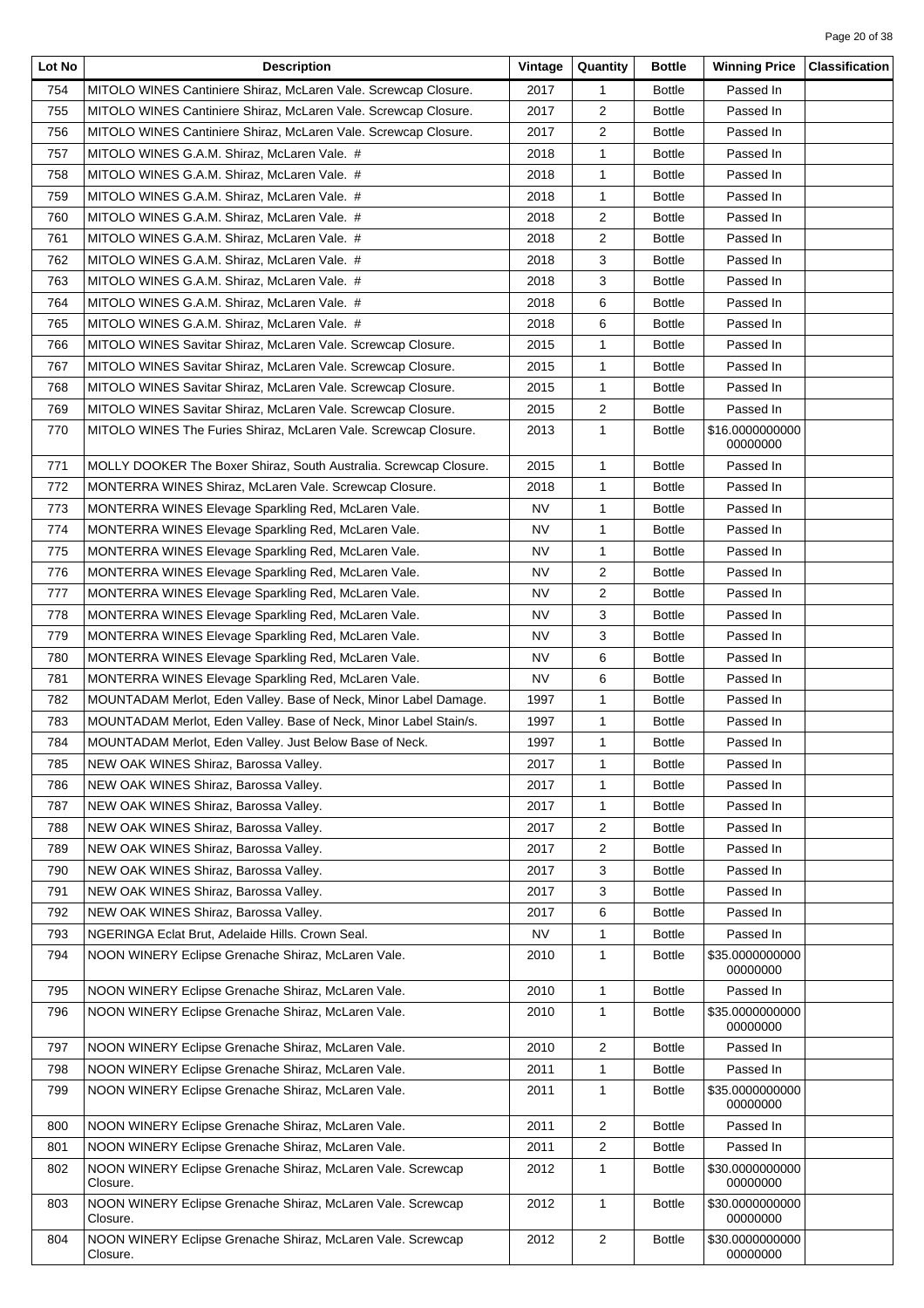| Lot No | <b>Description</b>                                                          | Vintage | Quantity       | <b>Bottle</b> | <b>Winning Price</b>        | <b>Classification</b> |
|--------|-----------------------------------------------------------------------------|---------|----------------|---------------|-----------------------------|-----------------------|
| 805    | NOON WINERY Eclipse Grenache Shiraz, McLaren Vale. Screwcap<br>Closure.     | 2012    | 2              | <b>Bottle</b> | \$30.0000000000<br>00000000 |                       |
| 806    | NOON WINERY Eclipse Grenache Shiraz, McLaren Vale. Screwcap<br>Closure.     | 2013    | $\mathbf{1}$   | <b>Bottle</b> | \$31.0000000000<br>00000000 |                       |
| 807    | NOON WINERY Eclipse Grenache Shiraz, McLaren Vale. Screwcap<br>Closure.     | 2013    | $\mathbf{1}$   | <b>Bottle</b> | \$30.0000000000<br>00000000 |                       |
| 808    | NOON WINERY Eclipse Grenache Shiraz, McLaren Vale. Screwcap<br>Closure.     | 2013    | $\overline{2}$ | <b>Bottle</b> | \$31.0000000000<br>00000000 |                       |
| 809    | NOON WINERY Eclipse Grenache Shiraz, McLaren Vale. Screwcap<br>Closure.     | 2013    | $\overline{2}$ | <b>Bottle</b> | \$30.0000000000<br>00000000 |                       |
| 810    | NOON WINERY Eclipse Grenache Shiraz, McLaren Vale. Screwcap<br>Closure.     | 2014    | $\mathbf{1}$   | <b>Bottle</b> | Passed In                   |                       |
| 811    | NOON WINERY Eclipse Grenache Shiraz, McLaren Vale. Screwcap<br>Closure.     | 2014    | $\mathbf{1}$   | <b>Bottle</b> | Passed In                   |                       |
| 812    | NOON WINERY Eclipse Grenache Shiraz, McLaren Vale. Screwcap<br>Closure.     | 2014    | $\mathbf{1}$   | <b>Bottle</b> | Passed In                   |                       |
| 813    | NOON WINERY Eclipse Grenache Shiraz, McLaren Vale. Screwcap<br>Closure.     | 2014    | $\overline{2}$ | <b>Bottle</b> | Passed In                   |                       |
| 814    | NOON WINERY Eclipse Grenache Shiraz, McLaren Vale. Screwcap<br>Closure.     | 2015    | $\mathbf{1}$   | <b>Bottle</b> | Passed In                   |                       |
| 815    | NOON WINERY Eclipse Grenache Shiraz, McLaren Vale. Screwcap<br>Closure.     | 2015    | $\mathbf{1}$   | <b>Bottle</b> | Passed In                   |                       |
| 816    | NOON WINERY Eclipse Grenache Shiraz, McLaren Vale. Screwcap<br>Closure.     | 2015    | $\overline{2}$ | <b>Bottle</b> | Passed In                   |                       |
| 817    | NOON WINERY Eclipse Grenache Shiraz, McLaren Vale. Screwcap<br>Closure.     | 2015    | $\overline{2}$ | <b>Bottle</b> | Passed In                   |                       |
| 818    | NOON WINERY Eclipse Grenache Shiraz, McLaren Vale. Screwcap<br>Closure.     | 2016    | $\mathbf{1}$   | <b>Bottle</b> | Passed In                   |                       |
| 819    | NOON WINERY Eclipse Grenache Shiraz, McLaren Vale. Screwcap<br>Closure.     | 2016    | $\mathbf{1}$   | <b>Bottle</b> | Passed In                   |                       |
| 820    | NOON WINERY Eclipse Grenache Shiraz, McLaren Vale. Screwcap<br>Closure.     | 2016    | $\mathbf{1}$   | <b>Bottle</b> | Passed In                   |                       |
| 821    | NOON WINERY Eclipse Grenache Shiraz, McLaren Vale. Screwcap<br>Closure.     | 2016    | $\overline{2}$ | <b>Bottle</b> | Passed In                   |                       |
| 822    | NOON WINERY Eclipse Grenache Shiraz, McLaren Vale. Screwcap<br>Closure.     | 2017    | $\mathbf{1}$   | <b>Bottle</b> | \$46.0000000000<br>00000000 |                       |
| 823    | NOON WINERY Eclipse Grenache Shiraz, McLaren Vale. Screwcap<br>Closure.     | 2017    | $\mathbf{1}$   | <b>Bottle</b> | Passed In                   |                       |
| 824    | NOON WINERY Eclipse Grenache Shiraz, McLaren Vale. Screwcap<br>Closure.     | 2017    | $\overline{c}$ | <b>Bottle</b> | Passed In                   |                       |
| 825    | NOON WINERY Eclipse Grenache Shiraz, McLaren Vale. Screwcap<br>Closure.     | 2017    | $\overline{2}$ | <b>Bottle</b> | Passed In                   |                       |
| 826    | NOON WINERY Eclipse Grenache Shiraz, McLaren Vale. Screwcap<br>Closure.     | 2018    | 1              | <b>Bottle</b> | Passed In                   |                       |
| 827    | NOON WINERY Eclipse Grenache Shiraz, McLaren Vale. Screwcap<br>Closure.     | 2018    | 1              | <b>Bottle</b> | Passed In                   |                       |
| 828    | NOON WINERY Eclipse Grenache Shiraz, McLaren Vale. Screwcap<br>Closure.     | 2019    | $\mathbf{1}$   | <b>Bottle</b> | Passed In                   |                       |
| 829    | NOON WINERY Eclipse Grenache Shiraz, McLaren Vale. Screwcap<br>Closure.     | 2019    | $\mathbf{1}$   | <b>Bottle</b> | Passed In                   |                       |
| 830    | NOON WINERY Eclipse Grenache Shiraz, McLaren Vale. Screwcap<br>Closure.     | 2020    | $\mathbf{1}$   | <b>Bottle</b> | \$27.0000000000<br>00000000 |                       |
| 831    | NOON WINERY Eclipse Grenache Shiraz, McLaren Vale. Screwcap<br>Closure.     | 2020    | 1              | <b>Bottle</b> | \$27.0000000000<br>00000000 |                       |
| 832    | NOON WINERY High Noon Rose, McLaren Vale. Screwcap Closure.                 | 2020    | $\overline{2}$ | <b>Bottle</b> | \$17.0000000000<br>00000000 |                       |
| 833    | NOON WINERY Minute to Midnight Shiraz Grenache, McLaren Vale.               | 2011    | 1              | <b>Bottle</b> | \$20.0000000000<br>00000000 |                       |
| 834    | NOON WINERY Minute to Midnight Shiraz Grenache, McLaren Vale.               | 2011    | $\overline{2}$ | <b>Bottle</b> | Passed In                   |                       |
| 835    | NOON WINERY Minute to Midnight Shiraz Grenache, McLaren Vale.               | 2011    | 3              | <b>Bottle</b> | \$20.0000000000<br>00000000 |                       |
| 836    | NOON WINERY Twelve Bells Grenache Blend, McLaren Vale. Screwcap<br>Closure. | 2020    | $\overline{2}$ | <b>Bottle</b> | Passed In                   |                       |
| 837    | NORMANS Cabernet Shiraz, McLaren Vale. Mid-High Shoulder, High Risk.        | 1983    | $\mathbf{1}$   | <b>Bottle</b> | \$27.0000000000<br>00000000 |                       |
| 838    | NORMANS Old Vine Shiraz, McLaren Vale. Screwcap Closure.                    | 2015    | $\mathbf{1}$   | <b>Bottle</b> | Passed In                   |                       |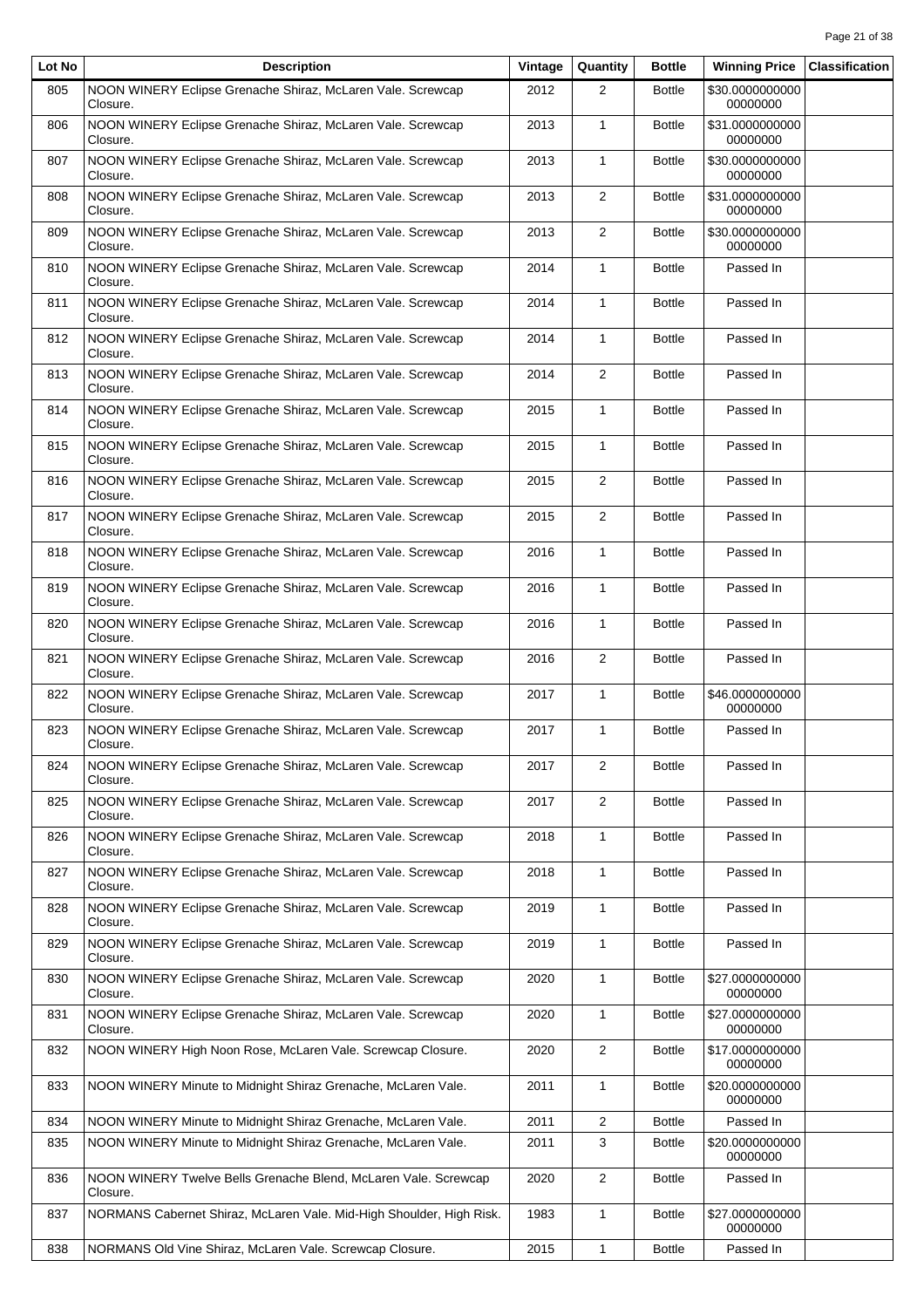| Page 22 of 38 |  |  |
|---------------|--|--|

| Lot No  | <b>Description</b>                                                                       | Vintage   | Quantity       | <b>Bottle</b> | <b>Winning Price</b>       | <b>Classification</b> |
|---------|------------------------------------------------------------------------------------------|-----------|----------------|---------------|----------------------------|-----------------------|
| 839     | NORMANS Old Vine Shiraz, McLaren Vale, Screwcap Closure.                                 | 2015      | $\mathbf{1}$   | <b>Bottle</b> | Passed In                  |                       |
| 840     | O'LEARY WALKER Final Instructions Shiraz, Adelaide Hills. Screwcap<br>Closure. #         | 2015      | $\mathbf{1}$   | <b>Bottle</b> | Passed In                  |                       |
| 841     | O'LEARY WALKER Final Instructions Shiraz, Adelaide Hills. Screwcap<br>Closure. #         | 2015      | $\mathbf{1}$   | <b>Bottle</b> | Passed In                  |                       |
| 842     | O'LEARY WALKER Final Instructions Shiraz, Adelaide Hills. Screwcap<br>Closure. #         | 2015      | $\mathbf{1}$   | <b>Bottle</b> | Passed In                  |                       |
| 843     | O'LEARY WALKER The Lucky Punter Sauvignon Blanc, Adelaide Hills.<br>Screwcap Closure. #  | 2017      | $\overline{2}$ | <b>Bottle</b> | Passed In                  |                       |
| 844     | O'LEARY WALKER The Lucky Punter Sauvignon Blanc, Adelaide Hills.<br>Screwcap Closure. #  | 2017      | 2              | <b>Bottle</b> | Passed In                  |                       |
| 845     | O'LEARY WALKER The Lucky Punter Sauvignon Blanc, Adelaide Hills.<br>Screwcap Closure. #  | 2017      | 3              | <b>Bottle</b> | Passed In                  |                       |
| 846     | O'LEARY WALKER The Lucky Punter Sauvignon Blanc, Adelaide Hills.<br>Screwcap Closure. #  | 2017      | 3              | <b>Bottle</b> | Passed In                  |                       |
| 847     | O'LEARY WALKER The Lucky Punter Sauvignon Blanc, Adelaide Hills.<br>Screwcap Closure. #  | 2017      | 6              | <b>Bottle</b> | Passed In                  |                       |
| 848     | O'LEARY WALKER The Lucky Punter Sauvignon Blanc, Adelaide Hills.<br>Screwcap Closure. #  | 2017      | 6              | <b>Bottle</b> | Passed In                  |                       |
| 849     | OCHRE NATION Harvest Syrah, Adelaide Hills.                                              | 2019      | $\mathbf{1}$   | <b>Bottle</b> | Passed In                  |                       |
| 850     | ORCHID WINE ESTATE Blickinstal Jenny & Roxy Dry Red, South<br>Australia.                 | <b>NV</b> | 3              | <b>Bottle</b> | Passed In                  |                       |
| 851     | ORCHID WINE ESTATE Blickinstal Jenny & Roxy Dry Red, South<br>Australia.                 | <b>NV</b> | 3              | <b>Bottle</b> | Passed In                  |                       |
| 852     | ORGANIC HILL Preservative Free Cabernet Sauvignon, South Australia.<br>Screwcap Closure. | 2019      | $\mathbf{1}$   | <b>Bottle</b> | \$6.00000000000<br>0000000 |                       |
| 853     | OX HARDY Slate Shiraz, McLaren Vale. #                                                   | 2019      | $\mathbf{1}$   | <b>Bottle</b> | Passed In                  |                       |
| 854     | OX HARDY Slate Shiraz, McLaren Vale. #                                                   | 2019      | $\mathbf{1}$   | <b>Bottle</b> | Passed In                  |                       |
| 855     | OX HARDY Slate Shiraz, McLaren Vale. #                                                   | 2019      | $\mathbf{1}$   | <b>Bottle</b> | Passed In                  |                       |
| 856     | OX HARDY Slate Shiraz, McLaren Vale. #                                                   | 2019      | $\overline{2}$ | Bottle        | Passed In                  |                       |
| 857     | OX HARDY Slate Shiraz, McLaren Vale. #                                                   | 2019      | 2              | <b>Bottle</b> | Passed In                  |                       |
| 858     | OX HARDY Slate Shiraz, McLaren Vale. #                                                   | 2019      | 3              | <b>Bottle</b> | Passed In                  |                       |
| 859     | OX HARDY Slate Shiraz. McLaren Vale. #                                                   | 2019      | 3              | <b>Bottle</b> | Passed In                  |                       |
| Totals: | 331 Items                                                                                |           |                |               |                            |                       |

### **AUSTRALIA > Australia P-V**

| Lot No | <b>Description</b>                                                                        | Vintage | Quantity       | <b>Bottle</b> | <b>Winning Price</b>        | <b>Classification</b> |
|--------|-------------------------------------------------------------------------------------------|---------|----------------|---------------|-----------------------------|-----------------------|
| 860    | PARKER COONAWARRA ESTATE Terra Rossa Cabernet Sauvignon,<br>Coonawarra. Screwcap Closure. | 2015    | 3              | <b>Bottle</b> | \$32.0000000000<br>00000000 |                       |
| 861    | PAROUS WINES AUSTRALIA Shiraz, McLaren Vale. Screwcap Closure.                            | 2010    | 1              | <b>Bottle</b> | \$25,0000000000<br>00000000 |                       |
| 862    | PATRITTI WINES JPB Single Vineyard Shiraz, McLaren Vale.                                  | 2012    | 1              | <b>Bottle</b> | Passed In                   |                       |
| 863    | PATRITTI WINES JPB Single Vineyard Shiraz, McLaren Vale.                                  | 2012    | 1              | <b>Bottle</b> | Passed In                   |                       |
| 864    | PATRITTI WINES JPB Single Vineyard Shiraz, McLaren Vale.                                  | 2012    | 1              | <b>Bottle</b> | Passed In                   |                       |
| 865    | PAXTON WINES Cracker Barrels Shiraz Cabernet, McLaren Vale.<br>Screwcap Closure.          | 2016    | 1              | <b>Bottle</b> | \$30.0000000000<br>00000000 |                       |
| 866    | PAXTON WINES Cracker Barrels Shiraz Cabernet, McLaren Vale.<br>Screwcap Closure.          | 2016    | 1              | <b>Bottle</b> | \$30.0000000000<br>00000000 |                       |
| 867    | PAXTON WINES Elizabeth Jean Shiraz, McLaren Vale. Screwcap Closure.                       | 2014    | $\mathbf{1}$   | <b>Bottle</b> | Passed In                   |                       |
| 868    | PAXTON WINES Elizabeth Jean Shiraz, McLaren Vale. Screwcap Closure.                       | 2014    | 1              | <b>Bottle</b> | \$65,0000000000<br>00000000 |                       |
| 869    | PAXTON WINES Elizabeth Jean Shiraz, McLaren Vale. Screwcap Closure.                       | 2014    | 2              | <b>Bottle</b> | Passed In                   |                       |
| 870    | PAXTON WINES MV Shiraz, McLaren Vale. Screwcap Closure.                                   | 2014    | 1              | <b>Bottle</b> | Passed In                   |                       |
| 871    | PENFOLDS Bin 169 Cabernet Sauvignon, Coonawarra. Screwcap Closure.                        | 2008    | 1              | <b>Bottle</b> | Passed In                   |                       |
| 872    | PENFOLDS Bin 169 Cabernet Sauvignon, Coonawarra. Screwcap Closure.                        | 2008    | 1              | <b>Bottle</b> | Passed In                   |                       |
| 873    | PENFOLDS Bin 169 Cabernet Sauvignon, Coonawarra. Screwcap Closure.                        | 2009    | 1              | <b>Bottle</b> | Passed In                   |                       |
| 874    | PENFOLDS Bin 169 Cabernet Sauvignon, Coonawarra. Screwcap Closure.                        | 2009    | 1              | <b>Bottle</b> | Passed In                   |                       |
| 875    | PENFOLDS Bin 169 Cabernet Sauvignon, Coonawarra. Screwcap Closure.                        | 2009    | 1              | <b>Bottle</b> | Passed In                   |                       |
| 876    | PENFOLDS Bin 169 Cabernet Sauvignon, Coonawarra. Screwcap Closure.                        | 2009    | $\overline{2}$ | <b>Bottle</b> | Passed In                   |                       |
| 877    | PENFOLDS Bin 169 Cabernet Sauvignon, Coonawarra. Screwcap Closure.                        | 2013    | 1              | <b>Bottle</b> | Passed In                   |                       |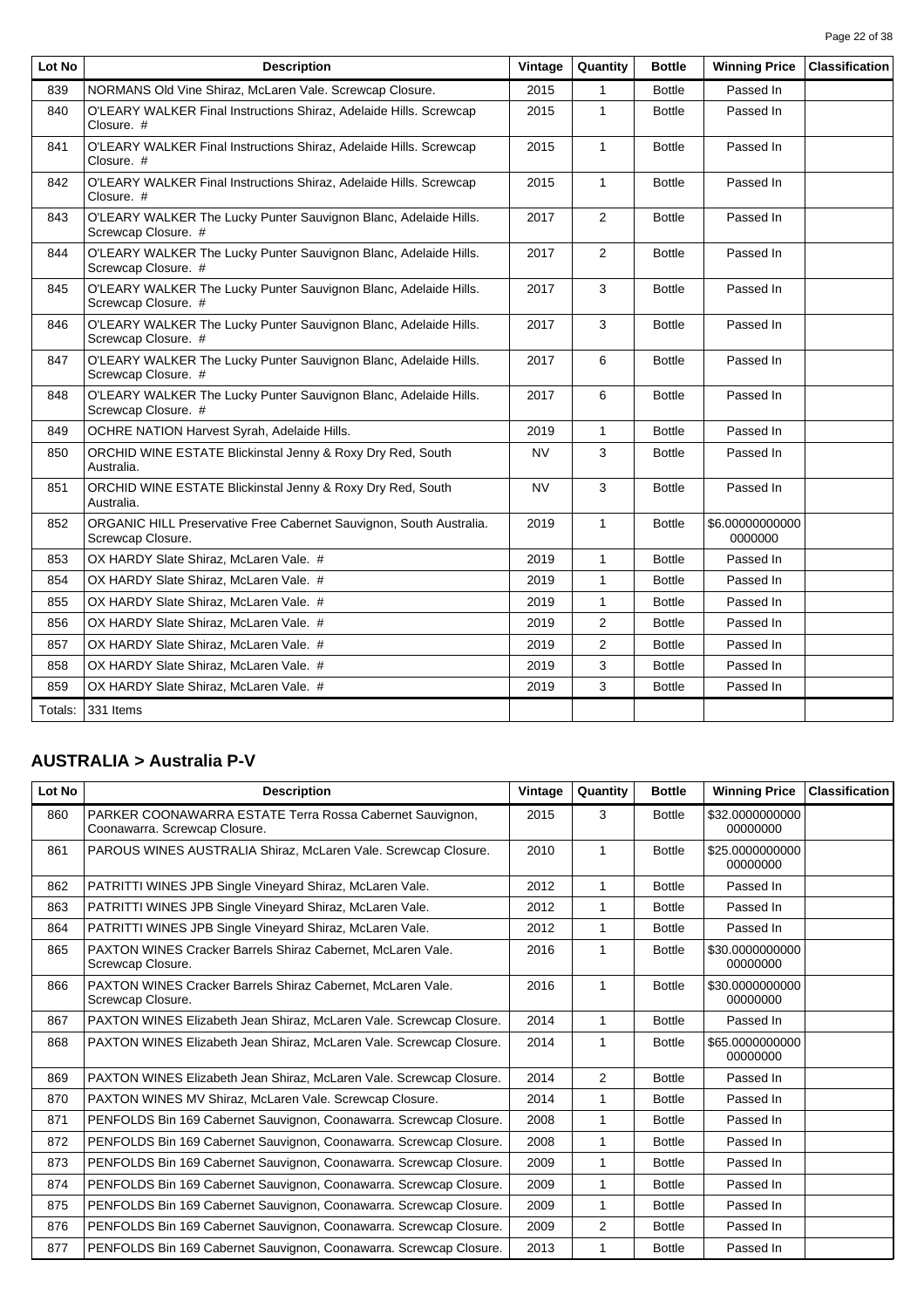| Lot No | <b>Description</b>                                                                                                                                         | Vintage | Quantity       | <b>Bottle</b> | <b>Winning Price</b>         | <b>Classification</b> |
|--------|------------------------------------------------------------------------------------------------------------------------------------------------------------|---------|----------------|---------------|------------------------------|-----------------------|
| 878    | PENFOLDS Bin 169 Cabernet Sauvignon, Coonawarra.                                                                                                           | 2016    | 1              | <b>Bottle</b> | Passed In                    |                       |
| 879    | PENFOLDS Bin 169 Cabernet Sauvignon, Coonawarra.                                                                                                           | 2016    | $\mathbf{1}$   | <b>Bottle</b> | Passed In                    |                       |
| 880    | PENFOLDS Bin 169 Cabernet Sauvignon, Coonawarra. #                                                                                                         | 2016    | $\mathbf{1}$   | <b>Bottle</b> | \$228.000000000<br>000000000 |                       |
| 881    | PENFOLDS Bin 169 Cabernet Sauvignon, Coonawarra.                                                                                                           | 2016    | $\overline{2}$ | <b>Bottle</b> | Passed In                    |                       |
| 882    | PENFOLDS Bin 169 Cabernet Sauvignon, Coonawarra. #                                                                                                         | 2016    | 3              | <b>Bottle</b> | \$228.000000000<br>000000000 |                       |
| 883    | PENFOLDS Bin 169 Cabernet Sauvignon, Coonawarra.                                                                                                           | 2018    | $\mathbf{1}$   | <b>Bottle</b> | Passed In                    |                       |
| 884    | PENFOLDS Bin 169 Cabernet Sauvignon, Coonawarra.                                                                                                           | 2018    | $\mathbf{1}$   | <b>Bottle</b> | Passed In                    |                       |
| 885    | PENFOLDS Bin 169 Cabernet Sauvignon, Coonawarra.                                                                                                           | 2018    | 2              | <b>Bottle</b> | Passed In                    |                       |
| 886    | PENFOLDS Bin 60A Cabernet Shiraz, Coonawarra-Kalimna. Minor Label<br>Stain/s, Just Below Base of Neck.                                                     | 1962    | $\mathbf{1}$   | <b>Bottle</b> | Passed In                    |                       |
| 887    | PENFOLDS Bin 60A Cabernet Shiraz, Coonawarra-Kalimna. Very High<br>Shoulder.                                                                               | 1962    | $\mathbf{1}$   | <b>Bottle</b> | Passed In                    |                       |
| 888    | PENFOLDS Bin 60A Cabernet Shiraz, Coonawarra-Kalimna. Very High<br>Shoulder, Penfolds Red Wine Clinic 1994, Minor Label Stain/s.                           | 1962    | $\mathbf{1}$   | <b>Bottle</b> | Passed In                    |                       |
| 889    | PENFOLDS Bin 7 Cabernet Shiraz, Coonawarra-Kalimna. High Shoulder,<br>Minor Label Stain/s.                                                                 | 1967    | $\mathbf{1}$   | <b>Bottle</b> | Passed In                    |                       |
| 890    | PENFOLDS Bin 9 Cabernet Sauvignon, South Australia. Screwcap Closure.                                                                                      | 2012    | $\mathbf{1}$   | <b>Bottle</b> | \$24.0000000000<br>00000000  |                       |
| 891    | PENFOLDS Bin 920 Cabernet Shiraz, Coonawarra. Individual Timber<br>Case/s.                                                                                 | 1990    | $\mathbf{1}$   | <b>Bottle</b> | Passed In                    |                       |
| 892    | PENFOLDS Bin 920 Cabernet Shiraz, Coonawarra. Individual Timber<br>Case/s, Base of Neck.                                                                   | 1990    | $\mathbf{1}$   | <b>Bottle</b> | Passed In                    |                       |
| 893    | PENFOLDS Cellar Reserve Grenache, Barossa Valley.                                                                                                          | 1997    | $\mathbf{1}$   | <b>Bottle</b> | \$36.0000000000<br>00000000  |                       |
| 894    | PENFOLDS Koonunga Hill Cabernet Merlot, South Australia. Minor Label<br>Damage, Minor Label Stain/s.                                                       | 2001    | $\mathbf{1}$   | <b>Bottle</b> | \$21.0000000000<br>00000000  |                       |
| 895    | PENFOLDS Reserve Bin 18A Chardonnay, Adelaide Hills. Screwcap<br>Closure. #                                                                                | 2018    | $\mathbf{1}$   | <b>Bottle</b> | \$75.0000000000<br>00000000  |                       |
| 896    | PENFOLDS Reserve Bin 18A Chardonnay, Adelaide Hills. Screwcap<br>Closure. #                                                                                | 2018    | $\mathbf{1}$   | <b>Bottle</b> | \$73.0000000000<br>00000000  |                       |
| 897    | PENFOLDS Reserve Bin 18A Chardonnay, Adelaide Hills. Screwcap<br>Closure. Original Timber Case                                                             | 2018    | $\overline{2}$ | <b>Bottle</b> | \$74.0000000000<br>00000000  |                       |
| 898    | PENFOLDS Special Bin 111A Shiraz, Clare Valley, Barossa Valley. Original<br>Presentation Box/es. #                                                         | 2016    | $\mathbf{1}$   | <b>Bottle</b> | Passed In                    |                       |
| 899    | PENFOLDS Special Bin 111A Shiraz, Clare Valley, Barossa Valley. Original<br>Presentation Box/es. #                                                         | 2016    | $\mathbf{1}$   | <b>Bottle</b> | Passed In                    |                       |
| 900    | PENFOLDS Special Bin 111A Shiraz, Clare Valley, Barossa Valley. Original<br>Presentation Box/es, Minor Label Damage. #                                     | 2016    | $\mathbf{1}$   | <b>Bottle</b> | Passed In                    |                       |
| 901    | PENFOLDS The Esteemed Creator Shiraz Cabernet, Barossa Valley-<br>Coonawarra. Original Presentation Box/es.                                                | 2016    | $\mathbf{1}$   | <b>Bottle</b> | Passed In                    |                       |
| 902    | PENFOLDS The Esteemed Creator Shiraz Cabernet, Barossa Valley-<br>Coonawarra. Original Presentation Box/es.                                                | 2016    | $\mathbf{1}$   | <b>Bottle</b> | Passed In                    |                       |
| 903    | PENFOLDS The Esteemed Creator Shiraz Cabernet, Barossa Valley-<br>Coonawarra. Original Presentation Box/es.                                                | 2016    | $\mathbf{1}$   | <b>Bottle</b> | Passed In                    |                       |
| 904    | PENFOLDS Tribute Range The Noble Explorer- Christopher Rawson<br>Penfold Shiraz, Magill. Screwcap Closure, Minor Capsule Damage. Stain to<br>back of label | 2017    | $\mathbf{1}$   | <b>Bottle</b> | \$38.0000000000<br>00000000  |                       |
| 905    | PENLEY ESTATE Condor Shiraz Cabernet, Coonawarra.                                                                                                          | 2013    | $\mathbf{1}$   | <b>Bottle</b> | \$8.00000000000<br>0000000   |                       |
| 906    | PENLEY ESTATE Eos Shiraz Cabernet, Coonawarra. Wax Capsule/s.                                                                                              | 2017    | $\mathbf{1}$   | <b>Bottle</b> | Passed In                    |                       |
| 907    | PENLEY ESTATE Eos Shiraz Cabernet, Coonawarra. Wax Capsule/s.                                                                                              | 2017    | $\mathbf{1}$   | <b>Bottle</b> | Passed In                    |                       |
| 908    | PENLEY ESTATE Eos Shiraz Cabernet, Coonawarra. Wax Capsule/s.                                                                                              | 2017    | 1              | <b>Bottle</b> | Passed In                    |                       |
| 909    | PENLEY ESTATE Eos Shiraz Cabernet, Coonawarra. Wax Capsule/s.                                                                                              | 2017    | 2              | <b>Bottle</b> | Passed In                    |                       |
| 910    | PENLEY ESTATE Eos Shiraz Cabernet, Coonawarra. Wax Capsule/s.                                                                                              | 2017    | $\overline{2}$ | <b>Bottle</b> | Passed In                    |                       |
| 911    | PENLEY ESTATE Special Selection Shiraz, Coonawarra. Screwcap<br>Closure.                                                                                   | 2018    | 2              | <b>Bottle</b> | \$21.0000000000<br>00000000  |                       |
| 912    | PENLEY ESTATE Special Selection Shiraz, Coonawarra. Screwcap<br>Closure.                                                                                   | 2018    | $\overline{2}$ | <b>Bottle</b> | Passed In                    |                       |
| 913    | PENLEY ESTATE Special Selection Shiraz, Coonawarra. Screwcap<br>Closure.                                                                                   | 2018    | $\overline{2}$ | <b>Bottle</b> | Passed In                    |                       |
| 914    | PENLEY ESTATE Special Selection Shiraz, Coonawarra. Screwcap<br>Closure.                                                                                   | 2018    | 3              | <b>Bottle</b> | Passed In                    |                       |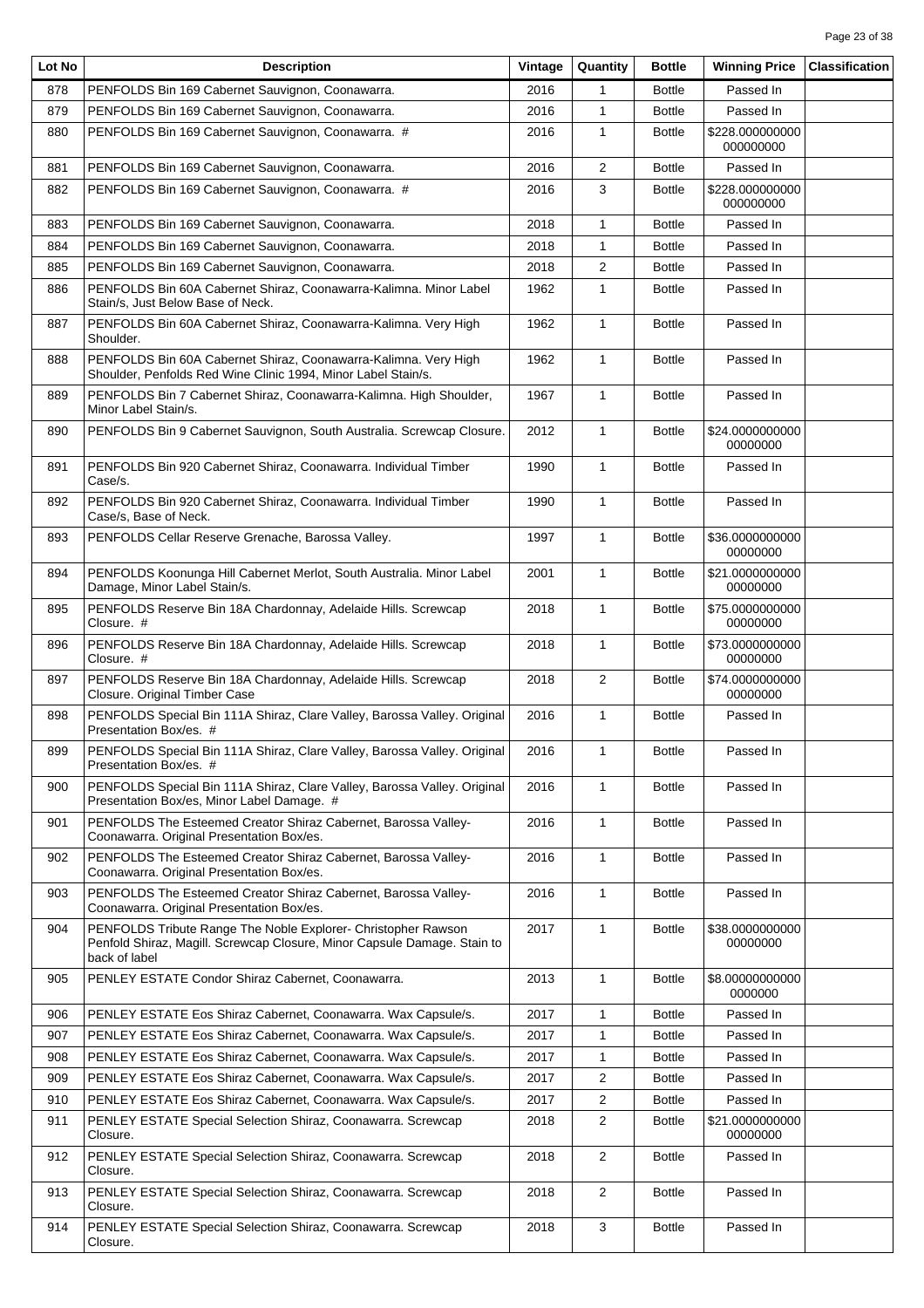| Lot No | <b>Description</b>                                                       | Vintage | Quantity                | <b>Bottle</b> | <b>Winning Price</b>        | <b>Classification</b> |
|--------|--------------------------------------------------------------------------|---------|-------------------------|---------------|-----------------------------|-----------------------|
| 915    | PENLEY ESTATE Special Selection Shiraz, Coonawarra. Screwcap<br>Closure. | 2018    | 3                       | <b>Bottle</b> | Passed In                   |                       |
| 916    | PENLEY ESTATE Special Selection Shiraz, Coonawarra. Screwcap<br>Closure. | 2018    | 6                       | <b>Bottle</b> | Passed In                   |                       |
| 917    | PENNA LANE Cabernet Sauvignon, Clare Valley. Screwcap Closure.           | 2019    | $\overline{2}$          | <b>Bottle</b> | Passed In                   |                       |
| 918    | PENNA LANE Cabernet Sauvignon, Clare Valley. Screwcap Closure.           | 2019    | 2                       | <b>Bottle</b> | Passed In                   |                       |
| 919    | PENNA LANE Cabernet Sauvignon, Clare Valley. Screwcap Closure.           | 2019    | 3                       | <b>Bottle</b> | Passed In                   |                       |
| 920    | PENNA LANE Cabernet Sauvignon, Clare Valley. Screwcap Closure.           | 2019    | 3                       | <b>Bottle</b> | Passed In                   |                       |
| 921    | PENNA LANE Cabernet Sauvignon, Clare Valley. Screwcap Closure.           | 2019    | 6                       | <b>Bottle</b> | \$10.0000000000<br>00000000 |                       |
| 922    | PENNA LANE Cabernet Sauvignon, Clare Valley. Screwcap Closure.           | 2019    | 6                       | <b>Bottle</b> | \$10.0000000000<br>00000000 |                       |
| 923    | PENNA LANE Semillon, Clare Valley. Screwcap Closure.                     | 2010    | 2                       | <b>Bottle</b> | Passed In                   |                       |
| 924    | PENNA LANE Semillon, Clare Valley. Screwcap Closure.                     | 2010    | 2                       | <b>Bottle</b> | Passed In                   |                       |
| 925    | PENNA LANE Semillon, Clare Valley. Screwcap Closure.                     | 2010    | 3                       | <b>Bottle</b> | Passed In                   |                       |
| 926    | PENNA LANE Semillon, Clare Valley. Screwcap Closure.                     | 2010    | 3                       | <b>Bottle</b> | Passed In                   |                       |
| 927    | PENNA LANE Semillon, Clare Valley. Screwcap Closure.                     | 2010    | 6                       | <b>Bottle</b> | Passed In                   |                       |
| 928    | PENNA LANE Sauvignon Blanc-Semillon, Clare Valley. Screwcap Closure.     | 2015    | $\overline{2}$          | <b>Bottle</b> | \$3.00000000000<br>0000000  |                       |
| 929    | PENNA LANE Sauvignon Blanc-Semillon, Clare Valley. Screwcap Closure.     | 2015    | $\overline{2}$          | <b>Bottle</b> | \$3.00000000000<br>0000000  |                       |
| 930    | PENNA LANE Sauvignon Blanc-Semillon, Clare Valley. Screwcap Closure.     | 2015    | $\overline{2}$          | <b>Bottle</b> | \$3.00000000000<br>0000000  |                       |
| 931    | PENNA LANE Sauvignon Blanc-Semillon, Clare Valley. Screwcap Closure.     | 2015    | 3                       | <b>Bottle</b> | \$3.00000000000<br>0000000  |                       |
| 932    | PENNA LANE Sauvignon Blanc-Semillon, Clare Valley. Screwcap Closure.     | 2015    | 3                       | <b>Bottle</b> | \$3.00000000000<br>0000000  |                       |
| 933    | PENNA LANE Sauvignon Blanc-Semillon, Clare Valley. Screwcap Closure.     | 2015    | 6                       | <b>Bottle</b> | \$4.00000000000<br>0000000  |                       |
| 934    | PENNA LANE Shiraz, Clare Valley. Screwcap Closure.                       | 2019    | 2                       | <b>Bottle</b> | Passed In                   |                       |
| 935    | PENNA LANE Shiraz, Clare Valley. Screwcap Closure.                       | 2019    | $\overline{\mathbf{c}}$ | <b>Bottle</b> | Passed In                   |                       |
| 936    | PENNA LANE Shiraz, Clare Valley. Screwcap Closure.                       | 2019    | 3                       | <b>Bottle</b> | Passed In                   |                       |
| 937    | PENNA LANE Shiraz, Clare Valley. Screwcap Closure.                       | 2019    | 3                       | <b>Bottle</b> | Passed In                   |                       |
| 938    | PENNA LANE Shiraz, Clare Valley. Screwcap Closure.                       | 2019    | 6                       | <b>Bottle</b> | \$11.0000000000<br>00000000 |                       |
| 939    | PENNA LANE BIN 608 Shiraz, Clare Valley.                                 | 2008    | $\overline{c}$          | <b>Bottle</b> | \$14.0000000000<br>00000000 |                       |
| 940    | PENNA LANE BIN 608 Shiraz, Clare Valley.                                 | 2008    | $\overline{c}$          | <b>Bottle</b> | \$13.0000000000<br>00000000 |                       |
| 941    | PENNA LANE BIN 608 Shiraz, Clare Valley.                                 | 2008    | 3                       | <b>Bottle</b> | \$13.0000000000<br>00000000 |                       |
| 942    | PENNA LANE BIN 608 Shiraz, Clare Valley.                                 | 2008    | 3                       | <b>Bottle</b> | \$13.0000000000<br>00000000 |                       |
| 943    | PENNA LANE BIN 608 Shiraz, Clare Valley.                                 | 2008    | 6                       | <b>Bottle</b> | \$19.0000000000<br>00000000 |                       |
| 944    | PENNA LANE BIN 608 Shiraz, Clare Valley.                                 | 2008    | 6                       | <b>Bottle</b> | \$16.0000000000<br>00000000 |                       |
| 945    | PENNA LANE Bin 609 Cabernet, Clare Valley.                               | 2008    | $\overline{2}$          | <b>Bottle</b> | \$9.00000000000<br>0000000  |                       |
| 946    | PENNA LANE Bin 609 Cabernet, Clare Valley.                               | 2008    | $\overline{2}$          | <b>Bottle</b> | \$7.00000000000<br>0000000  |                       |
| 947    | PENNA LANE Bin 609 Cabernet, Clare Valley.                               | 2008    | 3                       | <b>Bottle</b> | \$8.00000000000<br>0000000  |                       |
| 948    | PENNA LANE Bin 609 Cabernet, Clare Valley.                               | 2008    | 3                       | <b>Bottle</b> | \$8.00000000000<br>0000000  |                       |
| 949    | PENNA LANE Bin 609 Cabernet, Clare Valley.                               | 2008    | 6                       | <b>Bottle</b> | Passed In                   |                       |
| 950    | PENNA LANE Bin 609 Cabernet, Clare Valley.                               | 2008    | 6                       | <b>Bottle</b> | \$8.00000000000<br>0000000  |                       |
| 951    | PENNA LANE Hillside Cabernet, Clare Valley. Screwcap Closure.            | 2018    | $\overline{2}$          | <b>Bottle</b> | Passed In                   |                       |
| 952    | PENNA LANE Hillside Cabernet, Clare Valley. Screwcap Closure.            | 2018    | 2                       | <b>Bottle</b> | Passed In                   |                       |
| 953    | PENNA LANE Hillside Cabernet, Clare Valley. Screwcap Closure.            | 2018    | 2                       | <b>Bottle</b> | Passed In                   |                       |
| 954    | PENNA LANE Hillside Cabernet, Clare Valley. Screwcap Closure.            | 2018    | 3                       | <b>Bottle</b> | Passed In                   |                       |
| 955    | PENNA LANE Hillside Cabernet, Clare Valley. Screwcap Closure.            | 2018    | 3                       | <b>Bottle</b> | Passed In                   |                       |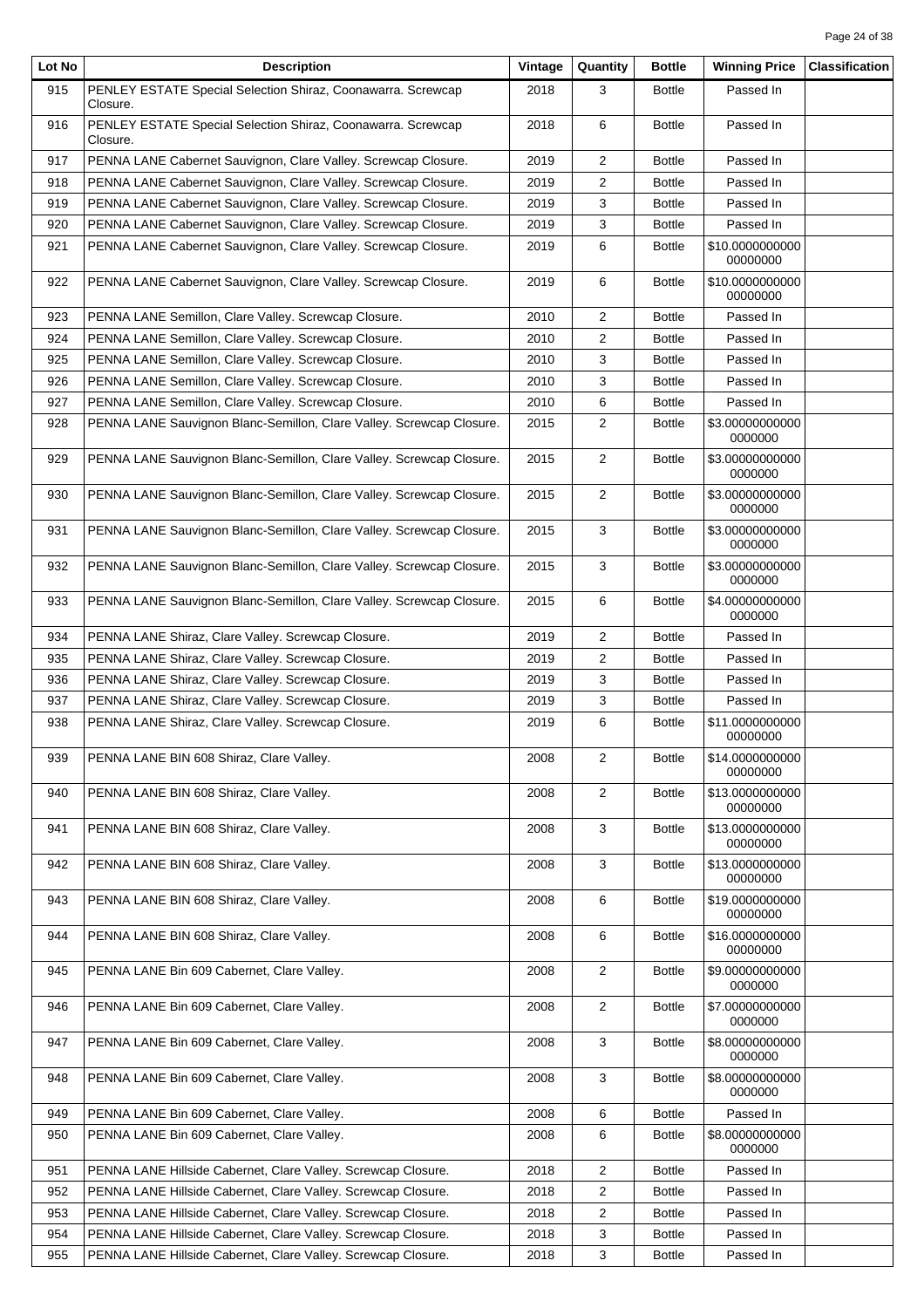| Lot No | <b>Description</b>                                                                                                  | Vintage | Quantity                | <b>Bottle</b> | <b>Winning Price</b>        | <b>Classification</b> |
|--------|---------------------------------------------------------------------------------------------------------------------|---------|-------------------------|---------------|-----------------------------|-----------------------|
| 956    | PENNA LANE Hillside Shiraz, Clare Valley. Screwcap Closure.                                                         | 2018    | 3                       | Bottle        | Passed In                   |                       |
| 957    | PENNA LANE Hillside Shiraz, Clare Valley. Screwcap Closure.                                                         | 2018    | 3                       | Bottle        | Passed In                   |                       |
| 958    | PENNA LANE Skilly Valley Riesling, Clare Valley. Screwcap Closure.                                                  | 2016    | 2                       | <b>Bottle</b> | Passed In                   |                       |
| 959    | PENNA LANE Skilly Valley Riesling, Clare Valley. Screwcap Closure.                                                  | 2016    | $\overline{2}$          | <b>Bottle</b> | Passed In                   |                       |
| 960    | PENNA LANE Skilly Valley Riesling, Clare Valley. Screwcap Closure.                                                  | 2016    | 3                       | Bottle        | \$13.0000000000<br>00000000 |                       |
| 961    | PENNA LANE Skilly Valley Riesling, Clare Valley. Screwcap Closure.                                                  | 2016    | 3                       | Bottle        | Passed In                   |                       |
| 962    | PENNA LANE Skilly Valley Riesling, Clare Valley. Screwcap Closure.                                                  | 2016    | 6                       | <b>Bottle</b> | \$13,0000000000<br>00000000 |                       |
| 963    | PENNA LANE Watervale Riesling, Clare Valley. Screwcap Closure.                                                      | 2011    | 3                       | <b>Bottle</b> | \$13.0000000000<br>00000000 |                       |
| 964    | PENNA LANE Watervale Riesling, Clare Valley. Screwcap Closure.                                                      | 2011    | 6                       | Bottle        | Passed In                   |                       |
| 965    | PENNA LANE Watervale Riesling, Clare Valley. Screwcap Closure.                                                      | 2011    | 6                       | <b>Bottle</b> | Passed In                   |                       |
| 966    | PENNA LANE Watervale Riesling, Clare Valley. Screwcap Closure.                                                      | 2014    | 2                       | <b>Bottle</b> | \$13.0000000000             |                       |
|        |                                                                                                                     |         |                         |               | 00000000                    |                       |
| 967    | PENNA LANE Watervale Riesling, Clare Valley. Screwcap Closure.                                                      | 2014    | 2                       | <b>Bottle</b> | Passed In                   |                       |
| 968    | PENNA LANE Watervale Riesling, Clare Valley. Screwcap Closure.                                                      | 2014    | 3                       | <b>Bottle</b> | Passed In                   |                       |
| 969    | PENNA LANE Watervale Riesling, Clare Valley. Screwcap Closure.                                                      | 2014    | 3                       | <b>Bottle</b> | Passed In                   |                       |
| 970    | PENNA LANE Watervale Riesling, Clare Valley. Screwcap Closure.                                                      | 2014    | 6                       | Bottle        | \$13.0000000000<br>00000000 |                       |
| 971    | PENNA LANE Watervale Riesling, Clare Valley. Screwcap Closure.                                                      | 2016    | 2                       | <b>Bottle</b> | Passed In                   |                       |
| 972    | PENNA LANE Watervale Riesling, Clare Valley. Screwcap Closure.                                                      | 2016    | 2                       | <b>Bottle</b> | Passed In                   |                       |
| 973    | PENNA LANE Watervale Riesling, Clare Valley. Screwcap Closure.                                                      | 2016    | 2                       | <b>Bottle</b> | Passed In                   |                       |
| 974    | PENNA LANE Watervale Riesling, Clare Valley. Screwcap Closure.                                                      | 2016    | 3                       | <b>Bottle</b> | \$13.0000000000<br>00000000 |                       |
| 975    | PENNA LANE Watervale Riesling, Clare Valley. Screwcap Closure.                                                      | 2016    | 3                       | <b>Bottle</b> | Passed In                   |                       |
| 976    | PENNA LANE Watervale Riesling, Clare Valley. Screwcap Closure.                                                      | 2016    | 6                       | Bottle        | Passed In                   |                       |
| 977    | PENNA LANE Watervale Riesling, Clare Valley. Screwcap Closure.                                                      | 2016    | 6                       | Bottle        | \$13.0000000000<br>00000000 |                       |
| 978    | PENNY'S HILL Footprint Shiraz, McLaren Vale. Screwcap Closure.                                                      | 2015    | $\mathbf{1}$            | <b>Bottle</b> | \$35.0000000000<br>00000000 |                       |
| 979    | PETALUMA B&V Vineyard Shiraz, Adelaide Hills. #                                                                     | 2019    | $\mathbf{1}$            | <b>Bottle</b> | Passed In                   |                       |
| 980    | PETALUMA B&V Vineyard Shiraz, Adelaide Hills. #                                                                     | 2019    | 1                       | <b>Bottle</b> | Passed In                   |                       |
| 981    | PETALUMA B&V Vineyard Shiraz, Adelaide Hills. #                                                                     | 2019    | 1                       | <b>Bottle</b> | Passed In                   |                       |
| 982    | PETALUMA B&V Vineyard Shiraz, Adelaide Hills. #                                                                     | 2019    | $\overline{\mathbf{c}}$ | <b>Bottle</b> | Passed In                   |                       |
| 983    | PETALUMA B&V Vineyard Shiraz, Adelaide Hills. #                                                                     | 2019    | 2                       | Bottle        | Passed In                   |                       |
| 984    | PETALUMA B&V Vineyard Shiraz, Adelaide Hills. #                                                                     | 2019    | 3                       | <b>Bottle</b> | Passed In                   |                       |
| 985    | PETALUMA B&V Vineyard Shiraz, Adelaide Hills. #                                                                     | 2019    | 3                       | <b>Bottle</b> | Passed In                   |                       |
| 986    | PETALUMA B&V Vineyard Shiraz, Adelaide Hills. #                                                                     | 2019    | 6                       | Bottle        | Passed In                   |                       |
| 987    | PETALUMA B&V Vineyard Shiraz, Adelaide Hills. #                                                                     | 2019    | 6                       | Bottle        | Passed In                   |                       |
| 988    | PETALUMA Hanlin Hill Riesling, Clare Valley. Screwcap Closure.                                                      | 2009    | $\overline{2}$          | <b>Bottle</b> | \$24.0000000000<br>00000000 |                       |
| 989    | PETER LEHMANN Cellar Collection Cabernet Malbec Merlot Shiraz,<br>Barossa Valley. Base of Neck, Minor Label Damage. | 1989    | $\mathbf{1}$            | Bottle        | \$31.0000000000<br>00000000 |                       |
| 990    | PETER LEHMANN Cellar Collection Cabernet Malbec Merlot Shiraz,<br>Barossa Valley. Base of Neck, Minor Label Damage. | 1989    | $\mathbf{1}$            | Bottle        | \$29.0000000000<br>00000000 |                       |
| 991    | PETER LEHMANN Cellar Collection Cabernet Malbec Merlot Shiraz,<br>Barossa Valley. Minor Label Damage. Base of Neck  | 1989    | $\mathbf{1}$            | <b>Bottle</b> | \$29.0000000000<br>00000000 |                       |
| 992    | PETER LEHMANN Cellar Collection Cabernet Malbec Merlot Shiraz,<br>Barossa Valley. Base of Neck, Minor Label Damage. | 1989    | $\overline{2}$          | <b>Bottle</b> | \$31.0000000000<br>00000000 |                       |
| 993    | PETER LEHMANN Cellar Collection Cabernet Malbec Merlot Shiraz,<br>Barossa Valley. Minor Label Damage. Base of Neck  | 1989    | 2                       | <b>Bottle</b> | \$31.0000000000<br>00000000 |                       |
| 994    | PETER LEHMANN Clancy's Gold Preference Shiraz Cabernet Merlot,<br>Barossa Valley. Base of Neck.                     | 1993    | $\mathbf{1}$            | <b>Bottle</b> | Passed In                   |                       |
| 995    | PETER LEHMANN Masterson Shiraz, Barossa Valley. Wax Capsule/s,<br>Individual Timber Case/s.                         | 2015    | $\mathbf{1}$            | Magnum        | Passed In                   |                       |
| 996    | PETER LEHMANN Masterson Shiraz, Barossa Valley. Wax Capsule/s,<br>Individual Timber Case/s.                         | 2015    | $\mathbf{1}$            | Magnum        | Passed In                   |                       |
| 997    | PETER LEHMANN Masterson Shiraz, Barossa Valley. Wax Capsule/s,<br>Individual Timber Case/s.                         | 2015    | $\mathbf{1}$            | Magnum        | Passed In                   |                       |
| 998    | PETER LEHMANN The Barossa Shiraz, Barossa Valley. Base of Neck.<br>Minor label stain                                | 1999    | $\mathbf{1}$            | <b>Bottle</b> | \$12.0000000000<br>00000000 |                       |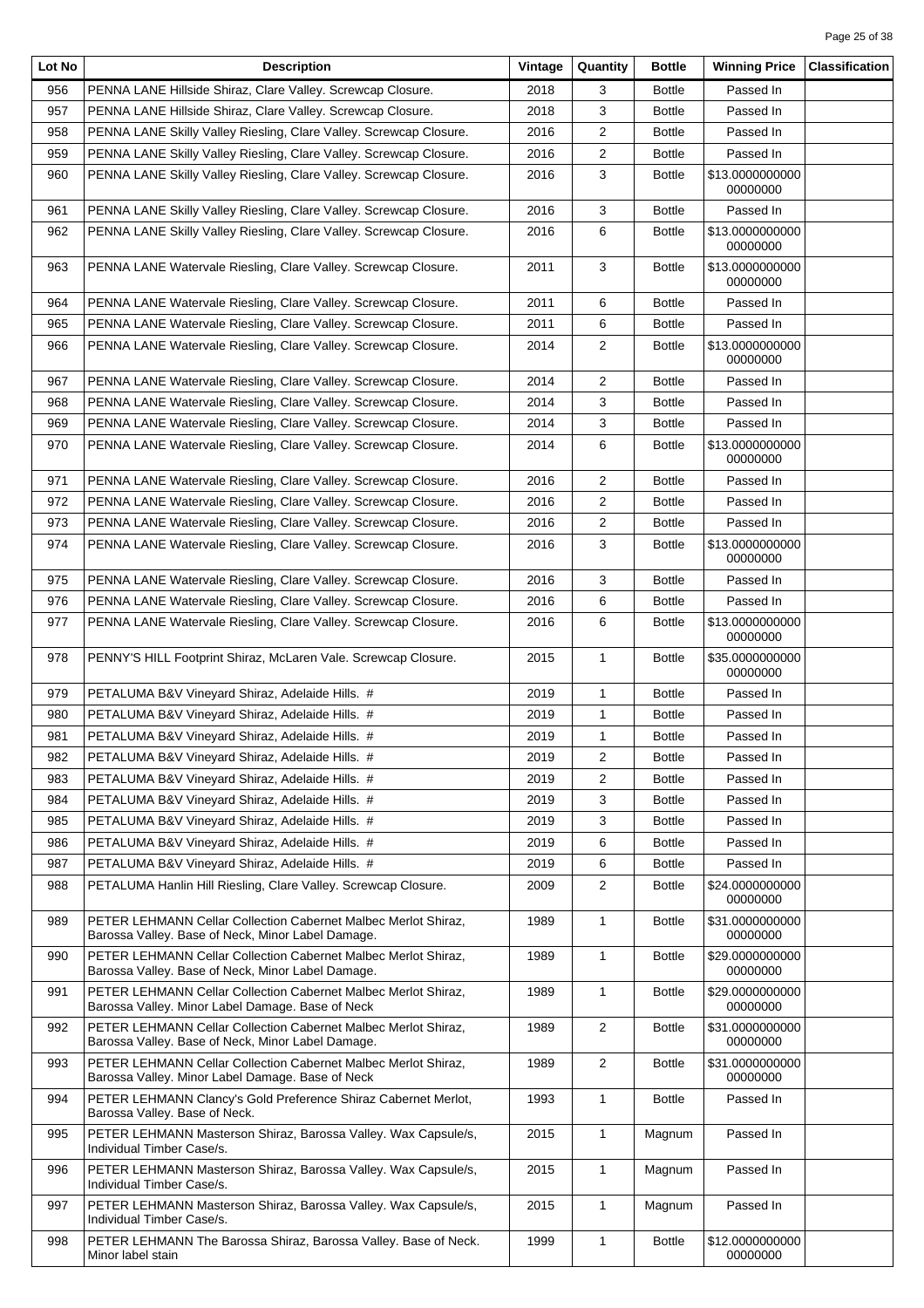| Lot No | <b>Description</b>                                                                                          | Vintage | Quantity       | <b>Bottle</b> | <b>Winning Price</b>        | <b>Classification</b> |
|--------|-------------------------------------------------------------------------------------------------------------|---------|----------------|---------------|-----------------------------|-----------------------|
| 999    | PETER LEHMANN The Barossa Shiraz, Barossa Valley. Base of Neck,<br>Minor Label Damage, Minor Label Stain/s. | 1999    | 1              | <b>Bottle</b> | \$12.0000000000<br>00000000 |                       |
| 1000   | PETER LEHMANN The Barossa Shiraz, Barossa Valley. Base of Neck,<br>Minor Label Stain/s.                     | 1999    | $\mathbf{1}$   | <b>Bottle</b> | \$12.0000000000<br>00000000 |                       |
| 1001   | PETER LEHMANN The Barossa Shiraz, Barossa Valley. Base of Neck,<br>Minor Label Stain/s.                     | 1999    | $\mathbf{1}$   | <b>Bottle</b> | \$12.0000000000<br>00000000 |                       |
| 1002   | PETER LEHMANN The Barossa Shiraz, Barossa Valley. Base of Neck,<br>Minor Label Stain/s.                     | 1999    | $\mathbf{1}$   | <b>Bottle</b> | \$12.0000000000<br>00000000 |                       |
| 1003   | PETER LEHMANN The Barossan Shiraz, Barossa. Screwcap Closure,<br>Minor Capsule Damage.                      | 2019    | $\mathbf{1}$   | <b>Bottle</b> | Passed In                   |                       |
| 1004   | PETER LEHMANN VSV Carey Shiraz, Barossa Valley. Screwcap Closure.                                           | 2014    | $\mathbf{1}$   | <b>Bottle</b> | Passed In                   |                       |
| 1005   | PETER LEHMANN VSV Lehmann Shiraz, Barossa Valley. Screwcap<br>Closure.                                      | 2013    | $\mathbf{1}$   | <b>Bottle</b> | Passed In                   |                       |
| 1006   | PETER LEHMANN Wigan Riesling, Eden Valley. Screwcap Closure. Export<br>label                                | 2014    | $\mathbf{1}$   | <b>Bottle</b> | Passed In                   |                       |
| 1007   | PIKE & JOYCE Descente Sauvignon Blanc, Adelaide Hills. Screwcap<br>Closure. #                               | 2019    | 3              | <b>Bottle</b> | Passed In                   |                       |
| 1008   | PIKES Eastside Shiraz, Clare Valley. Screwcap Closure. #                                                    | 2019    | $\overline{2}$ | <b>Bottle</b> | \$12.0000000000<br>00000000 |                       |
| 1009   | PIKES Eastside Shiraz, Clare Valley. Screwcap Closure. #                                                    | 2019    | 3              | <b>Bottle</b> | \$12.0000000000<br>00000000 |                       |
| 1010   | PIRRAMIMMA ACJ Shiraz Petit Verdot Merlot, McLaren Vale.                                                    | 2007    | $\mathbf{1}$   | <b>Bottle</b> | Passed In                   |                       |
| 1011   | PIRRAMIMMA ACJ Shiraz Petit Verdot Merlot, McLaren Vale.                                                    | 2007    | 1              | <b>Bottle</b> | Passed In                   |                       |
| 1012   | PIRRAMIMMA ACJ Shiraz Petit Verdot Merlot, McLaren Vale. #                                                  | 2017    | 1              | <b>Bottle</b> | Passed In                   |                       |
| 1013   | PIRRAMIMMA ACJ Shiraz Petit Verdot Merlot, McLaren Vale. #                                                  | 2017    | $\mathbf{1}$   | <b>Bottle</b> | Passed In                   |                       |
| 1014   | PIRRAMIMMA ACJ Shiraz Petit Verdot Merlot, McLaren Vale. #                                                  | 2017    | $\mathbf{1}$   | <b>Bottle</b> | Passed In                   |                       |
| 1015   | PIRRAMIMMA ACJ Shiraz Petit Verdot Merlot, McLaren Vale. #                                                  | 2017    | 2              | <b>Bottle</b> | Passed In                   |                       |
| 1016   | PIRRAMIMMA ACJ Shiraz Petit Verdot Merlot, McLaren Vale. #                                                  | 2017    | 3              | <b>Bottle</b> | Passed In                   |                       |
| 1017   | PIRRAMIMMA Ironstone Basket Weave Cabernet, McLaren Vale.<br>Screwcap Closure. #                            | 2016    | $\mathbf{1}$   | <b>Bottle</b> | \$36.0000000000<br>00000000 |                       |
| 1018   | PIRRAMIMMA Ironstone Basket Weave Cabernet, McLaren Vale.<br>Screwcap Closure. #                            | 2016    | $\mathbf{1}$   | <b>Bottle</b> | Passed In                   |                       |
| 1019   | PIRRAMIMMA Ironstone Basket Weave Cabernet, McLaren Vale.<br>Screwcap Closure. #                            | 2016    | $\mathbf{1}$   | <b>Bottle</b> | Passed In                   |                       |
| 1020   | PIRRAMIMMA Ironstone Basket Weave Cabernet, McLaren Vale.<br>Screwcap Closure. #                            | 2016    | 2              | <b>Bottle</b> | Passed In                   |                       |
| 1021   | PIRRAMIMMA Ironstone Basket Weave Cabernet, McLaren Vale.<br>Screwcap Closure. #                            | 2016    | $\overline{c}$ | <b>Bottle</b> | Passed In                   |                       |
| 1022   | PIRRAMIMMA Ironstone Basket Weave Cabernet, McLaren Vale.<br>Screwcap Closure. #                            | 2016    | 3              | <b>Bottle</b> | Passed In                   |                       |
| 1023   | PIRRAMIMMA Ironstone Basket Weave Cabernet, McLaren Vale.<br>Screwcap Closure. #                            | 2016    | 3              | <b>Bottle</b> | Passed In                   |                       |
| 1024   | PIRRAMIMMA Ironstone Old Bush Vine Grenache, McLaren Vale.<br>Screwcap Closure. #                           | 2016    | $\mathbf{1}$   | <b>Bottle</b> | Passed In                   |                       |
| 1025   | PIRRAMIMMA Ironstone Old Bush Vine Grenache, McLaren Vale.<br>Screwcap Closure. #                           | 2016    | $\mathbf{1}$   | <b>Bottle</b> | Passed In                   |                       |
| 1026   | PIRRAMIMMA Ironstone Old Bush Vine Grenache, McLaren Vale.<br>Screwcap Closure.                             | 2016    | 1              | <b>Bottle</b> | Passed In                   |                       |
| 1027   | PIRRAMIMMA Ironstone Old Bush Vine Grenache, McLaren Vale.<br>Screwcap Closure. #                           | 2016    | 2              | <b>Bottle</b> | Passed In                   |                       |
| 1028   | PIRRAMIMMA Ironstone Old Bush Vine Grenache, McLaren Vale.<br>Screwcap Closure. #                           | 2016    | 3              | <b>Bottle</b> | Passed In                   |                       |
| 1029   | PIRRAMIMMA Ironstone Old Bush Vine Grenache, McLaren Vale.<br>Screwcap Closure. #                           | 2016    | 6              | <b>Bottle</b> | Passed In                   |                       |
| 1030   | PIRRAMIMMA Stock's Hill Sauvignon Blanc, McLaren Vale. Screwcap<br>Closure.                                 | 2017    | 3              | <b>Bottle</b> | Passed In                   |                       |
| 1031   | PIRRAMIMMA Vineyard Select Cabernet Merlot Petit Verdot, McLaren<br>Vale. Screwcap Closure.                 | 2016    | 6              | <b>Bottle</b> | Passed In                   |                       |
| 1032   | PRIMO ESTATE Joseph Moda Cabernet Merlot, McLaren Vale. Screwcap<br>Closure.                                | 2014    | $\mathbf{1}$   | <b>Bottle</b> | Passed In                   |                       |
| 1033   | PRIMO ESTATE Joseph Moda Cabernet Merlot, McLaren Vale. Screwcap<br>Closure.                                | 2014    | $\mathbf{1}$   | <b>Bottle</b> | Passed In                   |                       |
| 1034   | PRIMO ESTATE Joseph Moda Cabernet Merlot, McLaren Vale. Screwcap<br>Closure.                                | 2014    | $\mathbf{1}$   | <b>Bottle</b> | Passed In                   |                       |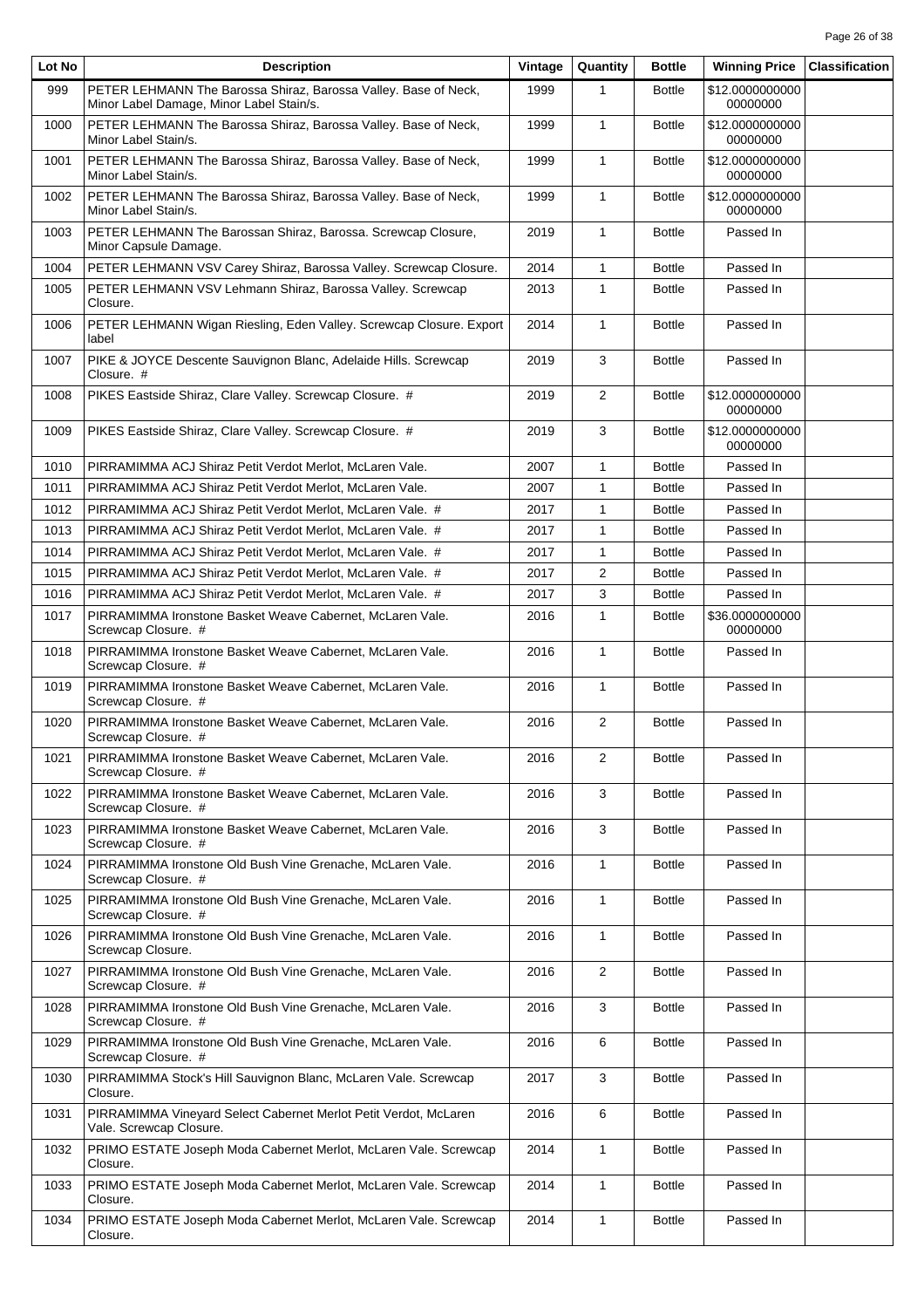| Lot No | <b>Description</b>                                                                                              | Vintage | Quantity       | <b>Bottle</b> | <b>Winning Price</b>        | <b>Classification</b> |
|--------|-----------------------------------------------------------------------------------------------------------------|---------|----------------|---------------|-----------------------------|-----------------------|
| 1035   | PRIMO ESTATE IL Briccone Shiraz Sangiovese, McLaren Vale. Screwcap<br>Closure.                                  | 2010    | 1              | <b>Bottle</b> | Passed In                   |                       |
| 1036   | PURPLE HANDS WINES After Five Wine Aglianico, Barossa Valley.<br>Screwcap Closure. #                            | 2018    | $\mathbf{1}$   | <b>Bottle</b> | Passed In                   |                       |
| 1037   | R. WINES Evil Incarnate Shiraz, Limestone Coast. Screwcap Closure.                                              | 2017    | $\mathbf{1}$   | <b>Bottle</b> | Passed In                   |                       |
| 1038   | R. WINES Evil Incarnate Shiraz, Limestone Coast. Screwcap Closure.                                              | 2017    | $\mathbf{1}$   | <b>Bottle</b> | Passed In                   |                       |
| 1039   | R. WINES Evil Incarnate Shiraz, Limestone Coast. Screwcap Closure.                                              | 2017    | 1              | <b>Bottle</b> | Passed In                   |                       |
| 1040   | RED BEAST WINES Shiraz, Barossa Valley.                                                                         | 2018    | 2              | <b>Bottle</b> | Passed In                   |                       |
| 1041   | RED BEAST WINES Shiraz, Barossa Valley.                                                                         | 2018    | 2              | <b>Bottle</b> | Passed In                   |                       |
| 1042   | RED BEAST WINES Shiraz, Barossa Valley.                                                                         | 2018    | 3              | <b>Bottle</b> | Passed In                   |                       |
| 1043   | RED BEAST WINES Shiraz, Barossa Valley.                                                                         | 2018    | 3              | <b>Bottle</b> | Passed In                   |                       |
| 1044   | RED BEAST WINES Shiraz, Barossa Valley.                                                                         | 2018    | 6              | <b>Bottle</b> | Passed In                   |                       |
| 1045   | RED LEGACY Shiraz, Barossa Valley.                                                                              | 2017    | 1              | <b>Bottle</b> | Passed In                   |                       |
| 1046   | RED LEGACY Shiraz, Barossa Valley.                                                                              | 2017    | $\mathbf{1}$   | <b>Bottle</b> | Passed In                   |                       |
| 1047   | RED LEGACY Shiraz, Barossa Valley.                                                                              | 2017    | 1              | <b>Bottle</b> | Passed In                   |                       |
| 1048   | RED LEGACY Shiraz, Barossa Valley.                                                                              | 2017    | 2              | <b>Bottle</b> | Passed In                   |                       |
| 1049   | RED LEGACY Shiraz, Barossa Valley.                                                                              | 2017    | 2              | <b>Bottle</b> | Passed In                   |                       |
| 1050   | RED LEGACY Shiraz, Barossa Valley.                                                                              | 2017    | 3              | <b>Bottle</b> | Passed In                   |                       |
| 1051   | RED LEGACY Shiraz, Barossa Valley.                                                                              | 2017    | 3              | <b>Bottle</b> | Passed In                   |                       |
| 1052   | RED LEGACY Shiraz, Barossa Valley.                                                                              | 2017    | 6              | <b>Bottle</b> | Passed In                   |                       |
| 1053   | RED LEGACY Shiraz, Barossa Valley.                                                                              | 2017    | 6              | <b>Bottle</b> | Passed In                   |                       |
| 1054   | REDMAN Shiraz, Coonawarra. Screwcap Closure.                                                                    | 2015    | 6              | <b>Bottle</b> | Passed In                   |                       |
| 1055   | REDMAN D&M Shiraz, Coonawarra. Screwcap Closure.                                                                | 2015    | $\overline{2}$ | <b>Bottle</b> | \$17.0000000000<br>00000000 |                       |
| 1056   | REYNELLA Basket Pressed Cabernet Sauvignon, McLaren Vale. Minor<br>Label Damage.                                | 1997    | $\mathbf{1}$   | <b>Bottle</b> | \$27.0000000000<br>00000000 |                       |
| 1057   | REYNELLA Basket Pressed Grenache, McLaren Vale. #                                                               | 2018    | $\mathbf{1}$   | <b>Bottle</b> | Passed In                   |                       |
| 1058   | REYNELLA Basket Pressed Grenache, McLaren Vale. #                                                               | 2018    | $\mathbf{1}$   | <b>Bottle</b> | Passed In                   |                       |
| 1059   | REYNELLA Basket Pressed Grenache, McLaren Vale. #                                                               | 2018    | 1              | <b>Bottle</b> | Passed In                   |                       |
| 1060   | REYNELLA Basket Pressed Grenache, McLaren Vale. #                                                               | 2018    | 2              | <b>Bottle</b> | Passed In                   |                       |
| 1061   | REYNELLA Basket Pressed Grenache, McLaren Vale. #                                                               | 2018    | 2              | <b>Bottle</b> | Passed In                   |                       |
| 1062   | REYNELLA Basket Pressed Grenache, McLaren Vale. #                                                               | 2018    | 3              | <b>Bottle</b> | Passed In                   |                       |
| 1063   | REYNELLA Basket Pressed Grenache, McLaren Vale. #                                                               | 2018    | 3              | <b>Bottle</b> | Passed In                   |                       |
| 1064   | REYNELLA Basket Pressed Grenache, McLaren Vale. #                                                               | 2018    | 6              | <b>Bottle</b> | Passed In                   |                       |
| 1065   | REYNELLA Basket Pressed Grenache, McLaren Vale. #                                                               | 2018    | 6              | <b>Bottle</b> | Passed In                   |                       |
| 1066   | CHATEAU REYNELLA Basket Pressed Shiraz, McLaren Vale.                                                           | 2005    | 1              | <b>Bottle</b> | Passed In                   |                       |
| 1067   | CHATEAU REYNELLA Basket Pressed Shiraz, McLaren Vale.                                                           | 2005    | 1              | <b>Bottle</b> | Passed In                   |                       |
| 1068   | CHATEAU REYNELLA Basket Pressed Shiraz, McLaren Vale.                                                           | 2005    | $\mathbf{1}$   | <b>Bottle</b> | Passed In                   |                       |
| 1069   | RICHARD HAMILTON Centurion Old Vine Shiraz, McLaren Vale. Screwcap<br>Closure.                                  | 2013    | $\mathbf{1}$   | <b>Bottle</b> | \$27.0000000000<br>00000000 |                       |
| 1070   | RICHARD HAMILTON Centurion Old Vine Shiraz, McLaren Vale. Screwcap<br>Closure.                                  | 2013    | $\mathbf{1}$   | <b>Bottle</b> | \$27.0000000000<br>00000000 |                       |
| 1071   | RICHARD HAMILTON Centurion Old Vine Shiraz, McLaren Vale. Screwcap<br>Closure.                                  | 2013    | $\mathbf{1}$   | <b>Bottle</b> | \$27.0000000000<br>00000000 |                       |
| 1072   | ROCKFORD Basket Press Shiraz 6 Magnum Set 2010-2015 Shiraz,<br>Barossa Valley. Individual Timber Case/s.        | MV      | $\mathbf{1}$   | Set           | Passed In                   |                       |
| 1073   | ROCKFORD Rifle Range Cabernet Sauvignon, Barossa Valley.                                                        | 2010    | $\mathbf{1}$   | <b>Bottle</b> | Passed In                   |                       |
| 1074   | ROLF BINDER VERITAS Hanisch Shiraz, Barossa Valley. Base of Neck,<br>Minor Label Damage, Minor Label Stain/s. # | 1996    | $\mathbf{1}$   | <b>Bottle</b> | Passed In                   |                       |
| 1075   | ROLF BINDER VERITAS Hanisch Shiraz, Barossa Valley. Base of Neck,<br>Minor Label Damage, Minor Label Stain/s. # | 1996    | $\mathbf{1}$   | <b>Bottle</b> | Passed In                   |                       |
| 1076   | ROLF BINDER VERITAS Hanisch Shiraz, Barossa Valley. Base of Neck,<br>Minor Label Damage, Minor Label Stain/s. # | 1996    | 2              | <b>Bottle</b> | Passed In                   |                       |
| 1077   | ROSEMOUNT ESTATE Balmoral Syrah, McLaren Vale.                                                                  | 1993    | $\mathbf{1}$   | <b>Bottle</b> | Passed In                   |                       |
| 1078   | ROSEMOUNT ESTATE Balmoral Syrah, McLaren Vale.                                                                  | 1996    | $\mathbf{1}$   | <b>Bottle</b> | Passed In                   |                       |
| 1079   | ROSEMOUNT ESTATE Balmoral Syrah, McLaren Vale.                                                                  | 1996    | $\mathbf{1}$   | <b>Bottle</b> | Passed In                   |                       |
| 1080   | ROSEMOUNT ESTATE Balmoral Syrah, McLaren Vale.                                                                  | 1996    | $\mathbf{1}$   | <b>Bottle</b> | Passed In                   |                       |
| 1081   | ROSEMOUNT ESTATE Little Berry Shiraz, McLaren Vale. Screwcap<br>Closure.                                        | 2014    | 1              | <b>Bottle</b> | \$8.00000000000<br>0000000  |                       |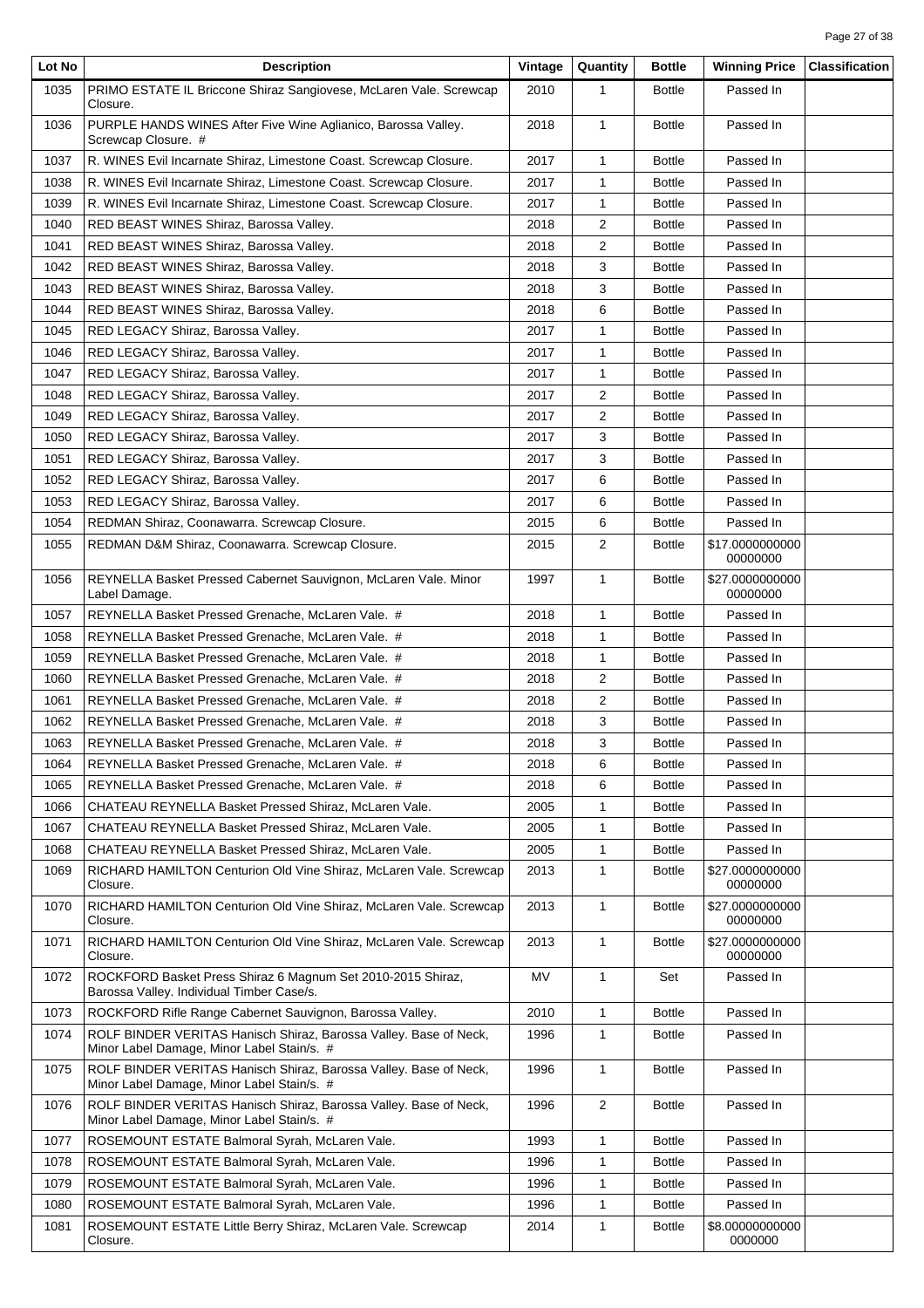| Lot No | <b>Description</b>                                                                                            | Vintage | Quantity       | <b>Bottle</b> | <b>Winning Price</b>        | <b>Classification</b> |
|--------|---------------------------------------------------------------------------------------------------------------|---------|----------------|---------------|-----------------------------|-----------------------|
| 1082   | ROSEMOUNT ESTATE Little Berry Shiraz, McLaren Vale. Screwcap<br>Closure, Minor Capsule Damage.                | 2014    | $\overline{2}$ | <b>Bottle</b> | \$8.00000000000<br>0000000  |                       |
| 1083   | ROUGE HOMME WINERY Cabernet, Coonawarra. Minor Label Damage,<br>Minor Label Stain/s, Just Below Base of Neck. | 1978    | $\mathbf{1}$   | <b>Bottle</b> | \$51.0000000000<br>00000000 |                       |
| 1084   | RYMILL WINERY The Yearling Chardonnay, Coonawarra. Screwcap<br>Closure. #                                     | 2019    | $\overline{2}$ | <b>Bottle</b> | Passed In                   |                       |
| 1085   | RYMILL WINERY The Yearling Chardonnay, Coonawarra. Screwcap<br>Closure. #                                     | 2019    | $\overline{2}$ | <b>Bottle</b> | Passed In                   |                       |
| 1086   | RYMILL WINERY The Yearling Chardonnay, Coonawarra. Screwcap<br>Closure. #                                     | 2019    | 3              | <b>Bottle</b> | Passed In                   |                       |
| 1087   | RYMILL WINERY The Yearling Chardonnay, Coonawarra. Screwcap<br>Closure. #                                     | 2019    | 3              | <b>Bottle</b> | Passed In                   |                       |
| 1088   | RYMILL WINERY The Yearling Chardonnay, Coonawarra. Screwcap<br>Closure. #                                     | 2019    | 6              | <b>Bottle</b> | Passed In                   |                       |
| 1089   | S.C. PANNELL Pinot Grigio, Adelaide Hills.                                                                    | 2014    | 2              | <b>Bottle</b> | Passed In                   |                       |
| 1090   | S.C. PANNELL Pinot Grigio, Adelaide Hills.                                                                    | 2014    | 2              | <b>Bottle</b> | Passed In                   |                       |
| 1091   | S.C. PANNELL Pinot Grigio, Adelaide Hills.                                                                    | 2014    | 3              | <b>Bottle</b> | Passed In                   |                       |
| 1092   | S.C. PANNELL Pinot Grigio, Adelaide Hills.                                                                    | 2014    | 3              | <b>Bottle</b> | Passed In                   |                       |
| 1093   | S.C. PANNELL Pinot Grigio, Adelaide Hills.                                                                    | 2014    | 6              | <b>Bottle</b> | Passed In                   |                       |
| 1094   | S.C. PANNELL Pinot Grigio, Adelaide Hills.                                                                    | 2014    | 6              | <b>Bottle</b> | Passed In                   |                       |
| 1095   | S.C. PANNELL Pinot Grigio, Adelaide Hills. Screwcap Closure.                                                  | 2016    | 3              | <b>Bottle</b> | Passed In                   |                       |
| 1096   | S.C. PANNELL Pinot Grigio, Adelaide Hills. Screwcap Closure.                                                  | 2016    | 3              | <b>Bottle</b> | Passed In                   |                       |
| 1097   | S.C. PANNELL Pinot Grigio, Adelaide Hills. Screwcap Closure, Minor<br>Capsule Damage. #                       | 2017    | 1              | <b>Bottle</b> | Passed In                   |                       |
| 1098   | S.C. PANNELL Touriga Cabernet Mataro, McLaren Vale. Screwcap<br>Closure.                                      | 2018    | $\overline{2}$ | <b>Bottle</b> | Passed In                   |                       |
| 1099   | S.C. PANNELL Touriga Cabernet Mataro, McLaren Vale. Screwcap<br>Closure.                                      | 2018    | $\overline{2}$ | <b>Bottle</b> | Passed In                   |                       |
| 1100   | S.C. PANNELL Touriga Cabernet Mataro, McLaren Vale. Screwcap<br>Closure.                                      | 2018    | 3              | <b>Bottle</b> | Passed In                   |                       |
| 1101   | S.C. PANNELL Touriga Cabernet Mataro, McLaren Vale. Screwcap<br>Closure.                                      | 2018    | 3              | <b>Bottle</b> | Passed In                   |                       |
| 1102   | S.C. PANNELL Touriga Cabernet Mataro, McLaren Vale. Screwcap<br>Closure.                                      | 2018    | 6              | <b>Bottle</b> | Passed In                   |                       |
| 1103   | S.C. PANNELL Touriga Cabernet Mataro, McLaren Vale. Screwcap<br>Closure.                                      | 2018    | 6              | <b>Bottle</b> | Passed In                   |                       |
| 1104   | S.C. PANNELL Syrah, Adelaide Hills. Screwcap Closure.                                                         | 2012    | $\mathbf{1}$   | Bottle        | Passed In                   |                       |
| 1105   | S.C. PANNELL Syrah, Adelaide Hills. Screwcap Closure.                                                         | 2012    | 1              | <b>Bottle</b> | Passed In                   |                       |
| 1106   | S.C. PANNELL Syrah, Adelaide Hills. Screwcap Closure.                                                         | 2012    | 1              | <b>Bottle</b> | Passed In                   |                       |
| 1107   | S.C. PANNELL Syrah, Adelaide Hills. Screwcap Closure.                                                         | 2012    | 2              | <b>Bottle</b> | Passed In                   |                       |
| 1108   | S.C. PANNELL Syrah, Adelaide Hills. Screwcap Closure.                                                         | 2012    | 2              | <b>Bottle</b> | Passed In                   |                       |
| 1109   | S.C. PANNELL Syrah, Adelaide Hills. Screwcap Closure.                                                         | 2013    | 1              | <b>Bottle</b> | Passed In                   |                       |
| 1110   | S.C. PANNELL Tempranillo Touriga, McLaren Vale. Screwcap Closure. #                                           | 2017    | 1              | <b>Bottle</b> | Passed In                   |                       |
| 1111   | S.C. PANNELL Field St Shiraz, McLaren Vale. Screwcap Closure, Minor<br>Capsule Damage. #                      | 2016    | 1              | <b>Bottle</b> | Passed In                   |                       |
| 1112   | SALTRAM Mamre Brook Cabernet Sauvignon, Barossa Valley. Base of<br>Neck, Minor Label Stain/s.                 | 2002    | $\mathbf{1}$   | <b>Bottle</b> | Passed In                   |                       |
| 1113   | SALTRAM Metala Original Plantings Shiraz, Langhorne Creek.                                                    | 2001    | 1              | <b>Bottle</b> | \$21.0000000000<br>00000000 |                       |
| 1114   | SALTRAM Metala Original Plantings Shiraz, Langhorne Creek. Base of<br>Neck.                                   | 2001    | 1              | <b>Bottle</b> | \$21.0000000000<br>00000000 |                       |
| 1115   | SALTRAM No.1 Shiraz, Barossa Valley. Screwcap Closure.                                                        | 2005    | $\mathbf{1}$   | <b>Bottle</b> | \$72.0000000000<br>00000000 |                       |
| 1116   | SALTRAM No.1 Shiraz, Barossa Valley. Screwcap Closure.                                                        | 2005    | $\mathbf{1}$   | <b>Bottle</b> | \$66.0000000000<br>00000000 |                       |
| 1117   | SALTRAM No.1 Shiraz, Barossa Valley. Screwcap Closure.                                                        | 2005    | $\overline{2}$ | <b>Bottle</b> | \$61.0000000000<br>00000000 |                       |
| 1118   | SALTRAM The Journal (Old Vine) Shiraz, Barossa Valley. Screwcap<br>Closure.                                   | 2015    | 1              | <b>Bottle</b> | Passed In                   |                       |
| 1119   | SALTRAM The Journal (Old Vine) Shiraz, Barossa Valley. Screwcap<br>Closure.                                   | 2015    | 1              | <b>Bottle</b> | Passed In                   |                       |
| 1120   | SALTRAM The Journal (Old Vine) Shiraz, Barossa Valley. Screwcap<br>Closure.                                   | 2015    | 1              | <b>Bottle</b> | Passed In                   |                       |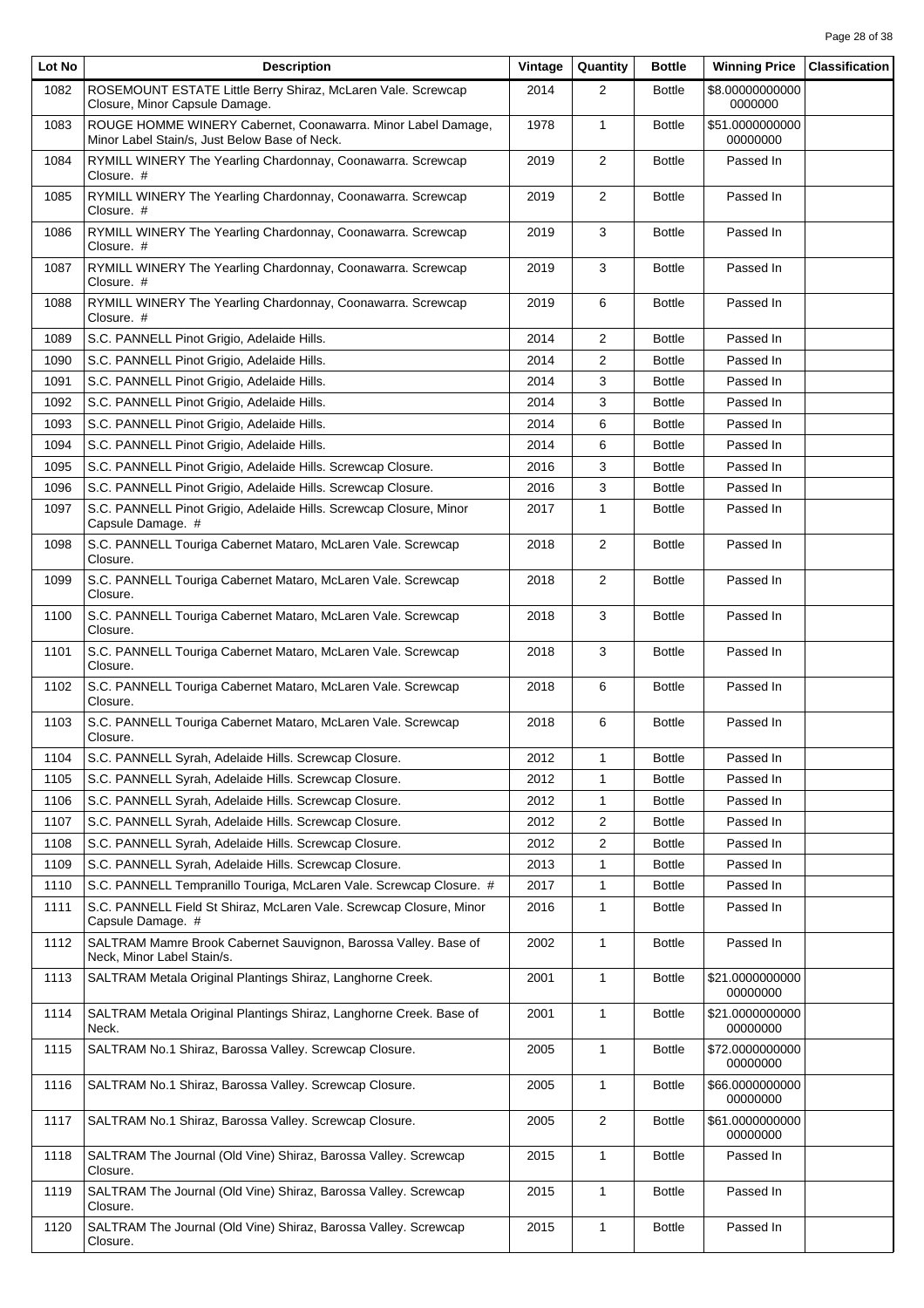| Lot No | <b>Description</b>                                                                                                                                                                         | Vintage   | Quantity       | <b>Bottle</b>      | <b>Winning Price</b>         | <b>Classification</b> |
|--------|--------------------------------------------------------------------------------------------------------------------------------------------------------------------------------------------|-----------|----------------|--------------------|------------------------------|-----------------------|
| 1121   | SALTRAM The Journal (Old Vine) Shiraz, Barossa Valley. Screwcap<br>Closure.                                                                                                                | 2015      | $\overline{2}$ | <b>Bottle</b>      | Passed In                    |                       |
| 1122   | SALTRAM The Journal (Old Vine) Shiraz, Barossa Valley. Screwcap<br>Closure.                                                                                                                | 2015      | $\overline{2}$ | <b>Bottle</b>      | Passed In                    |                       |
| 1123   | SALTRAM The Journal (Old Vine) Shiraz, Barossa Valley. Screwcap<br>Closure.                                                                                                                | 2015      | 3              | <b>Bottle</b>      | Passed In                    |                       |
| 1124   | SALTRAM The Journal (Old Vine) Shiraz, Barossa Valley. Screwcap<br>Closure.                                                                                                                | 2015      | 6              | <b>Bottle</b>      | Passed In                    |                       |
| 1125   | SALTRAM The Journal (Old Vine) Shiraz, Barossa Valley. Screwcap<br>Closure.                                                                                                                | 2016      | $\mathbf{1}$   | <b>Bottle</b>      | Passed In                    |                       |
| 1126   | SAMI-ODI Baby Tui Shiraz, Barossa Valley. Wax Capsule/s.                                                                                                                                   | 2012      | $\mathbf{1}$   | <b>Bottle</b>      | \$283.000000000<br>000000000 |                       |
| 1127   | SAMI-ODI Hoffmann Dallwitz Shiraz, Barossa Valley. Damaged Wax<br>Capsule/s.                                                                                                               | 2016      | $\mathbf{1}$   | <b>Bottle</b>      | \$278.000000000<br>000000000 |                       |
| 1128   | SAMI-ODI Hoffmann Dallwitz Shiraz, Barossa Valley. Wax Capsule/s.                                                                                                                          | 2016      | $\mathbf{1}$   | <b>Bottle</b>      | \$289.000000000<br>000000000 |                       |
| 1129   | SAMI-ODI Hoffmann Dallwitz Shiraz, Barossa Valley. Wax Capsule/s.                                                                                                                          | 2020      | $\mathbf{1}$   | <b>Bottle</b>      | \$200.000000000<br>000000000 |                       |
| 1130   | SAMI-ODI Hoffmann Dallwitz Shiraz, Barossa Valley. Wax Capsule/s.                                                                                                                          | 2020      | $\mathbf{1}$   | <b>Bottle</b>      | Passed In                    |                       |
| 1131   | SAMI-ODI Little Wine 10 Syrah, Barossa Valley. Wax Capsule/s.                                                                                                                              | MV        | $\mathbf{1}$   | <b>Bottle</b>      | Passed In                    |                       |
| 1132   | SAMI-ODI Little Wine 10 Syrah, Barossa Valley. Wax Capsule/s. An                                                                                                                           | <b>NV</b> | $\mathbf{1}$   | <b>Bottle</b>      | Passed In                    |                       |
|        | unvintaged 'assemblage' composed of casks from 2020 (51%), 2019 (31%),<br>2018 (3%), 2017 (8%), 2016 (5%) & 2015 (2%).                                                                     |           |                |                    |                              |                       |
| 1133   | SAMI-ODI Little Wine 10 Syrah, Barossa Valley. Wax Capsule/s. An<br>unvintaged 'assemblage' composed of casks from 2020 (51%), 2019 (31%),<br>2018 (3%), 2017 (8%), 2016 (5%) & 2015 (2%). | <b>NV</b> | $\mathbf{1}$   | <b>Bottle</b>      | Passed In                    |                       |
| 1134   | SAMI-ODI Little Wine 10 Syrah, Barossa Valley. Wax Capsule/s. An<br>unvintaged 'assemblage' composed of casks from 2020 (51%), 2019 (31%),<br>2018 (3%), 2017 (8%), 2016 (5%) & 2015 (2%). | <b>NV</b> | $\mathbf{1}$   | <b>Bottle</b>      | Passed In                    |                       |
| 1135   | SAMI-ODI Little Wine 10 Syrah, Barossa Valley. Wax Capsule/s. An<br>unvintaged 'assemblage' composed of casks from 2020 (51%), 2019 (31%),<br>2018 (3%), 2017 (8%), 2016 (5%) & 2015 (2%). | <b>NV</b> | $\mathbf{2}$   | <b>Bottle</b>      | Passed In                    |                       |
| 1136   | SAMI-ODI Little Wine 10 Syrah, Barossa Valley. Wax Capsule/s. An<br>unvintaged 'assemblage' composed of casks from 2020 (51%), 2019 (31%),<br>2018 (3%), 2017 (8%), 2016 (5%) & 2015 (2%). | <b>NV</b> | $\overline{2}$ | <b>Bottle</b>      | Passed In                    |                       |
| 1137   | SAMI-ODI Little Wine 10 Syrah, Barossa Valley. Wax Capsule/s. An<br>unvintaged 'assemblage' composed of casks from 2020 (51%), 2019 (31%),<br>2018 (3%), 2017 (8%), 2016 (5%) & 2015 (2%). | <b>NV</b> | 3              | <b>Bottle</b>      | \$150.000000000<br>000000000 |                       |
| 1138   | SAMI-ODI Little Wine 10 Syrah, Barossa Valley. Wax Capsule/s.                                                                                                                              | <b>NV</b> | 3              | <b>Bottle</b>      | \$145.000000000<br>000000000 |                       |
| 1139   | SAMI-ODI Little Wine 10 Syrah, Barossa Valley. Wax Capsule/s. An<br>unvintaged 'assemblage' composed of casks from 2020 (51%), 2019 (31%),<br>2018 (3%), 2017 (8%), 2016 (5%) & 2015 (2%). | <b>NV</b> | 6              | <b>Bottle</b>      | \$150.000000000<br>000000000 |                       |
| 1140   | SAMI-ODI Little Wine #11 Shiraz, Barossa Valley. Wax Capsule/s.                                                                                                                            | <b>MV</b> | $\mathbf{1}$   | <b>Bottle</b>      | Passed In                    |                       |
| 1141   | SAMI-ODI Little Wine #11 Shiraz, Barossa Valley. Wax Capsule/s.                                                                                                                            | MV        | $\mathbf{1}$   | <b>Bottle</b>      | Passed In                    |                       |
| 1142   | SAMI-ODI Little Wine #11 Shiraz, Barossa Valley. Wax Capsule/s.                                                                                                                            | MV        | 1              | <b>Bottle</b>      | Passed In                    |                       |
| 1143   | SAMI-ODI Little Wine #7 Syrah, Barossa Valley. Wax Capsule/s.                                                                                                                              | MV        | 1              | <b>Bottle</b>      | \$200.000000000<br>000000000 |                       |
| 1144   | SAMI-ODI Little Wine #9 Syrah, Barossa Valley. Wax Capsule/s.                                                                                                                              | <b>MV</b> | $\mathbf{1}$   | <b>Bottle</b>      | Passed In                    |                       |
| 1145   | SAMI-ODI Little Wine #9 Syrah, Barossa Valley. Wax Capsule/s.                                                                                                                              | MV        | $\mathbf{1}$   | <b>Bottle</b>      | Passed In                    |                       |
| 1146   | SAMI-ODI Little Wine #9 Syrah, Barossa Valley. Wax Capsule/s.                                                                                                                              | MV        | $\mathbf{1}$   | <b>Bottle</b>      | Passed In                    |                       |
| 1147   | SAMI-ODI Little Wine #9 Syrah, Barossa Valley. Wax Capsule/s.                                                                                                                              | MV        | $\overline{2}$ | <b>Bottle</b>      | Passed In                    |                       |
| 1148   | SAMI-ODI Little Wine #9 Syrah, Barossa Valley. Wax Capsule/s.                                                                                                                              | NV        | $\mathbf{1}$   | <b>Bottle</b>      | \$160.000000000<br>000000000 |                       |
| 1149   | SAMI-ODI Little Wine #9 Syrah, Barossa Valley. Wax Capsule/s.                                                                                                                              | <b>NV</b> | $\mathbf{1}$   | <b>Bottle</b>      | \$160.000000000<br>000000000 |                       |
| 1150   | SAMI-ODI Mahe and Ribo Syrah, Barossa Valley. Wax Capsule/s.                                                                                                                               | 2015      | $\mathbf{1}$   | <b>Bottle</b>      | Passed In                    |                       |
| 1151   | SAMI-ODI Mahe and Ribo Syrah, Barossa Valley. Wax Capsule/s.                                                                                                                               | 2015      | 1              | <b>Bottle</b>      | Passed In                    |                       |
| 1152   | SAMI-ODI Mahe and Ribo Syrah, Barossa Valley. Wax Capsule/s.                                                                                                                               | 2015      | $\mathbf{1}$   | <b>Bottle</b>      | Passed In                    |                       |
| 1153   | SCHILD ESTATE Shiraz, Barossa Valley. Screwcap Closure.                                                                                                                                    | 2019      | $\mathbf{1}$   | <b>Bottle</b>      | Passed In                    |                       |
| 1154   | SCHILD ESTATE Narrow Road Vineyard Shiraz Cabernet, Barossa Valley.<br>Wax Capsule/s, Base of Neck.                                                                                        | 2017      | $\mathbf{1}$   | <b>Bottle</b>      | Passed In                    |                       |
| 1155   | SCHWARZ WINE COMPANY Shiraz, Barossa Valley. Screwcap Closure.<br>Minor label damage                                                                                                       | 2017      | $\mathbf{1}$   | <b>Half Bottle</b> | Passed In                    |                       |
| 1156   | SCHWARZ WINE COMPANY Nitschke Block Shiraz, Barossa Valley.<br>Screwcap Closure.                                                                                                           | 2019      | 3              | <b>Bottle</b>      | Passed In                    |                       |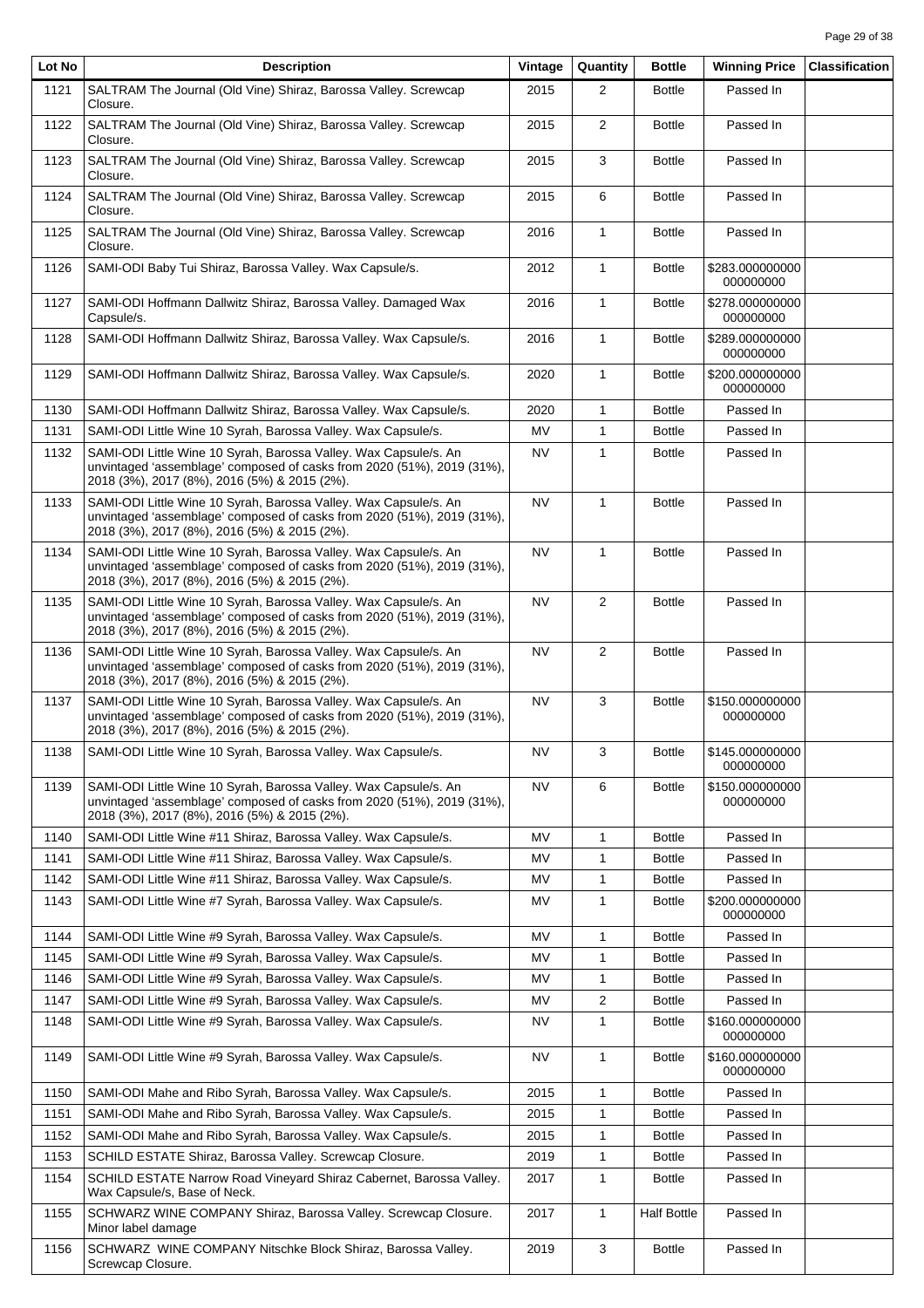| Lot No | <b>Description</b>                                                                                        | Vintage | Quantity                | <b>Bottle</b> | <b>Winning Price</b>        | <b>Classification</b> |
|--------|-----------------------------------------------------------------------------------------------------------|---------|-------------------------|---------------|-----------------------------|-----------------------|
| 1157   | SCHWARZ WINE COMPANY Nitschke Block Shiraz, Barossa Valley.<br>Screwcap Closure.                          | 2019    | 3                       | <b>Bottle</b> | Passed In                   |                       |
| 1158   | SCHWARZ WINE COMPANY Nitschke Block Shiraz, Barossa Valley.<br>Screwcap Closure.                          | 2019    | 6                       | <b>Bottle</b> | Passed In                   |                       |
| 1159   | SCHWARZ WINE COMPANY Nitschke Block Shiraz, Barossa Valley.<br>Screwcap Closure.                          | 2019    | 6                       | <b>Bottle</b> | Passed In                   |                       |
| 1160   | SCHWARZ WINE COMPANY The Grower Shiraz, Barossa Valley.<br>Screwcap Closure.                              | 2020    | $\mathbf{1}$            | <b>Bottle</b> | Passed In                   |                       |
| 1161   | SCHWARZ WINE COMPANY The Schiller Shiraz, Barossa Valley.<br>Screwcap Closure.                            | 2010    | $\mathbf{1}$            | <b>Bottle</b> | \$50.0000000000<br>00000000 |                       |
| 1162   | SEPPELT Harpers Range Merlot Cabernet, Langhorne Creek, Barossa<br>Valley-Coonawarra. Very High Shoulder. | 1989    | $\mathbf{1}$            | <b>Bottle</b> | \$21.0000000000<br>00000000 |                       |
| 1163   | SERAFINO Malpas Vineyard Shiraz, McLaren Vale. Screwcap Closure. #                                        | 2015    | $\mathbf{1}$            | <b>Bottle</b> | Passed In                   |                       |
| 1164   | SERAFINO Malpas Vineyard Shiraz, McLaren Vale. Screwcap Closure. #                                        | 2015    | 1                       | <b>Bottle</b> | Passed In                   |                       |
| 1165   | SERAFINO Malpas Vineyard Shiraz, McLaren Vale. Screwcap Closure. #                                        | 2015    | 1                       | <b>Bottle</b> | Passed In                   |                       |
| 1166   | SERAFINO Malpas Vineyard Shiraz, McLaren Vale. Screwcap Closure. #                                        | 2015    | 2                       | <b>Bottle</b> | Passed In                   |                       |
| 1167   | SERAFINO Malpas Vineyard Shiraz, McLaren Vale. Screwcap Closure. #                                        | 2015    | 2                       | <b>Bottle</b> | Passed In                   |                       |
| 1168   | SERAFINO Malpas Vineyard Shiraz, McLaren Vale. Screwcap Closure. #                                        | 2015    | 3                       | <b>Bottle</b> | Passed In                   |                       |
| 1169   | SERAFINO Malpas Vineyard Shiraz, McLaren Vale. Screwcap Closure. #                                        | 2015    | 3                       | <b>Bottle</b> | Passed In                   |                       |
| 1170   | SERAFINO Malpas Vineyard Shiraz, McLaren Vale. Screwcap Closure. #                                        | 2015    | 6                       | <b>Bottle</b> | Passed In                   |                       |
| 1171   | SERAFINO Malpas Vineyard Shiraz, McLaren Vale. Screwcap Closure. #                                        | 2015    | 6                       | <b>Bottle</b> | Passed In                   |                       |
| 1172   | SERAFINO Sharktooth Chardonnay, McLaren Vale. Screwcap Closure. #                                         | 2019    | 1                       | <b>Bottle</b> | Passed In                   |                       |
|        |                                                                                                           |         |                         |               | Passed In                   |                       |
| 1173   | SERAFINO Sharktooth Chardonnay, McLaren Vale. Screwcap Closure. #                                         | 2019    | 1                       | <b>Bottle</b> | Passed In                   |                       |
| 1174   | SERAFINO Sharktooth Chardonnay, McLaren Vale. Screwcap Closure. #                                         | 2019    | $\mathbf{1}$            | <b>Bottle</b> |                             |                       |
| 1175   | SERAFINO Sharktooth Chardonnay, McLaren Vale. Screwcap Closure. #                                         | 2019    | 2                       | <b>Bottle</b> | Passed In                   |                       |
| 1176   | SERAFINO Sharktooth Chardonnay, McLaren Vale. Screwcap Closure. #                                         | 2019    | 2                       | <b>Bottle</b> | Passed In                   |                       |
| 1177   | SERAFINO Sharktooth Chardonnay, McLaren Vale. Screwcap Closure. #                                         | 2019    | 3                       | <b>Bottle</b> | Passed In                   |                       |
| 1178   | SERAFINO Sharktooth Chardonnay, McLaren Vale. Screwcap Closure. #                                         | 2019    | 3                       | <b>Bottle</b> | Passed In                   |                       |
| 1179   | SERAFINO Sharktooth Shiraz, McLaren Vale. #                                                               | 2013    | 1                       | <b>Bottle</b> | \$46.0000000000<br>00000000 |                       |
| 1180   | SERAFINO Sharktooth Shiraz, McLaren Vale. #                                                               | 2013    | 1                       | <b>Bottle</b> | Passed In                   |                       |
| 1181   | SERAFINO Sharktooth Shiraz. McLaren Vale. #                                                               | 2014    | $\mathbf{1}$            | <b>Bottle</b> | Passed In                   |                       |
| 1182   | SERAFINO Sharktooth Shiraz, McLaren Vale. #                                                               | 2014    | 1                       | <b>Bottle</b> | Passed In                   |                       |
| 1183   | SERAFINO Sharktooth Shiraz, McLaren Vale. #                                                               | 2014    | 1                       | <b>Bottle</b> | \$46.0000000000<br>00000000 |                       |
| 1184   | SERAFINO Sharktooth Shiraz, McLaren Vale. #                                                               | 2014    | $\overline{\mathbf{c}}$ | <b>Bottle</b> | Passed In                   |                       |
| 1185   | SERAFINO Sharktooth Shiraz, McLaren Vale. #                                                               | 2014    | 2                       | <b>Bottle</b> | Passed In                   |                       |
| 1186   | SERAFINO Sharktooth Shiraz, McLaren Vale. #                                                               | 2014    | 3                       | <b>Bottle</b> | Passed In                   |                       |
| 1187   | SERAFINO Sharktooth Shiraz. McLaren Vale. #                                                               | 2014    | 3                       | <b>Bottle</b> | Passed In                   |                       |
| 1188   | SERAFINO Sharktooth Shiraz, McLaren Vale. #                                                               | 2014    | 6                       | <b>Bottle</b> | Passed In                   |                       |
| 1189   | SERAFINO Sharktooth Shiraz, McLaren Vale. #                                                               | 2014    | 6                       | <b>Bottle</b> | Passed In                   |                       |
| 1190   | SERAFINO Sharktooth Shiraz, McLaren Vale.                                                                 | 2015    | 1                       | <b>Bottle</b> | Passed In                   |                       |
| 1191   | SERAFINO Sharktooth Shiraz, McLaren Vale. #                                                               | 2015    | 1                       | <b>Bottle</b> | Passed In                   |                       |
| 1192   | SERAFINO Sharktooth Shiraz, McLaren Vale. #                                                               | 2015    | 1                       | <b>Bottle</b> | Passed In                   |                       |
| 1193   | SERAFINO Sharktooth Shiraz, McLaren Vale.                                                                 | 2015    | 2                       | <b>Bottle</b> | Passed In                   |                       |
| 1194   | SERAFINO Sharktooth Shiraz, McLaren Vale.                                                                 | 2015    | 2                       | <b>Bottle</b> | Passed In                   |                       |
| 1195   | SERAFINO Sharktooth Shiraz, McLaren Vale. #                                                               | 2015    | 3                       | <b>Bottle</b> | Passed In                   |                       |
| 1196   | SERAFINO Sharktooth Shiraz, McLaren Vale. #                                                               | 2015    | 3                       | <b>Bottle</b> | Passed In                   |                       |
| 1197   | SERAFINO Sharktooth Shiraz, McLaren Vale. #                                                               | 2015    | 6                       | <b>Bottle</b> | Passed In                   |                       |
| 1198   | SERAFINO Sharktooth Shiraz, McLaren Vale.                                                                 | 2015    | 6                       | <b>Bottle</b> | Passed In                   |                       |
| 1199   | SERAFINO Sharktooth Shiraz, McLaren Vale. #                                                               | 2016    | 1                       | <b>Bottle</b> | \$46.0000000000<br>00000000 |                       |
| 1200   | SERAFINO Sharktooth Shiraz, McLaren Vale. #                                                               | 2016    | 1                       | <b>Bottle</b> | Passed In                   |                       |
| 1201   | SERAFINO Sharktooth Shiraz, McLaren Vale. #                                                               | 2016    | 1                       | <b>Bottle</b> | Passed In                   |                       |
| 1202   | SERAFINO Sharktooth Shiraz, McLaren Vale. #                                                               | 2016    | $\overline{2}$          | <b>Bottle</b> | Passed In                   |                       |
| 1203   | SERAFINO Sharktooth Shiraz, McLaren Vale. #                                                               | 2016    | 2                       | <b>Bottle</b> | Passed In                   |                       |
| 1204   | SERAFINO Sharktooth Shiraz, McLaren Vale. #                                                               | 2016    | 3                       | <b>Bottle</b> | Passed In                   |                       |
| 1205   | SERAFINO Sharktooth Shiraz, McLaren Vale. #                                                               | 2016    | 3                       | <b>Bottle</b> | Passed In                   |                       |
|        |                                                                                                           |         |                         |               |                             |                       |
| 1206   | SERAFINO Sharktooth Shiraz, McLaren Vale. #                                                               | 2016    | 6                       | <b>Bottle</b> | Passed In                   |                       |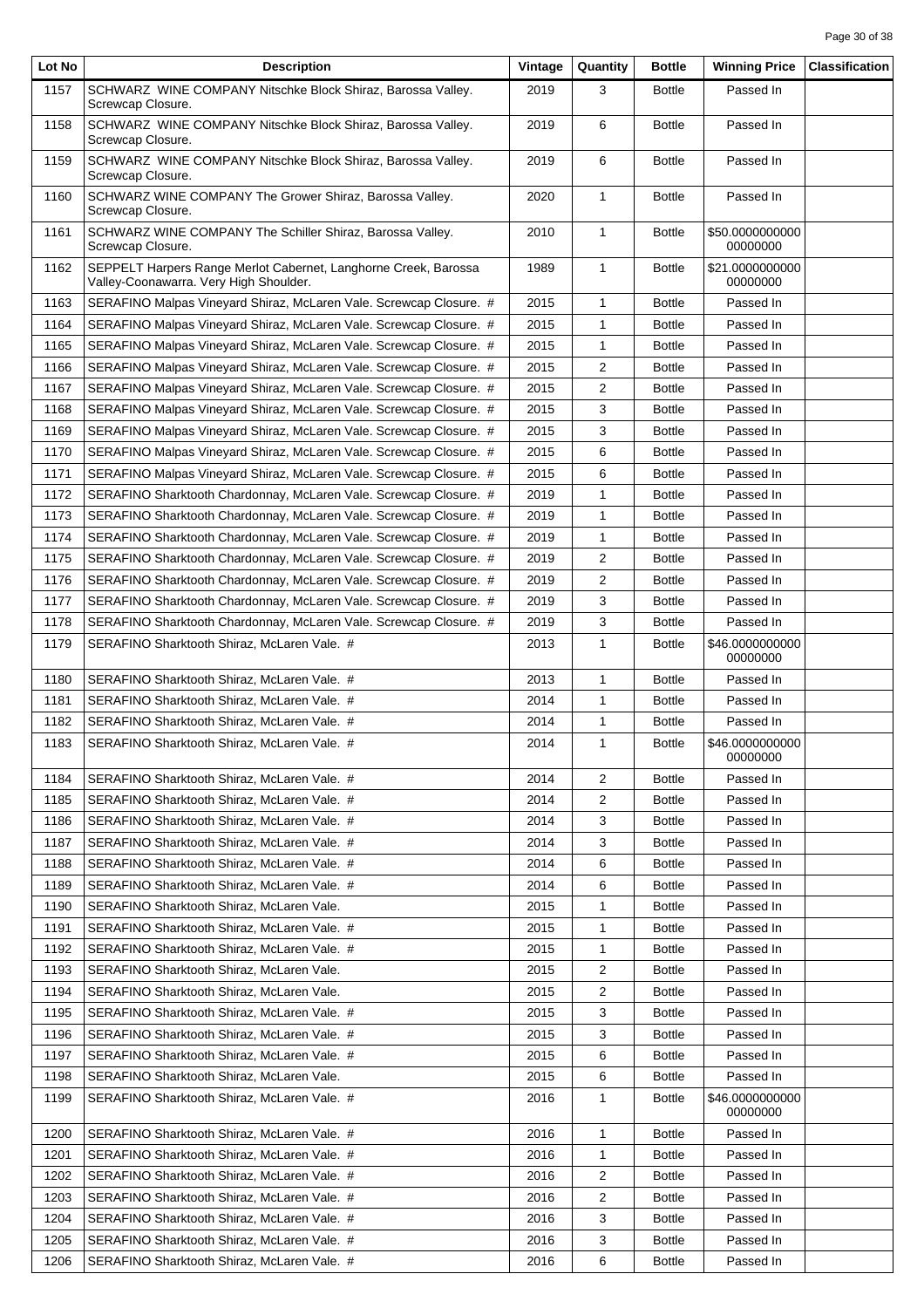| Lot No | <b>Description</b>                                                                                          | Vintage | Quantity       | <b>Bottle</b>      | <b>Winning Price</b>        | <b>Classification</b> |
|--------|-------------------------------------------------------------------------------------------------------------|---------|----------------|--------------------|-----------------------------|-----------------------|
| 1207   | SERAFINO Sharktooth Shiraz, McLaren Vale.                                                                   | 2016    | 6              | <b>Bottle</b>      | Passed In                   |                       |
| 1208   | SERAFINO Sharktooth Shiraz, McLaren Vale. Screwcap Closure.                                                 | 2017    | $\mathbf{1}$   | <b>Bottle</b>      | Passed In                   |                       |
| 1209   | SERAFINO Sharktooth Shiraz, McLaren Vale. Screwcap Closure.                                                 | 2017    | 1              | <b>Bottle</b>      | Passed In                   |                       |
| 1210   | SERAFINO Sharktooth Shiraz, McLaren Vale. Screwcap Closure. #                                               | 2017    | 1              | <b>Bottle</b>      | Passed In                   |                       |
| 1211   | SERAFINO Sharktooth Shiraz, McLaren Vale. Screwcap Closure. Minor<br>label stains                           | 2017    | 2              | <b>Bottle</b>      | Passed In                   |                       |
| 1212   | SERAFINO Sharktooth Shiraz, McLaren Vale. Screwcap Closure.                                                 | 2017    | 2              | <b>Bottle</b>      | Passed In                   |                       |
| 1213   | SERAFINO Sharktooth Shiraz, McLaren Vale. Screwcap Closure. #                                               | 2017    | 3              | <b>Bottle</b>      | Passed In                   |                       |
| 1214   | SERAFINO Sharktooth Shiraz, McLaren Vale. Screwcap Closure. #                                               | 2017    | 3              | <b>Bottle</b>      | Passed In                   |                       |
| 1215   | SERAFINO Sharktooth Shiraz, McLaren Vale. Screwcap Closure. #                                               | 2017    | 6              | <b>Bottle</b>      | Passed In                   |                       |
| 1216   | SERAFINO Sharktooth Shiraz, McLaren Vale. Screwcap Closure. #                                               | 2017    | 6              | <b>Bottle</b>      | Passed In                   |                       |
| 1217   | SERAFINO Terremoto Syrah, McLaren Vale. #                                                                   | 2010    | 1              | <b>Bottle</b>      | Passed In                   |                       |
| 1218   | SERAFINO Terremoto Syrah, McLaren Vale. #                                                                   | 2010    | 1              | <b>Bottle</b>      | Passed In                   |                       |
| 1219   | SERAFINO Terremoto Syrah, McLaren Vale. #                                                                   | 2010    | 1              | <b>Bottle</b>      | Passed In                   |                       |
| 1220   | SERAFINO Terremoto Syrah, McLaren Vale. #                                                                   | 2010    | 2              | <b>Bottle</b>      | Passed In                   |                       |
| 1221   | SERAFINO Terremoto Syrah, McLaren Vale. #                                                                   | 2010    | 2              | <b>Bottle</b>      | Passed In                   |                       |
| 1222   | SERAFINO Terremoto Syrah, McLaren Vale. #                                                                   | 2010    | 3              | <b>Bottle</b>      | Passed In                   |                       |
| 1223   | SERAFINO Terremoto Syrah, McLaren Vale. #                                                                   | 2010    | 3              | <b>Bottle</b>      | Passed In                   |                       |
| 1224   | SERAFINO Terremoto Syrah, McLaren Vale. #                                                                   | 2010    | 6              | <b>Bottle</b>      | Passed In                   |                       |
| 1225   | SERAFINO Terremoto Syrah, McLaren Vale. #                                                                   | 2010    | 6              | <b>Bottle</b>      | Passed In                   |                       |
| 1226   | SERAFINO Terremoto Syrah, McLaren Vale. #                                                                   | 2011    | 1              | <b>Bottle</b>      | Passed In                   |                       |
| 1227   | SERAFINO Terremoto Syrah, McLaren Vale.                                                                     | 2011    | $\mathbf{1}$   | <b>Bottle</b>      | Passed In                   |                       |
| 1228   | SERAFINO Terremoto Syrah, McLaren Vale.                                                                     | 2011    | 1              | <b>Bottle</b>      | Passed In                   |                       |
| 1229   | SERAFINO Terremoto Syrah, McLaren Vale.                                                                     | 2011    | 2              | <b>Bottle</b>      | Passed In                   |                       |
|        |                                                                                                             |         |                |                    |                             |                       |
| 1230   | SERAFINO Terremoto Syrah, McLaren Vale.                                                                     | 2011    | 2              | <b>Bottle</b>      | Passed In                   |                       |
| 1231   | SERAFINO Terremoto Syrah, McLaren Vale. #                                                                   | 2011    | 6              | <b>Bottle</b>      | Passed In                   |                       |
| 1232   | SERAFINO Terremoto Syrah, McLaren Vale. #                                                                   | 2011    | 6              | <b>Bottle</b>      | Passed In                   |                       |
| 1233   | SERAFINO Terremoto Syrah, McLaren Vale. Screwcap Closure.                                                   | 2012    | 1              | <b>Bottle</b>      | Passed In                   |                       |
| 1234   | SERAFINO Terremoto Syrah, McLaren Vale. Screwcap Closure. 97 Points<br>James Halliday Wine Companion 2016 # | 2012    | $\mathbf{1}$   | <b>Bottle</b>      | Passed In                   |                       |
| 1235   | SERAFINO Terremoto Syrah, McLaren Vale. Screwcap Closure.                                                   | 2012    | $\mathbf{1}$   | <b>Bottle</b>      | Passed In                   |                       |
| 1236   | SERAFINO Terremoto Syrah, McLaren Vale. Screwcap Closure.                                                   | 2012    | $\overline{2}$ | <b>Bottle</b>      | Passed In                   |                       |
| 1237   | SERAFINO Terremoto Syrah, McLaren Vale. Screwcap Closure.                                                   | 2012    | $\mathbf 2$    | <b>Bottle</b>      | Passed In                   |                       |
| 1238   | SERAFINO Terremoto Syrah, McLaren Vale. Screwcap Closure. 97 Points<br>James Halliday Wine Companion 2016 # | 2012    | 3              | <b>Bottle</b>      | Passed In                   |                       |
| 1239   | SERAFINO Terremoto Syrah, McLaren Vale. Screwcap Closure. 97 Points<br>James Halliday Wine Companion 2016 # | 2012    | 3              | <b>Bottle</b>      | Passed In                   |                       |
| 1240   | SERAFINO Terremoto Syrah, McLaren Vale. Screwcap Closure.                                                   | 2012    | 6              | <b>Bottle</b>      | Passed In                   |                       |
| 1241   | SERAFINO Terremoto Syrah, McLaren Vale. Screwcap Closure. 97 Points<br>James Halliday Wine Companion 2016 # | 2012    | 6              | <b>Bottle</b>      | Passed In                   |                       |
| 1242   | SERAFINO Terremoto Syrah, McLaren Vale. Screwcap Closure. #                                                 | 2013    | 1              | <b>Bottle</b>      | Passed In                   |                       |
| 1243   | SERAFINO Terremoto Syrah, McLaren Vale. Screwcap Closure. #                                                 | 2013    | 1              | <b>Bottle</b>      | Passed In                   |                       |
| 1244   | SERAFINO Terremoto Syrah, McLaren Vale. Screwcap Closure. #                                                 | 2013    | 1              | <b>Bottle</b>      | Passed In                   |                       |
| 1245   | SERAFINO Terremoto Syrah, McLaren Vale. Screwcap Closure. #                                                 | 2013    | 2              | <b>Bottle</b>      | Passed In                   |                       |
| 1246   | SERAFINO Terremoto Syrah, McLaren Vale. Screwcap Closure. #                                                 | 2013    | $\overline{2}$ | <b>Bottle</b>      | Passed In                   |                       |
| 1247   | SERAFINO Terremoto Syrah, McLaren Vale. Screwcap Closure. #                                                 | 2013    | 3              | <b>Bottle</b>      | Passed In                   |                       |
| 1248   | SERAFINO Terremoto Syrah, McLaren Vale. Screwcap Closure. #                                                 | 2013    | 3              | <b>Bottle</b>      | Passed In                   |                       |
| 1249   | SERAFINO Terremoto Syrah, McLaren Vale. Screwcap Closure. #                                                 | 2013    | 6              | <b>Bottle</b>      | Passed In                   |                       |
| 1250   | SERAFINO Terremoto Syrah, McLaren Vale. Screwcap Closure. #                                                 | 2013    | 6              | <b>Bottle</b>      | Passed In                   |                       |
| 1251   | SHAW & SMITH Shiraz, Adelaide Hills. Screwcap Closure.                                                      | 2012    | 2              | <b>Half Bottle</b> | \$21.0000000000<br>00000000 |                       |
| 1252   | SHAW & SMITH Shiraz, Adelaide Hills. Screwcap Closure.                                                      | 2012    | 2              | <b>Half Bottle</b> | Passed In                   |                       |
| 1253   | SHAW & SMITH Shiraz, Adelaide Hills. Screwcap Closure.                                                      | 2012    | 3              | <b>Half Bottle</b> | Passed In                   |                       |
| 1254   | SHAW & SMITH Shiraz, Adelaide Hills. Screwcap Closure.                                                      | 2012    | 3              | <b>Half Bottle</b> | Passed In                   |                       |
| 1255   | SHAW & SMITH Shiraz, Adelaide Hills. Screwcap Closure.                                                      | 2012    | 6              | <b>Half Bottle</b> | Passed In                   |                       |
| 1256   | SHAW & SMITH Shiraz, Adelaide Hills. Screwcap Closure.                                                      | 2012    | 1              | <b>Bottle</b>      | Passed In                   |                       |
| 1257   | SHAW & SMITH Shiraz, Adelaide Hills. Screwcap Closure.                                                      | 2012    | 1              | <b>Bottle</b>      | \$46.0000000000<br>00000000 |                       |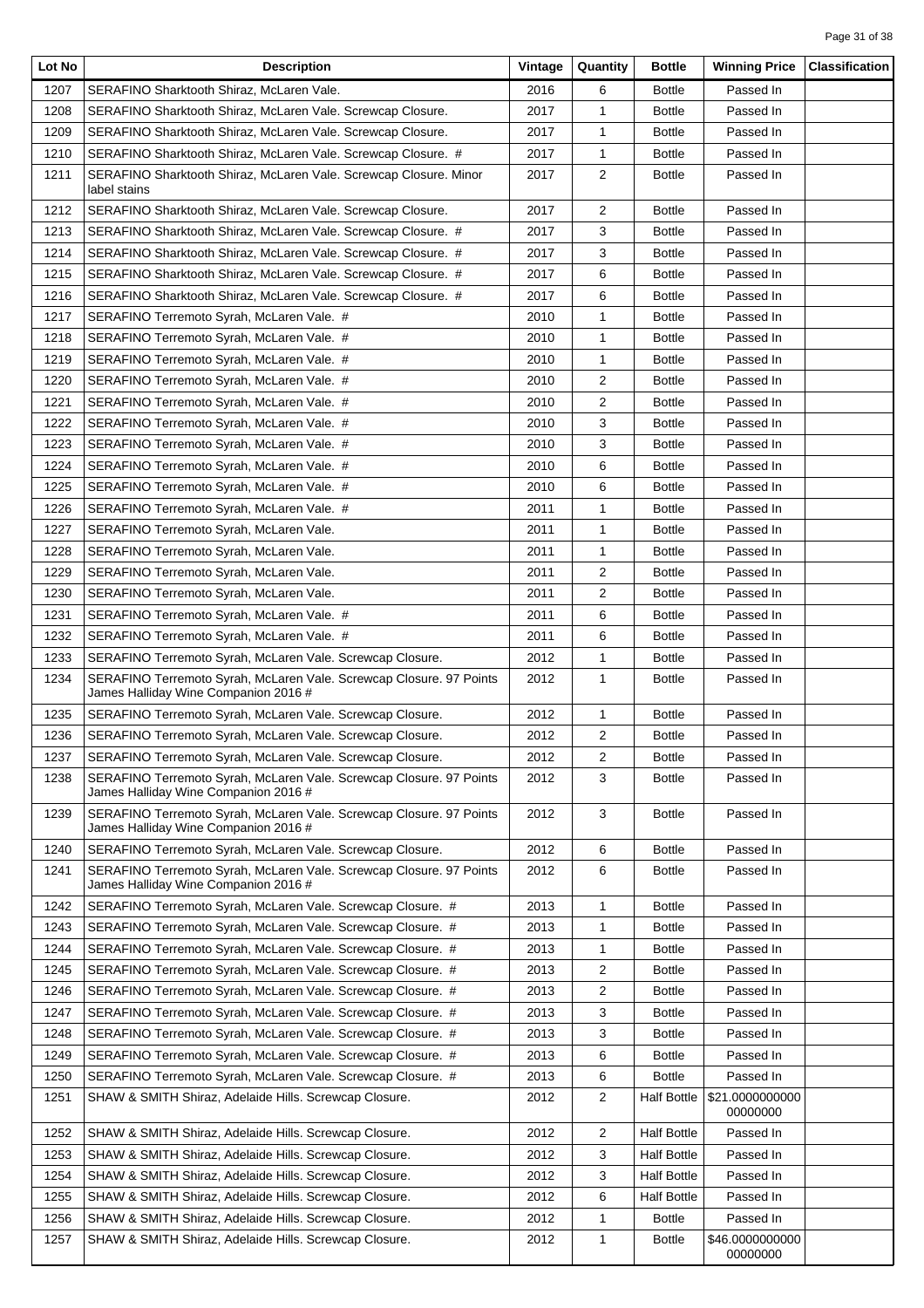| Lot No | <b>Description</b>                                                                                            | Vintage | Quantity       | <b>Bottle</b> | <b>Winning Price</b>        | <b>Classification</b> |
|--------|---------------------------------------------------------------------------------------------------------------|---------|----------------|---------------|-----------------------------|-----------------------|
| 1258   | SHAW & SMITH Shiraz, Adelaide Hills. Screwcap Closure.                                                        | 2012    | 1              | <b>Bottle</b> | \$46.0000000000<br>00000000 |                       |
| 1259   | SHAW & SMITH Shiraz, Adelaide Hills. Screwcap Closure.                                                        | 2012    | 2              | <b>Bottle</b> | Passed In                   |                       |
| 1260   | SHAW & SMITH Shiraz, Adelaide Hills. Screwcap Closure.                                                        | 2012    | 2              | <b>Bottle</b> | Passed In                   |                       |
| 1261   | SHAW & SMITH Shiraz, Adelaide Hills. Screwcap Closure.                                                        | 2012    | 3              | <b>Bottle</b> | Passed In                   |                       |
| 1262   | SHAW & SMITH Shiraz, Adelaide Hills. Screwcap Closure.                                                        | 2012    | 3              | <b>Bottle</b> | Passed In                   |                       |
| 1263   | SHAW & SMITH Shiraz, Adelaide Hills. Screwcap Closure.                                                        | 2012    | 6              | <b>Bottle</b> | Passed In                   |                       |
| 1264   | SHAW & SMITH Shiraz, Adelaide Hills. Screwcap Closure.                                                        | 2012    | 6              | <b>Bottle</b> | \$46.0000000000<br>00000000 |                       |
| 1265   | SHAW & SMITH Shiraz, Adelaide Hills. Original Presentation Box/es,<br>Screwcap Closure, Minor Capsule Damage. | 2014    | $\mathbf{1}$   | Magnum        | \$90.0000000000<br>00000000 |                       |
| 1266   | SHAW & SMITH Balhannah Vineyard Shiraz, Adelaide Hills. Screwcap<br>Closure.                                  | 2016    | $\mathbf{1}$   | <b>Bottle</b> | Passed In                   |                       |
| 1267   | SHINGLEBACK Unedited Shiraz, McLaren Vale. Screwcap Closure.                                                  | 2017    | 1              | <b>Bottle</b> | Passed In                   |                       |
| 1268   | SHINGLEBACK Unedited Shiraz, McLaren Vale. Screwcap Closure.                                                  | 2017    | 1              | <b>Bottle</b> | Passed In                   |                       |
| 1269   | SHINGLEBACK Unedited Shiraz, McLaren Vale. Screwcap Closure.                                                  | 2017    | 2              | <b>Bottle</b> | Passed In                   |                       |
| 1270   | SHINGLEBACK Unedited Shiraz, McLaren Vale. Screwcap Closure.                                                  | 2017    | 2              | <b>Bottle</b> | Passed In                   |                       |
| 1271   | SHIRVINGTON Cabernet Sauvignon, McLaren Vale.                                                                 | 2003    | 1              | <b>Bottle</b> | Passed In                   |                       |
| 1272   | SHOTTESBROOKE VINEYARDS Eliza Reserve Shiraz, McLaren Vale.<br>Screwcap Closure.                              | 2009    | $\mathbf{1}$   | <b>Bottle</b> | \$27.0000000000<br>00000000 |                       |
| 1273   | SHOTTESBROOKE VINEYARDS Single Vineyard Blewitt Springs Shiraz,<br>McLaren Vale. Screwcap Closure.            | 2013    | $\mathbf{1}$   | <b>Bottle</b> | Passed In                   |                       |
| 1274   | SHOTTESBROOKE VINEYARDS Single Vineyard Blewitt Springs Shiraz,<br>McLaren Vale. Screwcap Closure.            | 2013    | 1              | <b>Bottle</b> | Passed In                   |                       |
| 1275   | SHOTTESBROOKE VINEYARDS Single Vineyard Blewitt Springs Shiraz,<br>McLaren Vale. Screwcap Closure.            | 2013    | $\mathbf{1}$   | <b>Bottle</b> | Passed In                   |                       |
| 1276   | SIDEWOOD Mappinga Shiraz, Adelaide Hills. #                                                                   | 2017    | $\mathbf{1}$   | <b>Bottle</b> | Passed In                   |                       |
| 1277   | SIDEWOOD Mappinga Shiraz, Adelaide Hills. #                                                                   | 2017    | $\mathbf{1}$   | <b>Bottle</b> | Passed In                   |                       |
| 1278   | SIDEWOOD Mappinga Shiraz, Adelaide Hills. #                                                                   | 2017    | $\mathbf{1}$   | <b>Bottle</b> | Passed In                   |                       |
| 1279   | SIDEWOOD Mappinga Shiraz, Adelaide Hills. #                                                                   | 2017    | 2              | <b>Bottle</b> | Passed In                   |                       |
| 1280   | SIDEWOOD Mappinga Shiraz, Adelaide Hills. #                                                                   | 2017    | 2              | <b>Bottle</b> | Passed In                   |                       |
| 1281   | SIDEWOOD Mappinga Shiraz, Adelaide Hills. #                                                                   | 2017    | 3              | <b>Bottle</b> | Passed In                   |                       |
| 1282   | SIDEWOOD Mappinga Shiraz, Adelaide Hills. #                                                                   | 2017    | 3              | <b>Bottle</b> | Passed In                   |                       |
| 1283   | SIDEWOOD Mappinga Shiraz, Adelaide Hills. #                                                                   | 2017    | 6              | <b>Bottle</b> | Passed In                   |                       |
| 1284   | SIDEWOOD Mappinga Shiraz, Adelaide Hills. #                                                                   | 2017    | 6              | <b>Bottle</b> | Passed In                   |                       |
| 1285   | SONS OF EDEN Remus Old Vine Shiraz, Eden Valley. Screwcap Closure,<br>Minor Label Damage.                     | 2015    | 1              | <b>Bottle</b> | Passed In                   |                       |
| 1286   | SOUL GROWERS Persistence Grenache, Barossa Valley. #                                                          | 2017    | 1              | <b>Bottle</b> | Passed In                   |                       |
| 1287   | SOUL GROWERS Persistence Grenache, Barossa Valley. #                                                          | 2017    | 1              | <b>Bottle</b> | Passed In                   |                       |
| 1288   | SOUL GROWERS Persistence Grenache, Barossa Valley. #                                                          | 2017    | 1              | <b>Bottle</b> | Passed In                   |                       |
| 1289   | SOUL GROWERS Persistence Grenache, Barossa Valley. #                                                          | 2017    | $\overline{2}$ | <b>Bottle</b> | Passed In                   |                       |
| 1290   | SOUL GROWERS Persistence Grenache, Barossa Valley. #                                                          | 2017    | $\overline{2}$ | <b>Bottle</b> | Passed In                   |                       |
| 1291   | SPINIFEX Syrah, Barossa. Screwcap Closure.                                                                    | 2017    | 3              | <b>Bottle</b> | \$21.0000000000<br>00000000 |                       |
| 1292   | SPINIFEX Syrah, Barossa. Screwcap Closure.                                                                    | 2017    | 3              | <b>Bottle</b> | Passed In                   |                       |
| 1293   | ST. HALLETT Blackwell Shiraz, Barossa Valley. Screwcap Closure.                                               | 2016    | 1              | <b>Bottle</b> | Passed In                   |                       |
| 1294   | ST. HALLETT Blackwell Shiraz, Barossa Valley. Screwcap Closure.                                               | 2016    | 1              | <b>Bottle</b> | Passed In                   |                       |
| 1295   | ST. HALLETT Blackwell Shiraz, Barossa Valley. Screwcap Closure.                                               | 2016    | 2              | <b>Bottle</b> | Passed In                   |                       |
| 1296   | ST. HALLETT Blackwell Shiraz, Barossa Valley.                                                                 | 2017    | 1              | <b>Bottle</b> | Passed In                   |                       |
| 1297   | ST. HALLETT Blackwell Shiraz, Barossa Valley.                                                                 | 2017    | 1              | <b>Bottle</b> | Passed In                   |                       |
| 1298   | ST. HALLETT Blackwell Shiraz, Barossa Valley.                                                                 | 2017    | 1              | <b>Bottle</b> | Passed In                   |                       |
| 1299   | ST. HALLETT Blackwell Shiraz, Barossa Valley.                                                                 | 2017    | $\overline{2}$ | <b>Bottle</b> | Passed In                   |                       |
| 1300   | ST. HALLETT Blackwell Shiraz, Barossa Valley.                                                                 | 2017    | 2              | <b>Bottle</b> | Passed In                   |                       |
| 1301   | ST. HALLETT Blackwell Shiraz, Barossa Valley.                                                                 | 2017    | 3              | <b>Bottle</b> | Passed In                   |                       |
| 1302   | ST. HALLETT Blackwell Shiraz, Barossa Valley.                                                                 | 2017    | 3              | <b>Bottle</b> | Passed In                   |                       |
| 1303   | ST. HALLETT Blackwell Shiraz, Barossa Valley. Screwcap Closure.                                               | 2018    | 1              | <b>Bottle</b> | \$26.0000000000<br>00000000 |                       |
| 1304   | ST HALLETT Higher Earth Syrah, Eden Valley. Screwcap Closure.                                                 | 2018    | 1              | <b>Bottle</b> | Passed In                   |                       |
| 1305   | ST HALLETT Higher Earth Syrah, Eden Valley. Screwcap Closure.                                                 | 2018    | 1              | <b>Bottle</b> | Passed In                   |                       |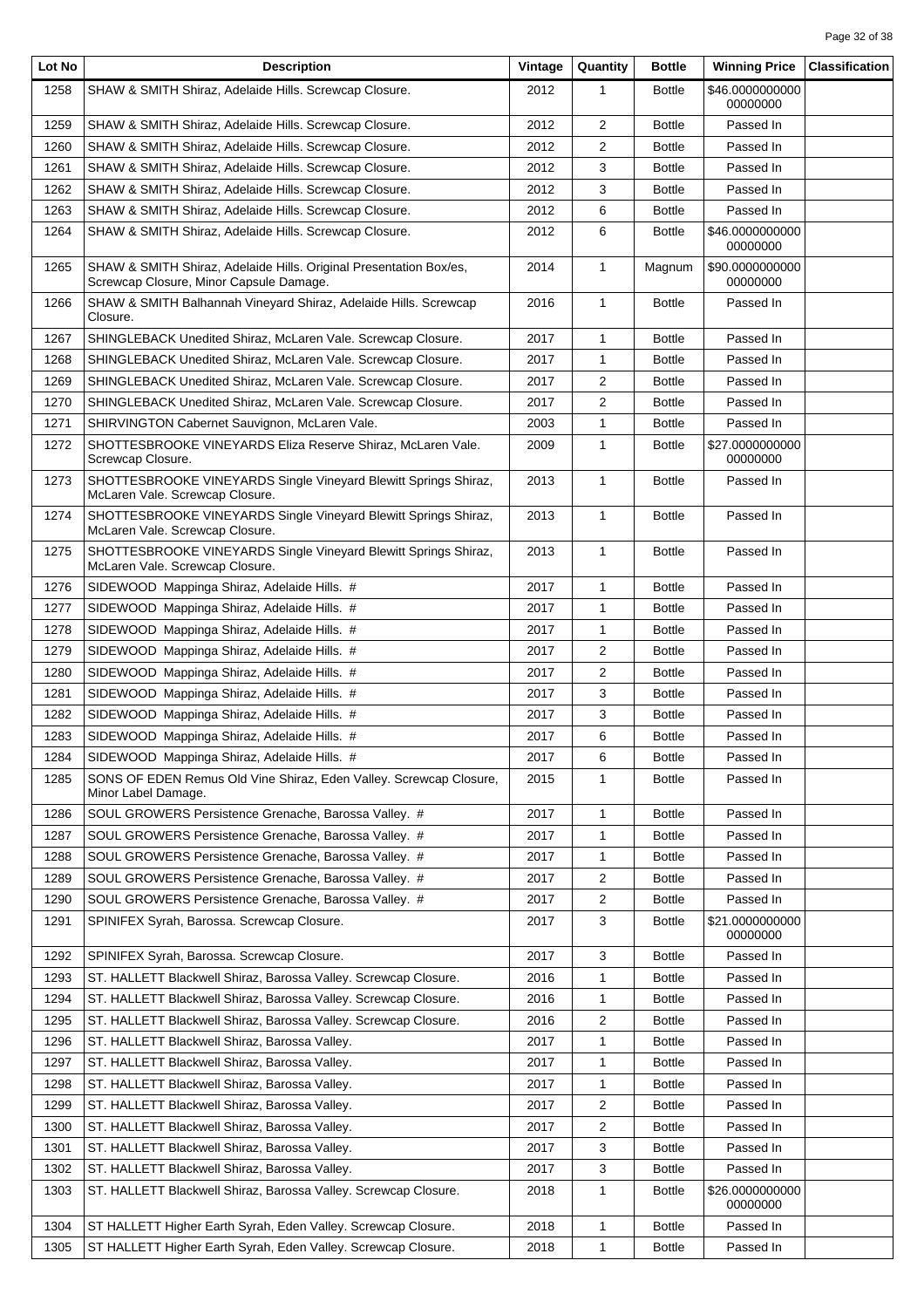| Lot No | <b>Description</b>                                                                                                         | Vintage | Quantity       | <b>Bottle</b> | <b>Winning Price</b>        | <b>Classification</b> |
|--------|----------------------------------------------------------------------------------------------------------------------------|---------|----------------|---------------|-----------------------------|-----------------------|
| 1306   | ST HALLETT Higher Earth Syrah, Eden Valley. #                                                                              | 2019    | 1              | <b>Bottle</b> | Passed In                   |                       |
| 1307   | ST HALLETT Higher Earth Syrah, Eden Valley. #                                                                              | 2019    | $\mathbf{1}$   | <b>Bottle</b> | Passed In                   |                       |
| 1308   | ST HALLETT Higher Earth Syrah, Eden Valley. #                                                                              | 2019    | 1              | <b>Bottle</b> | Passed In                   |                       |
| 1309   | ST HALLETT Higher Earth Syrah, Eden Valley. #                                                                              | 2019    | 2              | <b>Bottle</b> | Passed In                   |                       |
| 1310   | ST HALLETT Higher Earth Syrah, Eden Valley. #                                                                              | 2019    | 2              | <b>Bottle</b> | Passed In                   |                       |
| 1311   | ST HALLETT Higher Earth Syrah, Eden Valley. #                                                                              | 2019    | 3              | <b>Bottle</b> | Passed In                   |                       |
| 1312   | ST HALLETT Higher Earth Syrah, Eden Valley. #                                                                              | 2019    | 3              | <b>Bottle</b> | Passed In                   |                       |
| 1313   | ST HALLETT Higher Earth Syrah, Eden Valley. #                                                                              | 2019    | 6              | <b>Bottle</b> | Passed In                   |                       |
| 1314   | ST HALLETT Higher Earth Syrah, Eden Valley. #                                                                              | 2019    | 6              | <b>Bottle</b> | Passed In                   |                       |
| 1315   | ST HALLETT Mighty Ox Shiraz, Barossa. #                                                                                    | 2019    | 1              | Magnum        | Passed In                   |                       |
| 1316   | ST HALLETT Mighty Ox Shiraz, Barossa. #                                                                                    | 2019    | 1              | Magnum        | Passed In                   |                       |
| 1317   | ST HALLETT Mighty Ox Shiraz, Barossa. #                                                                                    | 2019    | 1              | Magnum        | Passed In                   |                       |
| 1318   | ST HALLETT Mighty Ox Shiraz, Barossa. #                                                                                    | 2019    | $\overline{2}$ | Magnum        | Passed In                   |                       |
| 1319   | ST HALLETT Mighty Ox Shiraz, Barossa. #                                                                                    | 2019    | 3              | Magnum        | Passed In                   |                       |
| 1320   | ST HALLETT Mighty Ox Shiraz, Barossa. #                                                                                    | 2019    | 3              | Magnum        | Passed In                   |                       |
| 1321   | ST. HALLETT The Black Sparkling Shiraz, Barossa Valley. #                                                                  | NV      | 1              | <b>Bottle</b> | Passed In                   |                       |
| 1322   | ST. HALLETT The Black Sparkling Shiraz, Barossa Valley. #                                                                  | NV      | $\mathbf{1}$   | <b>Bottle</b> | Passed In                   |                       |
| 1323   | ST. HALLETT The Black Sparkling Shiraz, Barossa Valley. #                                                                  | NV      | 1              | <b>Bottle</b> | Passed In                   |                       |
| 1324   | ST. HALLETT The Black Sparkling Shiraz, Barossa Valley. #                                                                  | NV      | $\overline{2}$ | <b>Bottle</b> | Passed In                   |                       |
| 1325   | ST. HALLETT The Black Sparkling Shiraz, Barossa Valley. #                                                                  | NV      | 2              | <b>Bottle</b> | Passed In                   |                       |
| 1326   | ST. HALLETT The Black Sparkling Shiraz, Barossa Valley. #                                                                  | NV      | 3              | <b>Bottle</b> | Passed In                   |                       |
| 1327   | ST. HALLETT The Black Sparkling Shiraz, Barossa Valley. #                                                                  | NV      | 3              | <b>Bottle</b> | Passed In                   |                       |
| 1328   | ST. HALLETT The Black Sparkling Shiraz, Barossa Valley. #                                                                  | NV      | 6              | <b>Bottle</b> | Passed In                   |                       |
| 1329   | ST. HALLETT The Black Sparkling Shiraz, Barossa Valley. #                                                                  | NV      | 6              | <b>Bottle</b> | Passed In                   |                       |
| 1330   | ST HUGO Shiraz, Barossa. Screwcap Closure.                                                                                 | 2009    | $\mathbf{1}$   | <b>Bottle</b> | \$33.0000000000<br>00000000 |                       |
| 1331   | ST HUGO The Unspoken Promise Cabernet, Barossa. Screwcap Closure.                                                          | 2014    | $\mathbf{1}$   | <b>Bottle</b> | \$65.0000000000<br>00000000 |                       |
| 1332   | ST HUGO The Unspoken Promise Cabernet, Barossa. Screwcap Closure.                                                          | 2014    | 1              | <b>Bottle</b> | Passed In                   |                       |
| 1333   | ST. JOHNS ROAD Block 8 Shiraz, Barossa Valley. Screwcap Closure.                                                           | 2014    | 1              | <b>Bottle</b> | Passed In                   |                       |
| 1334   | ST. JOHN'S ROAD The Evangelist Shiraz, Barossa Valley. Screwcap<br>Closure. #                                              | 2014    | $\mathbf{1}$   | <b>Bottle</b> | Passed In                   |                       |
| 1335   | ST. JOHN'S ROAD The Evangelist Shiraz, Barossa Valley. Screwcap<br>Closure. #                                              | 2014    | $\mathbf{1}$   | <b>Bottle</b> | Passed In                   |                       |
| 1336   | ST. JOHN'S ROAD The Evangelist Shiraz, Barossa Valley. Screwcap<br>Closure.                                                | 2014    | $\mathbf{1}$   | <b>Bottle</b> | Withdrawn                   |                       |
| 1337   | STONEHAVEN WINES Hidden Sea Chardonnay, Limestone Coast.<br>Screwcap Closure. #                                            | 2019    | $\mathbf{1}$   | <b>Bottle</b> | \$6.00000000000<br>0000000  |                       |
| 1338   | STONYFELL The Hamilton Club Pinot Grigio, South Australia. Screwcap<br>Closure, Minor Label Stain/s.                       | 2012    | $\mathbf{1}$   | <b>Bottle</b> | Passed In                   |                       |
| 1339   | STONYFELL The Hamilton Club Pinot Grigio, South Australia. Screwcap<br>Closure, Minor Label Stain/s, Minor Capsule Damage. | 2012    | 1              | <b>Bottle</b> | Passed In                   |                       |
| 1340   | SUSSEX SQUIRE The Prancing Pony Riesling, Clare Valley. Screwcap<br>Closure.                                               | 2019    | $\mathbf{1}$   | <b>Bottle</b> | Passed In                   |                       |
| 1341   | TEUSNER Albert Shiraz, Barossa Valley.                                                                                     | 2018    | 1              | <b>Bottle</b> | Passed In                   |                       |
| 1342   | TEUSNER Albert Shiraz, Barossa Valley.                                                                                     | 2018    | 1              | <b>Bottle</b> | Passed In                   |                       |
| 1343   | THE COLONIAL ESTATE Etranger Cabernet Sauvignon, Barossa Valley.<br>Screwcap Closure.                                      | 2016    | 1              | <b>Bottle</b> | Passed In                   |                       |
| 1344   | THE COLONIAL ESTATE Exile Shiraz, Barossa Valley.                                                                          | 2017    | 1              | <b>Bottle</b> | Passed In                   |                       |
| 1345   | THE COLONIAL ESTATE Explorateur Old Vine Shiraz, Barossa. Screwcap<br>Closure.                                             | 2016    | 1              | <b>Bottle</b> | Passed In                   |                       |
| 1346   | THE COLONIAL ESTATE Explorateur Old Vine Shiraz, Barossa. Screwcap<br>Closure.                                             | 2016    | $\mathbf{1}$   | <b>Bottle</b> | Passed In                   |                       |
| 1347   | THE COLONIAL ESTATE Explorateur Old Vine Shiraz, Barossa. Screwcap<br>Closure.                                             | 2016    | 2              | <b>Bottle</b> | Passed In                   |                       |
| 1348   | THE COLONIAL ESTATE Explorateur Old Vine Shiraz, Barossa. Screwcap<br>Closure.                                             | 2016    | 2              | <b>Bottle</b> | Passed In                   |                       |
| 1349   | THE LANE VINEYARD Cuvee Helen Blanc de Blancs, Adelaide Hills. #                                                           | 2013    | $\mathbf{1}$   | <b>Bottle</b> | Passed In                   |                       |
| 1350   | THE LANE VINEYARD Cuvee Helen Blanc de Blancs, Adelaide Hills.<br>Export Labelling. #                                      | 2013    | 1              | <b>Bottle</b> | Passed In                   |                       |
|        |                                                                                                                            |         |                |               |                             |                       |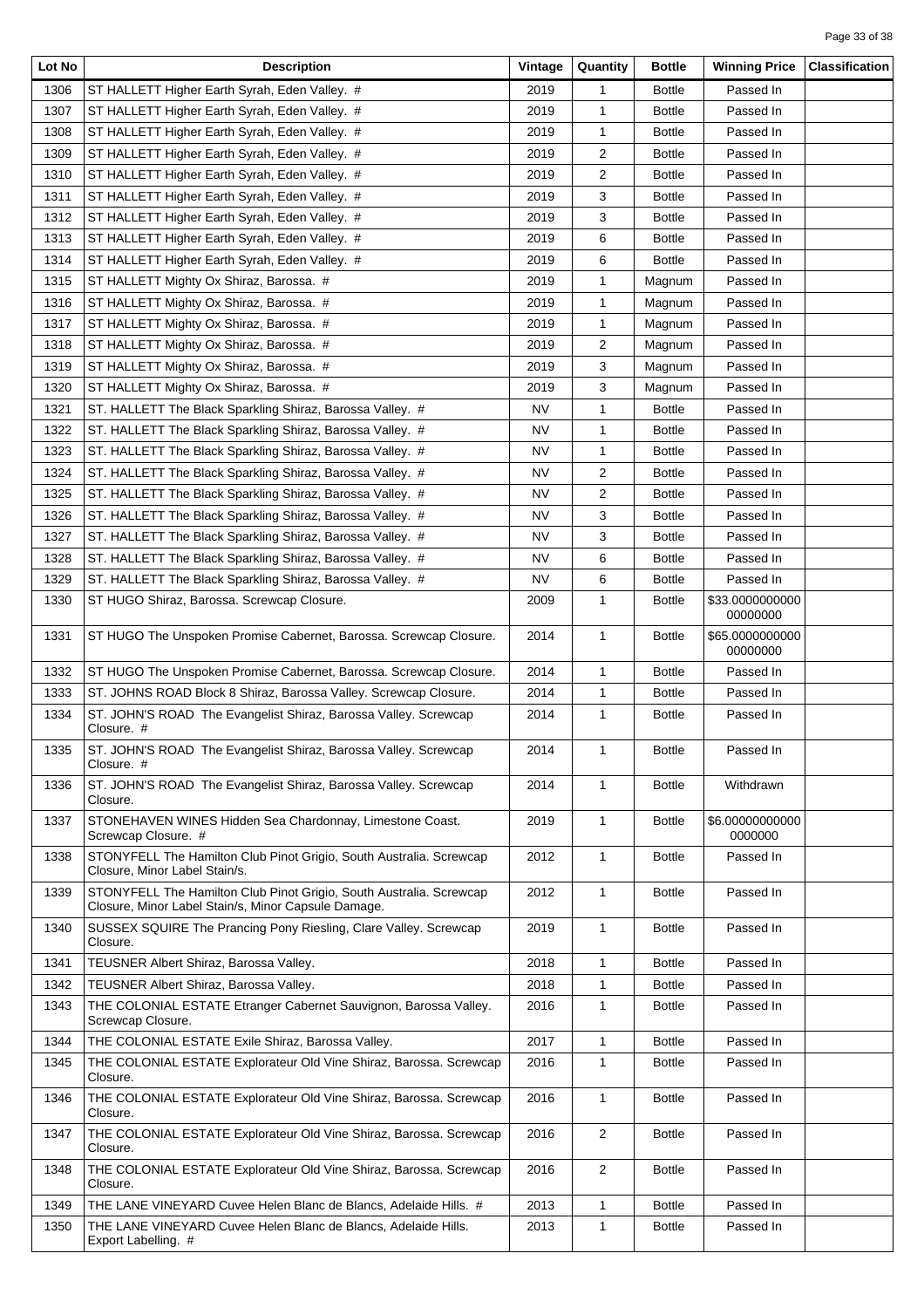| Lot No | <b>Description</b>                                                                                                                      | Vintage | Quantity     | <b>Bottle</b>    | <b>Winning Price</b>         | <b>Classification</b> |
|--------|-----------------------------------------------------------------------------------------------------------------------------------------|---------|--------------|------------------|------------------------------|-----------------------|
| 1351   | THE LANE VINEYARD John Crighton Shiraz Cabernet, Adelaide Hills.<br>Screwcap Closure, Export Labelling.                                 | 2010    | $\mathbf{1}$ | <b>Bottle</b>    | Passed In                    |                       |
| 1352   | THE LANE VINEYARD The Lane Reunion Shiraz, Adelaide Hills. Screwcap<br>Closure.                                                         | 2013    | $\mathbf{1}$ | <b>Bottle</b>    | Passed In                    |                       |
| 1353   | THE LANE VINEYARD The Lane Reunion Shiraz, Adelaide Hills. Screwcap<br>Closure.                                                         | 2013    | $\mathbf{1}$ | <b>Bottle</b>    | Passed In                    |                       |
| 1354   | THE STANDISH WINE COMPANY The Relic Single Vineyard Shiraz<br>Viognier, Barossa Valley. Wax Capsule/s.                                  | 2013    | $\mathbf{1}$ | <b>Bottle</b>    | \$150.000000000<br>000000000 |                       |
| 1355   | THE STANDISH WINE COMPANY The Relic Single Vineyard Shiraz<br>Viognier, Barossa Valley. Wax Capsule/s.                                  | 2013    | $\mathbf{1}$ | <b>Bottle</b>    | Passed In                    |                       |
| 1356   | THE STANDISH WINE COMPANY The Schubert Theorem Shiraz, Barossa<br>Valley. wax capsule                                                   | 2019    | $\mathbf{1}$ | <b>Bottle</b>    | Passed In                    |                       |
| 1357   | THE STANDISH WINE COMPANY The Schubert Theorem Shiraz, Barossa<br>Valley. wax capsule                                                   | 2019    | $\mathbf{1}$ | <b>Bottle</b>    | \$160.000000000<br>000000000 |                       |
| 1358   | THE STANDISH WINE COMPANY The Schubert Theorem Shiraz, Barossa<br>Valley. Wax Capsule/s.                                                | 2019    | $\mathbf{1}$ | <b>Bottle</b>    | \$152.000000000<br>000000000 |                       |
| 1359   | THE STANDISH WINE COMPANY The Schubert Theorem Shiraz, Barossa<br>Valley. Wax Capsule/s.                                                | 2019    | 2            | <b>Bottle</b>    | \$137.000000000<br>000000000 |                       |
| 1360   | THE WILLOWS VINEYARD Bonesetter Shiraz, Barossa Valley.                                                                                 | 2005    | $\mathbf{1}$ | <b>Bottle</b>    | \$48.0000000000<br>00000000  |                       |
| 1361   | THISTLEDOWN WINES Sands Of Time Old Vine Single Vineyard<br>Grenache, McLaren Vale. #                                                   | 2020    | $\mathbf{1}$ | <b>Bottle</b>    | Passed In                    |                       |
| 1362   | THISTLEDOWN WINES Sands Of Time Old Vine Single Vineyard<br>Grenache, McLaren Vale. #                                                   | 2020    | $\mathbf{1}$ | <b>Bottle</b>    | Passed In                    |                       |
| 1363   | THISTLEDOWN WINES Sands Of Time Old Vine Single Vineyard<br>Grenache, McLaren Vale. #                                                   | 2020    | $\mathbf{1}$ | <b>Bottle</b>    | Passed In                    |                       |
| 1364   | THISTLEDOWN WINES Sands Of Time Old Vine Single Vineyard<br>Grenache, McLaren Vale. #                                                   | 2020    | 2            | <b>Bottle</b>    | Passed In                    |                       |
| 1365   | THISTLEDOWN WINES Sands Of Time Old Vine Single Vineyard<br>Grenache, McLaren Vale. #                                                   | 2020    | 3            | <b>Bottle</b>    | Passed In                    |                       |
| 1366   | THISTLEDOWN WINES Sands Of Time Old Vine Single Vineyard<br>Grenache, McLaren Vale. #                                                   | 2020    | 3            | <b>Bottle</b>    | Passed In                    |                       |
| 1367   | THISTLEDOWN WINES Summer Road Old Vine Grenache Shiraz,<br>McLaren Vale. Screwcap Closure, Export Labelling.                            | 2019    | $\mathbf{1}$ | <b>Bottle</b>    | Passed In                    |                       |
| 1368   | TINTARA Sub Regional Blewitt Springs Shiraz, McLaren Vale. Screwcap<br>Closure. Minor capsule damage                                    | 2015    | $\mathbf{1}$ | <b>Bottle</b>    | Passed In                    |                       |
| 1369   | TOLLEY'S Elite Shiraz, Adelaide Hills. Screwcap Closure.                                                                                | 2014    | $\mathbf{1}$ | <b>Bottle</b>    | Passed In                    |                       |
| 1370   | TOMFOOLERY Cut & Run Riesling, Eden Valley. Screwcap Closure, Minor<br>Capsule Damage.                                                  | 2020    | $\mathbf{1}$ | <b>Bottle</b>    | Passed In                    |                       |
| 1371   | TOMFOOLERY Young Blood Grenache, Barossa Valley. Screwcap<br>Closure.                                                                   | 2020    | 2            | <b>Bottle</b>    | Passed In                    |                       |
| 1372   | TOMFOOLERY Young Blood Grenache, Barossa Valley. Screwcap<br>Closure.                                                                   | 2020    | 3            | <b>Bottle</b>    | Passed In                    |                       |
| 1373   | TOMFOOLERY Young Blood Grenache, Barossa Valley. Screwcap<br>Closure.                                                                   | 2020    | 6            | <b>Bottle</b>    | Passed In                    |                       |
| 1374   | TORBRECK The Struie Shiraz, Barossa. Screwcap Closure.                                                                                  | 2013    | 1            | <b>Bottle</b>    | \$51.0000000000<br>00000000  |                       |
| 1375   | TOWER ESTATE Shiraz, Barossa Valley. Wax Capsule/s, Minor Label<br>Stain/s.                                                             | 2003    | $\mathbf{1}$ | <b>Bottle</b>    | Passed In                    |                       |
| 1376   | TOWER ESTATE Shiraz, Barossa Valley.                                                                                                    | 2004    | 6            | <b>Bottle</b>    | Passed In                    |                       |
| 1377   | TOWER ESTATE Shiraz, Barossa Valley.                                                                                                    | 2006    | 2            | <b>Bottle</b>    | Passed In                    |                       |
| 1378   | TRAVIS EARTH Krondorf Vineyard Mataro Shiraz, Barossa. #                                                                                | 2013    | $\mathbf{1}$ | <b>Bottle</b>    | \$55.0000000000<br>00000000  |                       |
| 1379   | TRAVIS EARTH Krondorf Vineyard Mataro Shiraz, Barossa. Minor Label<br>Damage. #                                                         | 2013    | $\mathbf{1}$ | <b>Bottle</b>    | Passed In                    |                       |
| 1380   | TSCHARKE Barossa Grounds Collection Stonewell Grenache, Barossa<br>Valley. Screwcap Closure, Minor Label Stain/s, Minor Capsule Damage. | 2012    | $\mathbf{1}$ | <b>Bottle</b>    | \$36.0000000000<br>00000000  |                       |
| 1381   | TWO HANDS Coach House Block Single Vineyard Cabernet Sauvignon,<br>Barossa Valley. Wax Capsule/s.                                       | 2008    | $\mathbf{1}$ | Double<br>Magnum | Passed In                    |                       |
| 1382   | TWO HANDS Deer in Headlights Shiraz, Barossa Valley. Export Labelling.<br>#                                                             | 2003    | 2            | <b>Bottle</b>    | Passed In                    |                       |
| 1383   | TWO HANDS Deer in Headlights Shiraz, Barossa Valley. Export Labelling.                                                                  | 2003    | 2            | <b>Bottle</b>    | \$24.0000000000<br>00000000  |                       |
| 1384   | TWO HANDS Deer in Headlights Shiraz, Barossa Valley. Export Labelling.                                                                  | 2003    | 3            | <b>Bottle</b>    | Passed In                    |                       |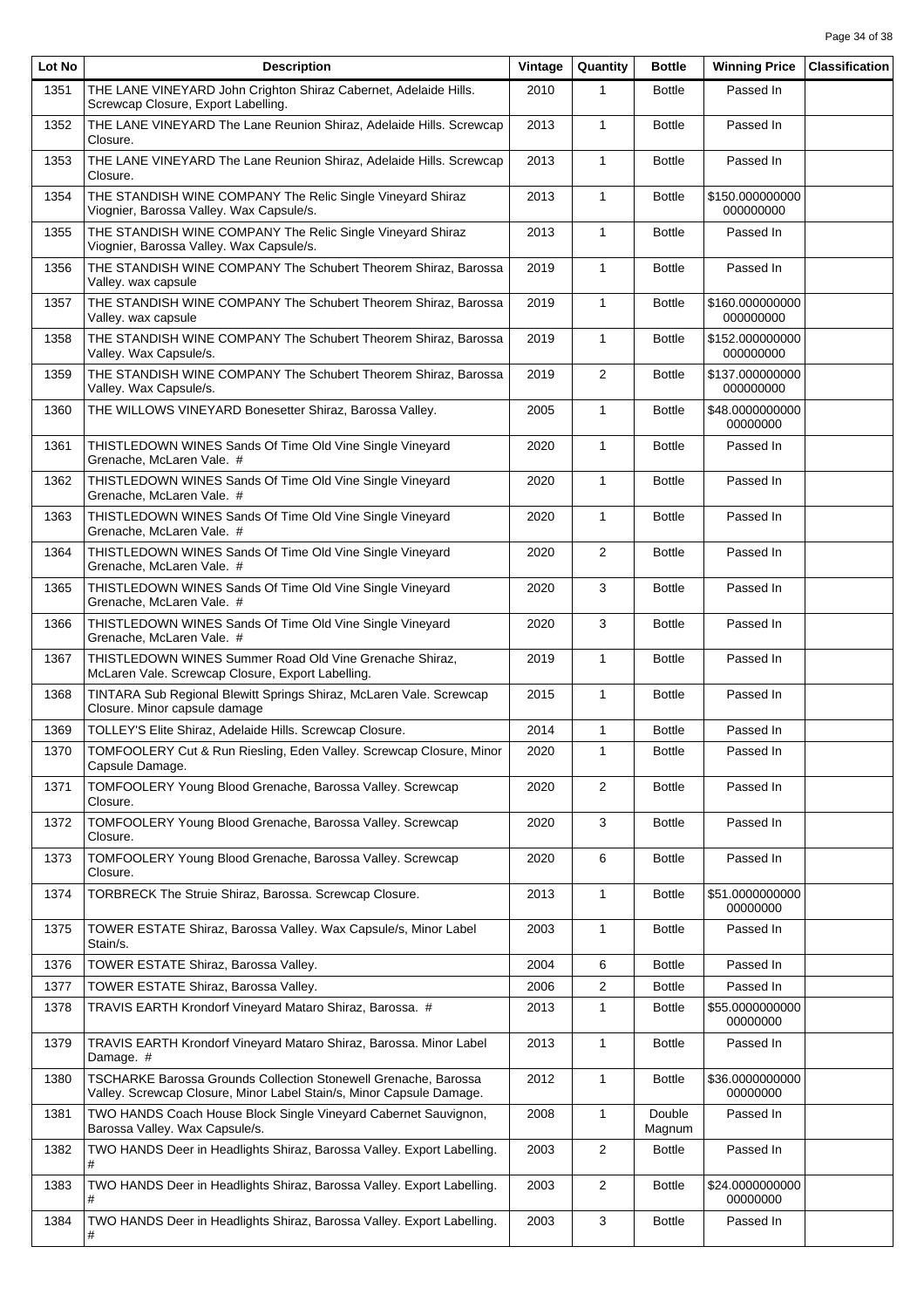| Lot No  | <b>Description</b>                                                                                 | Vintage | Quantity       | <b>Bottle</b> | <b>Winning Price</b>        | <b>Classification</b> |
|---------|----------------------------------------------------------------------------------------------------|---------|----------------|---------------|-----------------------------|-----------------------|
| 1385    | TWO HANDS Deer in Headlights Shiraz, Barossa Valley. Export Labelling.                             | 2003    | 3              | <b>Bottle</b> | Passed In                   |                       |
| 1386    | TWO HANDS Deer in Headlights Shiraz, Barossa Valley. Export Labelling.                             | 2003    | 6              | <b>Bottle</b> | Passed In                   |                       |
| 1387    | TWO HANDS Charlie's Garden Shiraz, Eden Valley.                                                    | 2016    | 1              | <b>Bottle</b> | Passed In                   |                       |
| 1388    | TWO HANDS Windmill Block Shiraz, Barossa Valley.                                                   | 2017    | $\mathbf{1}$   | <b>Bottle</b> | Passed In                   |                       |
| 1389    | TWO HANDS Windmill Block Shiraz, Barossa Valley.                                                   | 2017    | 1              | <b>Bottle</b> | Passed In                   |                       |
| 1390    | TWO HANDS Windmill Block Shiraz, Barossa Valley.                                                   | 2017    | 1              | <b>Bottle</b> | Passed In                   |                       |
| 1391    | TWO HANDS Yacca Block Shiraz, Eden Valley.                                                         | 2017    | 1              | <b>Bottle</b> | Passed In                   |                       |
| 1392    | TWO HANDS Yacca Block Shiraz, Eden Valley.                                                         | 2017    | $\mathbf{1}$   | <b>Bottle</b> | Passed In                   |                       |
| 1393    | TWO HANDS Yacca Block Shiraz, Eden Valley.                                                         | 2017    | 1              | <b>Bottle</b> | Passed In                   |                       |
| 1394    | UNITED CELLARS Yangarra Estate Limited Release Cabernet, McLaren<br>Vale. Screwcap Closure.        | 2017    | 3              | <b>Bottle</b> | Passed In                   |                       |
| 1395    | VANDENBERG Six Brothers Shiraz, Mt Benson.                                                         | 2019    | 1              | <b>Bottle</b> | Passed In                   |                       |
| 1396    | VANDENBERG Six Brothers Shiraz, Mt Benson.                                                         | 2019    | $\mathbf{1}$   | <b>Bottle</b> | Passed In                   |                       |
| 1397    | VANDENBERG Six Brothers Shiraz, Mt Benson.                                                         | 2019    | 2              | <b>Bottle</b> | Passed In                   |                       |
| 1398    | VANDENBERG Six Brothers Shiraz, Mt Benson.                                                         | 2019    | 2              | <b>Bottle</b> | Passed In                   |                       |
| 1399    | VANDENBERG Six Brothers Shiraz, Mt Benson.                                                         | 2019    | 2              | <b>Bottle</b> | Passed In                   |                       |
| 1400    | VANDENBERG Six Brothers Shiraz, Mt Benson.                                                         | 2019    | 3              | <b>Bottle</b> | Passed In                   |                       |
| 1401    | VANDENBERG Six Brothers Shiraz, Mt Benson.                                                         | 2019    | 3              | <b>Bottle</b> | Passed In                   |                       |
| 1402    | VANDENBERG Six Brothers Shiraz. Mt Benson.                                                         | 2019    | 6              | <b>Bottle</b> | Passed In                   |                       |
| 1403    | VANDENBERG Six Brothers Shiraz, Mt Benson.                                                         | 2019    | 6              | <b>Bottle</b> | Passed In                   |                       |
| 1404    | VERITAS WINERY Clement Mataro Grenache, Barossa Valley. Screwcap<br>Closure.                       | 2005    | $\mathbf{1}$   | <b>Bottle</b> | Passed In                   |                       |
| 1405    | VERITAS WINERY Clement Mataro Grenache, Barossa Valley. Screwcap<br>Closure.                       | 2005    | $\mathbf{1}$   | <b>Bottle</b> | Passed In                   |                       |
| 1406    | VERITAS WINERY Clement Mataro Grenache, Barossa Valley. Screwcap<br>Closure, Minor Capsule Damage. | 2005    | 1              | <b>Bottle</b> | Passed In                   |                       |
| 1407    | VIKING WINES Odin's Honour Shiraz Grenache, Barossa Valley. Export<br>Labelling. #                 | 2002    | 2              | <b>Bottle</b> | Passed In                   |                       |
| 1408    | VIKING WINES Odin's Honour Shiraz Grenache, Barossa Valley. Export<br>Labelling. #                 | 2002    | 2              | <b>Bottle</b> | Passed In                   |                       |
| 1409    | VIKING WINES Odin's Honour Shiraz Grenache, Barossa Valley. Export<br>Labelling. #                 | 2002    | $\overline{2}$ | <b>Bottle</b> | \$19.0000000000<br>00000000 |                       |
| 1410    | VIKING WINES Odin's Honour Shiraz Grenache, Barossa Valley. Export<br>Labelling. #                 | 2002    | 3              | <b>Bottle</b> | Passed In                   |                       |
| 1411    | VIKING WINES Odin's Honour Shiraz Grenache, Barossa Valley. Export<br>Labelling. #                 | 2002    | 3              | <b>Bottle</b> | Passed In                   |                       |
| 1412    | VIKING WINES Odin's Honour Shiraz Grenache, Barossa Valley. Export<br>Labelling. #                 | 2002    | 6              | Bottle        | Passed In                   |                       |
| 1413    | VIKING WINES Odin's Honour Shiraz Grenache, Barossa Valley. Export<br>Labelling. #                 | 2002    | 6              | <b>Bottle</b> | Passed In                   |                       |
| 1414    | VIKING WINES Odin's Honour Reserve Shiraz, Barossa. Export label #                                 | 2002    | $\overline{2}$ | <b>Bottle</b> | \$19.0000000000<br>00000000 |                       |
| 1415    | VIKING WINES Odin's Honour Reserve Shiraz, Barossa. Export label #                                 | 2002    | $\overline{2}$ | <b>Bottle</b> | Passed In                   |                       |
| 1416    | VIKING WINES Odin's Honour Reserve Shiraz, Barossa. Export label #                                 | 2002    | 3              | <b>Bottle</b> | Passed In                   |                       |
| 1417    | VIKING WINES Odin's Honour Reserve Shiraz, Barossa. Export label #                                 | 2002    | 3              | Bottle        | \$18.0000000000<br>00000000 |                       |
| 1418    | VIKING WINES Odin's Honour Reserve Shiraz, Barossa. Export label #                                 | 2002    | 6              | <b>Bottle</b> | \$19.0000000000<br>00000000 |                       |
| 1419    | VINTAGE LONGBOTTOM H Syrah, Adelaide Hills-Padthaway. Screwcap<br>Closure, Minor Label Damage.     | 2017    | $\mathbf{1}$   | <b>Bottle</b> | \$15.0000000000<br>00000000 |                       |
| Totals: | 560 Items                                                                                          |         |                |               |                             |                       |

#### **AUSTRALIA > Australia W-Z**

| Lot No | <b>Description</b>                                                       | Vintage | Quantity | <b>Bottle</b> | Winning Price   Classification |  |
|--------|--------------------------------------------------------------------------|---------|----------|---------------|--------------------------------|--|
| 1420   | WENDOUREE Malbec, Clare Valley. Screwcap Closure, Minor Label<br>Damage. | 2011    |          | <b>Bottle</b> | Passed In                      |  |
| 1421   | WENDOUREE Malbec, Clare Valley. Screwcap Closure.                        | 2013    |          | <b>Bottle</b> | \$86.0000000000  <br>00000000  |  |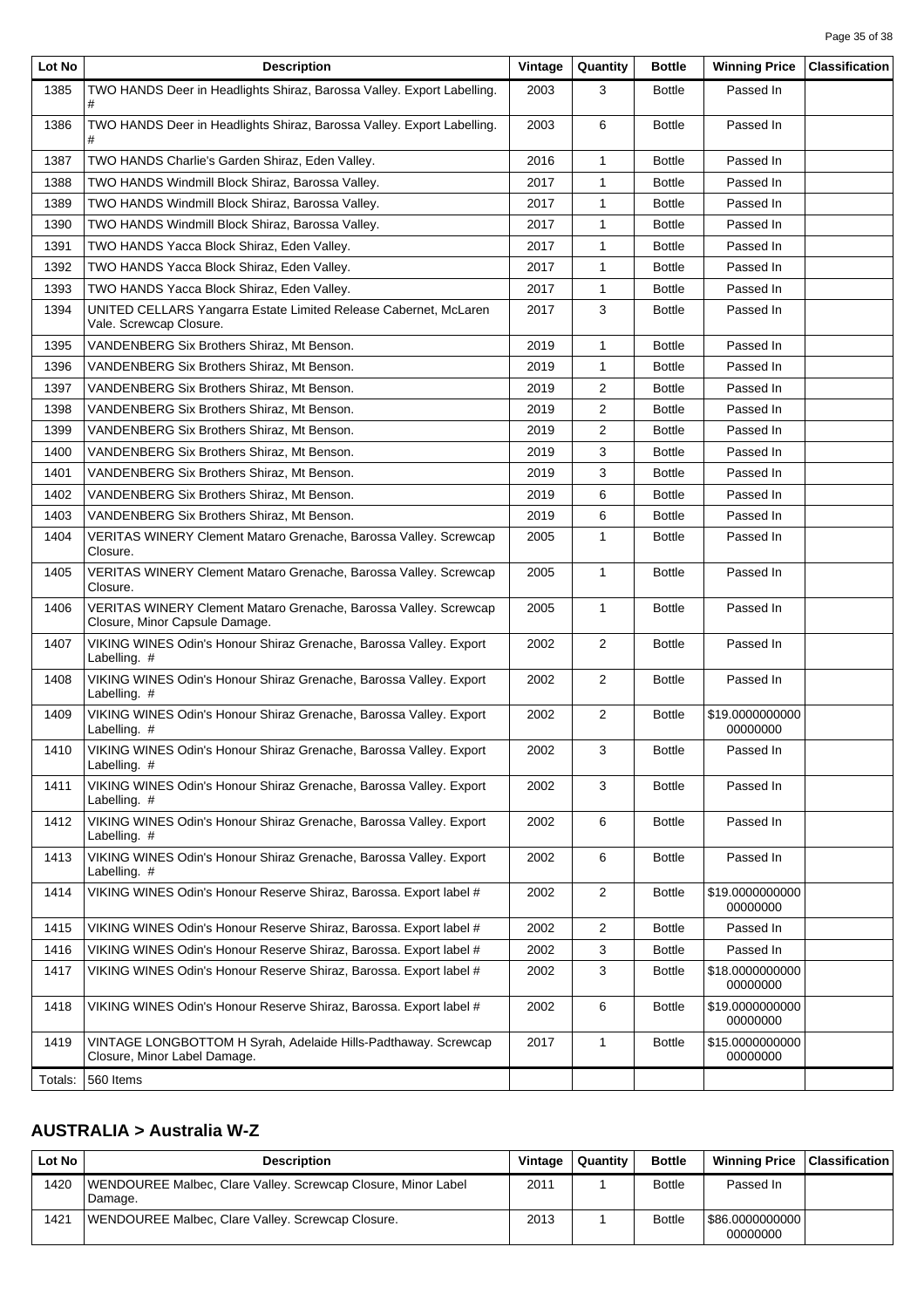| Lot No | <b>Description</b>                                                                                                               | Vintage | Quantity       | <b>Bottle</b>      | <b>Winning Price</b>         | <b>Classification</b> |
|--------|----------------------------------------------------------------------------------------------------------------------------------|---------|----------------|--------------------|------------------------------|-----------------------|
| 1422   | WENDOUREE Malbec, Clare Valley.                                                                                                  | 2017    | 1              | <b>Bottle</b>      | \$90.0000000000<br>00000000  |                       |
| 1423   | WENDOUREE Malbec, Clare Valley.                                                                                                  | 2017    | 1              | <b>Bottle</b>      | Passed In                    |                       |
| 1424   | WENDOUREE Pressings, Clare Valley. Screwcap Closure.                                                                             | 2017    | 1              | <b>Bottle</b>      | \$102.000000000<br>000000000 |                       |
| 1425   | WHISTLER The Reserve Shiraz, Barossa Valley. Screwcap Closure. #                                                                 | 2009    | 1              | <b>Bottle</b>      | Passed In                    |                       |
| 1426   | WHISTLER The Reserve Shiraz, Barossa Valley. Screwcap Closure. #                                                                 | 2009    | $\mathbf{1}$   | <b>Bottle</b>      | Passed In                    |                       |
| 1427   | WHISTLER The Reserve Shiraz, Barossa Valley. Screwcap Closure. #                                                                 | 2009    | $\overline{2}$ | <b>Bottle</b>      | Passed In                    |                       |
| 1428   | WHISTLER The Reserve Shiraz, Barossa Valley. Screwcap Closure. #                                                                 | 2010    | 1              | <b>Bottle</b>      | Passed In                    |                       |
| 1429   | WHISTLER The Reserve Shiraz, Barossa Valley. Screwcap Closure. #                                                                 | 2010    | 1              | <b>Bottle</b>      | \$72.0000000000<br>00000000  |                       |
| 1430   | WHISTLER The Reserve Shiraz, Barossa Valley. Screwcap Closure. #                                                                 | 2014    | 1              | <b>Bottle</b>      | Passed In                    |                       |
| 1431   | WHISTLER The Reserve Shiraz, Barossa Valley. Screwcap Closure. #                                                                 | 2014    | 1              | <b>Bottle</b>      | Passed In                    |                       |
| 1432   | WHISTLER The Reserve Shiraz, Barossa Valley. Screwcap Closure. #                                                                 | 2018    | 1              | <b>Bottle</b>      | Passed In                    |                       |
| 1433   | WICKS ESTATE Pinot Rose, Adelaide Hills. Screwcap Closure. #                                                                     | 2020    | 1              | <b>Bottle</b>      | \$7.00000000000<br>0000000   |                       |
| 1434   | WIRRA WIRRA Church Block Cabernet Shiraz Merlot, McLaren Vale.<br>Individual Timber Case/s, Base of Neck, Damaged Wax Capsule/s. | 1999    | $\mathbf{1}$   | Magnum             | \$50.0000000000<br>00000000  |                       |
| 1435   | WIRRA WIRRA The Angelus Cabernet Sauvignon, McLaren Vale.<br>Screwcap Closure.                                                   | 2009    | $\mathbf{1}$   | <b>Bottle</b>      | Passed In                    |                       |
| 1436   | WIRRA WIRRA Vineyard Series Chook Block Shiraz, McLaren Vale. Wax<br>Capsule/s.                                                  | 2002    | $\mathbf{1}$   | <b>Bottle</b>      | \$120.000000000<br>000000000 |                       |
| 1437   | WIRRA WIRRA Vineyard Series Chook Block Shiraz, McLaren Vale. Wax<br>Capsule/s.                                                  | 2002    | 1              | <b>Bottle</b>      | \$120.000000000<br>000000000 |                       |
| 1438   | WIRRA WIRRA Vineyard Series Chook Block Shiraz, McLaren Vale. Wax<br>Capsule/s.                                                  | 2002    | $\overline{2}$ | <b>Bottle</b>      | \$120.000000000<br>000000000 |                       |
| 1439   | WIRREGA VINEYARDS Sfera Shiraz, Limestone Coast. Screwcap Closure.                                                               | 2016    | 2              | <b>Bottle</b>      | Passed In                    |                       |
| 1440   | WIRREGA VINEYARDS Sfera Shiraz, Limestone Coast. Screwcap Closure,<br>Minor Capsule Damage.                                      | 2016    | 2              | <b>Bottle</b>      | Passed In                    |                       |
| 1441   | WOLF BLASS WINES Grey Label Cabernet Sauvignon, Langhorne Creek.<br>Base of Neck.                                                | 1983    | 1              | <b>Bottle</b>      | \$50.0000000000<br>00000000  |                       |
| 1442   | WOLF BLASS WINES Makers' Project Shiraz Grenache, South Australia.<br>Screwcap Closure.                                          | 2019    | $\mathbf{1}$   | <b>Bottle</b>      | \$12.0000000000<br>00000000  |                       |
| 1443   | WOLF BLASS WINES Makers' Project Pink Pinot Grigio, South Australia.<br>Screwcap Closure.                                        | 2019    | $\mathbf{1}$   | <b>Half Bottle</b> | Passed In                    |                       |
| 1444   | WOLF BLASS WINES Red Label Shiraz Cabernet Blend, South Australia.<br>Very High Shoulder, Minor Label Damage.                    | 1989    | $\mathbf{1}$   | <b>Bottle</b>      | \$17.0000000000<br>00000000  |                       |
| 1445   | WOLF BLASS WINES Red Label Shiraz Grenache, South Eastern<br>Australia. Screwcap Closure.                                        | 2011    | 1              | <b>Bottle</b>      | Passed In                    |                       |
| 1446   | WOLF BLASS WINES Sapphire Label 5351 Lyndoch Shiraz, Barossa<br>Valley. Original Presentation Box/es, Screwcap Closure. #        | 2012    | 1              | <b>Bottle</b>      | Passed In                    |                       |
| 1447   | WOLF BLASS WINES Sapphire Label 5351 Lyndoch Shiraz, Barossa<br>Valley. Original Presentation Box/es, Screwcap Closure. #        | 2012    | $\mathbf{1}$   | <b>Bottle</b>      | Passed In                    |                       |
| 1448   | WOLF BLASS WINES Sapphire Label 5351 Lyndoch Shiraz, Barossa<br>Valley. Original Presentation Box/es, Screwcap Closure. #        | 2012    | $\mathbf{1}$   | <b>Bottle</b>      | Passed In                    |                       |
| 1449   | WOLF BLASS WINES Sapphire Label 5351 Lyndoch Shiraz, Barossa<br>Valley. Original Presentation Box/es, Screwcap Closure. #        | 2012    | $\overline{2}$ | <b>Bottle</b>      | Passed In                    |                       |
| 1450   | WOLF BLASS WINES Sapphire Label 5351 Lyndoch Shiraz, Barossa<br>Valley. Original Presentation Box/es, Screwcap Closure. #        | 2012    | $\overline{2}$ | <b>Bottle</b>      | Passed In                    |                       |
| 1451   | WOLF BLASS WINES Sapphire Label 5351 Lyndoch Shiraz, Barossa<br>Valley. Original Presentation Box/es, Screwcap Closure. #        | 2012    | 3              | <b>Bottle</b>      | Passed In                    |                       |
| 1452   | WOLF BLASS WINES Sapphire Label 5351 Lyndoch Shiraz, Barossa<br>Valley. Original Presentation Box/es, Screwcap Closure. #        | 2012    | 3              | <b>Bottle</b>      | Passed In                    |                       |
| 1453   | WOLF BLASS WINES Sapphire Label 5351 Lyndoch Shiraz, Barossa<br>Valley. Original Presentation Box/es, Screwcap Closure. #        | 2012    | 6              | <b>Bottle</b>      | Passed In                    |                       |
| 1454   | WOLF BLASS WINES Sapphire Label 5351 Lyndoch Shiraz, Barossa<br>Valley. Original Presentation Box/es, Screwcap Closure. #        | 2012    | 6              | <b>Bottle</b>      | Passed In                    |                       |
| 1455   | WOLF BLASS WINES Sapphire Label 5351 Lyndoch Shiraz, Barossa<br>Valley. Original Presentation Box/es, Screwcap Closure. #        | 2014    | $\mathbf{1}$   | <b>Bottle</b>      | Passed In                    |                       |
| 1456   | WOLF BLASS WINES Sapphire Label 5351 Lyndoch Shiraz, Barossa<br>Valley. Original Presentation Box/es, Screwcap Closure. #        | 2014    | 1              | <b>Bottle</b>      | Passed In                    |                       |
| 1457   | WOLF BLASS WINES Sapphire Label 5351 Lyndoch Shiraz, Barossa<br>Valley. Original Presentation Box/es, Screwcap Closure. #        | 2014    | $\mathbf{1}$   | <b>Bottle</b>      | Passed In                    |                       |
| 1458   | WOLF BLASS WINES Sapphire Label 5351 Lyndoch Shiraz, Barossa<br>Valley. Original Presentation Box/es, Screwcap Closure. #        | 2014    | $\overline{2}$ | <b>Bottle</b>      | Passed In                    |                       |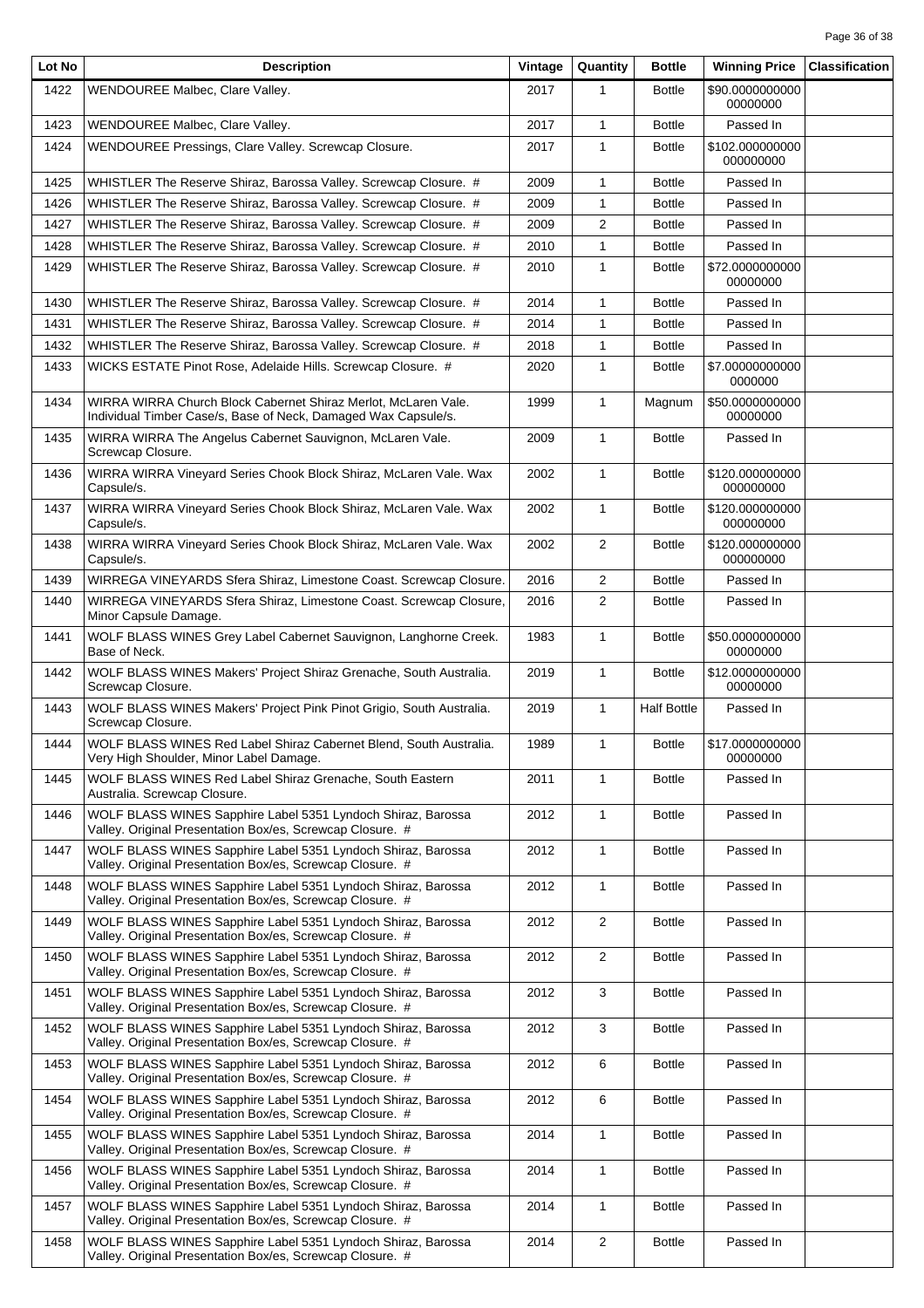| Lot No | <b>Description</b>                                                                                                                             | Vintage | Quantity       | <b>Bottle</b> | <b>Winning Price</b>        | <b>Classification</b> |
|--------|------------------------------------------------------------------------------------------------------------------------------------------------|---------|----------------|---------------|-----------------------------|-----------------------|
| 1459   | WOLF BLASS WINES Sapphire Label 5351 Lyndoch Shiraz, Barossa<br>Valley. Original Presentation Box/es, Screwcap Closure. #                      | 2014    | 2              | <b>Bottle</b> | Passed In                   |                       |
| 1460   | WOLF BLASS WINES Sapphire Label 5351 Lyndoch Shiraz, Barossa<br>Valley. Original Presentation Box/es, Screwcap Closure. #                      | 2014    | 3              | Bottle        | Passed In                   |                       |
| 1461   | WOLF BLASS WINES Sapphire Label 5351 Lyndoch Shiraz, Barossa<br>Valley. Original Presentation Box/es, Screwcap Closure. #                      | 2014    | 3              | Bottle        | Passed In                   |                       |
| 1462   | WOLF BLASS WINES Sapphire Label 5351 Lyndoch Shiraz, Barossa<br>Valley. Original Presentation Box/es, Screwcap Closure. #                      | 2014    | 6              | <b>Bottle</b> | Passed In                   |                       |
| 1463   | WOLF BLASS WINES Sapphire Label 5351 Lyndoch Shiraz, Barossa<br>Valley. Original Presentation Box/es, Screwcap Closure. #                      | 2014    | 6              | Bottle        | Passed In                   |                       |
| 1464   | WOLF BLASS WINES Sapphire Label 5355 S John's Ebenezer Road<br>Shiraz, Barossa Valley. Original Presentation Box/es, Screwcap Closure. #       | 2014    | 1              | Bottle        | \$46.0000000000<br>00000000 |                       |
| 1465   | WOLF BLASS WINES Sapphire Label 5355 S John's Ebenezer Road<br>Shiraz, Barossa Valley. Original Presentation Box/es, Screwcap Closure. #       | 2014    | $\mathbf{1}$   | <b>Bottle</b> | Passed In                   |                       |
| 1466   | WOLF BLASS WINES Sapphire Label 5355 S John's Ebenezer Road<br>Shiraz, Barossa Valley. Original Presentation Box/es, Screwcap Closure. #       | 2014    | $\mathbf{1}$   | <b>Bottle</b> | Passed In                   |                       |
| 1467   | WOLF BLASS WINES Sapphire Label 5355 S John's Ebenezer Road<br>Shiraz, Barossa Valley. Original Presentation Box/es, Screwcap Closure. #       | 2014    | 3              | Bottle        | Passed In                   |                       |
| 1468   | WOLF BLASS WINES Sapphire Label 5355 S John's Ebenezer Road<br>Shiraz, Barossa Valley. Original Presentation Box/es, Screwcap Closure. #       | 2014    | 3              | Bottle        | Passed In                   |                       |
| 1469   | WOLF BLASS WINES Sapphire Label Dorrien 5352 Shiraz, Barossa Valley.<br>Original Presentation Box/es, Screwcap Closure. #                      | 2014    | $\mathbf{1}$   | Bottle        | \$47.0000000000<br>00000000 |                       |
| 1470   | WOLF BLASS WINES Sapphire Label Dorrien 5352 Shiraz, Barossa Valley.<br>Original Presentation Box/es, Screwcap Closure. #                      | 2014    | $\mathbf{1}$   | Bottle        | Passed In                   |                       |
| 1471   | WOLF BLASS WINES Sapphire Label Dorrien 5352 Shiraz, Barossa Valley.<br>Original Presentation Box/es, Screwcap Closure. #                      | 2014    | $\mathbf{1}$   | Bottle        | Passed In                   |                       |
| 1472   | WOLF BLASS WINES Sapphire Label Dorrien 5352 Shiraz, Barossa Valley.<br>Original Presentation Box/es, Screwcap Closure. #                      | 2014    | $\overline{2}$ | Bottle        | Passed In                   |                       |
| 1473   | WOLF BLASS WINES Sapphire Label Dorrien 5352 Shiraz, Barossa Valley.<br>Original Presentation Box/es, Screwcap Closure. #                      | 2014    | $\overline{2}$ | Bottle        | Passed In                   |                       |
| 1474   | WOLF BLASS WINES Sapphire Label Dorrien 5352 Shiraz, Barossa Valley.<br>Original Presentation Box/es, Screwcap Closure. #                      | 2014    | 3              | Bottle        | Passed In                   |                       |
| 1475   | WOLF BLASS WINES Sapphire Label Dorrien 5352 Shiraz, Barossa Valley.<br>Original Presentation Box/es, Screwcap Closure. #                      | 2014    | 3              | Bottle        | Passed In                   |                       |
| 1476   | WOLF BLASS WINES Sapphire Label Dorrien 5352 Shiraz, Barossa Valley.<br>Original Presentation Box/es, Screwcap Closure. #                      | 2014    | 6              | <b>Bottle</b> | Passed In                   |                       |
| 1477   | WOLF BLASS WINES Sapphire Label Dorrien 5352 Shiraz, Barossa Valley.<br>Original Presentation Box/es, Screwcap Closure. #                      | 2014    | 6              | <b>Bottle</b> | Passed In                   |                       |
| 1478   | WOODLEY'S St. Adele Shiraz Cabernet Claret, South Australia. Mid-High<br>Shoulder, Damaged Capsule/s, Minor Label Damage, Minor Label Stain/s. | 1944    | $\mathbf{1}$   | <b>Bottle</b> | Passed In                   |                       |
| 1479   | WOODS CRAMPTON Angaston Single Vineyard Shiraz, Barossa Valley.<br>Screwcap Closure, Export Labelling.                                         | 2017    | 3              | <b>Bottle</b> | Passed In                   |                       |
| 1480   | WOODS CRAMPTON Angaston Single Vineyard Shiraz, Barossa Valley.<br>Screwcap Closure, Export Labelling.                                         | 2017    | 3              | <b>Bottle</b> | Passed In                   |                       |
| 1481   | WOODS CRAMPTON Angaston Single Vineyard Shiraz, Barossa Valley.<br>Screwcap Closure, Export Labelling.                                         | 2017    | 6              | <b>Bottle</b> | Passed In                   |                       |
| 1482   | WOODS CRAMPTON Angaston Single Vineyard Shiraz, Barossa Valley.<br>Screwcap Closure, Export Labelling.                                         | 2017    | 6              | Bottle        | Passed In                   |                       |
| 1483   | WOODS CRAMPTON Frances & Nicole Single Vineyard Shiraz, Eden<br>Valley. Screwcap Closure.                                                      | 2012    | $\mathbf{1}$   | <b>Bottle</b> | \$55.0000000000<br>00000000 |                       |
| 1484   | WOODS CRAMPTON Frances & Nicole Single Vineyard Shiraz, Eden<br>Valley. Screwcap Closure.                                                      | 2012    | 1              | <b>Bottle</b> | \$55.0000000000<br>00000000 |                       |
| 1485   | WOODS CRAMPTON Old Vine Shiraz, Barossa Valley. Screwcap Closure.                                                                              | 2015    | 1              | Bottle        | Passed In                   |                       |
| 1486   | WOODS CRAMPTON Old Vine Shiraz, Barossa Valley. Screwcap Closure.                                                                              | 2015    | 1              | <b>Bottle</b> | Passed In                   |                       |
| 1487   | WOODS CRAMPTON Sleeping Dogs Dry Red Bonvedro Mataro Graciano,<br>Barossa Valley. Screwcap Closure, Minor Capsule Damage.                      | 2015    | 1              | Bottle        | Passed In                   |                       |
| 1488   | WYNNS COONAWARRA ESTATE Shiraz, Coonawarra. Base of Neck,<br>Minor Label Damage, Minor Label Stain/s.                                          | 1994    | $\mathbf{1}$   | <b>Bottle</b> | \$33.0000000000<br>00000000 |                       |
| 1489   | WYNNS COONAWARRA ESTATE Shiraz, Coonawarra. Minor Label<br>Damage, Minor Label Stain/s.                                                        | 1996    | 1              | Bottle        | Passed In                   |                       |
| 1490   | WYNNS COONAWARRA ESTATE Shiraz, Coonawarra. Minor Label<br>Damage, Minor Label Stain/s.                                                        | 1996    | 1              | Bottle        | Passed In                   |                       |
| 1491   | WYNNS COONAWARRA ESTATE Shiraz, Coonawarra. Minor Label<br>Stain/s. Minor Back Label Damage                                                    | 1996    | 1              | Bottle        | Passed In                   |                       |